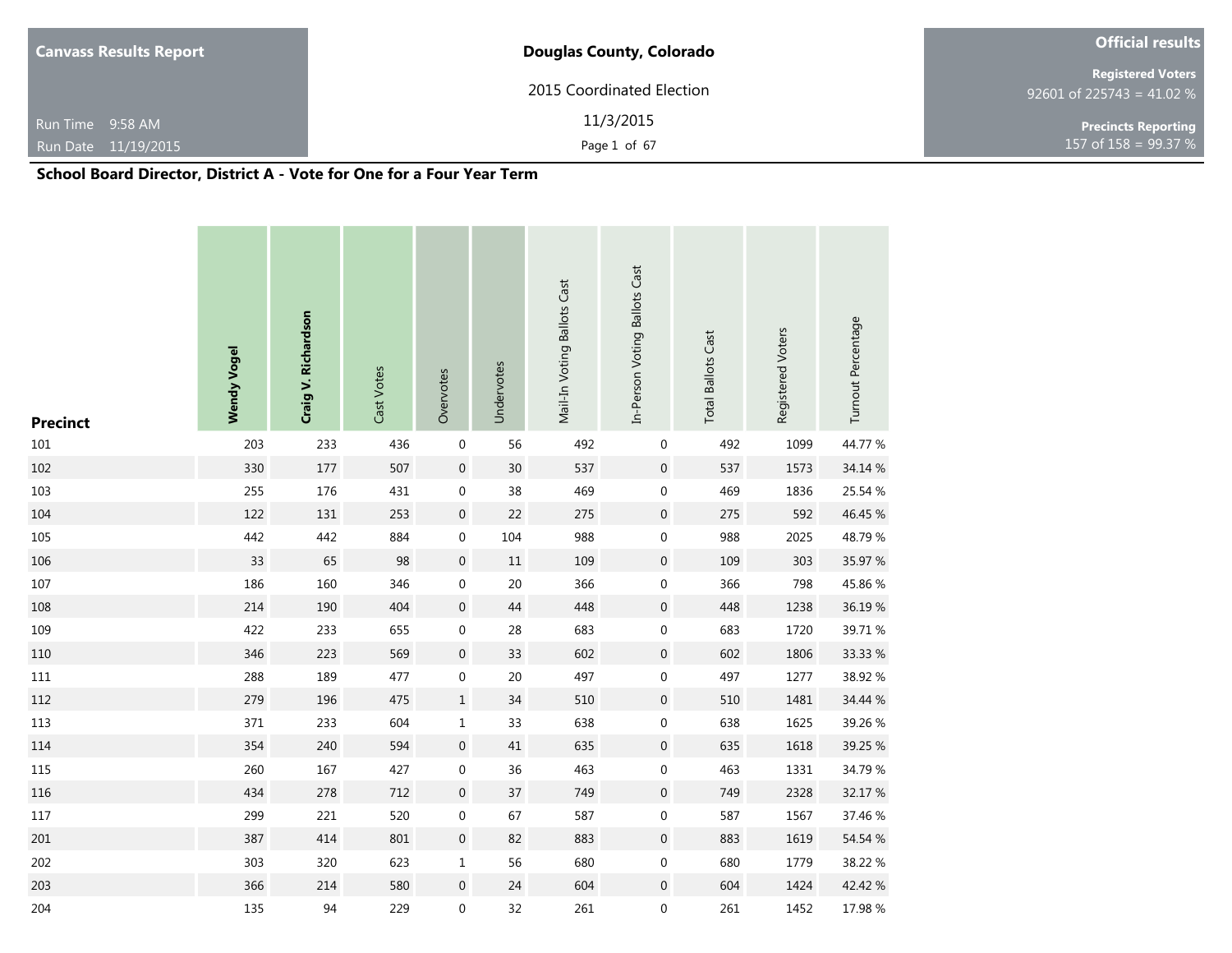| <b>Canvass Results Report</b> | <b>Douglas County, Colorado</b> | <b>Official results</b>                               |  |  |
|-------------------------------|---------------------------------|-------------------------------------------------------|--|--|
|                               | 2015 Coordinated Election       | <b>Registered Voters</b><br>92601 of 225743 = 41.02 % |  |  |
| Run Time 9:58 AM              | 11/3/2015                       | <b>Precincts Reporting</b>                            |  |  |
| Run Date 11/19/2015           | Page 2 of 67                    | 157 of $158 = 99.37 %$                                |  |  |

| <b>Precinct</b> | <b>Wendy Vogel</b> | Craig V. Richardson | Cast Votes | Overvotes        | Undervotes | Mail-In Voting Ballots Cast | In-Person Voting Ballots Cast | <b>Total Ballots Cast</b> | Registered Voters | Turnout Percentage |
|-----------------|--------------------|---------------------|------------|------------------|------------|-----------------------------|-------------------------------|---------------------------|-------------------|--------------------|
| 205             | 255                | 209                 | 464        | $\mathbf 1$      | 46         | 511                         | $\mathbf 0$                   | 511                       | 2058              | 24.83 %            |
| 206             | 268                | 169                 | 437        | $\pmb{0}$        | 33         | 470                         | $\boldsymbol{0}$              | 470                       | 1113              | 42.23 %            |
| 207             | 256                | 145                 | 401        | $\boldsymbol{0}$ | 39         | 440                         | $\boldsymbol{0}$              | 440                       | 1412              | 31.16 %            |
| 208             | 95                 | 60                  | 155        | $\boldsymbol{0}$ | 25         | 180                         | $\boldsymbol{0}$              | 180                       | 1602              | 11.24 %            |
| 209             | 547                | 236                 | 783        | $\boldsymbol{0}$ | 14         | 797                         | $\boldsymbol{0}$              | 797                       | 1563              | 50.99 %            |
| 210             | 415                | 198                 | 613        | $\boldsymbol{0}$ | 46         | 659                         | $\boldsymbol{0}$              | 659                       | 2050              | 32.15 %            |
| 211             | 437                | 217                 | 654        | $\boldsymbol{0}$ | 30         | 684                         | $\boldsymbol{0}$              | 684                       | 1604              | 42.64 %            |
| 212             | 400                | 251                 | 651        | $\boldsymbol{0}$ | 30         | 681                         | $\boldsymbol{0}$              | 681                       | 1432              | 47.56 %            |
| 213             | 360                | 272                 | 632        | $\mathbf 1$      | 52         | 685                         | $\boldsymbol{0}$              | 685                       | 1195              | 57.32 %            |
| 214             | 189                | 176                 | 365        | $\boldsymbol{0}$ | 16         | 381                         | 0                             | 381                       | 782               | 48.72%             |
| 215             | 282                | 175                 | 457        | $\boldsymbol{0}$ | 19         | 476                         | $\boldsymbol{0}$              | 476                       | 1185              | 40.17%             |
| 216             | 239                | 188                 | 427        | $\mathbf 1$      | 23         | 451                         | $\boldsymbol{0}$              | 451                       | 939               | 48.03%             |
| 217             | 243                | 136                 | 379        | $\boldsymbol{0}$ | 22         | 401                         | $\boldsymbol{0}$              | 401                       | 1226              | 32.71 %            |
| 218             | 317                | 300                 | 617        | $\mathbf 1$      | 34         | 652                         | 0                             | 652                       | 1096              | 59.49%             |
| 219             | 263                | 171                 | 434        | $\boldsymbol{0}$ | 20         | 454                         | $\boldsymbol{0}$              | 454                       | 1081              | 42.00 %            |
| 220             | 304                | 150                 | 454        | $\boldsymbol{0}$ | 22         | 476                         | 0                             | 476                       | 1109              | 42.92%             |
| 221             | 338                | 170                 | 508        | $\boldsymbol{0}$ | $\,8\,$    | 516                         | $\mathbf 0$                   | 516                       | 982               | 52.55 %            |
| 222             | 420                | 159                 | 579        | $\boldsymbol{0}$ | 12         | 591                         | $\boldsymbol{0}$              | 591                       | 1533              | 38.55 %            |
| 223             | 522                | 255                 | 777        | $\mathbf 1$      | 25         | 803                         | $\mathbf 0$                   | 803                       | 1866              | 43.03%             |
| 224             | 460                | 273                 | 733        | $\boldsymbol{0}$ | 24         | 757                         | 0                             | 757                       | 1650              | 45.88%             |
| 225             | 466                | 237                 | 703        | $\boldsymbol{0}$ | 42         | 745                         | $\mathbf 0$                   | 745                       | 2074              | 35.92 %            |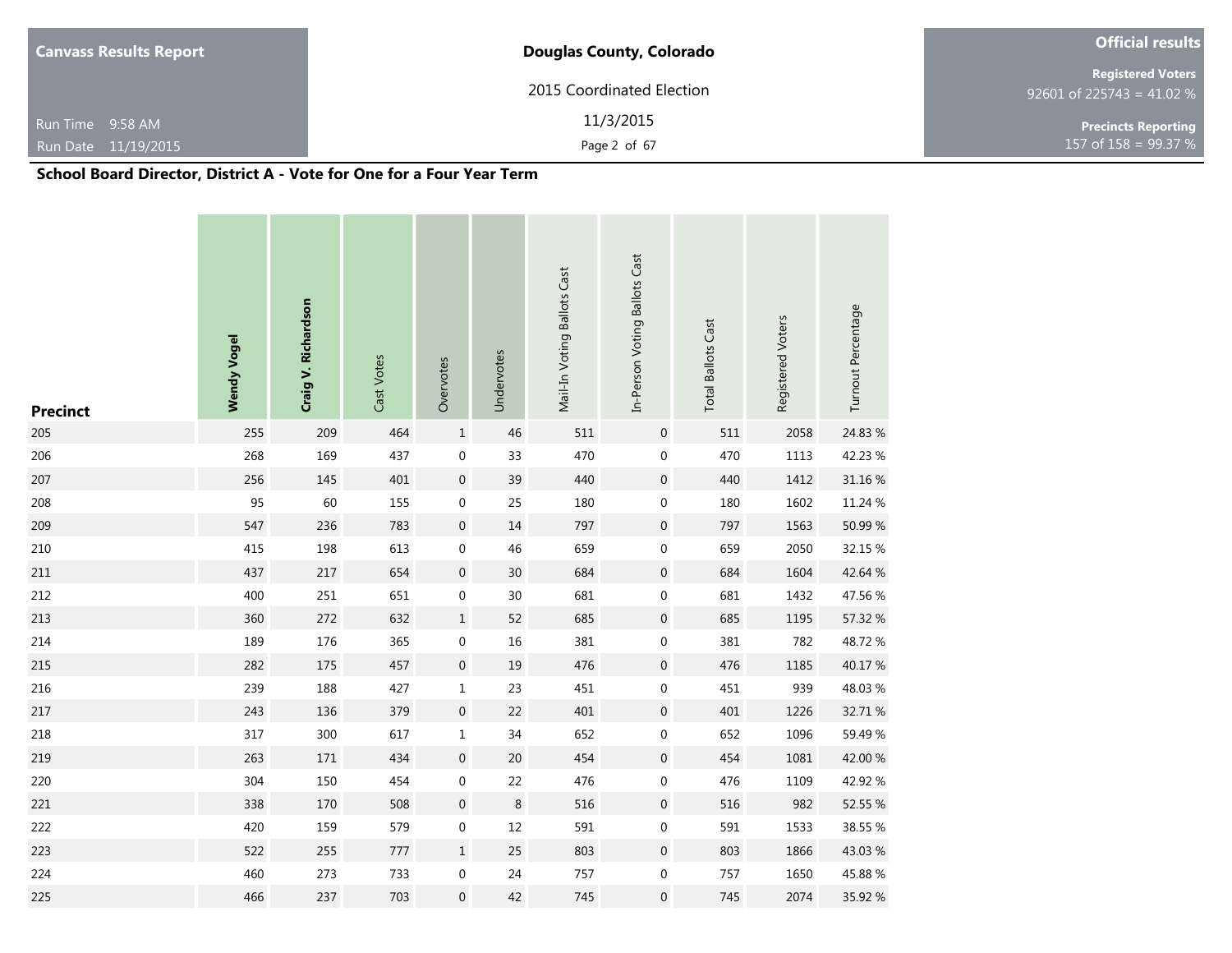| <b>Canvass Results Report</b> | <b>Douglas County, Colorado</b> | <b>Official results</b>                        |  |  |  |
|-------------------------------|---------------------------------|------------------------------------------------|--|--|--|
|                               | 2015 Coordinated Election       | Registered Voters<br>92601 of 225743 = 41.02 % |  |  |  |
| Run Time 9:58 AM              | 11/3/2015                       | <b>Precincts Reporting</b>                     |  |  |  |
| Run Date 11/19/2015           | Page 3 of 67                    | 157 of $158 = 99.37 \%$                        |  |  |  |

| <b>Precinct</b> | <b>Wendy Vogel</b> | Craig V. Richardson | Cast Votes | Overvotes        | Undervotes | Mail-In Voting Ballots Cast | In-Person Voting Ballots Cast | <b>Total Ballots Cast</b> | Registered Voters | Turnout Percentage |
|-----------------|--------------------|---------------------|------------|------------------|------------|-----------------------------|-------------------------------|---------------------------|-------------------|--------------------|
| 226             | 367                | 279                 | 646        | $\boldsymbol{0}$ | $20\,$     | 666                         | 0                             | 666                       | 1326              | 50.23 %            |
| 227             | 508                | 381                 | 889        | $\boldsymbol{0}$ | 55         | 944                         | $\boldsymbol{0}$              | 944                       | 1865              | 50.62 %            |
| 228             | 304                | 158                 | 462        | 0                | $13\,$     | 475                         | $\boldsymbol{0}$              | 475                       | 1052              | 45.15 %            |
| 229             | 345                | 186                 | 531        | $\mathbf 1$      | 24         | 556                         | $\boldsymbol{0}$              | 556                       | 1259              | 44.16%             |
| 230             | 320                | 228                 | 548        | $\boldsymbol{0}$ | 29         | 577                         | $\boldsymbol{0}$              | 577                       | 1158              | 49.83 %            |
| 231             | 393                | 198                 | 591        | $\boldsymbol{0}$ | 23         | 614                         | $\boldsymbol{0}$              | 614                       | 1542              | 39.82 %            |
| 232             | 292                | 201                 | 493        | $\boldsymbol{0}$ | 40         | 533                         | $\boldsymbol{0}$              | 533                       | 1139              | 46.80 %            |
| 233             | 330                | 303                 | 633        | $\boldsymbol{0}$ | 56         | 689                         | $\boldsymbol{0}$              | 689                       | 1549              | 44.48%             |
| 234             | 326                | 169                 | 495        | $\mathbf 1$      | $17\,$     | 513                         | $\boldsymbol{0}$              | 513                       | 1050              | 48.86%             |
| 235             | 532                | 254                 | 786        | $\mathbf 1$      | 34         | 821                         | $\boldsymbol{0}$              | 821                       | 1763              | 46.57 %            |
| 236             | 697                | 239                 | 936        | $\mathbf 1$      | 31         | 968                         | $\boldsymbol{0}$              | 968                       | 2034              | 47.59 %            |
| 237             | 328                | 286                 | 614        | $\boldsymbol{0}$ | 21         | 635                         | $\boldsymbol{0}$              | 635                       | 1407              | 45.13%             |
| 238             | 377                | 281                 | 658        | $\boldsymbol{0}$ | 22         | 680                         | $\boldsymbol{0}$              | 680                       | 1391              | 48.89%             |
| 239             | 546                | 310                 | 856        | $\mathbf 1$      | 26         | 883                         | $\boldsymbol{0}$              | 883                       | 1912              | 46.18%             |
| 240             | 240                | 110                 | 350        | $\boldsymbol{0}$ | 21         | 371                         | $\boldsymbol{0}$              | 371                       | 1431              | 25.93 %            |
| 241             | 360                | 188                 | 548        | $\boldsymbol{0}$ | 27         | 575                         | $\boldsymbol{0}$              | 575                       | 1414              | 40.66 %            |
| 242             | 234                | 132                 | 366        | $\boldsymbol{0}$ | $18\,$     | 384                         | 0                             | 384                       | 1094              | 35.10 %            |
| 243             | 534                | 274                 | 808        | $\boldsymbol{0}$ | 31         | 839                         | $\boldsymbol{0}$              | 839                       | 1760              | 47.67 %            |
| 244             | 369                | 261                 | 630        | $\boldsymbol{0}$ | 22         | 652                         | $\boldsymbol{0}$              | 652                       | 1484              | 43.94 %            |
| 245             | 491                | 394                 | 885        | $\boldsymbol{0}$ | 55         | 940                         | $\boldsymbol{0}$              | 940                       | 2113              | 44.49 %            |
| 246             | 460                | 240                 | 700        | 0                | 29         | 729                         | 0                             | 729                       | 1663              | 43.84 %            |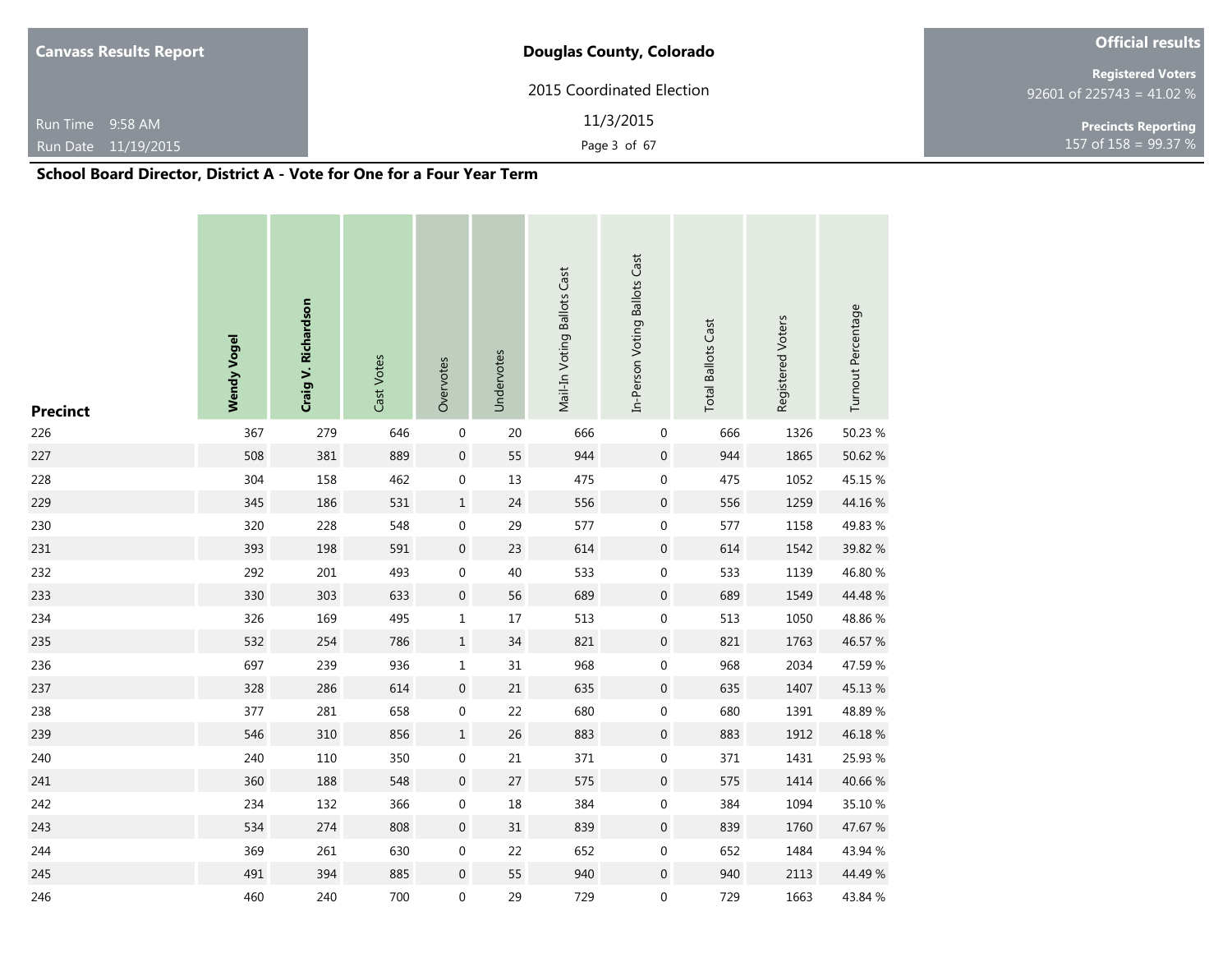| <b>Canvass Results Report</b> | <b>Douglas County, Colorado</b> | <b>Official results</b>                               |  |  |  |
|-------------------------------|---------------------------------|-------------------------------------------------------|--|--|--|
|                               | 2015 Coordinated Election       | <b>Registered Voters</b><br>92601 of 225743 = 41.02 % |  |  |  |
| Run Time 9:58 AM              | 11/3/2015                       | <b>Precincts Reporting</b>                            |  |  |  |
| Run Date 11/19/2015           | Page 4 of 67                    | 157 of $158 = 99.37 %$                                |  |  |  |
| ----<br>$\cdots$              | $\mathbf{v}$<br>-               |                                                       |  |  |  |

| <b>Precinct</b> | <b>Wendy Vogel</b> | Craig V. Richardson | Cast Votes | Overvotes        | Undervotes | Mail-In Voting Ballots Cast | In-Person Voting Ballots Cast | <b>Total Ballots Cast</b> | Registered Voters | Turnout Percentage |
|-----------------|--------------------|---------------------|------------|------------------|------------|-----------------------------|-------------------------------|---------------------------|-------------------|--------------------|
| 247             | 426                | 257                 | 683        | $\boldsymbol{0}$ | 26         | 709                         | $\boldsymbol{0}$              | 709                       | 1426              | 49.72%             |
| 248             | 337                | 182                 | 519        | $\boldsymbol{0}$ | $12\,$     | 531                         | $\boldsymbol{0}$              | 531                       | 1132              | 46.91%             |
| 249             | 505                | 250                 | 755        | $\boldsymbol{0}$ | $21\,$     | 776                         | $\boldsymbol{0}$              | 776                       | 1491              | 52.05 %            |
| 250             | 379                | 129                 | 508        | $\mathbf 1$      | $20\,$     | 529                         | $\boldsymbol{0}$              | 529                       | 1258              | 42.05 %            |
| 251             | 296                | 120                 | 416        | $\boldsymbol{0}$ | $13\,$     | 429                         | $\boldsymbol{0}$              | 429                       | 1123              | 38.20 %            |
| 252             | 367                | 159                 | 526        | $\pmb{0}$        | 27         | 553                         | $\boldsymbol{0}$              | 553                       | 1639              | 33.74 %            |
| 253             | 291                | 81                  | 372        | $\boldsymbol{0}$ | $11\,$     | 383                         | $\mathsf{O}\xspace$           | 383                       | 918               | 41.72%             |
| 254             | 584                | 236                 | 820        | $\overline{2}$   | 29         | 851                         | $\boldsymbol{0}$              | 851                       | 2108              | 40.37%             |
| 255             | 297                | 153                 | 450        | $\boldsymbol{0}$ | $21\,$     | 471                         | $\boldsymbol{0}$              | 471                       | 1185              | 39.75 %            |
| 256             | 247                | 157                 | 404        | $\boldsymbol{0}$ | 18         | 422                         | $\boldsymbol{0}$              | 422                       | 925               | 45.62 %            |
| 257             | 260                | 152                 | 412        | $\mathbf 1$      | $71\,$     | 484                         | $\boldsymbol{0}$              | 484                       | 1636              | 29.58 %            |
| 258             | 344                | 288                 | 632        | $\mathbf 1$      | 26         | 659                         | $\boldsymbol{0}$              | 659                       | 1709              | 38.56 %            |
| 259             | 352                | 375                 | 727        | $\boldsymbol{0}$ | 44         | $771\,$                     | $\boldsymbol{0}$              | 771                       | 1657              | 46.53 %            |
| 260             | 486                | 464                 | 950        | $\mathbf 1$      | 61         | 1012                        | $\boldsymbol{0}$              | 1012                      | 2067              | 48.96 %            |
| 261             | 479                | 314                 | 793        | $\boldsymbol{0}$ | 28         | 821                         | $\boldsymbol{0}$              | 821                       | 1642              | 50.00 %            |
| 262             | 431                | 231                 | 662        | $\boldsymbol{0}$ | 22         | 684                         | $\boldsymbol{0}$              | 684                       | 1654              | 41.35 %            |
| 263             | 300                | 512                 | 812        | $\boldsymbol{0}$ | $77\,$     | 889                         | $\boldsymbol{0}$              | 889                       | 2095              | 42.43 %            |
| 264             | 264                | 366                 | 630        | $\boldsymbol{0}$ | 63         | 693                         | 0                             | 693                       | 2301              | 30.12 %            |
| 265             | 234                | 137                 | 371        | $\boldsymbol{0}$ | $16\,$     | 387                         | $\boldsymbol{0}$              | 387                       | 800               | 48.38%             |
| 266             | 371                | 274                 | 645        | $\boldsymbol{0}$ | 49         | 694                         | 0                             | 694                       | 1709              | 40.61 %            |
| 301             | 260                | 175                 | 435        | $\mathbf 1$      | 41         | 477                         | 0                             | 477                       | 2075              | 22.99 %            |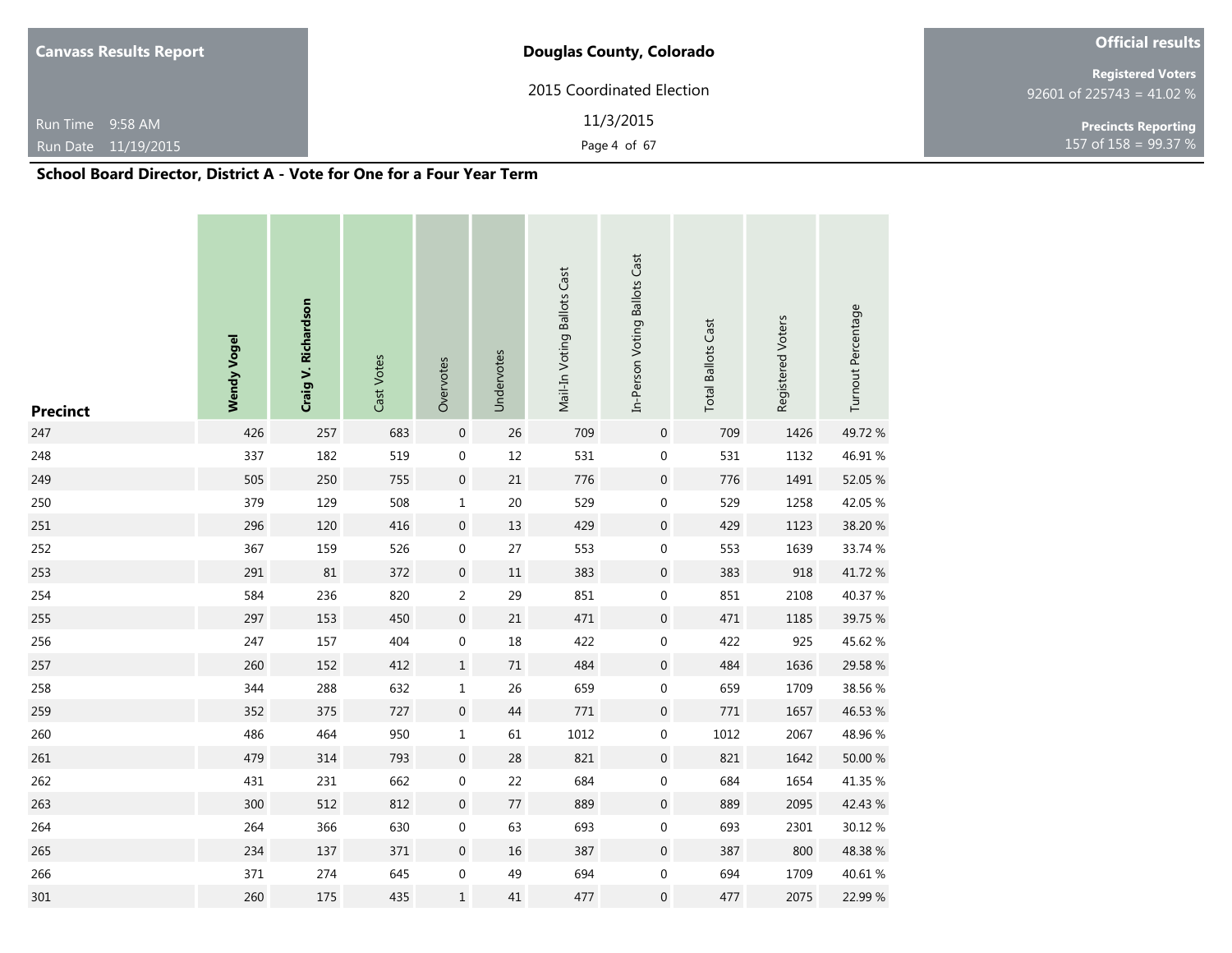| <b>Canvass Results Report</b> | <b>Douglas County, Colorado</b> | <b>Official results</b>                               |  |  |
|-------------------------------|---------------------------------|-------------------------------------------------------|--|--|
|                               | 2015 Coordinated Election       | <b>Registered Voters</b><br>92601 of 225743 = 41.02 % |  |  |
| Run Time 9:58 AM              | 11/3/2015                       | <b>Precincts Reporting</b>                            |  |  |
| Run Date 11/19/2015           | Page 5 of 67                    | 157 of $158 = 99.37 %$                                |  |  |

| <b>Precinct</b> | <b>Wendy Vogel</b> | Craig V. Richardson | Cast Votes | Overvotes        | Undervotes | Mail-In Voting Ballots Cast | In-Person Voting Ballots Cast | <b>Total Ballots Cast</b> | Registered Voters | Turnout Percentage |
|-----------------|--------------------|---------------------|------------|------------------|------------|-----------------------------|-------------------------------|---------------------------|-------------------|--------------------|
| 302             | 295                | 183                 | 478        | $\boldsymbol{0}$ | 28         | 506                         | 0                             | 506                       | 1693              | 29.89 %            |
| 303             | 143                | 97                  | 240        | $\boldsymbol{0}$ | 24         | 264                         | $\boldsymbol{0}$              | 264                       | 1070              | 24.67 %            |
| 304             | 217                | 138                 | 355        | $\boldsymbol{0}$ | 24         | 379                         | 0                             | 379                       | 1602              | 23.66 %            |
| 305             | 199                | 224                 | 423        | $\boldsymbol{0}$ | 48         | 471                         | $\boldsymbol{0}$              | 471                       | 949               | 49.63 %            |
| 306             | 210                | 253                 | 463        | $\boldsymbol{0}$ | 39         | 502                         | $\boldsymbol{0}$              | 502                       | 1089              | 46.10%             |
| 307             | 395                | 156                 | 551        | $\boldsymbol{0}$ | 34         | 585                         | $\boldsymbol{0}$              | 585                       | 1597              | 36.63 %            |
| 308             | 400                | 226                 | 626        | $\mathbf 1$      | 26         | 653                         | $\boldsymbol{0}$              | 653                       | 1537              | 42.49 %            |
| 309             | 307                | 199                 | 506        | $\boldsymbol{0}$ | 41         | 547                         | $\boldsymbol{0}$              | 547                       | 1817              | 30.10 %            |
| 310             | 203                | 166                 | 369        | $\boldsymbol{0}$ | 29         | 398                         | 0                             | 398                       | 770               | 51.69%             |
| $311\,$         | 161                | 123                 | 284        | $\boldsymbol{0}$ | $27\,$     | 311                         | $\boldsymbol{0}$              | 311                       | 1281              | 24.28 %            |
| 312             | 387                | 218                 | 605        | $\boldsymbol{0}$ | 19         | 624                         | 0                             | 624                       | 1220              | 51.15 %            |
| 313             | 335                | 195                 | 530        | $\boldsymbol{0}$ | 24         | 554                         | $\boldsymbol{0}$              | 554                       | 1104              | 50.18 %            |
| 314             | 357                | 189                 | 546        | $\boldsymbol{0}$ | 13         | 559                         | 0                             | 559                       | 1087              | 51.43 %            |
| 315             | 462                | 281                 | 743        | $\overline{c}$   | 34         | 779                         | $\boldsymbol{0}$              | 779                       | 1820              | 42.80 %            |
| 316             | 407                | 288                 | 695        | $\boldsymbol{0}$ | 54         | 749                         | 0                             | 749                       | 2450              | 30.57 %            |
| 317             | 157                | 186                 | 343        | $\boldsymbol{0}$ | 49         | 392                         | $\boldsymbol{0}$              | 392                       | 840               | 46.67 %            |
| 318             | 348                | 234                 | 582        | $\mathbf{1}$     | 44         | 627                         | 0                             | 627                       | 1343              | 46.69%             |
| 319             | 261                | 150                 | 411        | $\mathbf 1$      | 34         | 446                         | $\boldsymbol{0}$              | 446                       | 1179              | 37.83 %            |
| 320             | 228                | 174                 | 402        | $\boldsymbol{0}$ | 32         | 434                         | $\boldsymbol{0}$              | 434                       | 1190              | 36.47 %            |
| 321             | 189                | 90                  | 279        | $\boldsymbol{0}$ | 28         | 307                         | $\boldsymbol{0}$              | 307                       | 796               | 38.57 %            |
| 322             | 388                | 215                 | 603        | $\mathbf 1$      | 37         | 641                         | 0                             | 641                       | 1700              | 37.71 %            |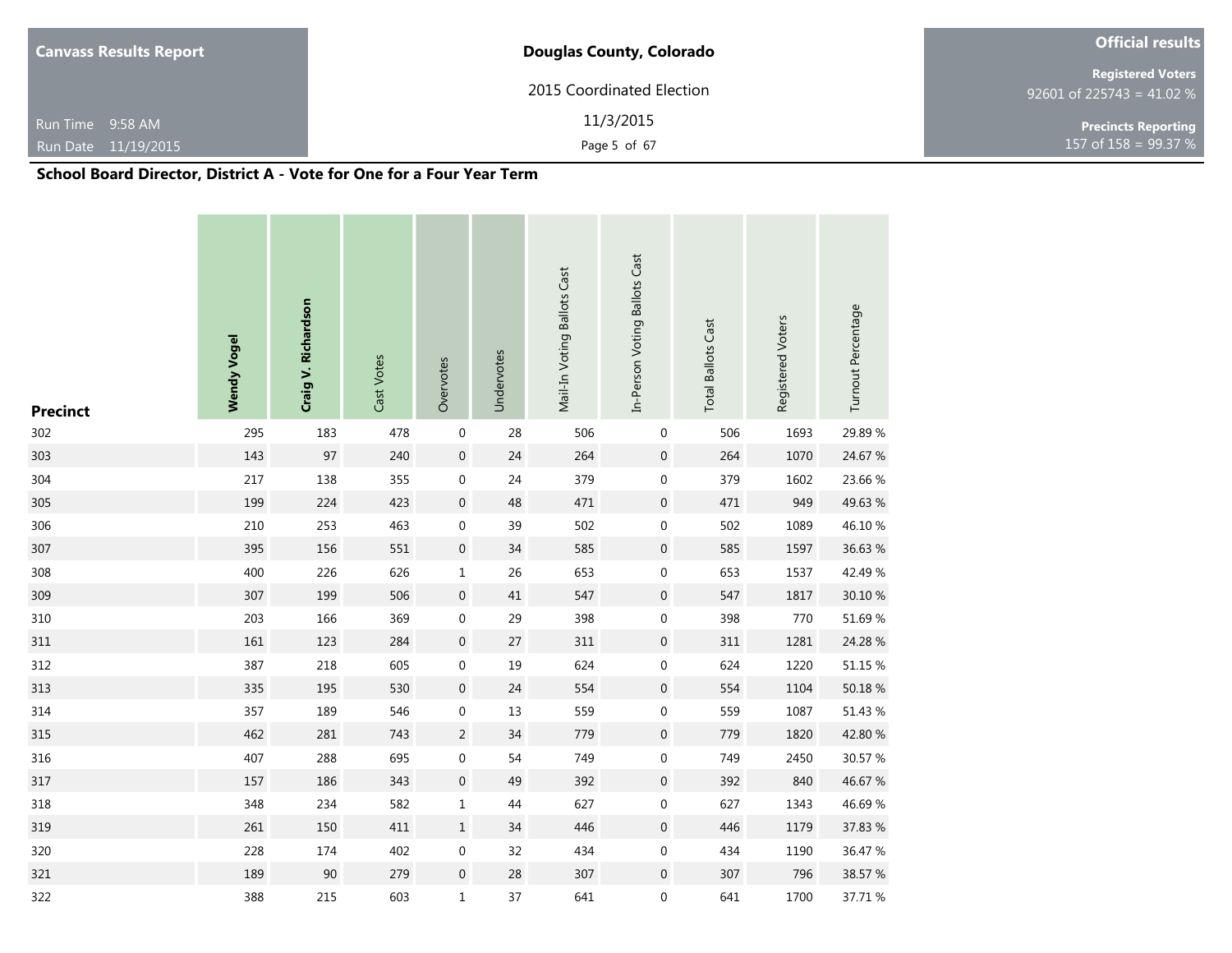| <b>Douglas County, Colorado</b> |                                                       |
|---------------------------------|-------------------------------------------------------|
| 2015 Coordinated Election       | <b>Registered Voters</b><br>92601 of 225743 = 41.02 % |
| 11/3/2015                       | <b>Precincts Reporting</b>                            |
| Page 6 of 67                    | 157 of $158 = 99.37 %$                                |
|                                 |                                                       |

| <b>Precinct</b> | <b>Wendy Vogel</b> | Craig V. Richardson | Cast Votes | Overvotes        | Undervotes | Mail-In Voting Ballots Cast | In-Person Voting Ballots Cast | <b>Total Ballots Cast</b> | Registered Voters | Turnout Percentage |
|-----------------|--------------------|---------------------|------------|------------------|------------|-----------------------------|-------------------------------|---------------------------|-------------------|--------------------|
| 323             | 304                | 192                 | 496        | $\boldsymbol{0}$ | 35         | 531                         | $\pmb{0}$                     | 531                       | 1125              | 47.20 %            |
| 324             | 439                | 243                 | 682        | $\boldsymbol{0}$ | 39         | 721                         | 0                             | 721                       | 1581              | 45.60 %            |
| 325             | 299                | 199                 | 498        | $\boldsymbol{0}$ | 37         | 535                         | $\pmb{0}$                     | 535                       | 1165              | 45.92 %            |
| 326             | 521                | 359                 | 880        | $\boldsymbol{0}$ | 59         | 939                         | 0                             | 939                       | 2156              | 43.55 %            |
| 327             | 488                | 330                 | 818        | $\mathbf 1$      | $75\,$     | 894                         | $\pmb{0}$                     | 894                       | 1949              | 45.87 %            |
| 328             | 291                | 182                 | 473        | $\mathbf 1$      | 39         | 513                         | 0                             | 513                       | 1126              | 45.56 %            |
| 329             | 563                | 393                 | 956        | $\boldsymbol{0}$ | 68         | 1024                        | $\boldsymbol{0}$              | 1024                      | 2030              | 50.44 %            |
| 330             | 567                | 271                 | 838        | $\boldsymbol{0}$ | 57         | 895                         | 0                             | 895                       | 1675              | 53.43 %            |
| 331             | 460                | 283                 | 743        | $\boldsymbol{0}$ | 55         | 798                         | $\boldsymbol{0}$              | 798                       | 1615              | 49.41 %            |
| 332             | 477                | 426                 | 903        | $\boldsymbol{0}$ | 85         | 988                         | 0                             | 988                       | 1953              | 50.59 %            |
| 333             | 184                | 207                 | 391        | $\boldsymbol{0}$ | 27         | 418                         | $\boldsymbol{0}$              | 418                       | 1071              | 39.03 %            |
| 334             | 451                | 284                 | 735        | $\mathbf 1$      | 68         | 804                         | 0                             | 804                       | 1954              | 41.15 %            |
| 335             | 188                | 152                 | 340        | $\boldsymbol{0}$ | 14         | 354                         | $\boldsymbol{0}$              | 354                       | 728               | 48.63%             |
| 336             | 357                | 275                 | 632        | $\boldsymbol{0}$ | 40         | 672                         | 0                             | 672                       | 1418              | 47.39 %            |
| 337             | 211                | 191                 | 402        | $\boldsymbol{0}$ | 46         | 448                         | $\boldsymbol{0}$              | 448                       | 1364              | 32.84 %            |
| 338             | 365                | 346                 | $711\,$    | $\boldsymbol{0}$ | 53         | 764                         | 0                             | 764                       | 2012              | 37.97 %            |
| 339             | 433                | 270                 | 703        | $\boldsymbol{0}$ | 53         | 756                         | $\boldsymbol{0}$              | 756                       | 2154              | 35.10 %            |
| 340             | 367                | 365                 | 732        | $\boldsymbol{0}$ | 29         | 761                         | 0                             | 761                       | 1583              | 48.07%             |
| 341             | 346                | 306                 | 652        | $\boldsymbol{0}$ | 45         | 697                         | 0                             | 697                       | 1428              | 48.81 %            |
| 342             | 419                | 327                 | 746        | $\mathbf{1}$     | 38         | 785                         | 0                             | 785                       | 1551              | 50.61 %            |
| 343             | 265                | 257                 | 522        | $\mathbf 1$      | 39         | 562                         | 0                             | 562                       | 1532              | 36.68%             |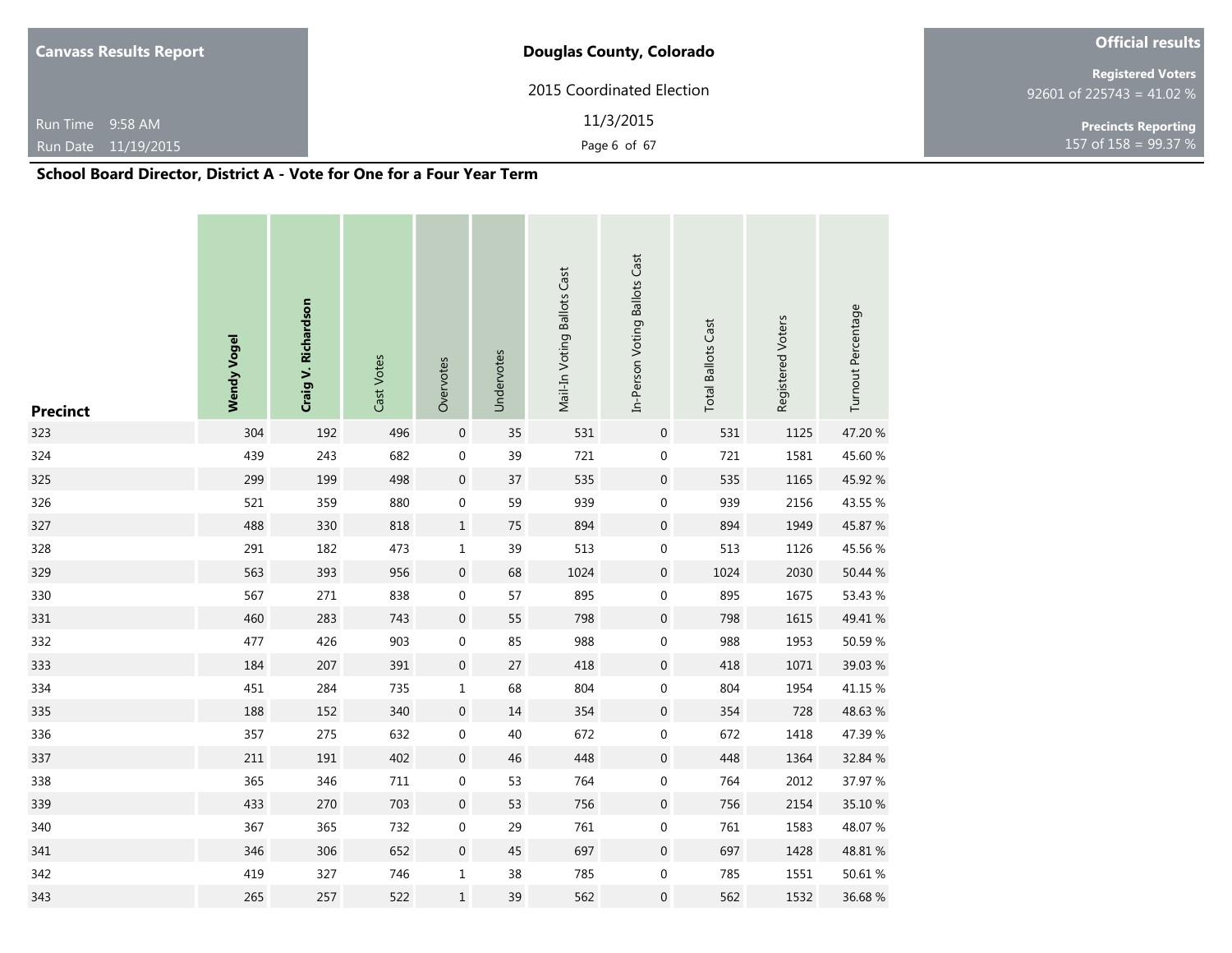| <b>Canvass Results Report</b> | <b>Douglas County, Colorado</b> | <b>Official results</b>                               |
|-------------------------------|---------------------------------|-------------------------------------------------------|
|                               | 2015 Coordinated Election       | <b>Registered Voters</b><br>92601 of 225743 = 41.02 % |
| Run Time 9:58 AM              | 11/3/2015                       | <b>Precincts Reporting</b>                            |
| Run Date 11/19/2015           | Page 7 of 67                    | 157 of $158 = 99.37 %$                                |

| <b>Precinct</b> | <b>Wendy Vogel</b> | Craig V. Richardson | Cast Votes | Overvotes        | Undervotes | Mail-In Voting Ballots Cast | In-Person Voting Ballots Cast | <b>Total Ballots Cast</b> | Registered Voters | Turnout Percentage |
|-----------------|--------------------|---------------------|------------|------------------|------------|-----------------------------|-------------------------------|---------------------------|-------------------|--------------------|
| 344             | 231                | 167                 | 398        | $\boldsymbol{0}$ | 32         | 430                         | $\pmb{0}$                     | 430                       | 1171              | 36.72 %            |
| 345             | 234                | 292                 | 526        | $\pmb{0}$        | 39         | 565                         | $\boldsymbol{0}$              | 565                       | 1213              | 46.58 %            |
| 346             | 225                | 281                 | 506        | $\boldsymbol{0}$ | 47         | 553                         | 0                             | 553                       | 1032              | 53.59 %            |
| 347             | 170                | 125                 | 295        | $\boldsymbol{0}$ | 14         | 309                         | $\boldsymbol{0}$              | 309                       | 920               | 33.59 %            |
| 348             | 398                | 331                 | 729        | $\boldsymbol{0}$ | 61         | 790                         | $\boldsymbol{0}$              | 790                       | 1883              | 41.95 %            |
| 349             | 282                | 124                 | 406        | $\boldsymbol{0}$ | 39         | 445                         | $\boldsymbol{0}$              | 445                       | 1002              | 44.41 %            |
| 350             | 276                | 168                 | 444        | $\boldsymbol{0}$ | 45         | 489                         | $\boldsymbol{0}$              | 489                       | 1622              | 30.15 %            |
| 351             | 180                | 113                 | 293        | $\boldsymbol{0}$ | 25         | 318                         | $\boldsymbol{0}$              | 318                       | 789               | 40.30 %            |
| 352             | 403                | 222                 | 625        | $\boldsymbol{0}$ | 43         | 668                         | $\boldsymbol{0}$              | 668                       | 1353              | 49.37 %            |
| 353             | 271                | 168                 | 439        | $\boldsymbol{0}$ | 40         | 479                         | $\boldsymbol{0}$              | 479                       | 1305              | 36.70 %            |
| 354             | 242                | 211                 | 453        | $\boldsymbol{0}$ | 34         | 487                         | $\boldsymbol{0}$              | 487                       | 1243              | 39.18%             |
| 401             | 276                | 338                 | 614        | $\boldsymbol{0}$ | 37         | 651                         | $\boldsymbol{0}$              | 651                       | 1383              | 47.07 %            |
| 402             | 100                | 152                 | 252        | $\boldsymbol{0}$ | $20\,$     | 272                         | $\boldsymbol{0}$              | 272                       | 581               | 46.82 %            |
| 403             | $41\,$             | 35                  | 76         | $\boldsymbol{0}$ | 26         | 102                         | $\boldsymbol{0}$              | 102                       | 264               | 38.64 %            |
| 404             | 403                | 405                 | 808        | $\boldsymbol{0}$ | 147        | 955                         | 0                             | 955                       | 1657              | 57.63 %            |
| 405             | 371                | 362                 | 733        | $\boldsymbol{0}$ | 124        | 857                         | $\boldsymbol{0}$              | 857                       | 1565              | 54.76 %            |
| 406             | 150                | 197                 | 347        | $\boldsymbol{0}$ | 73         | 420                         | $\boldsymbol{0}$              | 420                       | 894               | 46.98%             |
| 501             | 398                | 323                 | 721        | $\boldsymbol{0}$ | 61         | 782                         | $\boldsymbol{0}$              | 782                       | 2408              | 32.48 %            |
| 502             | 300                | 261                 | 561        | $\boldsymbol{0}$ | 37         | 598                         | $\boldsymbol{0}$              | 598                       | 1468              | 40.74 %            |
| 503             | 301                | 195                 | 496        | $\boldsymbol{0}$ | 35         | 531                         | $\boldsymbol{0}$              | 531                       | 1797              | 29.55 %            |
| 504             | 347                | 194                 | 541        | $\boldsymbol{0}$ | 25         | 566                         | 0                             | 566                       | 1780              | 31.80 %            |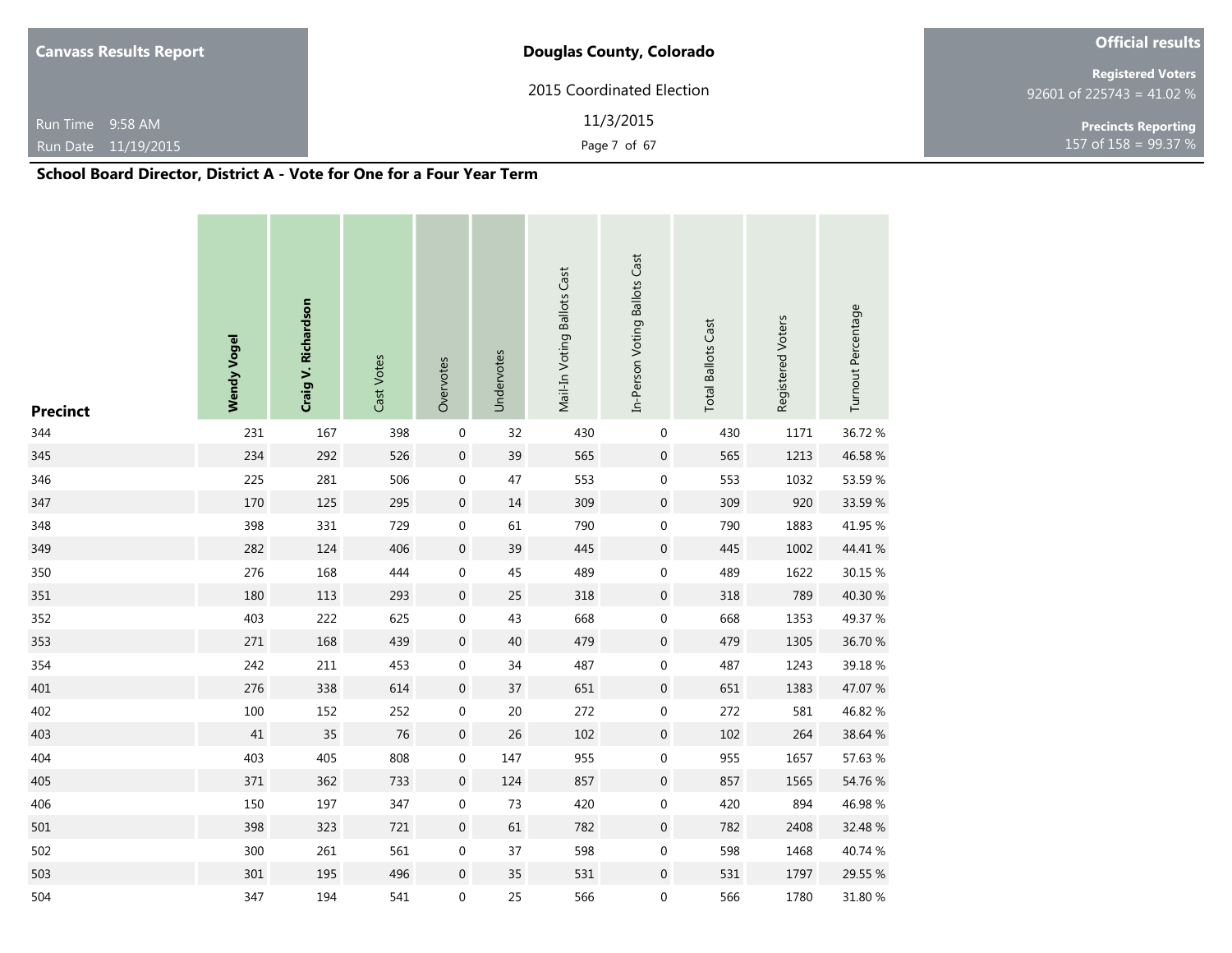| <b>Canvass Results Report</b> | <b>Official results</b>   |                                                       |  |  |
|-------------------------------|---------------------------|-------------------------------------------------------|--|--|
|                               | 2015 Coordinated Election | <b>Registered Voters</b><br>92601 of 225743 = 41.02 % |  |  |
| Run Time 9:58 AM              | 11/3/2015                 | <b>Precincts Reporting</b>                            |  |  |
| Run Date 11/19/2015           | Page 8 of 67              | 157 of $158 = 99.37 %$                                |  |  |

| <b>Precinct</b> | <b>Wendy Vogel</b> | Craig V. Richardson | Cast Votes     | Overvotes        | Undervotes       | Mail-In Voting Ballots Cast | In-Person Voting Ballots Cast | <b>Total Ballots Cast</b> | Registered Voters | Turnout Percentage |
|-----------------|--------------------|---------------------|----------------|------------------|------------------|-----------------------------|-------------------------------|---------------------------|-------------------|--------------------|
| 505             | 267                | 164                 | 431            | $\boldsymbol{0}$ | 27               | 458                         | $\boldsymbol{0}$              | 458                       | 1506              | 30.41 %            |
| 506             | 415                | 242                 | 657            | $\boldsymbol{0}$ | 50               | 707                         | 0                             | 707                       | 2328              | 30.37 %            |
| 507             | 374                | 271                 | 645            | $\mathbf{1}$     | 50               | 696                         | 0                             | 696                       | 1875              | 37.12 %            |
| 508             | 346                | 456                 | 802            | $\boldsymbol{0}$ | 92               | 894                         | 0                             | 894                       | 1804              | 49.56 %            |
| 509             | 292                | 321                 | 613            | $\boldsymbol{0}$ | 57               | 670                         | $\mathbf 0$                   | 670                       | 1447              | 46.30 %            |
| 510             | 275                | 281                 | 556            | $\boldsymbol{0}$ | 56               | 612                         | 0                             | 612                       | 1608              | 38.06 %            |
| 511             | 206                | 260                 | 466            | $\mathbf{1}$     | 37               | 504                         | $\mathbf 0$                   | 504                       | 1175              | 42.89%             |
| 512             | 167                | 303                 | 470            | $\mathbf 1$      | 72               | 543                         | 0                             | 543                       | 1367              | 39.72 %            |
| Sample          | $\boldsymbol{0}$   | $\boldsymbol{0}$    | $\overline{0}$ | $\mathbf 0$      | $\boldsymbol{0}$ | $\overline{0}$              | $\mathbf 0$                   | $\mathbf 0$               | $\mathbf 0$       | $0.00~\%$          |
| Provisional     | 0                  | $\boldsymbol{0}$    | $\mathbf 0$    | $\mathbf 0$      | $\boldsymbol{0}$ | $\mathbf 0$                 | 0                             | $\boldsymbol{0}$          | $\mathbf 0$       | 0.00%              |
| <b>Totals</b>   | 50953              | 35632               | 86585          | 34               | 5874             | 92493                       | 0                             | 92493                     | 225743            | 40.97 %            |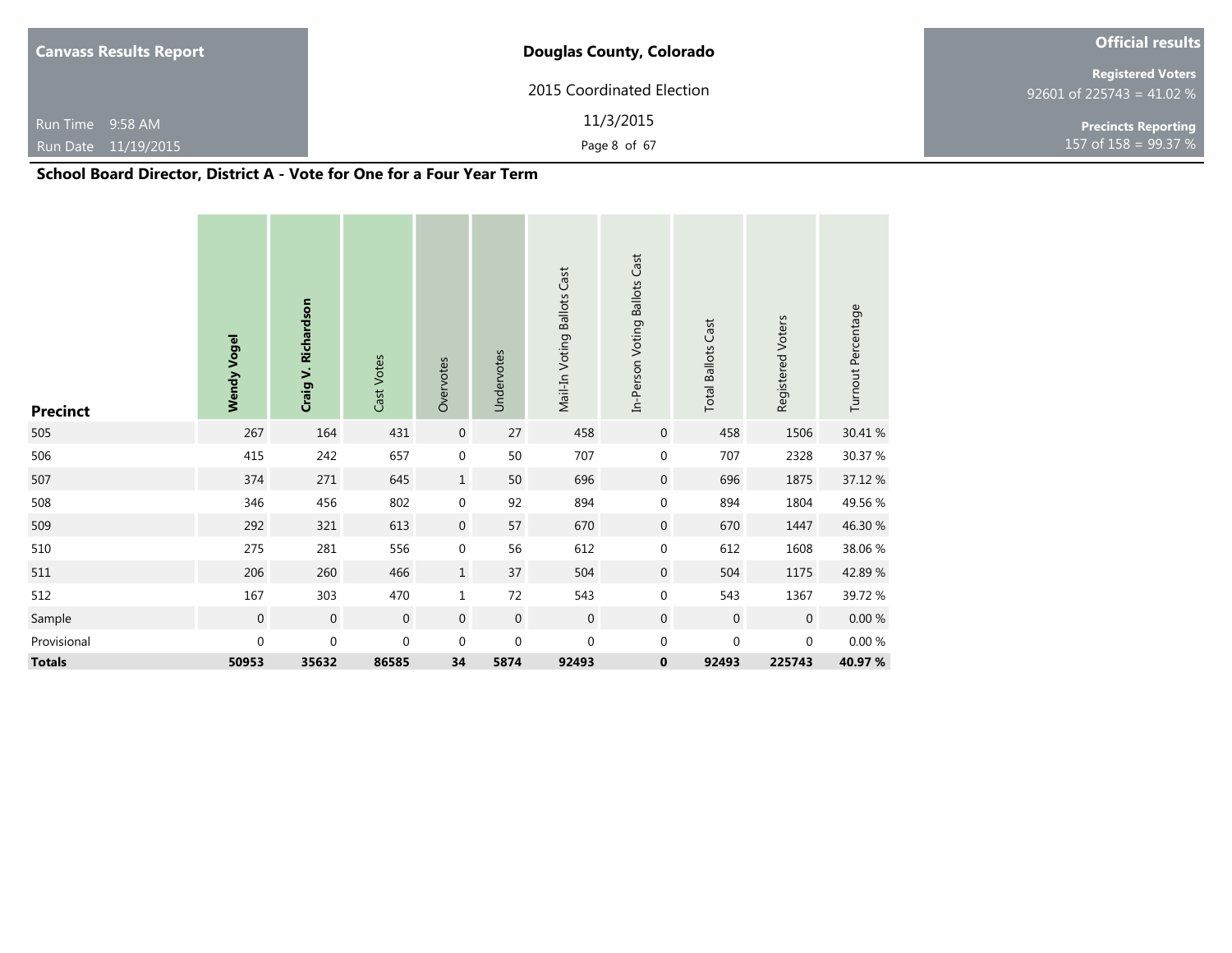| <b>Canvass Results Report</b> | <b>Douglas County, Colorado</b> | <b>Official results</b>                                 |  |  |  |  |
|-------------------------------|---------------------------------|---------------------------------------------------------|--|--|--|--|
|                               | 2015 Coordinated Election       | <b>Registered Voters</b><br>$92601$ of 225743 = 41.02 % |  |  |  |  |
| Run Time 9:58 AM              | 11/3/2015                       | <b>Precincts Reporting</b>                              |  |  |  |  |
| Run Date 11/19/2015           | Page 9 of 67                    | 157 of $158 = 99.37 %$                                  |  |  |  |  |

| <b>Precinct</b> | Anne-Marie Lemieux | Kevin P. Larsen | Cast Votes | Overvotes        | Undervotes | Mail-In Voting Ballots Cast | In-Person Voting Ballots Cast | <b>Total Ballots Cast</b> | Registered Voters | Turnout Percentage |
|-----------------|--------------------|-----------------|------------|------------------|------------|-----------------------------|-------------------------------|---------------------------|-------------------|--------------------|
| $101\,$         | 189                | 248             | 437        | $\boldsymbol{0}$ | 55         | 492                         | 0                             | 492                       | 1099              | 44.77 %            |
| 102             | 325                | 181             | 506        | $\mathbf 1$      | $30\,$     | 537                         | $\boldsymbol{0}$              | 537                       | 1573              | 34.14 %            |
| 103             | 250                | 180             | 430        | $\boldsymbol{0}$ | 39         | 469                         | $\boldsymbol{0}$              | 469                       | 1836              | 25.54 %            |
| 104             | 118                | 136             | 254        | $\boldsymbol{0}$ | $21\,$     | 275                         | $\boldsymbol{0}$              | 275                       | 592               | 46.45 %            |
| 105             | 461                | 422             | 883        | $\pmb{0}$        | 105        | 988                         | $\boldsymbol{0}$              | 988                       | 2025              | 48.79%             |
| 106             | 33                 | 64              | 97         | $\boldsymbol{0}$ | 12         | 109                         | $\boldsymbol{0}$              | 109                       | 303               | 35.97 %            |
| 107             | 171                | 172             | 343        | $\boldsymbol{0}$ | 23         | 366                         | $\boldsymbol{0}$              | 366                       | 798               | 45.86%             |
| 108             | 212                | 190             | 402        | $\boldsymbol{0}$ | $46\,$     | 448                         | $\boldsymbol{0}$              | 448                       | 1238              | 36.19%             |
| 109             | 421                | 233             | 654        | $\pmb{0}$        | 29         | 683                         | $\boldsymbol{0}$              | 683                       | 1720              | 39.71 %            |
| 110             | 336                | 230             | 566        | $\boldsymbol{0}$ | 36         | 602                         | $\boldsymbol{0}$              | 602                       | 1806              | 33.33 %            |
| $111\,$         | 289                | 186             | 475        | $\boldsymbol{0}$ | 22         | 497                         | $\boldsymbol{0}$              | 497                       | 1277              | 38.92 %            |
| 112             | 281                | 195             | 476        | $\boldsymbol{0}$ | 34         | 510                         | $\boldsymbol{0}$              | 510                       | 1481              | 34.44 %            |
| 113             | 375                | 230             | 605        | $\pmb{0}$        | 33         | 638                         | $\boldsymbol{0}$              | 638                       | 1625              | 39.26 %            |
| 114             | 351                | 242             | 593        | $\boldsymbol{0}$ | 42         | 635                         | $\boldsymbol{0}$              | 635                       | 1618              | 39.25 %            |
| 115             | 257                | 170             | 427        | $\boldsymbol{0}$ | 36         | 463                         | $\boldsymbol{0}$              | 463                       | 1331              | 34.79 %            |
| 116             | 427                | 284             | 711        | $\boldsymbol{0}$ | 38         | 749                         | $\boldsymbol{0}$              | 749                       | 2328              | 32.17 %            |
| $117\,$         | 295                | 223             | 518        | $\mathbf 0$      | 69         | 587                         | $\boldsymbol{0}$              | 587                       | 1567              | 37.46 %            |
| 201             | 372                | 426             | 798        | $\mathbf 1$      | 84         | 883                         | $\mathbf 0$                   | 883                       | 1619              | 54.54 %            |
| 202             | 300                | 323             | 623        | $\mathbf{1}$     | 56         | 680                         | $\boldsymbol{0}$              | 680                       | 1779              | 38.22 %            |
| 203             | 362                | 220             | 582        | $\boldsymbol{0}$ | 22         | 604                         | $\boldsymbol{0}$              | 604                       | 1424              | 42.42 %            |
| 204             | 128                | 102             | 230        | $\boldsymbol{0}$ | 31         | 261                         | $\boldsymbol{0}$              | 261                       | 1452              | 17.98 %            |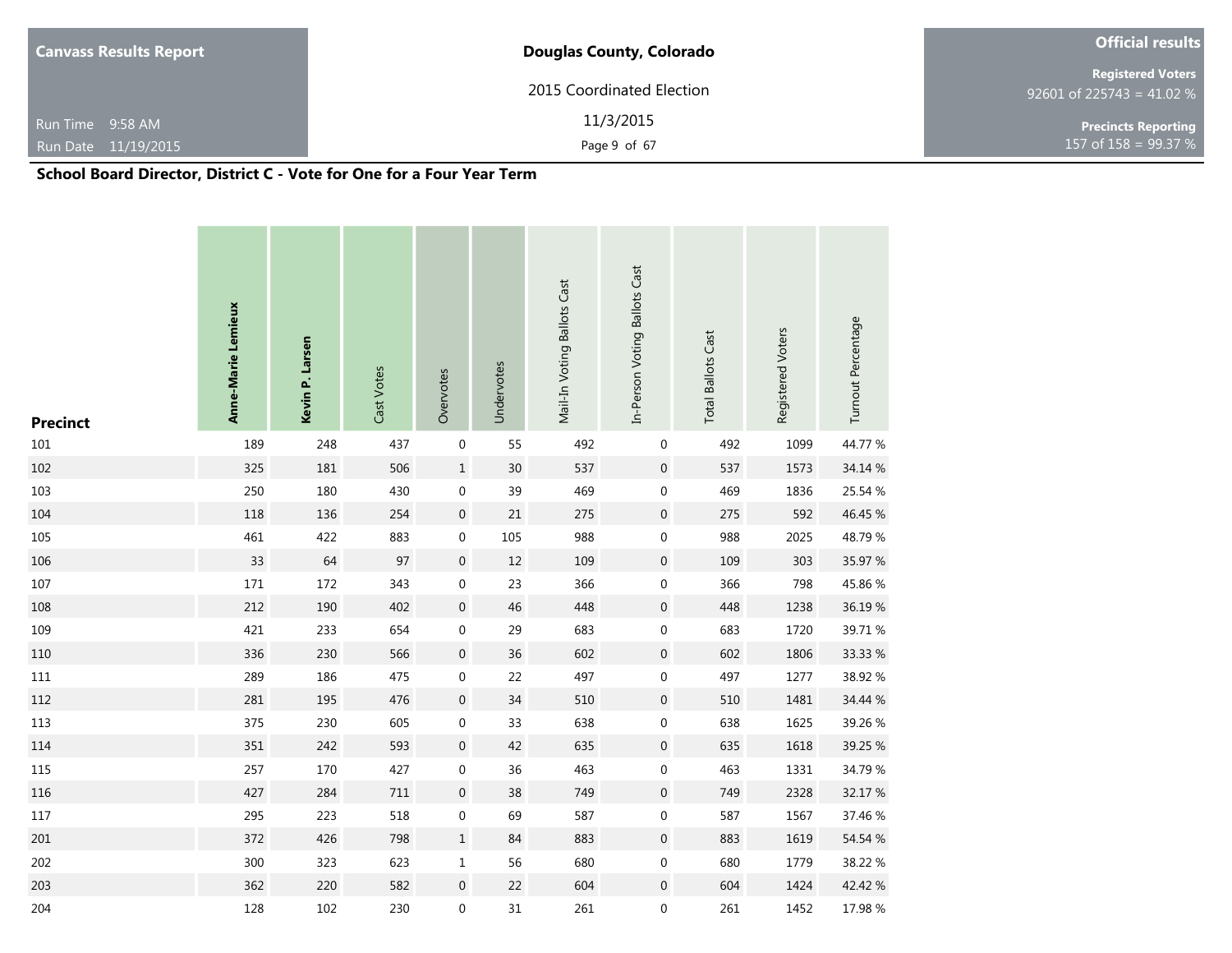| <b>Canvass Results Report</b>      | <b>Official results</b>   |                                                       |
|------------------------------------|---------------------------|-------------------------------------------------------|
|                                    | 2015 Coordinated Election | <b>Registered Voters</b><br>92601 of 225743 = 41.02 % |
| Run Time 9:58 AM                   | 11/3/2015                 | <b>Precincts Reporting</b>                            |
| Run Date 11/19/2015                | Page 10 of 67             | 157 of 158 = 99.37 %                                  |
| ----<br>$\cdots$<br>. <i>. . .</i> | $\rightarrow$<br><br>-    |                                                       |

| <b>Precinct</b> | Anne-Marie Lemieux | Kevin P. Larsen | Cast Votes | Overvotes        | Undervotes | Mail-In Voting Ballots Cast | In-Person Voting Ballots Cast | <b>Total Ballots Cast</b> | Registered Voters | Turnout Percentage |
|-----------------|--------------------|-----------------|------------|------------------|------------|-----------------------------|-------------------------------|---------------------------|-------------------|--------------------|
| 205             | 234                | 232             | 466        | $\boldsymbol{0}$ | 45         | 511                         | $\mathbf 0$                   | 511                       | 2058              | 24.83 %            |
| 206             | 265                | 170             | 435        | $\pmb{0}$        | 35         | 470                         | $\boldsymbol{0}$              | 470                       | 1113              | 42.23 %            |
| 207             | 254                | 149             | 403        | $\boldsymbol{0}$ | 37         | 440                         | $\mathbf 0$                   | 440                       | 1412              | 31.16 %            |
| 208             | 92                 | 64              | 156        | $\boldsymbol{0}$ | 24         | 180                         | $\boldsymbol{0}$              | 180                       | 1602              | 11.24 %            |
| 209             | 542                | 241             | 783        | $\boldsymbol{0}$ | $14\,$     | 797                         | $\boldsymbol{0}$              | 797                       | 1563              | 50.99 %            |
| 210             | 408                | 203             | 611        | $\boldsymbol{0}$ | 48         | 659                         | $\boldsymbol{0}$              | 659                       | 2050              | 32.15 %            |
| 211             | 433                | 219             | 652        | $\boldsymbol{0}$ | 32         | 684                         | $\boldsymbol{0}$              | 684                       | 1604              | 42.64 %            |
| 212             | 397                | 257             | 654        | $\boldsymbol{0}$ | 27         | 681                         | $\boldsymbol{0}$              | 681                       | 1432              | 47.56 %            |
| 213             | 351                | 281             | 632        | $\boldsymbol{0}$ | 53         | 685                         | $\boldsymbol{0}$              | 685                       | 1195              | 57.32 %            |
| 214             | 188                | 176             | 364        | $\boldsymbol{0}$ | $17\,$     | 381                         | $\boldsymbol{0}$              | 381                       | 782               | 48.72%             |
| 215             | 279                | 178             | 457        | $\boldsymbol{0}$ | 19         | 476                         | $\boldsymbol{0}$              | 476                       | 1185              | 40.17%             |
| 216             | 242                | 185             | 427        | $\boldsymbol{0}$ | 24         | 451                         | $\boldsymbol{0}$              | 451                       | 939               | 48.03%             |
| 217             | 247                | 132             | 379        | $\boldsymbol{0}$ | 22         | 401                         | $\boldsymbol{0}$              | 401                       | 1226              | 32.71 %            |
| 218             | 313                | 304             | 617        | $\boldsymbol{0}$ | 35         | 652                         | $\boldsymbol{0}$              | 652                       | 1096              | 59.49 %            |
| 219             | 262                | 173             | 435        | $\boldsymbol{0}$ | 19         | 454                         | $\boldsymbol{0}$              | 454                       | 1081              | 42.00 %            |
| 220             | 295                | 158             | 453        | $\boldsymbol{0}$ | 23         | 476                         | $\mathbf 0$                   | 476                       | 1109              | 42.92 %            |
| 221             | 327                | 180             | 507        | $\boldsymbol{0}$ | 9          | 516                         | $\boldsymbol{0}$              | 516                       | 982               | 52.55 %            |
| 222             | 415                | 164             | 579        | $\boldsymbol{0}$ | 12         | 591                         | $\boldsymbol{0}$              | 591                       | 1533              | 38.55 %            |
| 223             | 525                | 252             | 777        | $\boldsymbol{0}$ | 26         | 803                         | $\boldsymbol{0}$              | 803                       | 1866              | 43.03 %            |
| 224             | 463                | 268             | 731        | $\boldsymbol{0}$ | 26         | 757                         | $\boldsymbol{0}$              | 757                       | 1650              | 45.88%             |
| 225             | 462                | 239             | 701        | $\mathbf{0}$     | 44         | 745                         | 0                             | 745                       | 2074              | 35.92 %            |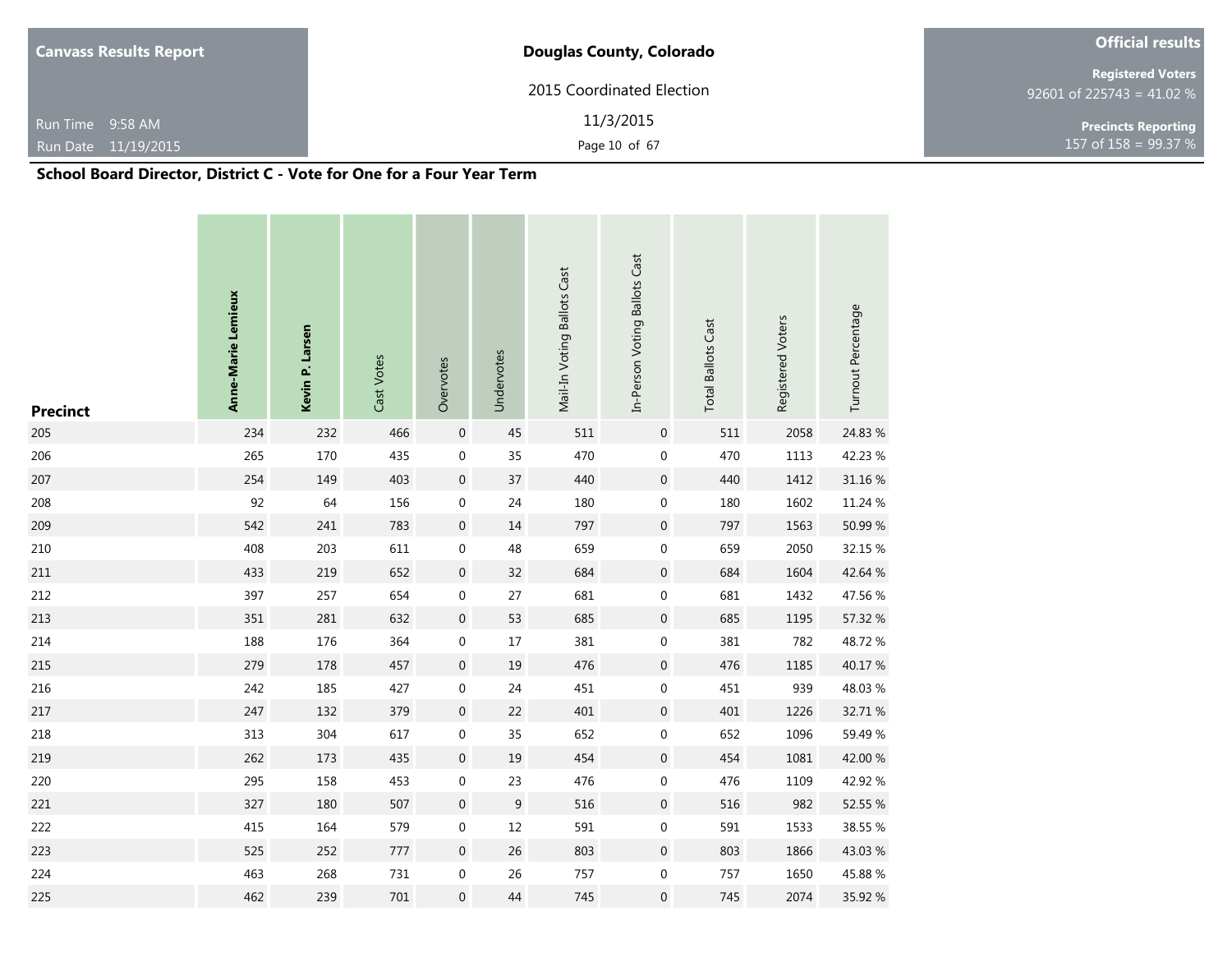| <b>Canvass Results Report</b>                                              | <b>Douglas County, Colorado</b> | <b>Official results</b>                               |  |  |
|----------------------------------------------------------------------------|---------------------------------|-------------------------------------------------------|--|--|
|                                                                            | 2015 Coordinated Election       | <b>Registered Voters</b><br>92601 of 225743 = 41.02 % |  |  |
| Run Time 9:58 AM                                                           | 11/3/2015                       | <b>Precincts Reporting</b>                            |  |  |
| Run Date 11/19/2015                                                        | Page 11 of 67                   | 157 of $158 = 99.37 %$                                |  |  |
| Calco al Desaid Division - District C. - Vate for One for a Form Vasa Tome |                                 |                                                       |  |  |

| <b>Precinct</b> | Anne-Marie Lemieux | Kevin P. Larsen | Cast Votes | Overvotes        | Undervotes | Mail-In Voting Ballots Cast | In-Person Voting Ballots Cast | <b>Total Ballots Cast</b> | Registered Voters | Turnout Percentage |
|-----------------|--------------------|-----------------|------------|------------------|------------|-----------------------------|-------------------------------|---------------------------|-------------------|--------------------|
| 226             | 370                | 276             | 646        | $\boldsymbol{0}$ | 20         | 666                         | $\pmb{0}$                     | 666                       | 1326              | 50.23 %            |
| 227             | 516                | 368             | 884        | $\mathbf 1$      | 59         | 944                         | $\boldsymbol{0}$              | 944                       | 1865              | 50.62 %            |
| 228             | 303                | 157             | 460        | $\boldsymbol{0}$ | 15         | 475                         | 0                             | 475                       | 1052              | 45.15 %            |
| 229             | 335                | 197             | 532        | $\boldsymbol{0}$ | 24         | 556                         | $\boldsymbol{0}$              | 556                       | 1259              | 44.16%             |
| 230             | 325                | 224             | 549        | $\boldsymbol{0}$ | 28         | 577                         | 0                             | 577                       | 1158              | 49.83 %            |
| 231             | 397                | 196             | 593        | $\boldsymbol{0}$ | $21\,$     | 614                         | $\boldsymbol{0}$              | 614                       | 1542              | 39.82 %            |
| 232             | 288                | 201             | 489        | $\boldsymbol{0}$ | 44         | 533                         | 0                             | 533                       | 1139              | 46.80 %            |
| 233             | 323                | 307             | 630        | $\boldsymbol{0}$ | 59         | 689                         | $\boldsymbol{0}$              | 689                       | 1549              | 44.48 %            |
| 234             | 326                | 172             | 498        | $\boldsymbol{0}$ | 15         | 513                         | $\boldsymbol{0}$              | 513                       | 1050              | 48.86%             |
| 235             | 529                | 259             | 788        | $\mathbf 1$      | 32         | 821                         | $\boldsymbol{0}$              | 821                       | 1763              | 46.57 %            |
| 236             | 686                | 251             | 937        | $\boldsymbol{0}$ | 31         | 968                         | 0                             | 968                       | 2034              | 47.59 %            |
| 237             | 328                | 285             | 613        | $\boldsymbol{0}$ | 22         | 635                         | $\boldsymbol{0}$              | 635                       | 1407              | 45.13%             |
| 238             | 377                | 278             | 655        | $\boldsymbol{0}$ | 25         | 680                         | 0                             | 680                       | 1391              | 48.89%             |
| 239             | 546                | 310             | 856        | $\boldsymbol{0}$ | 27         | 883                         | $\boldsymbol{0}$              | 883                       | 1912              | 46.18%             |
| 240             | 232                | 118             | 350        | $\boldsymbol{0}$ | $21\,$     | 371                         | 0                             | 371                       | 1431              | 25.93 %            |
| 241             | 361                | 185             | 546        | $\boldsymbol{0}$ | 29         | 575                         | $\boldsymbol{0}$              | 575                       | 1414              | 40.66 %            |
| 242             | 233                | 135             | 368        | $\boldsymbol{0}$ | 16         | 384                         | 0                             | 384                       | 1094              | 35.10 %            |
| 243             | 535                | 272             | 807        | $\boldsymbol{0}$ | 32         | 839                         | $\boldsymbol{0}$              | 839                       | 1760              | 47.67 %            |
| 244             | 372                | 257             | 629        | $\boldsymbol{0}$ | 23         | 652                         | $\boldsymbol{0}$              | 652                       | 1484              | 43.94 %            |
| 245             | 480                | 407             | 887        | $\boldsymbol{0}$ | 53         | 940                         | $\mathbf 0$                   | 940                       | 2113              | 44.49 %            |
| 246             | 463                | 235             | 698        | $\mathbf 1$      | 30         | 729                         | $\mathbf 0$                   | 729                       | 1663              | 43.84 %            |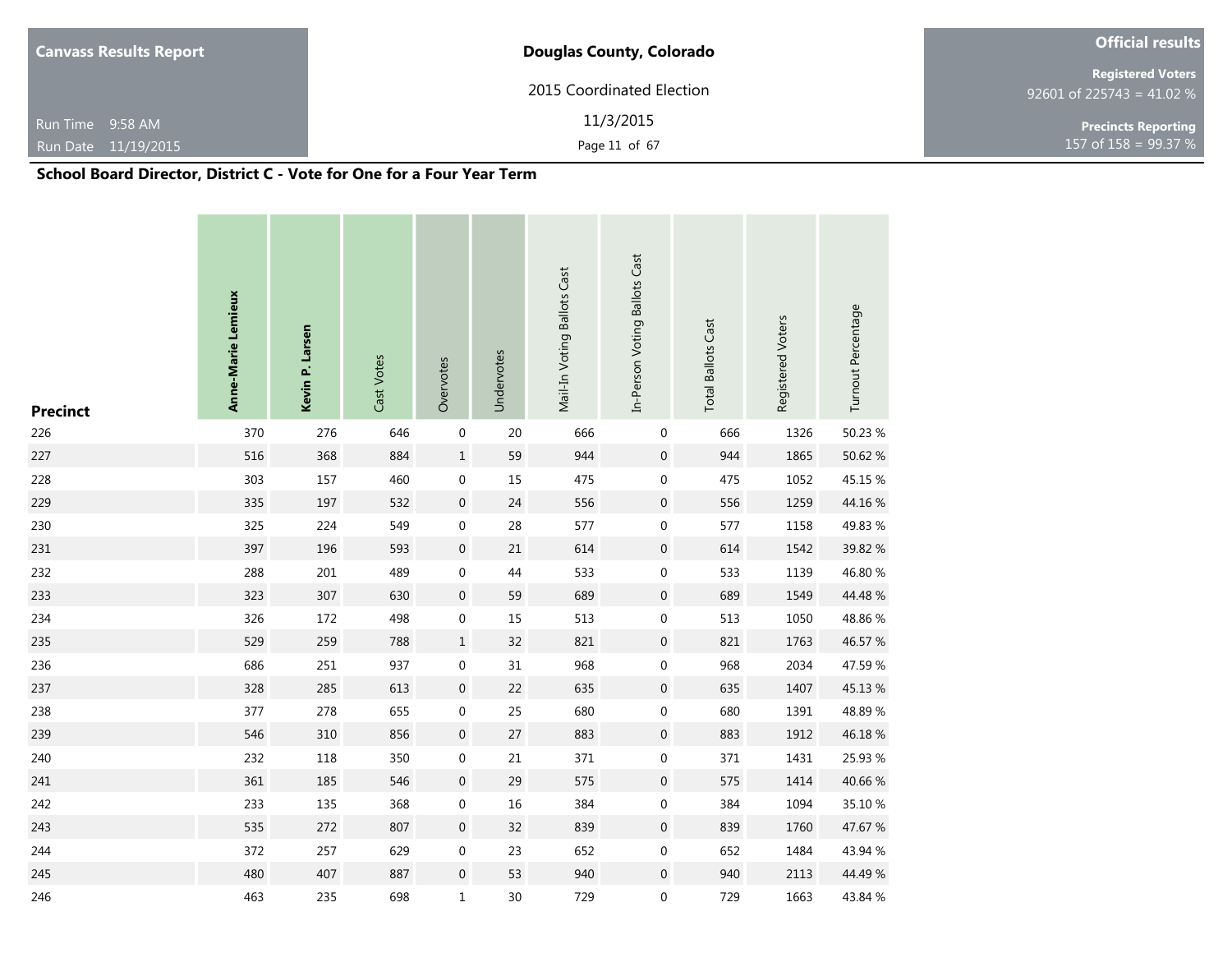| <b>Canvass Results Report</b>                                           | <b>Official results</b>   |                                                       |
|-------------------------------------------------------------------------|---------------------------|-------------------------------------------------------|
|                                                                         | 2015 Coordinated Election | <b>Registered Voters</b><br>92601 of 225743 = 41.02 % |
| Run Time 9:58 AM                                                        | 11/3/2015                 | <b>Precincts Reporting</b>                            |
| Run Date 11/19/2015                                                     | Page 12 of 67             | 157 of $158 = 99.37 %$                                |
| Calcoal Depart Director District C. Hotels for One for a Form Vega Torm |                           |                                                       |

| <b>Precinct</b> | Anne-Marie Lemieux | Kevin P. Larsen | Cast Votes | Overvotes        | Undervotes | Mail-In Voting Ballots Cast | In-Person Voting Ballots Cast | <b>Total Ballots Cast</b> | Registered Voters | Turnout Percentage |
|-----------------|--------------------|-----------------|------------|------------------|------------|-----------------------------|-------------------------------|---------------------------|-------------------|--------------------|
| 247             | 428                | 258             | 686        | $\boldsymbol{0}$ | 23         | 709                         | $\boldsymbol{0}$              | 709                       | 1426              | 49.72%             |
| 248             | 338                | 182             | 520        | $\pmb{0}$        | $11\,$     | 531                         | $\boldsymbol{0}$              | 531                       | 1132              | 46.91%             |
| 249             | 499                | 258             | 757        | $\boldsymbol{0}$ | 19         | 776                         | $\boldsymbol{0}$              | 776                       | 1491              | 52.05 %            |
| 250             | 382                | 127             | 509        | $\mathbf 1$      | 19         | 529                         | $\boldsymbol{0}$              | 529                       | 1258              | 42.05 %            |
| 251             | 297                | 118             | 415        | $\boldsymbol{0}$ | 14         | 429                         | 0                             | 429                       | 1123              | 38.20 %            |
| 252             | 361                | 165             | 526        | $\boldsymbol{0}$ | 27         | 553                         | $\boldsymbol{0}$              | 553                       | 1639              | 33.74 %            |
| 253             | 294                | 79              | 373        | $\boldsymbol{0}$ | $10\,$     | 383                         | $\boldsymbol{0}$              | 383                       | 918               | 41.72%             |
| 254             | 589                | 231             | 820        | $\boldsymbol{0}$ | 31         | 851                         | $\boldsymbol{0}$              | 851                       | 2108              | 40.37 %            |
| 255             | 305                | 146             | 451        | $\boldsymbol{0}$ | $20\,$     | 471                         | $\boldsymbol{0}$              | 471                       | 1185              | 39.75 %            |
| 256             | 253                | 150             | 403        | $\mathbf 1$      | 18         | 422                         | $\boldsymbol{0}$              | 422                       | 925               | 45.62 %            |
| 257             | 256                | 155             | 411        | $\boldsymbol{0}$ | 73         | 484                         | $\boldsymbol{0}$              | 484                       | 1636              | 29.58 %            |
| 258             | 347                | 284             | 631        | $\mathbf 1$      | 27         | 659                         | $\boldsymbol{0}$              | 659                       | 1709              | 38.56 %            |
| 259             | 353                | 371             | 724        | $\boldsymbol{0}$ | 47         | 771                         | $\boldsymbol{0}$              | 771                       | 1657              | 46.53 %            |
| 260             | 496                | 454             | 950        | $\boldsymbol{0}$ | 62         | 1012                        | $\boldsymbol{0}$              | 1012                      | 2067              | 48.96%             |
| 261             | 472                | 322             | 794        | $\boldsymbol{0}$ | 27         | 821                         | $\boldsymbol{0}$              | 821                       | 1642              | 50.00 %            |
| 262             | 435                | 225             | 660        | $\boldsymbol{0}$ | 24         | 684                         | $\boldsymbol{0}$              | 684                       | 1654              | 41.35 %            |
| 263             | 294                | 517             | 811        | $\boldsymbol{0}$ | 78         | 889                         | $\boldsymbol{0}$              | 889                       | 2095              | 42.43 %            |
| 264             | 266                | 366             | 632        | $\boldsymbol{0}$ | 61         | 693                         | $\boldsymbol{0}$              | 693                       | 2301              | 30.12 %            |
| 265             | 234                | 137             | 371        | $\boldsymbol{0}$ | 16         | 387                         | $\boldsymbol{0}$              | 387                       | 800               | 48.38%             |
| 266             | 370                | 278             | 648        | $\boldsymbol{0}$ | 46         | 694                         | $\boldsymbol{0}$              | 694                       | 1709              | 40.61%             |
| 301             | 249                | 187             | 436        | $\boldsymbol{0}$ | 41         | 477                         | 0                             | 477                       | 2075              | 22.99 %            |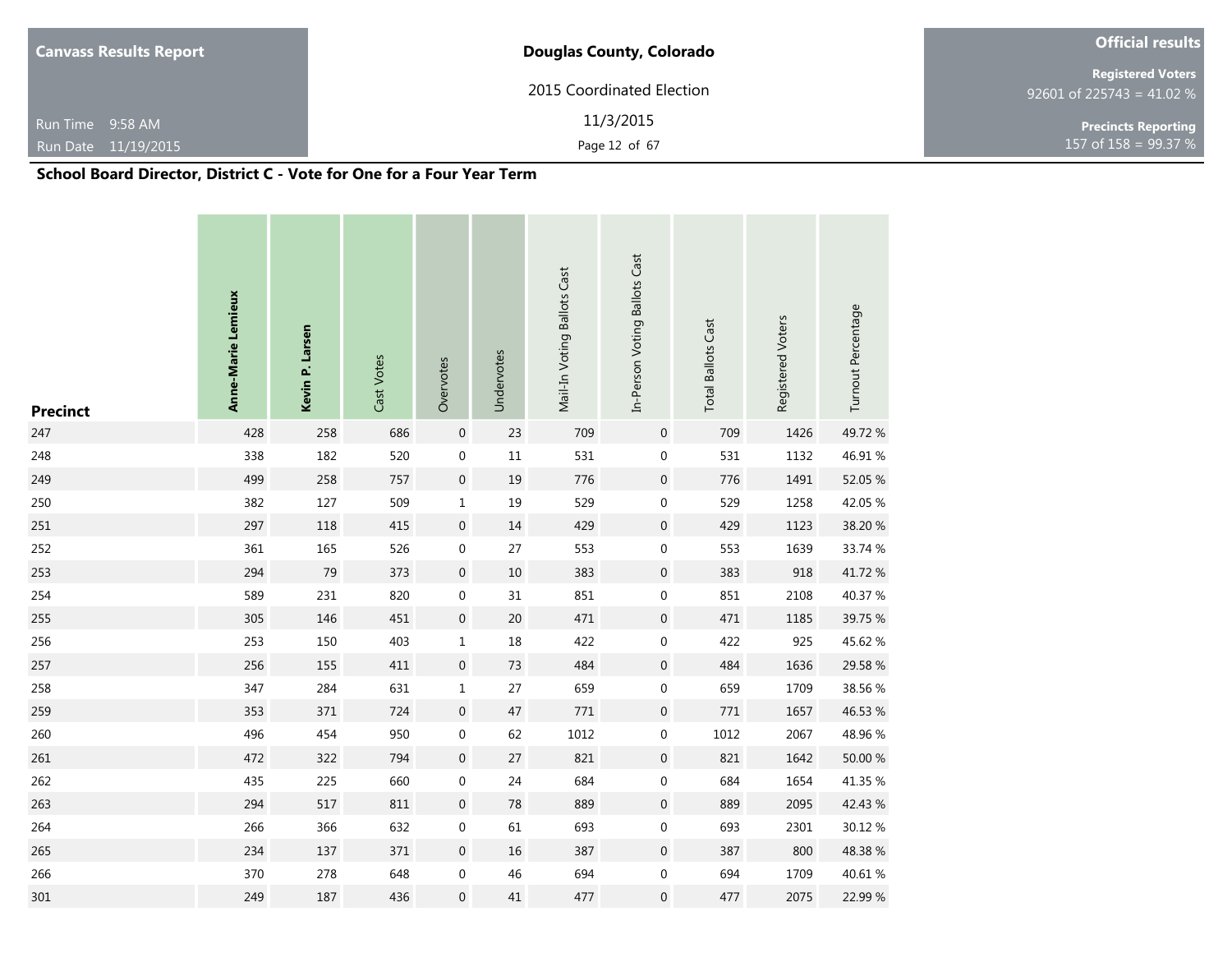| <b>Canvass Results Report</b>                                                                                                     | <b>Douglas County, Colorado</b> |                                                       |  |  |  |  |
|-----------------------------------------------------------------------------------------------------------------------------------|---------------------------------|-------------------------------------------------------|--|--|--|--|
|                                                                                                                                   | 2015 Coordinated Election       | <b>Registered Voters</b><br>92601 of 225743 = 41.02 % |  |  |  |  |
| Run Time 9:58 AM                                                                                                                  | 11/3/2015                       | <b>Precincts Reporting</b>                            |  |  |  |  |
| Run Date 11/19/2015                                                                                                               | Page 13 of 67                   | 157 of 158 = $99.37 \%$                               |  |  |  |  |
| $C1$ , and $D2$ and $D3$ , $D4$ , $D5$ , $D6$ , $D7$ , $D8$ , $D9$ , $D1$ , $D1$ , $D2$ , $D3$ , $D1$ , $D2$ , $D3$ , $D4$ , $D5$ |                                 |                                                       |  |  |  |  |

| <b>Precinct</b> | Anne-Marie Lemieux | Kevin P. Larsen | Cast Votes | Overvotes        | Undervotes | Mail-In Voting Ballots Cast | In-Person Voting Ballots Cast | <b>Total Ballots Cast</b> | Registered Voters | Turnout Percentage |
|-----------------|--------------------|-----------------|------------|------------------|------------|-----------------------------|-------------------------------|---------------------------|-------------------|--------------------|
| 302             | 293                | 182             | 475        | $\boldsymbol{0}$ | 31         | 506                         | $\mathbf 0$                   | 506                       | 1693              | 29.89%             |
| 303             | 141                | 98              | 239        | $\pmb{0}$        | 25         | 264                         | $\boldsymbol{0}$              | 264                       | 1070              | 24.67 %            |
| 304             | 199                | 158             | 357        | $\mathbf 0$      | 22         | 379                         | 0                             | 379                       | 1602              | 23.66 %            |
| 305             | 200                | 223             | 423        | $\boldsymbol{0}$ | 48         | 471                         | $\boldsymbol{0}$              | 471                       | 949               | 49.63 %            |
| 306             | 201                | 261             | 462        | $\mathbf 1$      | 39         | 502                         | $\boldsymbol{0}$              | 502                       | 1089              | 46.10%             |
| 307             | 385                | 163             | 548        | $\boldsymbol{0}$ | $37\,$     | 585                         | $\boldsymbol{0}$              | 585                       | 1597              | 36.63 %            |
| 308             | 401                | 223             | 624        | $\boldsymbol{0}$ | 29         | 653                         | $\boldsymbol{0}$              | 653                       | 1537              | 42.49 %            |
| 309             | 306                | 199             | 505        | $\boldsymbol{0}$ | 42         | 547                         | $\boldsymbol{0}$              | 547                       | 1817              | 30.10 %            |
| 310             | 205                | 164             | 369        | $\boldsymbol{0}$ | 29         | 398                         | 0                             | 398                       | 770               | 51.69%             |
| 311             | 167                | 115             | 282        | $\boldsymbol{0}$ | 29         | 311                         | $\boldsymbol{0}$              | 311                       | 1281              | 24.28 %            |
| 312             | 396                | 211             | 607        | $\boldsymbol{0}$ | $17\,$     | 624                         | 0                             | 624                       | 1220              | 51.15 %            |
| 313             | 339                | 190             | 529        | $\boldsymbol{0}$ | 25         | 554                         | $\boldsymbol{0}$              | 554                       | 1104              | 50.18 %            |
| 314             | 349                | 196             | 545        | $\boldsymbol{0}$ | 14         | 559                         | 0                             | 559                       | 1087              | 51.43 %            |
| 315             | 473                | 271             | 744        | $\boldsymbol{0}$ | 35         | 779                         | $\boldsymbol{0}$              | 779                       | 1820              | 42.80 %            |
| 316             | 396                | 298             | 694        | $\boldsymbol{0}$ | 55         | 749                         | 0                             | 749                       | 2450              | 30.57 %            |
| 317             | 152                | 192             | 344        | $\boldsymbol{0}$ | 48         | 392                         | $\mathbf 0$                   | 392                       | 840               | 46.67 %            |
| 318             | 346                | 237             | 583        | $\boldsymbol{0}$ | 44         | 627                         | $\boldsymbol{0}$              | 627                       | 1343              | 46.69%             |
| 319             | 253                | 159             | 412        | $\boldsymbol{0}$ | 34         | 446                         | $\boldsymbol{0}$              | 446                       | 1179              | 37.83 %            |
| 320             | 222                | 178             | 400        | $\boldsymbol{0}$ | 34         | 434                         | 0                             | 434                       | 1190              | 36.47 %            |
| 321             | 181                | 97              | 278        | $\boldsymbol{0}$ | 29         | 307                         | $\mathbf 0$                   | 307                       | 796               | 38.57 %            |
| 322             | 382                | 220             | 602        | $\boldsymbol{0}$ | 39         | 641                         | 0                             | 641                       | 1700              | 37.71 %            |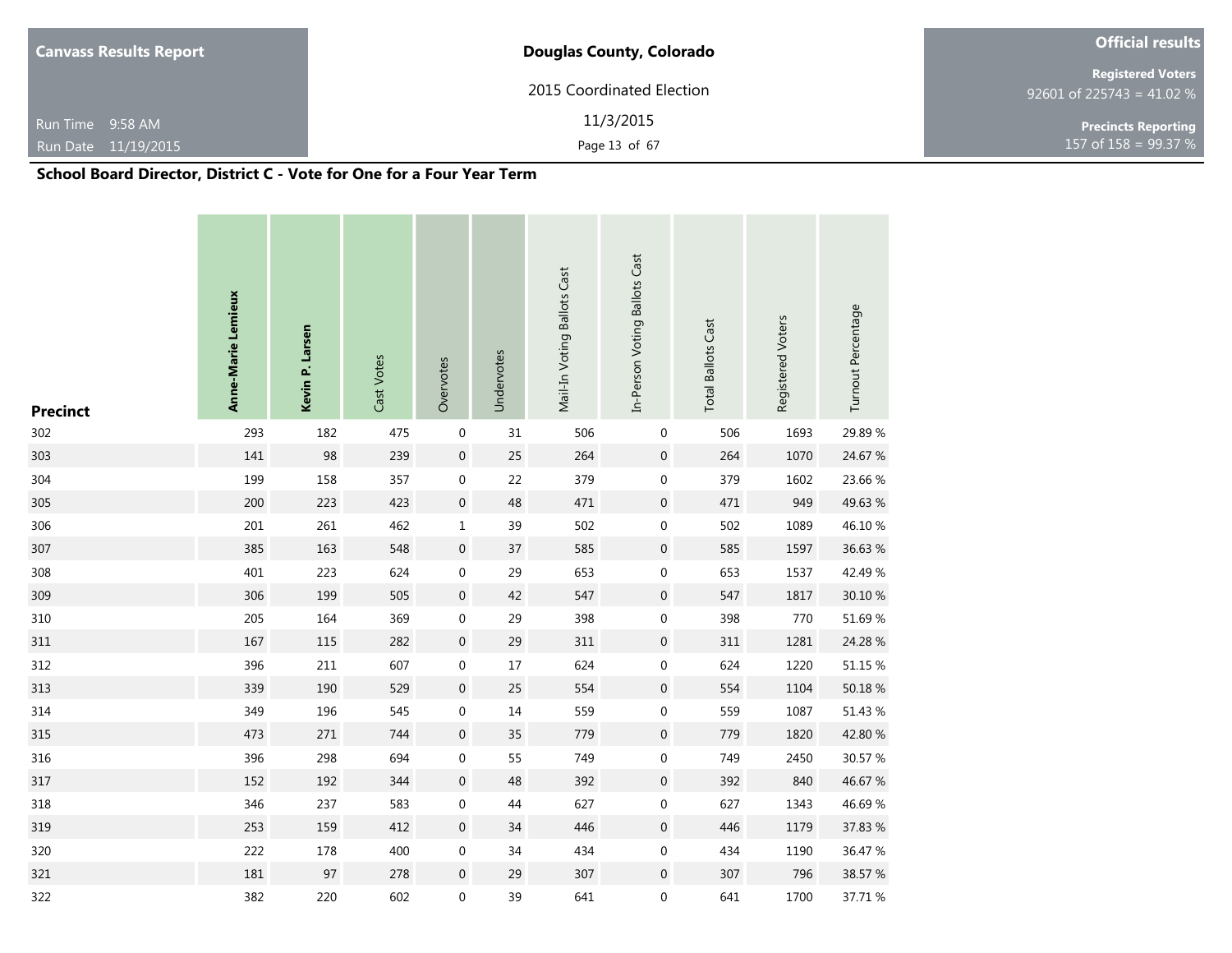| <b>Canvass Results Report</b>                 | <b>Douglas County, Colorado</b>    | <b>Official results</b>                               |
|-----------------------------------------------|------------------------------------|-------------------------------------------------------|
|                                               | 2015 Coordinated Election          | <b>Registered Voters</b><br>92601 of 225743 = 41.02 % |
| Run Time 9:58 AM                              | 11/3/2015                          | <b>Precincts Reporting</b>                            |
| Run Date 11/19/2015                           | Page 14 of 67                      | 157 of $158 = 99.37 %$                                |
| ----<br>$\cdots$<br>. <i>.</i> . <i>. .</i> . | $\rightarrow$<br>$\mathbf{v}$<br>- |                                                       |

| <b>Precinct</b> | Anne-Marie Lemieux | Kevin P. Larsen | Cast Votes | Overvotes        | Undervotes | Mail-In Voting Ballots Cast | In-Person Voting Ballots Cast | <b>Total Ballots Cast</b> | Registered Voters | Turnout Percentage |
|-----------------|--------------------|-----------------|------------|------------------|------------|-----------------------------|-------------------------------|---------------------------|-------------------|--------------------|
| 323             | 304                | 191             | 495        | $\boldsymbol{0}$ | 36         | 531                         | $\boldsymbol{0}$              | 531                       | 1125              | 47.20 %            |
| 324             | 440                | 242             | 682        | $\pmb{0}$        | 39         | 721                         | $\boldsymbol{0}$              | 721                       | 1581              | 45.60 %            |
| 325             | 293                | 204             | 497        | $\boldsymbol{0}$ | 38         | 535                         | $\boldsymbol{0}$              | 535                       | 1165              | 45.92 %            |
| 326             | 525                | 354             | 879        | $\mathbf 0$      | 60         | 939                         | $\boldsymbol{0}$              | 939                       | 2156              | 43.55 %            |
| 327             | 486                | 329             | 815        | $\mathbf 1$      | 78         | 894                         | $\boldsymbol{0}$              | 894                       | 1949              | 45.87 %            |
| 328             | 292                | 182             | 474        | $\boldsymbol{0}$ | 39         | 513                         | $\boldsymbol{0}$              | 513                       | 1126              | 45.56 %            |
| 329             | 567                | 387             | 954        | $\mathsf 3$      | 67         | 1024                        | $\boldsymbol{0}$              | 1024                      | 2030              | 50.44 %            |
| 330             | 555                | 280             | 835        | $\overline{2}$   | 58         | 895                         | $\boldsymbol{0}$              | 895                       | 1675              | 53.43 %            |
| 331             | 458                | 279             | 737        | $\boldsymbol{0}$ | 61         | 798                         | $\boldsymbol{0}$              | 798                       | 1615              | 49.41 %            |
| 332             | 475                | 432             | 907        | $\boldsymbol{0}$ | 81         | 988                         | $\boldsymbol{0}$              | 988                       | 1953              | 50.59 %            |
| 333             | 183                | 208             | 391        | $\boldsymbol{0}$ | 27         | 418                         | $\boldsymbol{0}$              | 418                       | 1071              | 39.03 %            |
| 334             | 451                | 282             | 733        | $\boldsymbol{0}$ | $71\,$     | 804                         | $\boldsymbol{0}$              | 804                       | 1954              | 41.15 %            |
| 335             | 190                | 150             | 340        | $\boldsymbol{0}$ | 14         | 354                         | $\boldsymbol{0}$              | 354                       | 728               | 48.63 %            |
| 336             | 343                | 289             | 632        | $\boldsymbol{0}$ | 40         | 672                         | $\boldsymbol{0}$              | 672                       | 1418              | 47.39 %            |
| 337             | 207                | 194             | 401        | $\boldsymbol{0}$ | 47         | 448                         | $\boldsymbol{0}$              | 448                       | 1364              | 32.84 %            |
| 338             | 360                | 350             | 710        | $\boldsymbol{0}$ | 54         | 764                         | $\boldsymbol{0}$              | 764                       | 2012              | 37.97 %            |
| 339             | 434                | 267             | 701        | $\boldsymbol{0}$ | 55         | 756                         | $\boldsymbol{0}$              | 756                       | 2154              | 35.10 %            |
| 340             | 370                | 359             | 729        | $\boldsymbol{0}$ | 32         | 761                         | $\boldsymbol{0}$              | 761                       | 1583              | 48.07%             |
| 341             | 353                | 298             | 651        | $\boldsymbol{0}$ | 46         | 697                         | $\boldsymbol{0}$              | 697                       | 1428              | 48.81 %            |
| 342             | 404                | 336             | 740        | $\mathbf{1}$     | 44         | 785                         | $\boldsymbol{0}$              | 785                       | 1551              | 50.61 %            |
| 343             | 263                | 260             | 523        | $\mathbf 1$      | 38         | 562                         | 0                             | 562                       | 1532              | 36.68%             |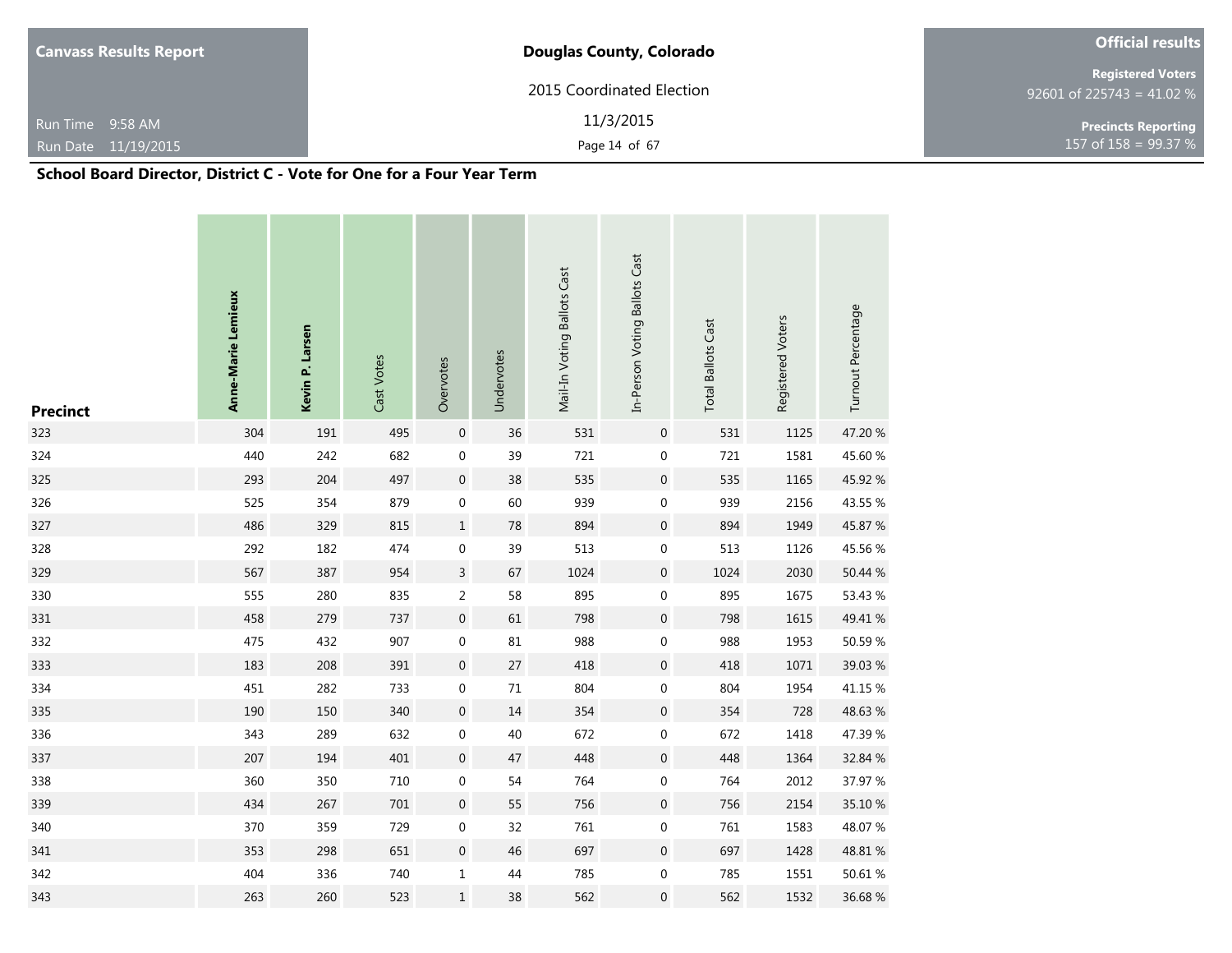| <b>Canvass Results Report</b>                                                                                                     | <b>Douglas County, Colorado</b> |                                                       |  |  |  |  |
|-----------------------------------------------------------------------------------------------------------------------------------|---------------------------------|-------------------------------------------------------|--|--|--|--|
|                                                                                                                                   | 2015 Coordinated Election       | <b>Registered Voters</b><br>92601 of 225743 = 41.02 % |  |  |  |  |
| Run Time 9:58 AM                                                                                                                  | 11/3/2015                       | <b>Precincts Reporting</b>                            |  |  |  |  |
| Run Date 11/19/2015                                                                                                               | Page 15 of 67                   | 157 of 158 = $99.37 \%$                               |  |  |  |  |
| $C1$ , and $D2$ and $D3$ , $D4$ , $D5$ , $D6$ , $D7$ , $D8$ , $D9$ , $D1$ , $D1$ , $D2$ , $D3$ , $D1$ , $D2$ , $D3$ , $D4$ , $D5$ |                                 |                                                       |  |  |  |  |

| <b>Precinct</b> | Anne-Marie Lemieux | Kevin P. Larsen | Cast Votes | Overvotes        | Undervotes | Mail-In Voting Ballots Cast | In-Person Voting Ballots Cast | <b>Total Ballots Cast</b> | Registered Voters | Turnout Percentage |
|-----------------|--------------------|-----------------|------------|------------------|------------|-----------------------------|-------------------------------|---------------------------|-------------------|--------------------|
| 344             | 228                | 170             | 398        | 0                | 32         | 430                         | $\boldsymbol{0}$              | 430                       | 1171              | 36.72 %            |
| 345             | 229                | 296             | 525        | $\mathbf 1$      | 39         | 565                         | $\boldsymbol{0}$              | 565                       | 1213              | 46.58 %            |
| 346             | 225                | 282             | 507        | $\mathbf 1$      | 45         | 553                         | $\boldsymbol{0}$              | 553                       | 1032              | 53.59 %            |
| 347             | 162                | 133             | 295        | $\boldsymbol{0}$ | 14         | 309                         | $\boldsymbol{0}$              | 309                       | 920               | 33.59 %            |
| 348             | 391                | 335             | 726        | $\boldsymbol{0}$ | 64         | 790                         | $\boldsymbol{0}$              | 790                       | 1883              | 41.95 %            |
| 349             | 270                | 133             | 403        | $\boldsymbol{0}$ | 42         | 445                         | $\boldsymbol{0}$              | 445                       | 1002              | 44.41 %            |
| 350             | 278                | 166             | 444        | $\boldsymbol{0}$ | 45         | 489                         | $\boldsymbol{0}$              | 489                       | 1622              | 30.15 %            |
| 351             | 174                | 119             | 293        | $\boldsymbol{0}$ | 25         | 318                         | $\boldsymbol{0}$              | 318                       | 789               | 40.30 %            |
| 352             | 389                | 235             | 624        | $\boldsymbol{0}$ | 44         | 668                         | $\boldsymbol{0}$              | 668                       | 1353              | 49.37 %            |
| 353             | 263                | 175             | 438        | $\boldsymbol{0}$ | $41\,$     | 479                         | $\boldsymbol{0}$              | 479                       | 1305              | 36.70 %            |
| 354             | 242                | 210             | 452        | 0                | 35         | 487                         | $\boldsymbol{0}$              | 487                       | 1243              | 39.18%             |
| 401             | 272                | 341             | 613        | $\boldsymbol{0}$ | 38         | 651                         | $\boldsymbol{0}$              | 651                       | 1383              | 47.07 %            |
| 402             | 92                 | 161             | 253        | 0                | 19         | 272                         | 0                             | 272                       | 581               | 46.82 %            |
| 403             | 36                 | 40              | 76         | $\boldsymbol{0}$ | 26         | 102                         | $\boldsymbol{0}$              | 102                       | 264               | 38.64 %            |
| 404             | 388                | 413             | 801        | 0                | 154        | 955                         | $\boldsymbol{0}$              | 955                       | 1657              | 57.63 %            |
| 405             | 362                | 368             | 730        | $\boldsymbol{0}$ | 127        | 857                         | $\boldsymbol{0}$              | 857                       | 1565              | 54.76 %            |
| 406             | 138                | 206             | 344        | 0                | 76         | 420                         | 0                             | 420                       | 894               | 46.98%             |
| 501             | 372                | 346             | 718        | $\mathbf 1$      | 63         | 782                         | $\boldsymbol{0}$              | 782                       | 2408              | 32.48 %            |
| 502             | 297                | 262             | 559        | $\boldsymbol{0}$ | 39         | 598                         | $\boldsymbol{0}$              | 598                       | 1468              | 40.74 %            |
| 503             | 294                | 204             | 498        | $\boldsymbol{0}$ | 33         | 531                         | $\boldsymbol{0}$              | 531                       | 1797              | 29.55 %            |
| 504             | 335                | 206             | 541        | $\mathbf 1$      | 24         | 566                         | $\boldsymbol{0}$              | 566                       | 1780              | 31.80 %            |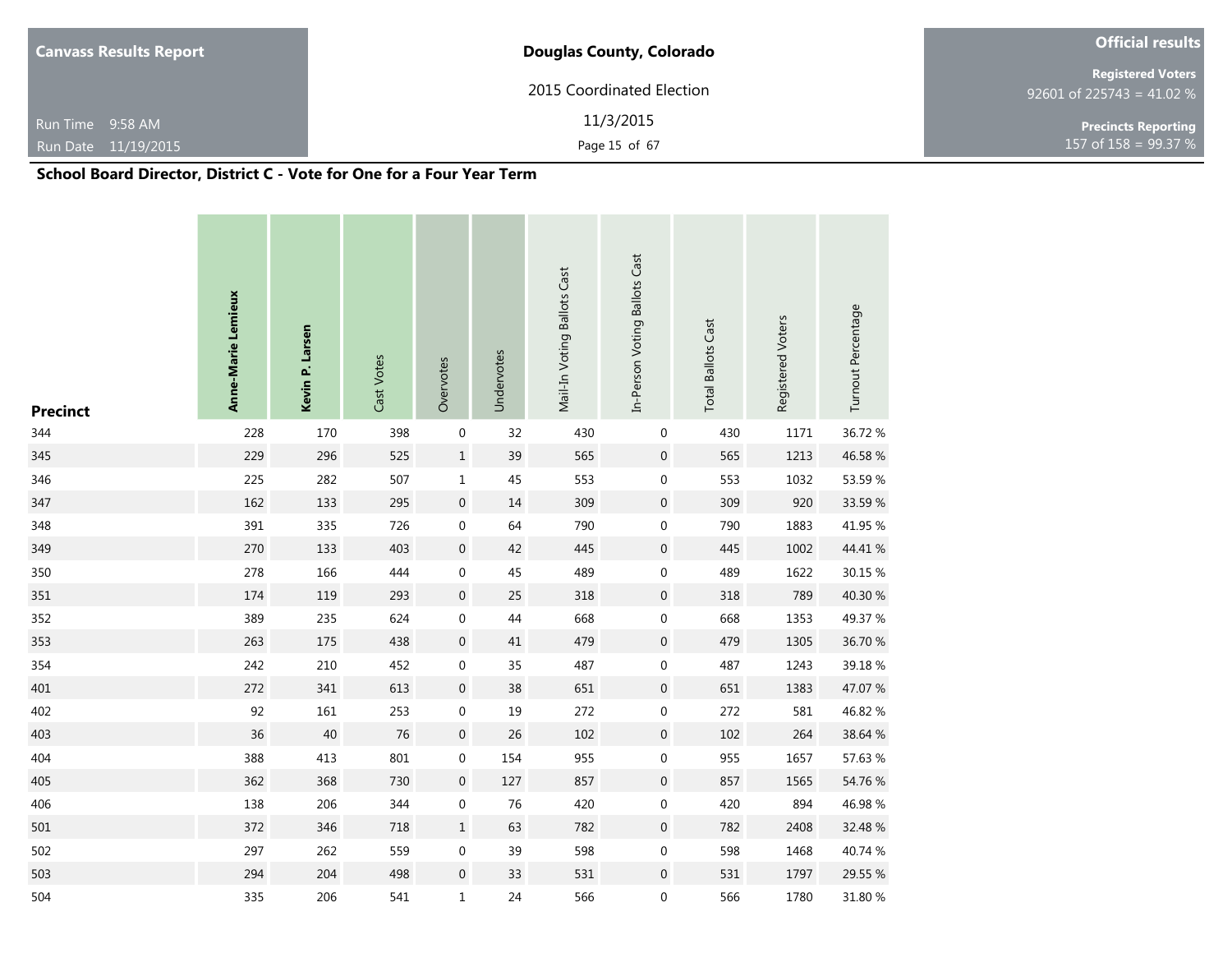| <b>Canvass Results Report</b>                                                   | <b>Official results</b>   |                                                       |
|---------------------------------------------------------------------------------|---------------------------|-------------------------------------------------------|
|                                                                                 | 2015 Coordinated Election | <b>Registered Voters</b><br>92601 of 225743 = 41.02 % |
| Run Time 9:58 AM                                                                | 11/3/2015                 | <b>Precincts Reporting</b>                            |
| Run Date 11/19/2015                                                             | Page 16 of 67             | 157 of 158 = 99.37 %                                  |
| $0.1.11$ Decay Discrete $0.1.1.12$ Metal $0.1.01$ Decay $0.1.11$ Decay $0.1.11$ |                           |                                                       |

| <b>Precinct</b> | Anne-Marie Lemieux | Kevin P. Larsen  | Cast Votes     | Overvotes        | Undervotes       | Mail-In Voting Ballots Cast | In-Person Voting Ballots Cast | <b>Total Ballots Cast</b> | Registered Voters | Turnout Percentage |
|-----------------|--------------------|------------------|----------------|------------------|------------------|-----------------------------|-------------------------------|---------------------------|-------------------|--------------------|
| 505             | 252                | 177              | 429            | $\boldsymbol{0}$ | 29               | 458                         | $\mathbf 0$                   | 458                       | 1506              | 30.41 %            |
| 506             | 408                | 247              | 655            | $\boldsymbol{0}$ | 52               | 707                         | 0                             | 707                       | 2328              | 30.37 %            |
| 507             | 378                | 268              | 646            | $\boldsymbol{0}$ | 50               | 696                         | $\mathbf 0$                   | 696                       | 1875              | 37.12 %            |
| 508             | 343                | 458              | 801            | $\boldsymbol{0}$ | 93               | 894                         | $\mathbf 0$                   | 894                       | 1804              | 49.56 %            |
| 509             | 288                | 324              | 612            | $\boldsymbol{0}$ | 58               | 670                         | $\mathbf 0$                   | 670                       | 1447              | 46.30 %            |
| 510             | 271                | 287              | 558            | $\boldsymbol{0}$ | 54               | 612                         | $\mathbf 0$                   | 612                       | 1608              | 38.06 %            |
| 511             | 210                | 254              | 464            | $\,1\,$          | 39               | 504                         | $\mathbf 0$                   | 504                       | 1175              | 42.89%             |
| 512             | 163                | 305              | 468            | $\boldsymbol{0}$ | 75               | 543                         | 0                             | 543                       | 1367              | 39.72 %            |
| Sample          | $\mathbf 0$        | $\mathbf 0$      | $\overline{0}$ | $\mathbf 0$      | $\mathbf 0$      | $\overline{0}$              | $\mathbf 0$                   | $\mathbf 0$               | $\mathbf 0$       | $0.00\ \%$         |
| Provisional     | 0                  | $\boldsymbol{0}$ | $\mathbf 0$    | $\mathbf 0$      | $\boldsymbol{0}$ | $\boldsymbol{0}$            | 0                             | 0                         | 0                 | $0.00 \%$          |
| <b>Totals</b>   | 50480              | 36011            | 86491          | 23               | 5979             | 92493                       | 0                             | 92493                     | 225743            | 40.97 %            |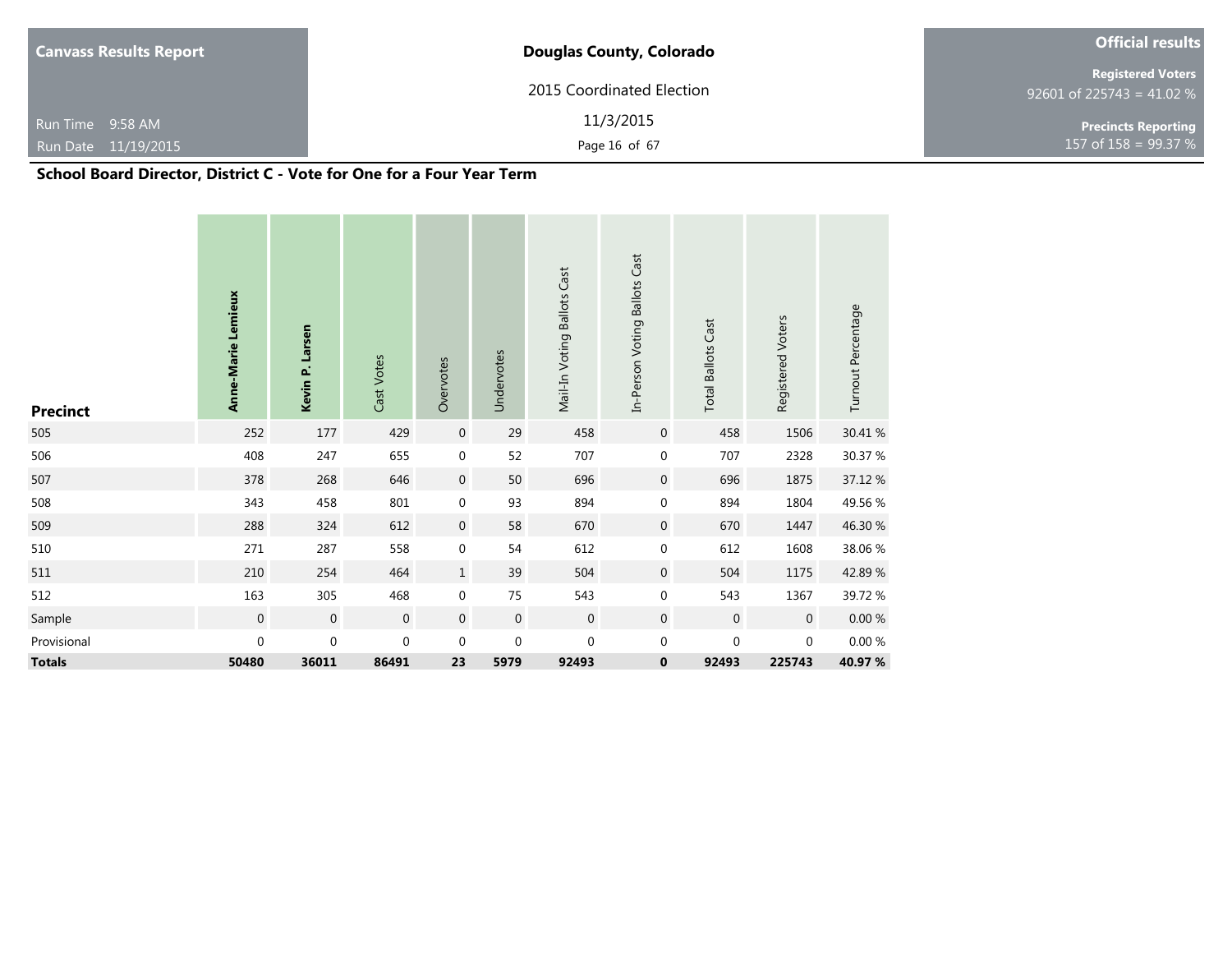| <b>Canvass Results Report</b>           | <b>Douglas County, Colorado</b> | <b>Official results</b>                               |
|-----------------------------------------|---------------------------------|-------------------------------------------------------|
|                                         | 2015 Coordinated Election       | <b>Registered Voters</b><br>92601 of 225743 = 41.02 % |
| Run Time 9:58 AM<br>Run Date 11/19/2015 | 11/3/2015<br>Page 17 of 67      | <b>Precincts Reporting</b><br>157 of $158 = 99.37 %$  |

| <b>Precinct</b> | <b>Richard Robbins</b> | David Ray | Cast Votes | Overvotes        | Undervotes | Mail-In Voting Ballots Cast | In-Person Voting Ballots Cast | <b>Total Ballots Cast</b> | Registered Voters | Turnout Percentage |
|-----------------|------------------------|-----------|------------|------------------|------------|-----------------------------|-------------------------------|---------------------------|-------------------|--------------------|
| 101             | 245                    | 193       | 438        | $\boldsymbol{0}$ | 54         | 492                         | $\mathbf 0$                   | 492                       | 1099              | 44.77 %            |
| 102             | 176                    | 329       | 505        | $\boldsymbol{0}$ | 32         | 537                         | $\boldsymbol{0}$              | 537                       | 1573              | 34.14 %            |
| 103             | 176                    | 251       | 427        | $\boldsymbol{0}$ | 42         | 469                         | 0                             | 469                       | 1836              | 25.54 %            |
| 104             | 134                    | 120       | 254        | $\boldsymbol{0}$ | $21\,$     | 275                         | $\boldsymbol{0}$              | 275                       | 592               | 46.45 %            |
| 105             | 431                    | 448       | 879        | $\overline{2}$   | 107        | 988                         | 0                             | 988                       | 2025              | 48.79%             |
| 106             | $60\,$                 | $38\,$    | 98         | $\boldsymbol{0}$ | $11\,$     | 109                         | $\boldsymbol{0}$              | 109                       | 303               | 35.97 %            |
| 107             | 166                    | 178       | 344        | $\boldsymbol{0}$ | 22         | 366                         | $\boldsymbol{0}$              | 366                       | 798               | 45.86%             |
| 108             | 180                    | 221       | 401        | $\boldsymbol{0}$ | $47\,$     | 448                         | $\boldsymbol{0}$              | 448                       | 1238              | 36.19%             |
| 109             | 249                    | 403       | 652        | $\boldsymbol{0}$ | 31         | 683                         | $\boldsymbol{0}$              | 683                       | 1720              | 39.71 %            |
| 110             | 229                    | 333       | 562        | $\boldsymbol{0}$ | 40         | 602                         | $\boldsymbol{0}$              | 602                       | 1806              | 33.33 %            |
| 111             | 186                    | 288       | 474        | $\boldsymbol{0}$ | 23         | 497                         | $\boldsymbol{0}$              | 497                       | 1277              | 38.92 %            |
| 112             | 183                    | 293       | 476        | $\boldsymbol{0}$ | 34         | 510                         | $\mathbf 0$                   | 510                       | 1481              | 34.44 %            |
| 113             | 226                    | 378       | 604        | $\boldsymbol{0}$ | 34         | 638                         | $\boldsymbol{0}$              | 638                       | 1625              | 39.26 %            |
| 114             | 257                    | 334       | 591        | $\boldsymbol{0}$ | 44         | 635                         | $\boldsymbol{0}$              | 635                       | 1618              | 39.25 %            |
| 115             | 166                    | 260       | 426        | $\boldsymbol{0}$ | 37         | 463                         | $\boldsymbol{0}$              | 463                       | 1331              | 34.79 %            |
| 116             | 294                    | 415       | 709        | $\mathbf 1$      | 39         | 749                         | $\mathbf 0$                   | 749                       | 2328              | 32.17 %            |
| 117             | 225                    | 293       | 518        | $\mathbf 1$      | 68         | 587                         | $\boldsymbol{0}$              | 587                       | 1567              | 37.46 %            |
| 201             | 420                    | 377       | 797        | $\boldsymbol{0}$ | 86         | 883                         | $\boldsymbol{0}$              | 883                       | 1619              | 54.54 %            |
| 202             | 329                    | 292       | 621        | $\mathbf 1$      | 58         | 680                         | $\boldsymbol{0}$              | 680                       | 1779              | 38.22 %            |
| 203             | 215                    | 365       | 580        | $\boldsymbol{0}$ | 24         | 604                         | 0                             | 604                       | 1424              | 42.42 %            |
| 204             | 106                    | 118       | 224        | $\boldsymbol{0}$ | 37         | 261                         | 0                             | 261                       | 1452              | 17.98 %            |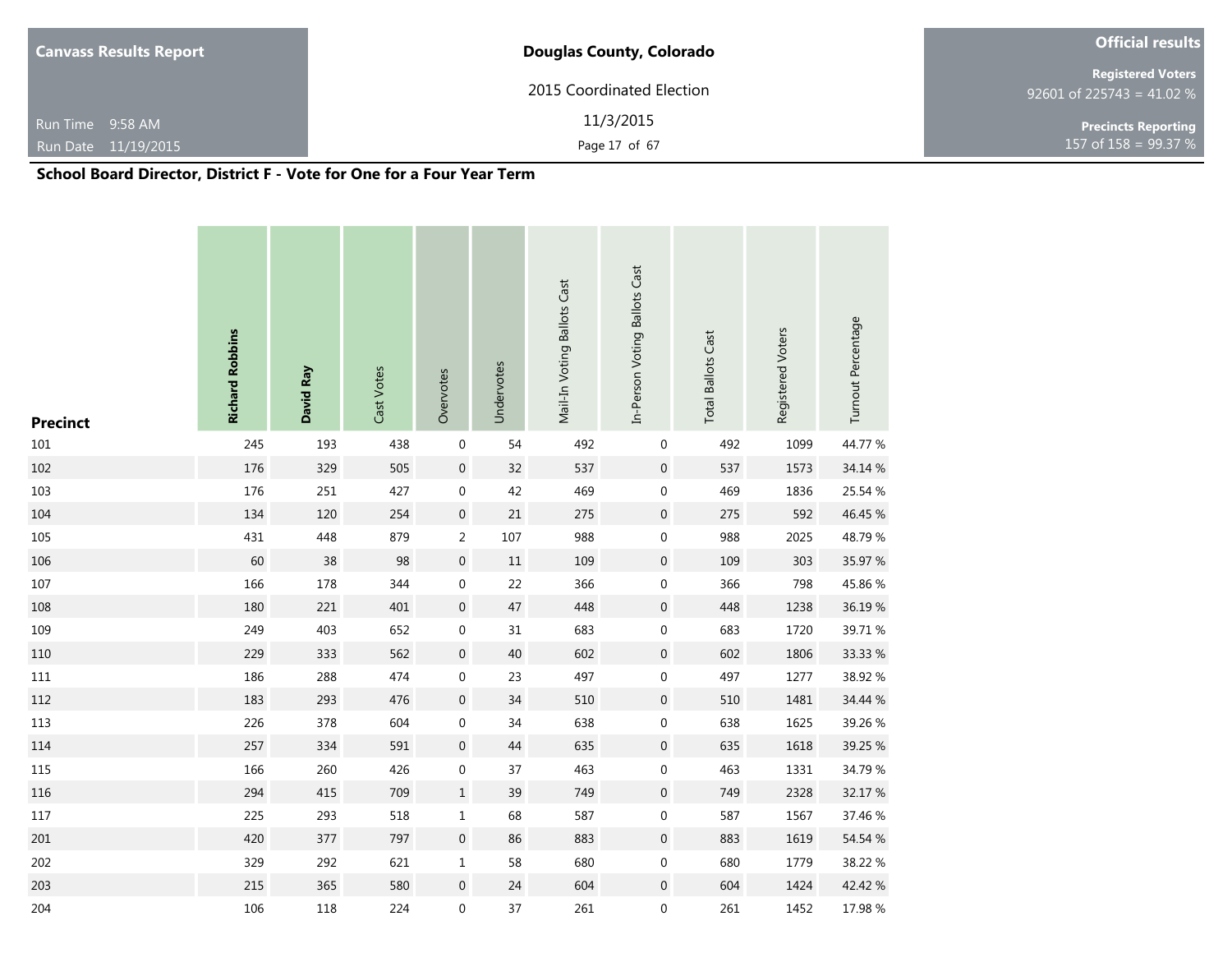| <b>Canvass Results Report</b>    | <b>Douglas County, Colorado</b> | <b>Official results</b>                               |  |  |  |  |
|----------------------------------|---------------------------------|-------------------------------------------------------|--|--|--|--|
|                                  | 2015 Coordinated Election       | <b>Registered Voters</b><br>92601 of 225743 = 41.02 % |  |  |  |  |
| Run Time 9:58 AM                 | 11/3/2015                       | <b>Precincts Reporting</b>                            |  |  |  |  |
| Run Date 11/19/2015              | Page 18 of 67                   | 157 of 158 = 99.37 $%$                                |  |  |  |  |
| ----<br>$\cdots$<br>. <i>. .</i> | $\rightarrow$<br>$\mathbf{v}$   |                                                       |  |  |  |  |

| <b>Precinct</b> | <b>Richard Robbins</b> | David Ray | Cast Votes | Overvotes        | Undervotes | Mail-In Voting Ballots Cast | In-Person Voting Ballots Cast | <b>Total Ballots Cast</b> | Registered Voters | Turnout Percentage |
|-----------------|------------------------|-----------|------------|------------------|------------|-----------------------------|-------------------------------|---------------------------|-------------------|--------------------|
| 205             | 214                    | 250       | 464        | $\boldsymbol{0}$ | 47         | 511                         | $\boldsymbol{0}$              | 511                       | 2058              | 24.83 %            |
| 206             | 168                    | 266       | 434        | $\boldsymbol{0}$ | 36         | 470                         | $\boldsymbol{0}$              | 470                       | 1113              | 42.23 %            |
| 207             | 156                    | 245       | 401        | $\boldsymbol{0}$ | 39         | 440                         | $\boldsymbol{0}$              | 440                       | 1412              | 31.16 %            |
| 208             | 55                     | 97        | 152        | $\mathbf 1$      | 27         | 180                         | $\boldsymbol{0}$              | 180                       | 1602              | 11.24 %            |
| 209             | 238                    | 541       | 779        | $\boldsymbol{0}$ | $18\,$     | 797                         | $\boldsymbol{0}$              | 797                       | 1563              | 50.99 %            |
| 210             | 213                    | 393       | 606        | $\boldsymbol{0}$ | 53         | 659                         | $\boldsymbol{0}$              | 659                       | 2050              | 32.15 %            |
| 211             | 221                    | 429       | 650        | $\boldsymbol{0}$ | 34         | 684                         | $\boldsymbol{0}$              | 684                       | 1604              | 42.64 %            |
| 212             | 257                    | 394       | 651        | $\mathbf 1$      | 29         | 681                         | $\boldsymbol{0}$              | 681                       | 1432              | 47.56 %            |
| 213             | 274                    | 354       | 628        | $\mathbf 1$      | 56         | 685                         | $\boldsymbol{0}$              | 685                       | 1195              | 57.32 %            |
| 214             | 161                    | 203       | 364        | $\boldsymbol{0}$ | $17\,$     | 381                         | $\boldsymbol{0}$              | 381                       | 782               | 48.72%             |
| 215             | 179                    | 277       | 456        | $\boldsymbol{0}$ | $20\,$     | 476                         | $\boldsymbol{0}$              | 476                       | 1185              | 40.17%             |
| 216             | 173                    | 253       | 426        | $\boldsymbol{0}$ | 25         | 451                         | $\boldsymbol{0}$              | 451                       | 939               | 48.03%             |
| 217             | 122                    | 257       | 379        | $\boldsymbol{0}$ | 22         | 401                         | $\boldsymbol{0}$              | 401                       | 1226              | 32.71 %            |
| 218             | 292                    | 322       | 614        | $\boldsymbol{0}$ | 38         | 652                         | $\boldsymbol{0}$              | 652                       | 1096              | 59.49 %            |
| 219             | 172                    | 259       | 431        | $\boldsymbol{0}$ | 23         | 454                         | $\boldsymbol{0}$              | 454                       | 1081              | 42.00 %            |
| 220             | 141                    | 312       | 453        | $\boldsymbol{0}$ | 23         | 476                         | $\boldsymbol{0}$              | 476                       | 1109              | 42.92 %            |
| 221             | 183                    | 325       | 508        | $\boldsymbol{0}$ | $\,8\,$    | 516                         | $\boldsymbol{0}$              | 516                       | 982               | 52.55 %            |
| 222             | 169                    | 409       | 578        | $\mathbf 1$      | 12         | 591                         | $\boldsymbol{0}$              | 591                       | 1533              | 38.55 %            |
| 223             | 239                    | 534       | 773        | $\boldsymbol{0}$ | $30\,$     | 803                         | $\boldsymbol{0}$              | 803                       | 1866              | 43.03%             |
| 224             | 251                    | 479       | 730        | $\boldsymbol{0}$ | 27         | 757                         | $\boldsymbol{0}$              | 757                       | 1650              | 45.88%             |
| 225             | 257                    | 444       | 701        | $\boldsymbol{0}$ | 44         | 745                         | 0                             | 745                       | 2074              | 35.92 %            |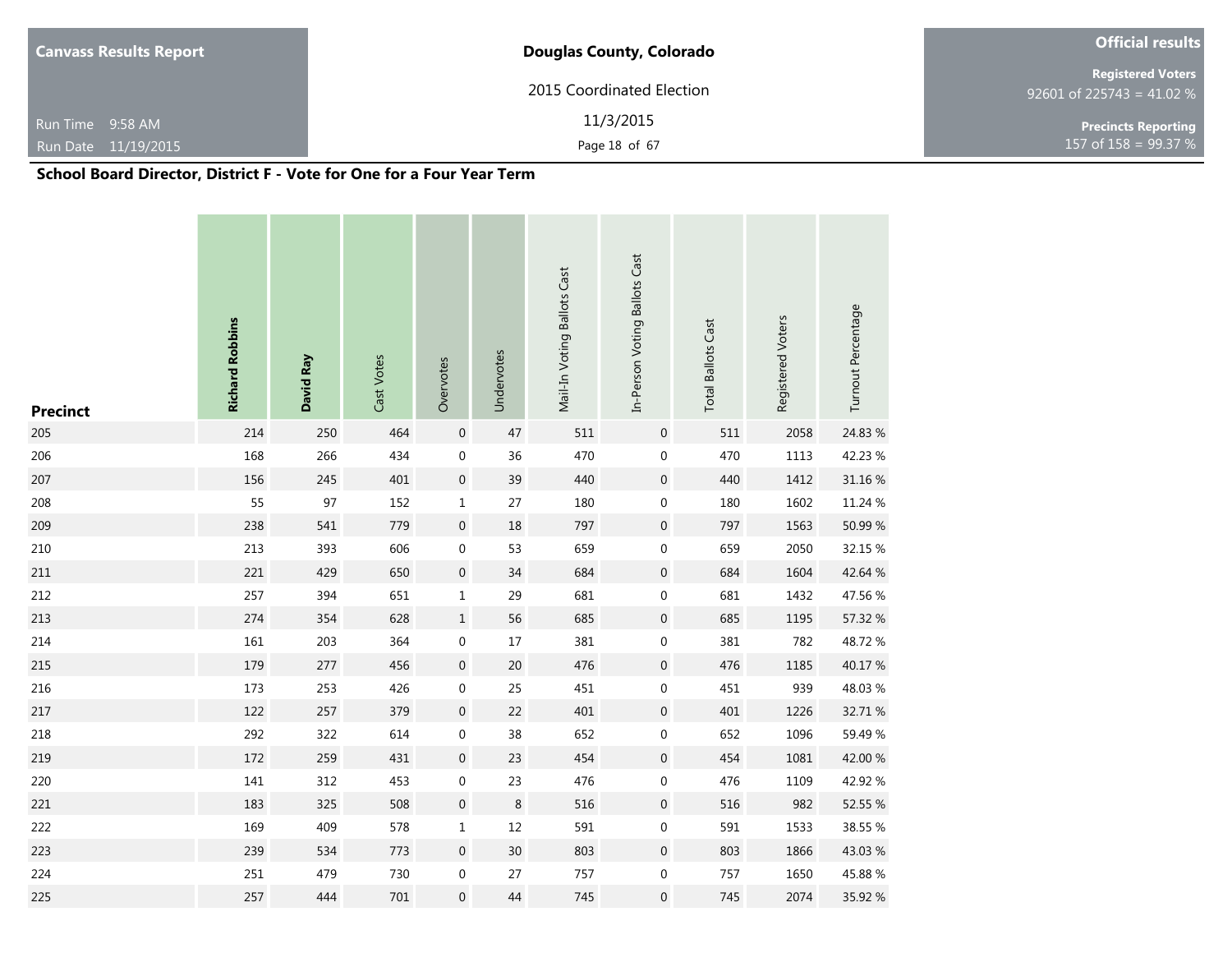| <b>Canvass Results Report</b>  | <b>Official results</b>   |                                                       |  |  |  |
|--------------------------------|---------------------------|-------------------------------------------------------|--|--|--|
|                                | 2015 Coordinated Election | <b>Registered Voters</b><br>92601 of 225743 = 41.02 % |  |  |  |
| Run Time 9:58 AM               | 11/3/2015                 | <b>Precincts Reporting</b>                            |  |  |  |
| Run Date 11/19/2015            | Page 19 of 67             | 157 of $158 = 99.37 %$                                |  |  |  |
| ----<br>$\cdots$<br>---------- | . .                       |                                                       |  |  |  |

| <b>Precinct</b> | <b>Richard Robbins</b> | David Ray | Cast Votes | Overvotes        | Undervotes | Mail-In Voting Ballots Cast | In-Person Voting Ballots Cast | <b>Total Ballots Cast</b> | Registered Voters | Turnout Percentage |
|-----------------|------------------------|-----------|------------|------------------|------------|-----------------------------|-------------------------------|---------------------------|-------------------|--------------------|
| 226             | 265                    | 378       | 643        | $\mathbf 1$      | 22         | 666                         | $\pmb{0}$                     | 666                       | 1326              | 50.23 %            |
| 227             | 369                    | 512       | 881        | $\sqrt{2}$       | 61         | 944                         | $\boldsymbol{0}$              | 944                       | 1865              | 50.62 %            |
| 228             | 159                    | 302       | 461        | $\boldsymbol{0}$ | $14\,$     | 475                         | $\mathbf 0$                   | 475                       | 1052              | 45.15 %            |
| 229             | 187                    | 343       | 530        | $\boldsymbol{0}$ | 26         | 556                         | $\boldsymbol{0}$              | 556                       | 1259              | 44.16%             |
| 230             | 218                    | 326       | 544        | $\mathbf 1$      | 32         | 577                         | $\pmb{0}$                     | 577                       | 1158              | 49.83 %            |
| 231             | 200                    | 391       | 591        | $\boldsymbol{0}$ | 23         | 614                         | $\boldsymbol{0}$              | 614                       | 1542              | 39.82 %            |
| 232             | 208                    | 281       | 489        | $\boldsymbol{0}$ | 44         | 533                         | $\boldsymbol{0}$              | 533                       | 1139              | 46.80 %            |
| 233             | 297                    | 333       | 630        | $\boldsymbol{0}$ | 59         | 689                         | $\boldsymbol{0}$              | 689                       | 1549              | 44.48 %            |
| 234             | 167                    | 331       | 498        | $\boldsymbol{0}$ | $15\,$     | 513                         | $\boldsymbol{0}$              | 513                       | 1050              | 48.86%             |
| 235             | 251                    | 535       | 786        | $\mathbf 1$      | 34         | 821                         | $\boldsymbol{0}$              | 821                       | 1763              | 46.57 %            |
| 236             | 262                    | 673       | 935        | $\mathbf 1$      | 32         | 968                         | $\boldsymbol{0}$              | 968                       | 2034              | 47.59 %            |
| 237             | 275                    | 339       | 614        | $\boldsymbol{0}$ | $21\,$     | 635                         | $\boldsymbol{0}$              | 635                       | 1407              | 45.13%             |
| 238             | 271                    | 385       | 656        | $\boldsymbol{0}$ | 24         | 680                         | $\pmb{0}$                     | 680                       | 1391              | 48.89%             |
| 239             | 298                    | 558       | 856        | $\boldsymbol{0}$ | $27\,$     | 883                         | $\boldsymbol{0}$              | 883                       | 1912              | 46.18%             |
| 240             | 118                    | 230       | 348        | $\boldsymbol{0}$ | 23         | 371                         | $\boldsymbol{0}$              | 371                       | 1431              | 25.93 %            |
| 241             | 178                    | 367       | 545        | $\mathbf 1$      | 29         | 575                         | $\boldsymbol{0}$              | 575                       | 1414              | 40.66 %            |
| 242             | 136                    | 231       | 367        | $\mathbf 1$      | 16         | 384                         | $\boldsymbol{0}$              | 384                       | 1094              | 35.10 %            |
| 243             | 266                    | 539       | 805        | $\boldsymbol{0}$ | 34         | 839                         | $\boldsymbol{0}$              | 839                       | 1760              | 47.67 %            |
| 244             | 255                    | 375       | 630        | $\boldsymbol{0}$ | 22         | 652                         | $\boldsymbol{0}$              | 652                       | 1484              | 43.94 %            |
| 245             | 414                    | 472       | 886        | $\boldsymbol{0}$ | 54         | 940                         | $\boldsymbol{0}$              | 940                       | 2113              | 44.49 %            |
| 246             | 236                    | 462       | 698        | $\boldsymbol{0}$ | 31         | 729                         | 0                             | 729                       | 1663              | 43.84 %            |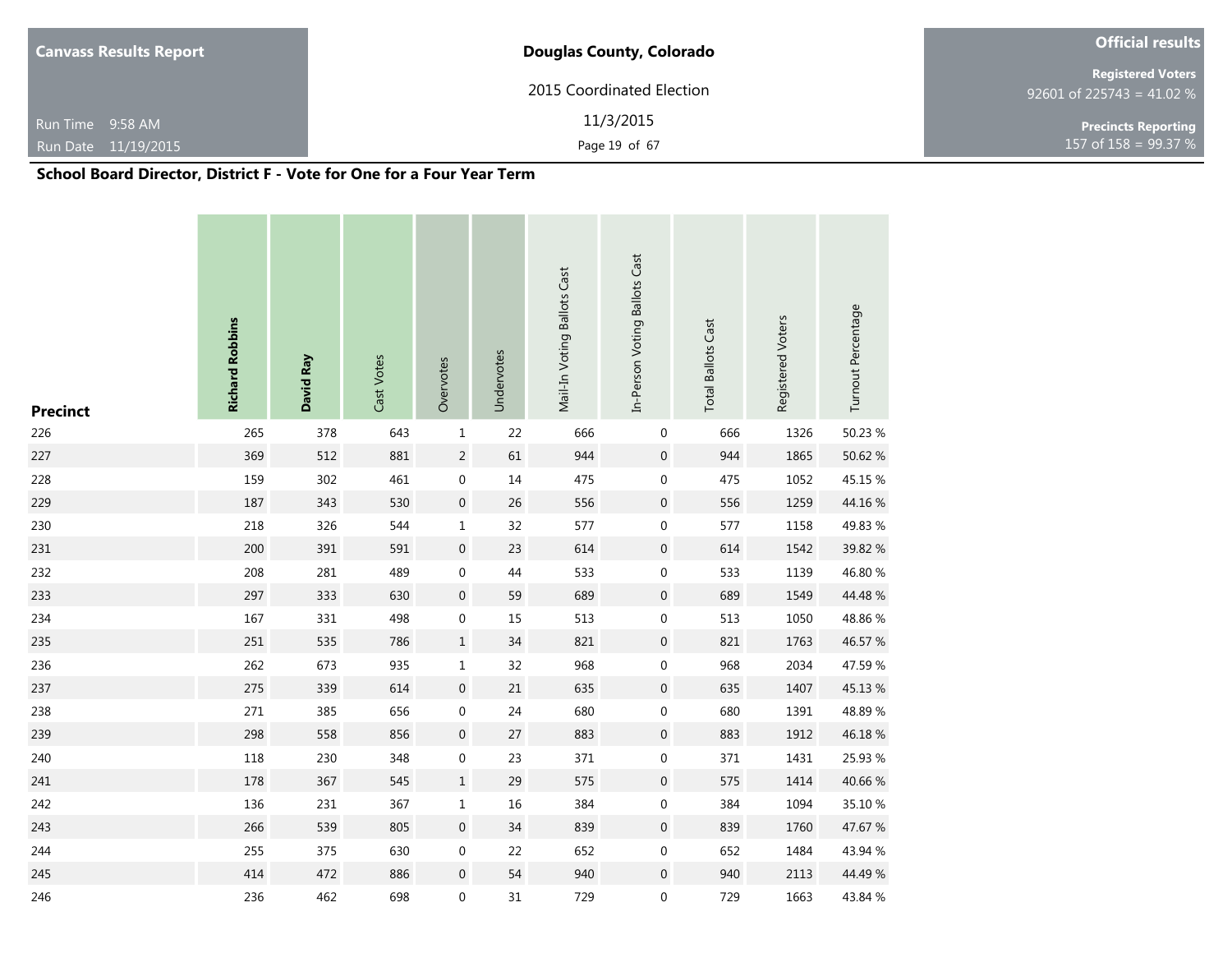| <b>Canvass Results Report</b>    | <b>Douglas County, Colorado</b>      | <b>Official results</b>                               |
|----------------------------------|--------------------------------------|-------------------------------------------------------|
|                                  | 2015 Coordinated Election            | <b>Registered Voters</b><br>92601 of 225743 = 41.02 % |
| Run Time 9:58 AM                 | 11/3/2015                            | <b>Precincts Reporting</b>                            |
| Run Date 11/19/2015              | Page 20 of 67                        | 157 of 158 = $99.37 \%$                               |
| $\cdots$<br>----<br>. <i>. .</i> | $\overline{\phantom{a}}$<br>-<br>. . |                                                       |

| <b>Precinct</b> | <b>Richard Robbins</b> | David Ray | Cast Votes | Overvotes        | Undervotes | Mail-In Voting Ballots Cast | In-Person Voting Ballots Cast | <b>Total Ballots Cast</b> | Registered Voters | Turnout Percentage |
|-----------------|------------------------|-----------|------------|------------------|------------|-----------------------------|-------------------------------|---------------------------|-------------------|--------------------|
| 247             | 237                    | 447       | 684        | $\boldsymbol{0}$ | 25         | 709                         | $\boldsymbol{0}$              | 709                       | 1426              | 49.72%             |
| 248             | 180                    | 339       | 519        | $\mathbf 1$      | $11\,$     | 531                         | $\boldsymbol{0}$              | 531                       | 1132              | 46.91%             |
| 249             | 243                    | 512       | 755        | $\boldsymbol{0}$ | $21\,$     | 776                         | $\boldsymbol{0}$              | 776                       | 1491              | 52.05 %            |
| 250             | 124                    | 384       | 508        | $\mathbf 1$      | 20         | 529                         | $\boldsymbol{0}$              | 529                       | 1258              | 42.05 %            |
| 251             | 117                    | 297       | 414        | $\boldsymbol{0}$ | 15         | 429                         | $\boldsymbol{0}$              | 429                       | 1123              | 38.20 %            |
| 252             | 163                    | 365       | 528        | $\boldsymbol{0}$ | 25         | 553                         | $\boldsymbol{0}$              | 553                       | 1639              | 33.74 %            |
| 253             | 89                     | 284       | 373        | $\boldsymbol{0}$ | $10\,$     | 383                         | $\boldsymbol{0}$              | 383                       | 918               | 41.72%             |
| 254             | 230                    | 590       | 820        | $\boldsymbol{0}$ | 31         | 851                         | $\boldsymbol{0}$              | 851                       | 2108              | 40.37 %            |
| 255             | 153                    | 295       | 448        | $\boldsymbol{0}$ | 23         | 471                         | $\boldsymbol{0}$              | 471                       | 1185              | 39.75 %            |
| 256             | 154                    | 248       | 402        | $\boldsymbol{0}$ | 20         | 422                         | $\boldsymbol{0}$              | 422                       | 925               | 45.62 %            |
| 257             | 154                    | 252       | 406        | $\boldsymbol{0}$ | $78\,$     | 484                         | $\boldsymbol{0}$              | 484                       | 1636              | 29.58 %            |
| 258             | 262                    | 366       | 628        | $\mathbf 1$      | 30         | 659                         | $\boldsymbol{0}$              | 659                       | 1709              | 38.56 %            |
| 259             | 360                    | 366       | 726        | $\boldsymbol{0}$ | 45         | $771\,$                     | $\boldsymbol{0}$              | 771                       | 1657              | 46.53 %            |
| 260             | 449                    | 494       | 943        | $\boldsymbol{0}$ | 69         | 1012                        | 0                             | 1012                      | 2067              | 48.96%             |
| 261             | 295                    | 491       | 786        | $\overline{c}$   | 33         | 821                         | $\boldsymbol{0}$              | 821                       | 1642              | 50.00 %            |
| 262             | 224                    | 432       | 656        | $\mathbf 1$      | 27         | 684                         | 0                             | 684                       | 1654              | 41.35 %            |
| 263             | 491                    | 317       | 808        | $\boldsymbol{0}$ | 81         | 889                         | $\boldsymbol{0}$              | 889                       | 2095              | 42.43 %            |
| 264             | 355                    | 271       | 626        | $\boldsymbol{0}$ | 67         | 693                         | $\boldsymbol{0}$              | 693                       | 2301              | 30.12 %            |
| 265             | 133                    | 239       | 372        | $\boldsymbol{0}$ | 15         | 387                         | $\boldsymbol{0}$              | 387                       | 800               | 48.38%             |
| 266             | 293                    | 351       | 644        | $\boldsymbol{0}$ | 50         | 694                         | $\boldsymbol{0}$              | 694                       | 1709              | 40.61%             |
| 301             | 167                    | 268       | 435        | $\mathbf 1$      | 41         | 477                         | $\mathbf 0$                   | 477                       | 2075              | 22.99 %            |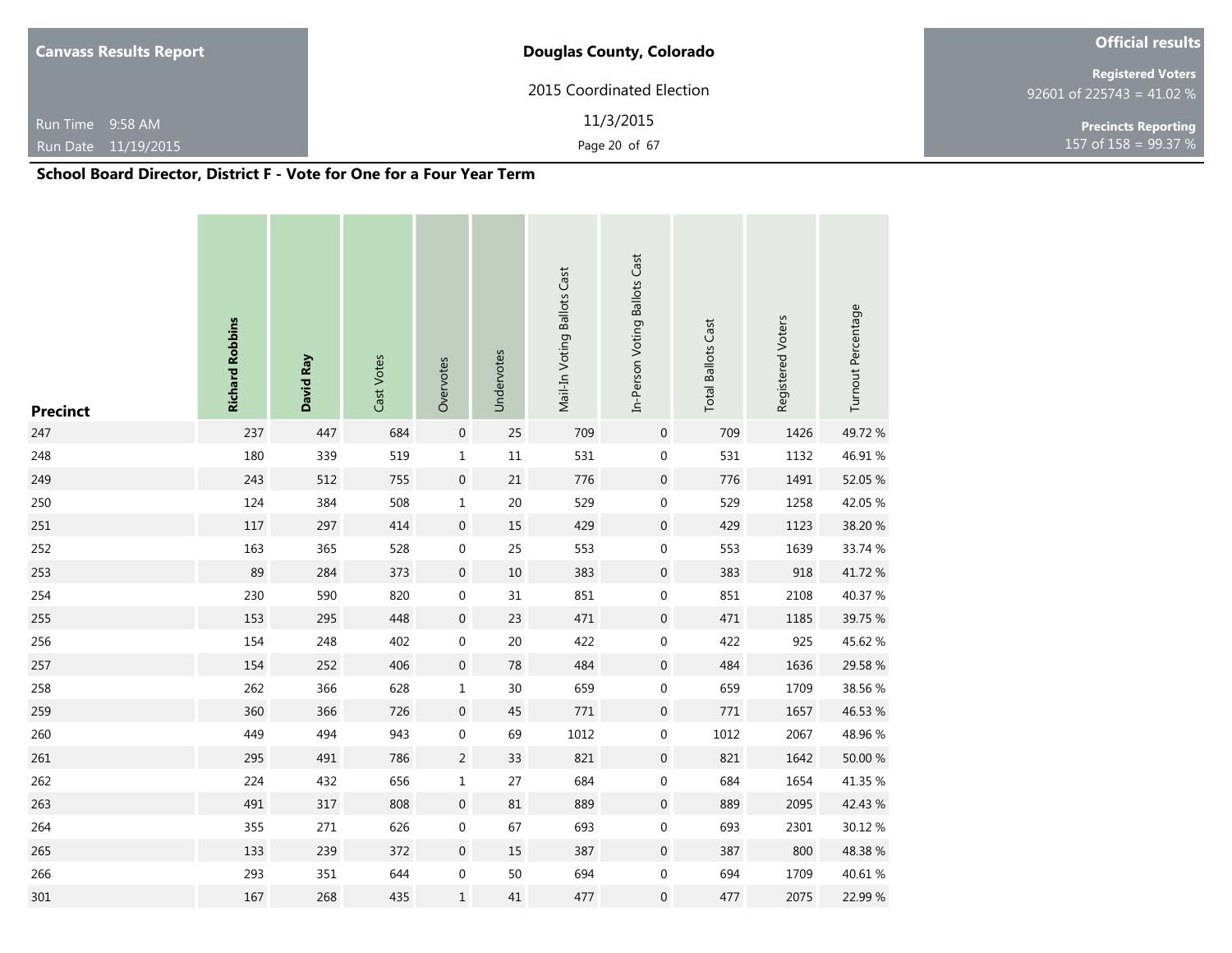| <b>Canvass Results Report</b>    | <b>Douglas County, Colorado</b> | <b>Official results</b>                               |
|----------------------------------|---------------------------------|-------------------------------------------------------|
|                                  | 2015 Coordinated Election       | <b>Registered Voters</b><br>92601 of 225743 = 41.02 % |
| Run Time 9:58 AM                 | 11/3/2015                       | <b>Precincts Reporting</b>                            |
| Run Date 11/19/2015              | Page 21 of 67                   | $157$ of 158 = 99.37 %                                |
| ----<br>$\cdots$<br>. <i>. .</i> | $\mathbf{v}$<br>-               |                                                       |

| <b>Precinct</b> | <b>Richard Robbins</b> | David Ray | Cast Votes | Overvotes        | Undervotes | Mail-In Voting Ballots Cast | In-Person Voting Ballots Cast | <b>Total Ballots Cast</b> | Registered Voters | Turnout Percentage |
|-----------------|------------------------|-----------|------------|------------------|------------|-----------------------------|-------------------------------|---------------------------|-------------------|--------------------|
| 302             | 187                    | 289       | 476        | $\boldsymbol{0}$ | 30         | 506                         | $\mathbf 0$                   | 506                       | 1693              | 29.89%             |
| 303             | 90                     | 149       | 239        | $\pmb{0}$        | 25         | 264                         | $\boldsymbol{0}$              | 264                       | 1070              | 24.67 %            |
| 304             | 163                    | 194       | 357        | $\boldsymbol{0}$ | 22         | 379                         | $\mathbf 0$                   | 379                       | 1602              | 23.66 %            |
| 305             | 223                    | 200       | 423        | $\boldsymbol{0}$ | 48         | 471                         | $\boldsymbol{0}$              | 471                       | 949               | 49.63 %            |
| 306             | 258                    | 202       | 460        | $\mathbf 1$      | 41         | 502                         | $\boldsymbol{0}$              | 502                       | 1089              | 46.10%             |
| 307             | 160                    | 384       | 544        | $\mathbf 1$      | 40         | 585                         | $\boldsymbol{0}$              | 585                       | 1597              | 36.63 %            |
| 308             | 192                    | 434       | 626        | $\mathbf 1$      | 26         | 653                         | $\boldsymbol{0}$              | 653                       | 1537              | 42.49 %            |
| 309             | 211                    | 296       | 507        | $\boldsymbol{0}$ | 40         | 547                         | $\pmb{0}$                     | 547                       | 1817              | 30.10 %            |
| 310             | 171                    | 197       | 368        | $\boldsymbol{0}$ | 30         | 398                         | $\boldsymbol{0}$              | 398                       | 770               | 51.69%             |
| 311             | 114                    | 169       | 283        | $\boldsymbol{0}$ | 28         | 311                         | $\boldsymbol{0}$              | 311                       | 1281              | 24.28 %            |
| 312             | 198                    | 404       | 602        | $\mathbf 1$      | 21         | 624                         | $\boldsymbol{0}$              | 624                       | 1220              | 51.15 %            |
| 313             | 185                    | 344       | 529        | $\boldsymbol{0}$ | 25         | 554                         | $\mathbf 0$                   | 554                       | 1104              | 50.18 %            |
| 314             | 183                    | 363       | 546        | $\boldsymbol{0}$ | 13         | 559                         | $\boldsymbol{0}$              | 559                       | 1087              | 51.43 %            |
| 315             | 262                    | 483       | 745        | $\boldsymbol{0}$ | 34         | 779                         | $\mathbf 0$                   | 779                       | 1820              | 42.80 %            |
| 316             | 278                    | 413       | 691        | $\boldsymbol{0}$ | 58         | 749                         | $\boldsymbol{0}$              | 749                       | 2450              | 30.57 %            |
| 317             | 177                    | 164       | 341        | $\boldsymbol{0}$ | 51         | 392                         | $\mathbf 0$                   | 392                       | 840               | 46.67%             |
| 318             | 213                    | 370       | 583        | $\boldsymbol{0}$ | 44         | 627                         | $\boldsymbol{0}$              | 627                       | 1343              | 46.69%             |
| 319             | 144                    | 269       | 413        | $\boldsymbol{0}$ | 33         | 446                         | $\boldsymbol{0}$              | 446                       | 1179              | 37.83 %            |
| 320             | 168                    | 229       | 397        | $\boldsymbol{0}$ | 37         | 434                         | 0                             | 434                       | 1190              | 36.47 %            |
| 321             | 98                     | 178       | 276        | $\boldsymbol{0}$ | 31         | 307                         | $\mathbf 0$                   | 307                       | 796               | 38.57 %            |
| 322             | 217                    | 382       | 599        | $\boldsymbol{0}$ | 42         | 641                         | 0                             | 641                       | 1700              | 37.71 %            |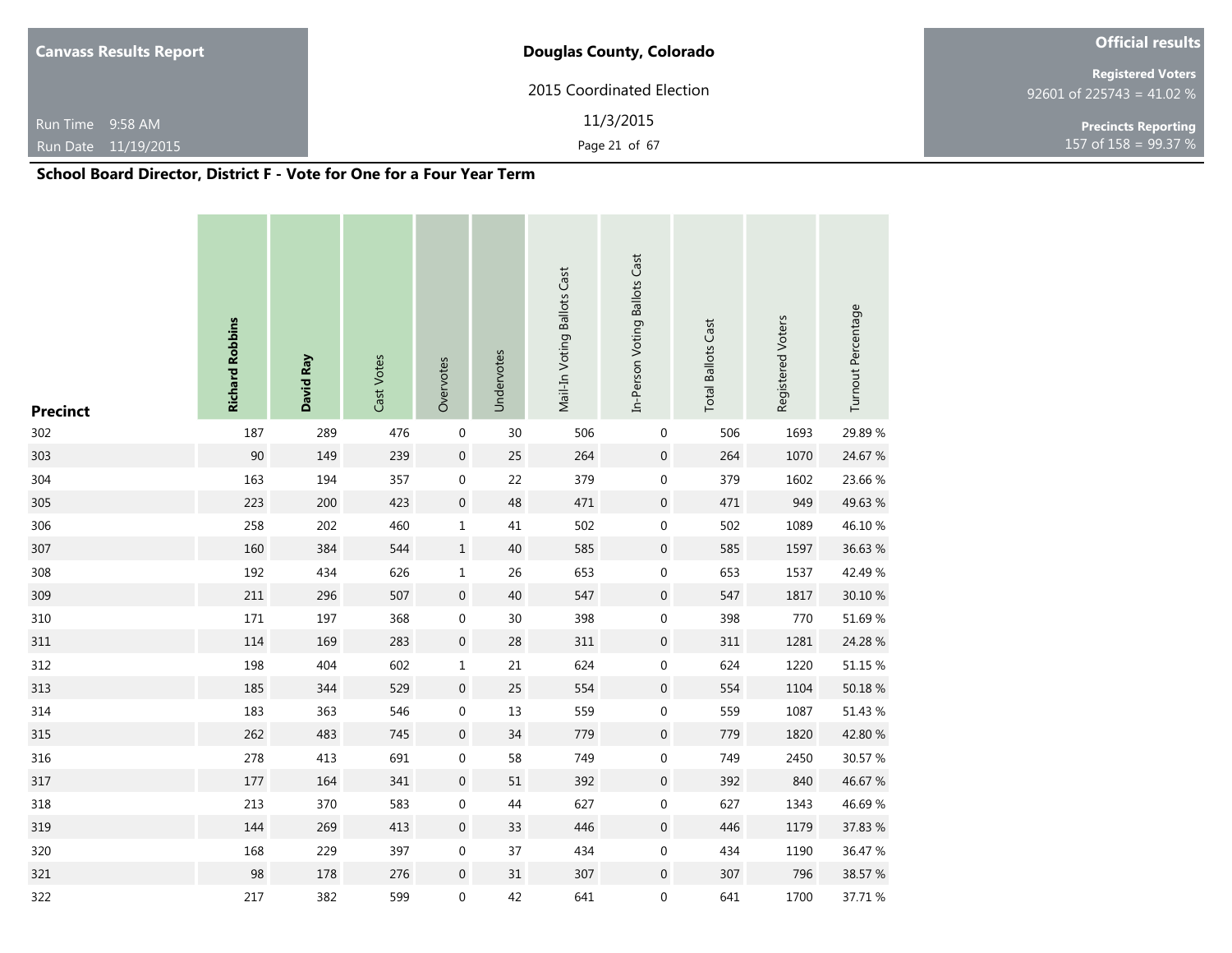| <b>Canvass Results Report</b>                                                      | <b>Douglas County, Colorado</b> | <b>Official results</b>                               |
|------------------------------------------------------------------------------------|---------------------------------|-------------------------------------------------------|
|                                                                                    | 2015 Coordinated Election       | <b>Registered Voters</b><br>92601 of 225743 = 41.02 % |
| Run Time 9:58 AM                                                                   | 11/3/2015                       | <b>Precincts Reporting</b>                            |
| Run Date 11/19/2015                                                                | Page 22 of 67                   | 157 of $158 = 99.37 %$                                |
| $\mathcal{L}$ . The statistic state of $\mathcal{L}$ is the state of $\mathcal{L}$ |                                 |                                                       |

| <b>Precinct</b> | <b>Richard Robbins</b> | David Ray | Cast Votes | Overvotes        | Undervotes | Mail-In Voting Ballots Cast | In-Person Voting Ballots Cast | <b>Total Ballots Cast</b> | Registered Voters | Turnout Percentage |
|-----------------|------------------------|-----------|------------|------------------|------------|-----------------------------|-------------------------------|---------------------------|-------------------|--------------------|
| 323             | 198                    | 295       | 493        | $\mathbf 1$      | 37         | 531                         | $\boldsymbol{0}$              | 531                       | 1125              | 47.20 %            |
| 324             | 227                    | 453       | 680        | $\pmb{0}$        | 41         | 721                         | $\boldsymbol{0}$              | 721                       | 1581              | 45.60 %            |
| 325             | 193                    | 300       | 493        | $\boldsymbol{0}$ | 42         | 535                         | $\boldsymbol{0}$              | 535                       | 1165              | 45.92 %            |
| 326             | 341                    | 536       | 877        | $\boldsymbol{0}$ | 62         | 939                         | $\boldsymbol{0}$              | 939                       | 2156              | 43.55 %            |
| 327             | 329                    | 484       | 813        | $\sqrt{2}$       | 79         | 894                         | 0                             | 894                       | 1949              | 45.87 %            |
| 328             | 177                    | 292       | 469        | $\mathbf 1$      | 43         | 513                         | $\boldsymbol{0}$              | 513                       | 1126              | 45.56 %            |
| 329             | 392                    | 560       | 952        | $\boldsymbol{0}$ | $72\,$     | 1024                        | $\boldsymbol{0}$              | 1024                      | 2030              | 50.44 %            |
| 330             | 267                    | 567       | 834        | $\overline{c}$   | 59         | 895                         | $\boldsymbol{0}$              | 895                       | 1675              | 53.43 %            |
| 331             | 278                    | 460       | 738        | $\mathbf 1$      | 59         | 798                         | $\boldsymbol{0}$              | 798                       | 1615              | 49.41 %            |
| 332             | 424                    | 475       | 899        | $\mathbf 1$      | 88         | 988                         | $\boldsymbol{0}$              | 988                       | 1953              | 50.59 %            |
| 333             | 201                    | 190       | 391        | $\boldsymbol{0}$ | 27         | 418                         | $\boldsymbol{0}$              | 418                       | 1071              | 39.03 %            |
| 334             | 287                    | 441       | 728        | $\boldsymbol{0}$ | 76         | 804                         | $\boldsymbol{0}$              | 804                       | 1954              | 41.15 %            |
| 335             | 160                    | 180       | 340        | $\boldsymbol{0}$ | 14         | 354                         | $\boldsymbol{0}$              | 354                       | 728               | 48.63%             |
| 336             | 293                    | 336       | 629        | $\boldsymbol{0}$ | 43         | 672                         | $\boldsymbol{0}$              | 672                       | 1418              | 47.39 %            |
| 337             | 197                    | 203       | 400        | $\boldsymbol{0}$ | 48         | 448                         | $\boldsymbol{0}$              | 448                       | 1364              | 32.84 %            |
| 338             | 321                    | 383       | 704        | $\boldsymbol{0}$ | 60         | 764                         | $\boldsymbol{0}$              | 764                       | 2012              | 37.97 %            |
| 339             | 246                    | 454       | 700        | $\mathbf 1$      | 55         | 756                         | $\boldsymbol{0}$              | 756                       | 2154              | 35.10 %            |
| 340             | 356                    | 370       | 726        | $\mathbf 1$      | 34         | 761                         | 0                             | 761                       | 1583              | 48.07%             |
| 341             | 294                    | 356       | 650        | $\boldsymbol{0}$ | 47         | 697                         | $\boldsymbol{0}$              | 697                       | 1428              | 48.81 %            |
| 342             | 325                    | 418       | 743        | $\overline{2}$   | 40         | 785                         | $\boldsymbol{0}$              | 785                       | 1551              | 50.61 %            |
| 343             | 238                    | 280       | 518        | $\mathbf 1$      | 43         | 562                         | 0                             | 562                       | 1532              | 36.68%             |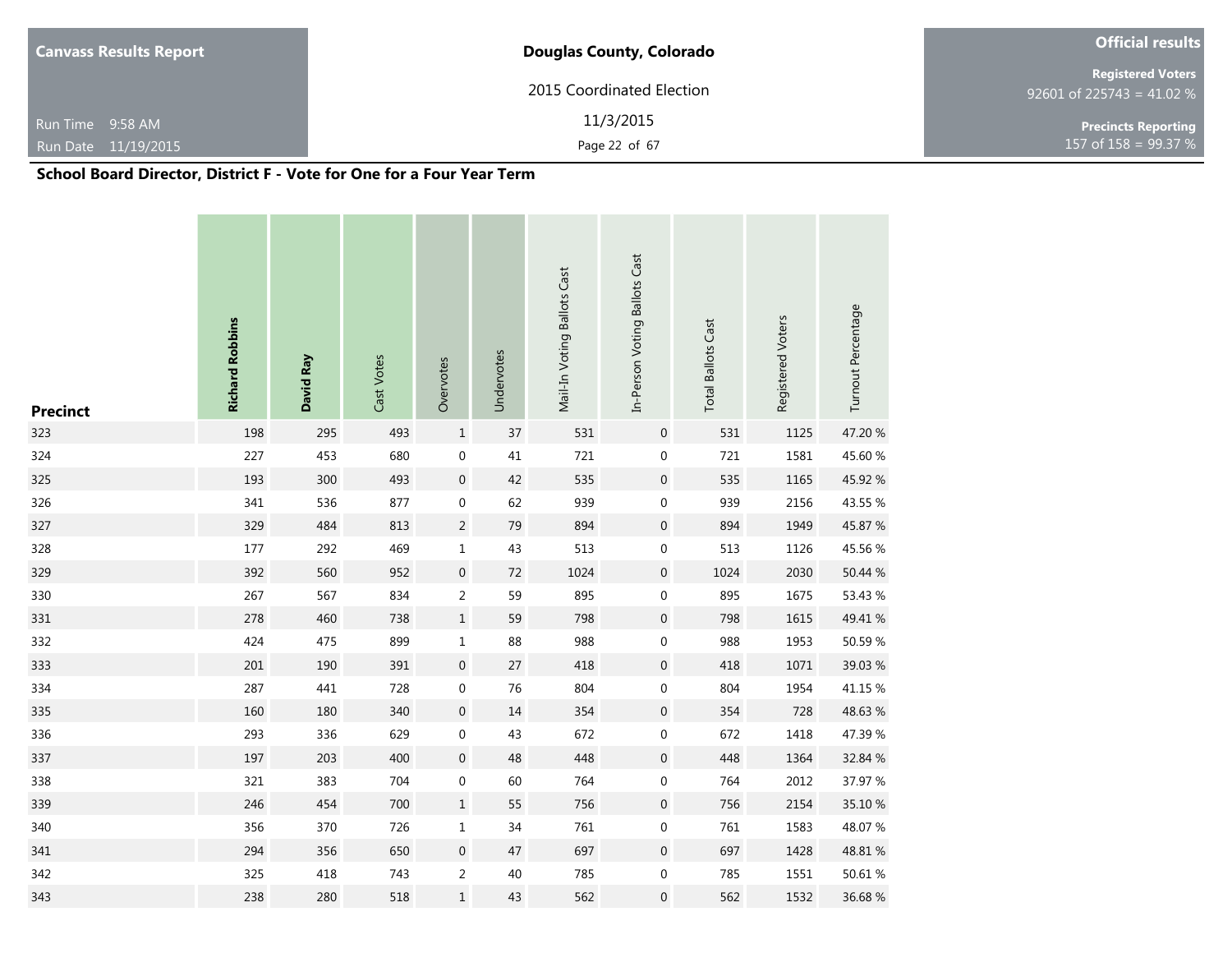| <b>Canvass Results Report</b>      | <b>Douglas County, Colorado</b> | <b>Official results</b>                               |
|------------------------------------|---------------------------------|-------------------------------------------------------|
|                                    | 2015 Coordinated Election       | <b>Registered Voters</b><br>92601 of 225743 = 41.02 % |
| Run Time 9:58 AM                   | 11/3/2015                       | <b>Precincts Reporting</b>                            |
| Run Date 11/19/2015                | Page 23 of 67                   | $157 \text{ of } 158 = 99.37 \%$                      |
| $\cdots$<br>----<br>. <i>. .</i> . | -<br>. .                        |                                                       |

| <b>Precinct</b> | <b>Richard Robbins</b> | David Ray | Cast Votes | Overvotes        | Undervotes | Mail-In Voting Ballots Cast | In-Person Voting Ballots Cast | <b>Total Ballots Cast</b> | Registered Voters | Turnout Percentage |
|-----------------|------------------------|-----------|------------|------------------|------------|-----------------------------|-------------------------------|---------------------------|-------------------|--------------------|
| 344             | 161                    | 236       | 397        | $\boldsymbol{0}$ | 33         | 430                         | $\pmb{0}$                     | 430                       | 1171              | 36.72 %            |
| 345             | 286                    | 235       | 521        | $\pmb{0}$        | 44         | 565                         | $\boldsymbol{0}$              | 565                       | 1213              | 46.58 %            |
| 346             | 266                    | 239       | 505        | $\mathbf 1$      | 47         | 553                         | $\boldsymbol{0}$              | 553                       | 1032              | 53.59%             |
| 347             | 108                    | 188       | 296        | $\pmb{0}$        | 13         | 309                         | $\boldsymbol{0}$              | 309                       | 920               | 33.59 %            |
| 348             | 337                    | 384       | 721        | $\mathbf 1$      | 68         | 790                         | 0                             | 790                       | 1883              | 41.95 %            |
| 349             | 140                    | 262       | 402        | $\boldsymbol{0}$ | 43         | 445                         | $\boldsymbol{0}$              | 445                       | 1002              | 44.41 %            |
| 350             | 185                    | 255       | 440        | $\boldsymbol{0}$ | 49         | 489                         | $\boldsymbol{0}$              | 489                       | 1622              | 30.15 %            |
| 351             | 120                    | 171       | 291        | $\boldsymbol{0}$ | 27         | 318                         | $\boldsymbol{0}$              | 318                       | 789               | 40.30 %            |
| 352             | 218                    | 403       | 621        | $\boldsymbol{0}$ | 47         | 668                         | $\boldsymbol{0}$              | 668                       | 1353              | 49.37 %            |
| 353             | 166                    | 271       | 437        | $\boldsymbol{0}$ | 42         | 479                         | $\boldsymbol{0}$              | 479                       | 1305              | 36.70 %            |
| 354             | 194                    | 256       | 450        | $\boldsymbol{0}$ | 37         | 487                         | $\boldsymbol{0}$              | 487                       | 1243              | 39.18%             |
| 401             | 336                    | 275       | 611        | $\mathbf 1$      | 39         | 651                         | 0                             | 651                       | 1383              | 47.07 %            |
| 402             | 153                    | 99        | 252        | $\boldsymbol{0}$ | $20\,$     | 272                         | $\pmb{0}$                     | 272                       | 581               | 46.82 %            |
| 403             | 41                     | 35        | 76         | $\boldsymbol{0}$ | 26         | 102                         | $\boldsymbol{0}$              | 102                       | 264               | 38.64 %            |
| 404             | 415                    | 387       | 802        | $\boldsymbol{0}$ | 153        | 955                         | $\boldsymbol{0}$              | 955                       | 1657              | 57.63 %            |
| 405             | 348                    | 380       | 728        | $\boldsymbol{0}$ | 129        | 857                         | $\boldsymbol{0}$              | 857                       | 1565              | 54.76 %            |
| 406             | 196                    | 148       | 344        | $\boldsymbol{0}$ | 76         | 420                         | $\pmb{0}$                     | 420                       | 894               | 46.98%             |
| 501             | 336                    | 384       | 720        | $\boldsymbol{0}$ | 62         | 782                         | $\boldsymbol{0}$              | 782                       | 2408              | 32.48 %            |
| 502             | 235                    | 322       | 557        | 3                | 38         | 598                         | $\boldsymbol{0}$              | 598                       | 1468              | 40.74 %            |
| 503             | 184                    | 313       | 497        | $\boldsymbol{0}$ | 34         | 531                         | $\boldsymbol{0}$              | 531                       | 1797              | 29.55 %            |
| 504             | 193                    | 349       | 542        | $\boldsymbol{0}$ | 24         | 566                         | 0                             | 566                       | 1780              | 31.80 %            |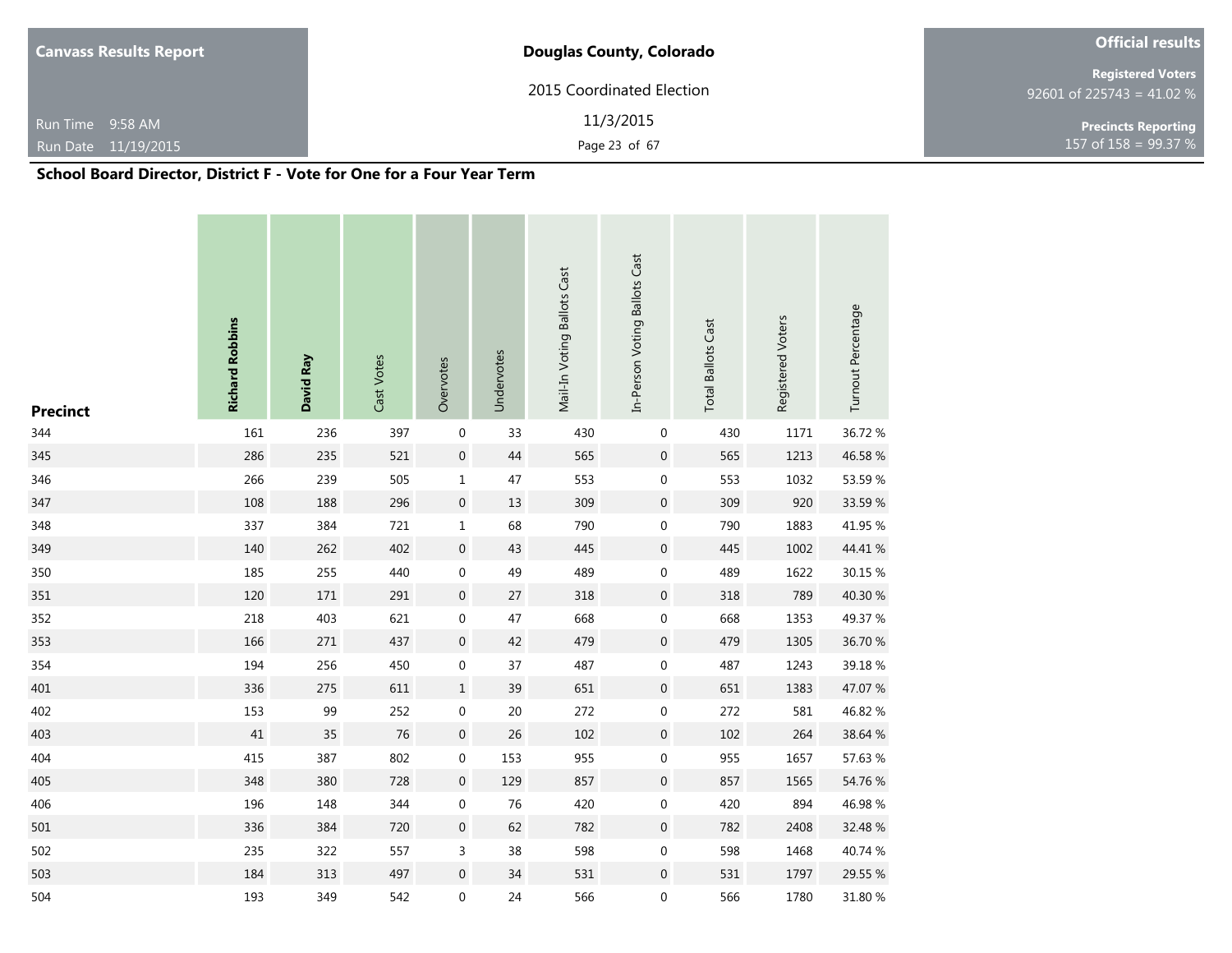| <b>Canvass Results Report</b>                                                                                                                                                                                                           | <b>Douglas County, Colorado</b> | <b>Official results</b>                               |  |  |
|-----------------------------------------------------------------------------------------------------------------------------------------------------------------------------------------------------------------------------------------|---------------------------------|-------------------------------------------------------|--|--|
|                                                                                                                                                                                                                                         | 2015 Coordinated Election       | <b>Registered Voters</b><br>92601 of 225743 = 41.02 % |  |  |
| Run Time 9:58 AM                                                                                                                                                                                                                        | 11/3/2015                       | <b>Precincts Reporting</b>                            |  |  |
| Run Date 11/19/2015                                                                                                                                                                                                                     | Page 24 of 67                   | 157 of 158 = 99.37 %                                  |  |  |
| $\mathcal{L}$ . The state of the state $\mathcal{L}$ is the state of the state of the state of the state of the state of the state of the state of the state of the state of the state of the state of the state of the state of the st |                                 |                                                       |  |  |

| <b>Precinct</b> | <b>Richard Robbins</b> | David Ray        | Cast Votes     | Overvotes        | Undervotes       | Mail-In Voting Ballots Cast | In-Person Voting Ballots Cast | <b>Total Ballots Cast</b> | Registered Voters | Turnout Percentage |
|-----------------|------------------------|------------------|----------------|------------------|------------------|-----------------------------|-------------------------------|---------------------------|-------------------|--------------------|
| 505             | 162                    | 266              | 428            | $\mathbf 1$      | 29               | 458                         | $\boldsymbol{0}$              | 458                       | 1506              | 30.41 %            |
| 506             | 248                    | 402              | 650            | $\boldsymbol{0}$ | 57               | 707                         | $\mathbf 0$                   | 707                       | 2328              | 30.37 %            |
| 507             | 267                    | 379              | 646            | $\mathbf 0$      | 50               | 696                         | $\mathbf 0$                   | 696                       | 1875              | 37.12 %            |
| 508             | 450                    | 349              | 799            | $\boldsymbol{0}$ | 95               | 894                         | 0                             | 894                       | 1804              | 49.56 %            |
| 509             | 318                    | 290              | 608            | $\boldsymbol{0}$ | 62               | 670                         | $\boldsymbol{0}$              | 670                       | 1447              | 46.30 %            |
| 510             | 260                    | 296              | 556            | $\boldsymbol{0}$ | 56               | 612                         | 0                             | 612                       | 1608              | 38.06 %            |
| 511             | 254                    | 208              | 462            | $\overline{c}$   | 40               | 504                         | $\mathbf 0$                   | 504                       | 1175              | 42.89%             |
| 512             | 285                    | 179              | 464            | $\boldsymbol{0}$ | 79               | 543                         | 0                             | 543                       | 1367              | 39.72 %            |
| Sample          | $\boldsymbol{0}$       | $\boldsymbol{0}$ | $\overline{0}$ | $\mathbf 0$      | $\boldsymbol{0}$ | $\mathbf 0$                 | $\mathbf 0$                   | $\mathbf 0$               | $\mathbf 0$       | $0.00\ \%$         |
| Provisional     | 0                      | $\mathbf 0$      | $\mathbf 0$    | $\mathbf 0$      | $\boldsymbol{0}$ | $\mathbf 0$                 | 0                             | $\mathbf 0$               | $\boldsymbol{0}$  | $0.00\ \%$         |
| <b>Totals</b>   | 35189                  | 51048            | 86237          | 50               | 6206             | 92493                       | 0                             | 92493                     | 225743            | 40.97 %            |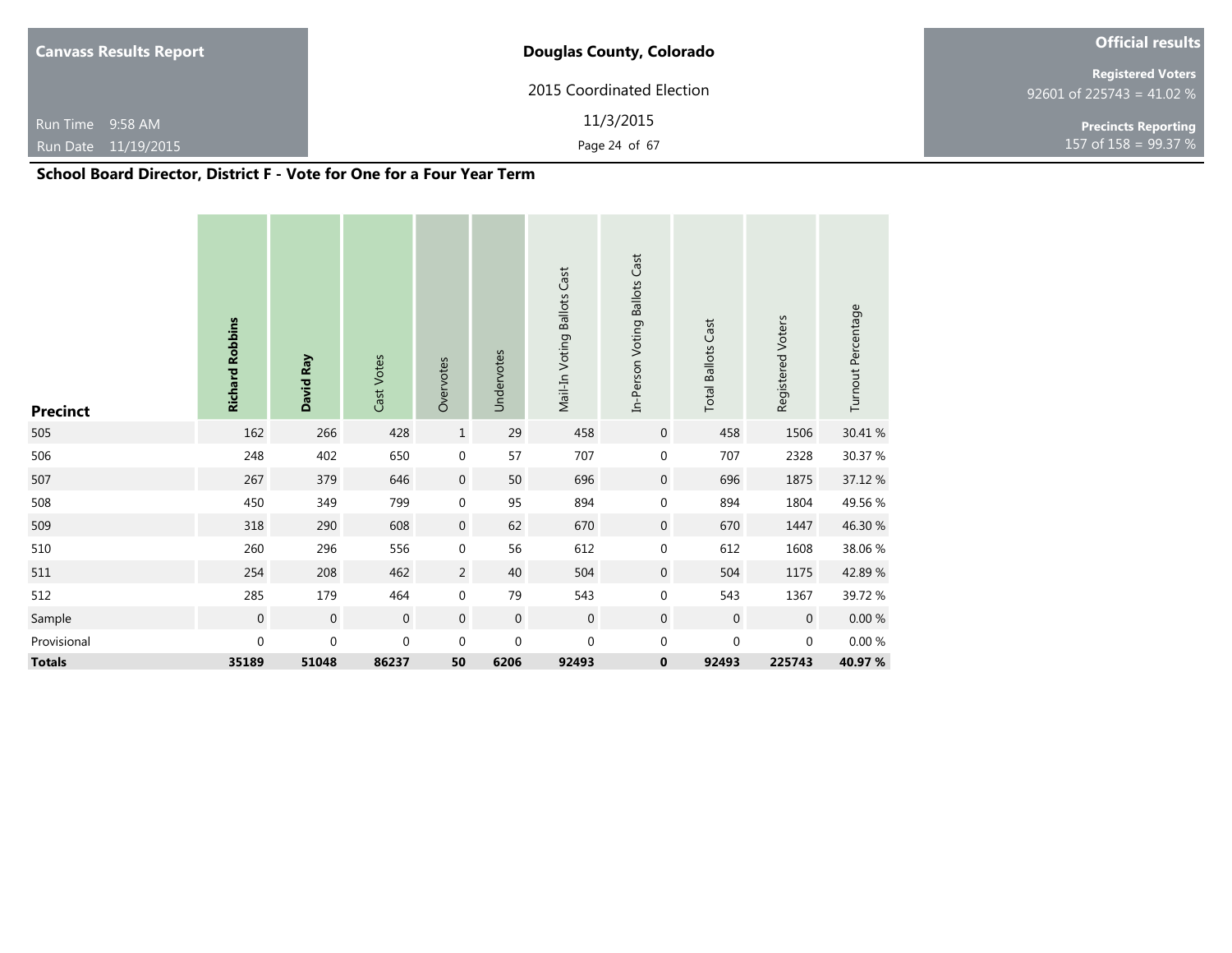| <b>Canvass Results Report</b> | <b>Douglas County, Colorado</b> | <b>Official results</b>                               |
|-------------------------------|---------------------------------|-------------------------------------------------------|
|                               | 2015 Coordinated Election       | <b>Registered Voters</b><br>92601 of 225743 = 41.02 % |
| Run Time 9:58 AM              | 11/3/2015                       | <b>Precincts Reporting</b>                            |
| Run Date 11/19/2015           | Page 25 of 67                   | $157$ of 158 = 99.37 %                                |

**Mayor, City of Aurora - Vote for One for a Four Year Term**

| <b>Precinct</b> | Hogan<br>Stephen D. | Cast Votes     | Overvotes        | Undervotes  | Mail-In Voting Ballots Cast | In-Person Voting Ballots Cast | <b>Total Ballots Cast</b> | Registered Voters | Turnout Percentage |
|-----------------|---------------------|----------------|------------------|-------------|-----------------------------|-------------------------------|---------------------------|-------------------|--------------------|
| 305             | 148                 | 148            | $\mathbf 0$      | 46          | 194                         | $\mathbf 0$                   | 194                       | 422               | 45.97 %            |
| Sample          | $\mathbf 0$         | $\overline{0}$ | $\boldsymbol{0}$ | $\mathbf 0$ | $\boldsymbol{0}$            | $\mathbf 0$                   | $\mathbf 0$               | $\mathbf{0}$      | 0.00%              |
| Provisional     | $\Omega$            | $\Omega$       | 0                | $\mathbf 0$ | $\mathbf 0$                 | $\boldsymbol{0}$              | $\mathbf{0}$              | $\mathbf{0}$      | $0.00 \%$          |
| <b>Totals</b>   | 148                 | 148            | $\mathbf 0$      | 46          | 194                         | $\bf{0}$                      | 194                       | 422               | 45.97 %            |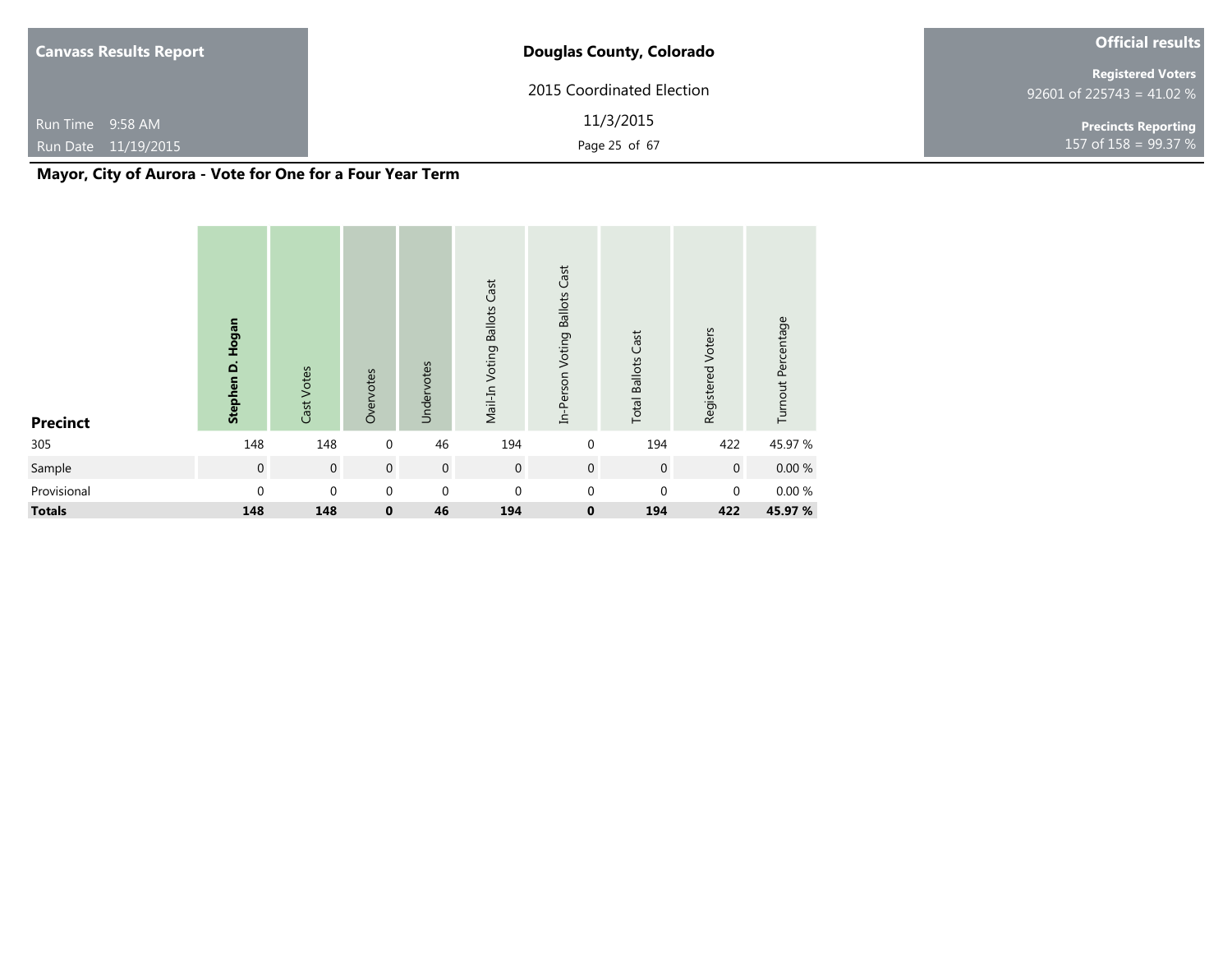| <b>Canvass Results Report</b>           | <b>Douglas County, Colorado</b> | <b>Official results</b>                                 |
|-----------------------------------------|---------------------------------|---------------------------------------------------------|
|                                         | 2015 Coordinated Election       | <b>Registered Voters</b><br>$92601$ of 225743 = 41.02 % |
| Run Time 9:58 AM<br>Run Date 11/19/2015 | 11/3/2015<br>Page 26 of 67      | <b>Precincts Reporting</b><br>$157$ of $158 = 99.37$ %  |

# **Council Member Ward VI**

**City of Aurora - Vote for One for a Four Year Term**

| <b>Precinct</b> | mold<br>₹<br>Brian E. | Francoise Michelle Bergan | <b>PK Kaiser</b> | Cast Votes     | Overvotes        | Undervotes     | Mail-In Voting Ballots Cast | In-Person Voting Ballots Cast | <b>Total Ballots Cast</b> | Registered Voters | Turnout Percentage |
|-----------------|-----------------------|---------------------------|------------------|----------------|------------------|----------------|-----------------------------|-------------------------------|---------------------------|-------------------|--------------------|
| 305             | 35                    | 114                       | 17               | 166            | $\overline{0}$   | 28             | 194                         | $\mathbf 0$                   | 194                       | 422               | 45.97 %            |
| Sample          | $\mathsf{O}\xspace$   | $\boldsymbol{0}$          | $\overline{0}$   | $\overline{0}$ | $\overline{0}$   | $\overline{0}$ | $\mathbf 0$                 | $\mathbf{0}$                  | $\mathbf 0$               | $\mathbf 0$       | $0.00 \%$          |
| Provisional     | $\boldsymbol{0}$      | 0                         | $\mathbf 0$      | $\mathbf 0$    | $\boldsymbol{0}$ | $\mathbf 0$    | $\mathbf{0}$                | $\pmb{0}$                     | $\mathbf 0$               | $\mathbf 0$       | $0.00\ \%$         |
| <b>Totals</b>   | 35                    | 114                       | 17               | 166            | $\mathbf 0$      | 28             | 194                         | $\bf{0}$                      | 194                       | 422               | 45.97 %            |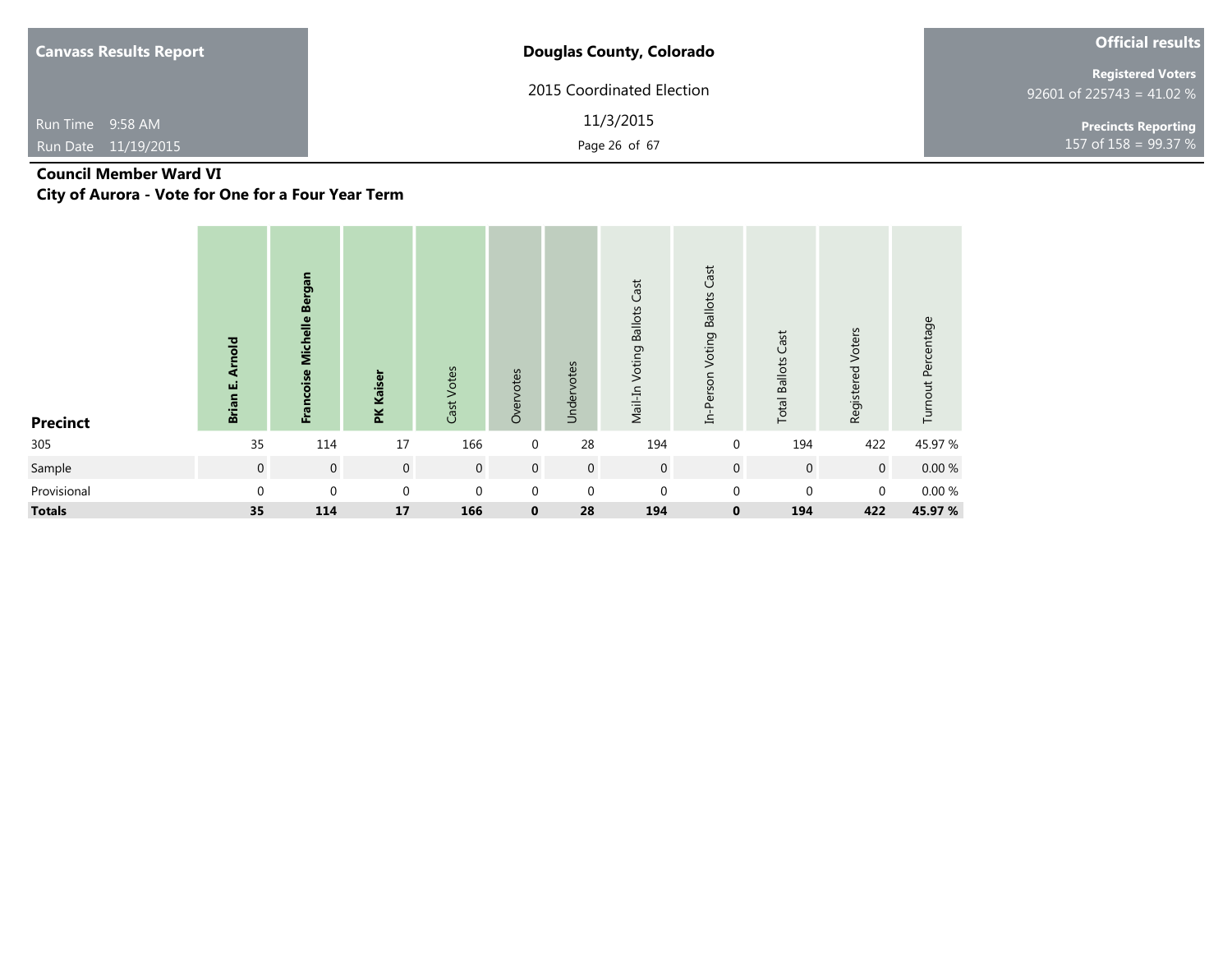| <b>Canvass Results Report</b> | <b>Douglas County, Colorado</b> | <b>Official results</b>                               |  |  |  |
|-------------------------------|---------------------------------|-------------------------------------------------------|--|--|--|
|                               | 2015 Coordinated Election       | <b>Registered Voters</b><br>92601 of 225743 = 41.02 % |  |  |  |
| Run Time 9:58 AM              | 11/3/2015                       | <b>Precincts Reporting</b>                            |  |  |  |
| Run Date 11/19/2015           | Page 27 of 67                   | 157 of $158 = 99.37 %$                                |  |  |  |

### **Council Member At-Large**

**City of Aurora - Vote for Not More than Two for a Four Year Term**

| <b>Precinct</b> | Holen<br>Hunter<br>Debi | <b>Lawson</b><br><b>Angela</b> | LeGare<br>Bob  | eeler<br>Š<br>Maya | Cast Votes     | Overvotes      | Undervotes   | Cast<br><b>Voting Ballots</b><br>Mail-In | <b>Ballots Cast</b><br>Voting<br>In-Person | Cast<br><b>Total Ballots</b> | Voters<br>Registered | Turnout Percentage |
|-----------------|-------------------------|--------------------------------|----------------|--------------------|----------------|----------------|--------------|------------------------------------------|--------------------------------------------|------------------------------|----------------------|--------------------|
| 305             | 53                      | 89                             | 85             | 34                 | 261            | $\overline{0}$ | 127          | 194                                      | $\mathbf 0$                                | 194                          | 422                  | 45.97 %            |
| Sample          | $\mathbf 0$             | $\overline{0}$                 | $\overline{0}$ | $\overline{0}$     | $\overline{0}$ | $\overline{0}$ | $\mathbf 0$  | $\overline{0}$                           | $\mathbf 0$                                | $\mathbf 0$                  | $\mathbf 0$          | $0.00\ \%$         |
| Provisional     | $\Omega$                | $\mathbf 0$                    | $\Omega$       | $\mathbf 0$        | $\mathbf 0$    | $\mathbf{0}$   | $\mathbf{0}$ | $\mathbf 0$                              | $\pmb{0}$                                  | 0                            | $\mathbf 0$          | 0.00%              |
| <b>Totals</b>   | 53                      | 89                             | 85             | 34                 | 261            | $\mathbf{0}$   | 127          | 194                                      | $\mathbf 0$                                | 194                          | 422                  | 45.97 %            |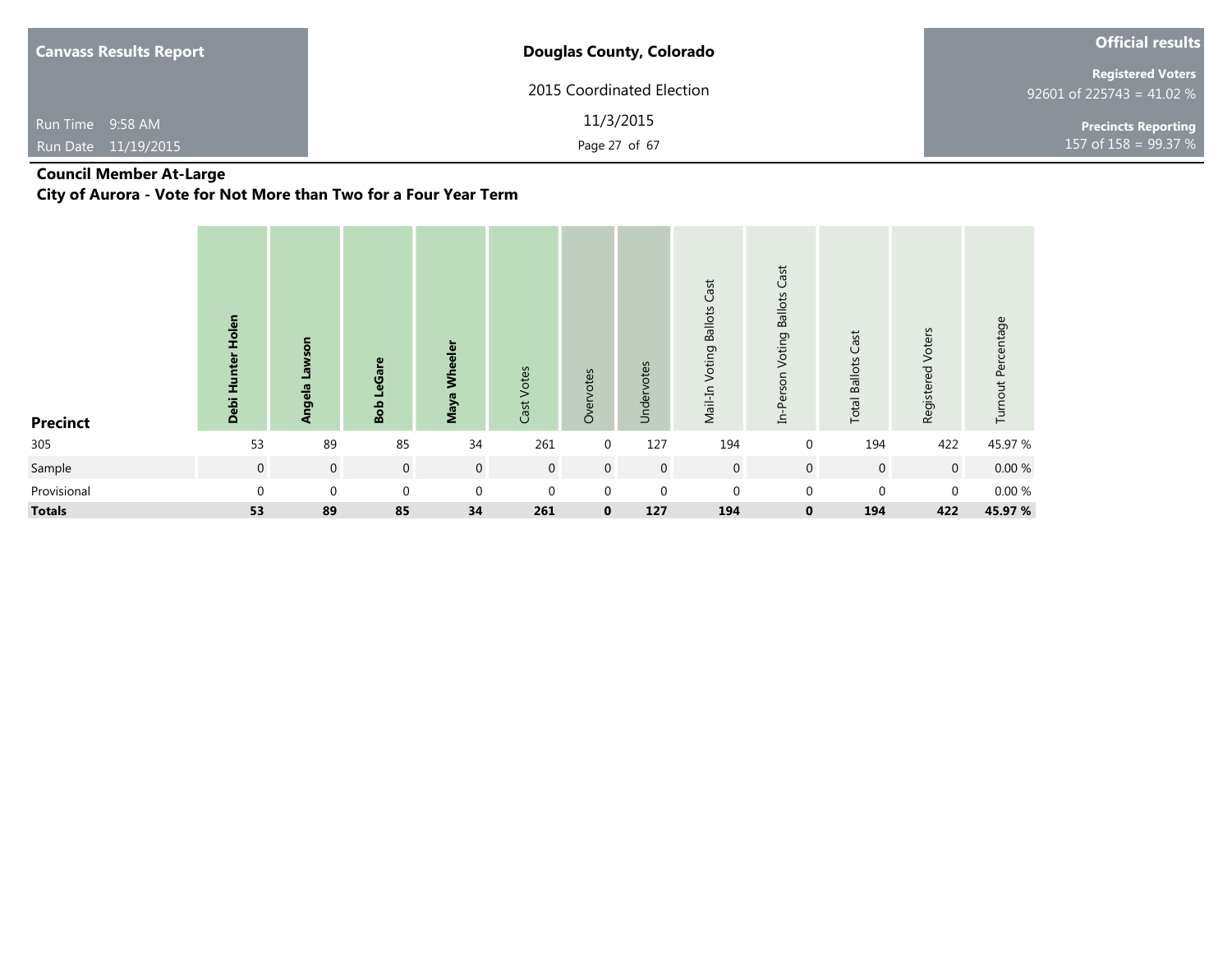| <b>Canvass Results Report</b> | <b>Douglas County, Colorado</b> | <b>Official results</b>                               |
|-------------------------------|---------------------------------|-------------------------------------------------------|
|                               | 2015 Coordinated Election       | <b>Registered Voters</b><br>92601 of 225743 = 41.02 % |
| Run Time 9:58 AM              | 11/3/2015                       | <b>Precincts Reporting</b>                            |
| Run Date 11/19/2015           | Page 28 of 67                   | 157 of 158 = $99.37 \%$                               |

### **City Council, Ward 1**

**City of Castle Pines - Vote for One for a Four Year Term**

| <b>Precinct</b> | <b>Tera Radloff</b> | Karen Johnson (W) | Cast Votes     | Overvotes        | Undervotes     | Mail-In Voting Ballots Cast | Cast<br><b>Ballots</b><br>In-Person Voting | <b>Total Ballots Cast</b> | Registered Voters | Turnout Percentage |
|-----------------|---------------------|-------------------|----------------|------------------|----------------|-----------------------------|--------------------------------------------|---------------------------|-------------------|--------------------|
| 258             | 390                 | $\overline{2}$    | 392            | $\boldsymbol{0}$ | 222            | 614                         | $\boldsymbol{0}$                           | 614                       | 1593              | 38.54 %            |
| 259             | 149                 | 14                | 163            | $\boldsymbol{0}$ | 77             | 240                         | $\boldsymbol{0}$                           | 240                       | 552               | 43.48 %            |
| 260             | 133                 | $14\,$            | 147            | $\boldsymbol{0}$ | 56             | 203                         | $\mathbf 0$                                | 203                       | 416               | 48.80 %            |
| Sample          | $\mathbf 0$         | $\,0\,$           | $\overline{0}$ | $\mathbf 0$      | $\overline{0}$ | $\overline{0}$              | $\boldsymbol{0}$                           | $\,0\,$                   | $\overline{0}$    | $0.00~\%$          |
| Provisional     | $\pmb{0}$           | $\boldsymbol{0}$  | $\mathbf{0}$   | $\mathbf 0$      | $\mathbf 0$    | $\mathbf{0}$                | $\boldsymbol{0}$                           | $\mathbf 0$               | $\mathbf 0$       | 0.00 %             |
| <b>Totals</b>   | 672                 | $30$              | 702            | $\pmb{0}$        | 355            | 1057                        | 0                                          | 1057                      | 2561              | 41.27 %            |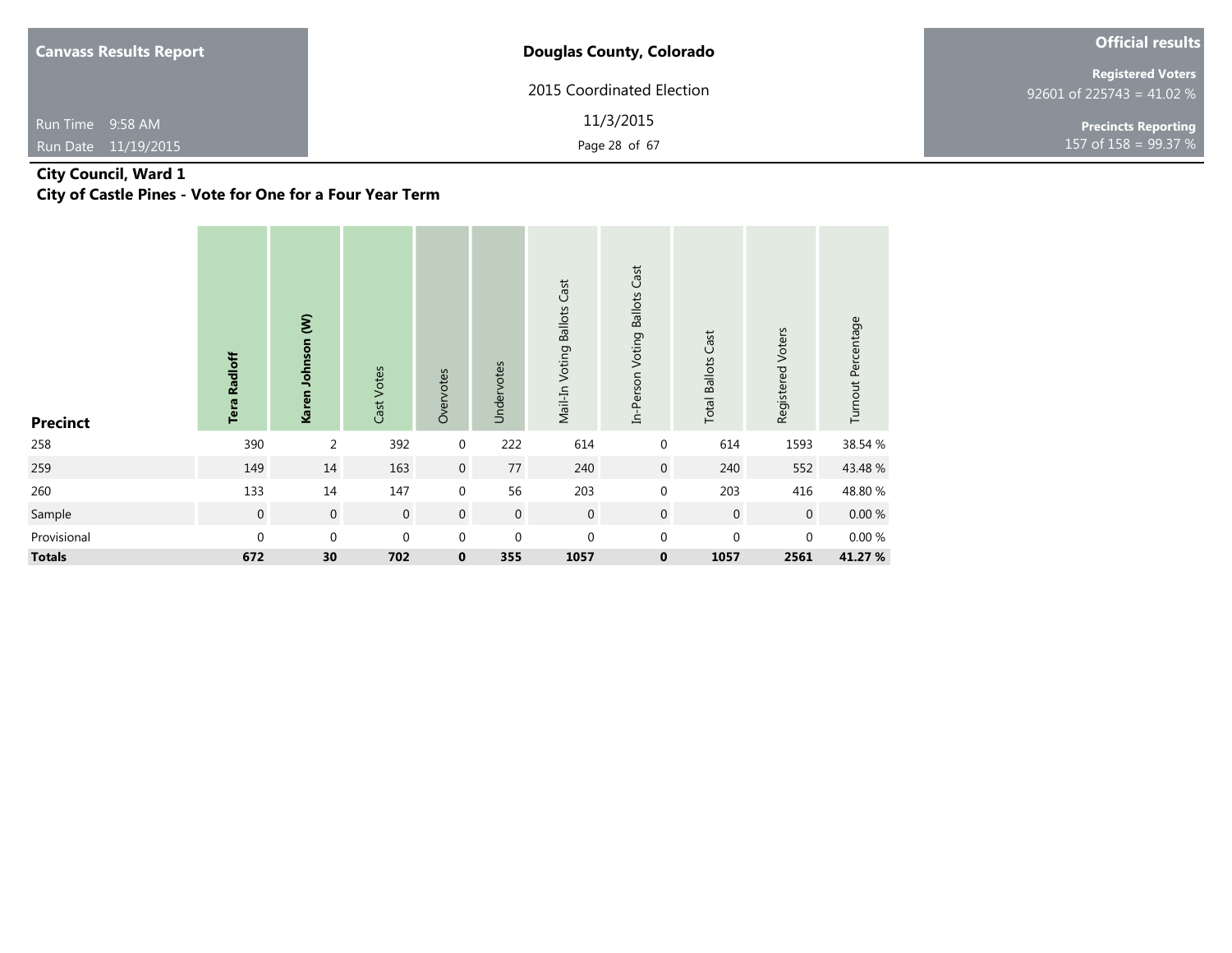| <b>Canvass Results Report</b>           | <b>Douglas County, Colorado</b> | <b>Official results</b>                               |
|-----------------------------------------|---------------------------------|-------------------------------------------------------|
|                                         | 2015 Coordinated Election       | <b>Registered Voters</b><br>92601 of 225743 = 41.02 % |
| Run Time 9:58 AM<br>Run Date 11/19/2015 | 11/3/2015<br>Page 29 of 67      | <b>Precincts Reporting</b><br>157 of $158 = 99.37 %$  |

### **City Council, Ward 2**

**City of Castle Pines - Vote for One for a Four Year Term**

| <b>Precinct</b> | Geoff Blue   | Cast Votes     | Overvotes        | Undervotes  | Mail-In Voting Ballots Cast | In-Person Voting Ballots Cast | <b>Total Ballots Cast</b> | Registered Voters | Turnout Percentage |
|-----------------|--------------|----------------|------------------|-------------|-----------------------------|-------------------------------|---------------------------|-------------------|--------------------|
| 258             | 34           | 34             | $\boldsymbol{0}$ | 11          | 45                          | 0                             | 45                        | 116               | 38.79%             |
| 260             | 544          | 544            | $\mathbf 0$      | 265         | 809                         | $\boldsymbol{0}$              | 809                       | 1651              | 49.00 %            |
| 261             | 313          | 313            | 0                | 113         | 426                         | 0                             | 426                       | 790               | 53.92 %            |
| Sample          | $\mathbf 0$  | $\overline{0}$ | $\boldsymbol{0}$ | $\mathbf 0$ | $\mathbf 0$                 | $\boldsymbol{0}$              | $\boldsymbol{0}$          | $\overline{0}$    | $0.00~\%$          |
| Provisional     | $\mathbf{0}$ | $\mathbf 0$    | $\boldsymbol{0}$ | $\mathbf 0$ | $\boldsymbol{0}$            | 0                             | $\mathbf 0$               | $\mathbf 0$       | $0.00 \%$          |
| <b>Totals</b>   | 891          | 891            | 0                | 389         | 1280                        | 0                             | 1280                      | 2557              | 50.06 %            |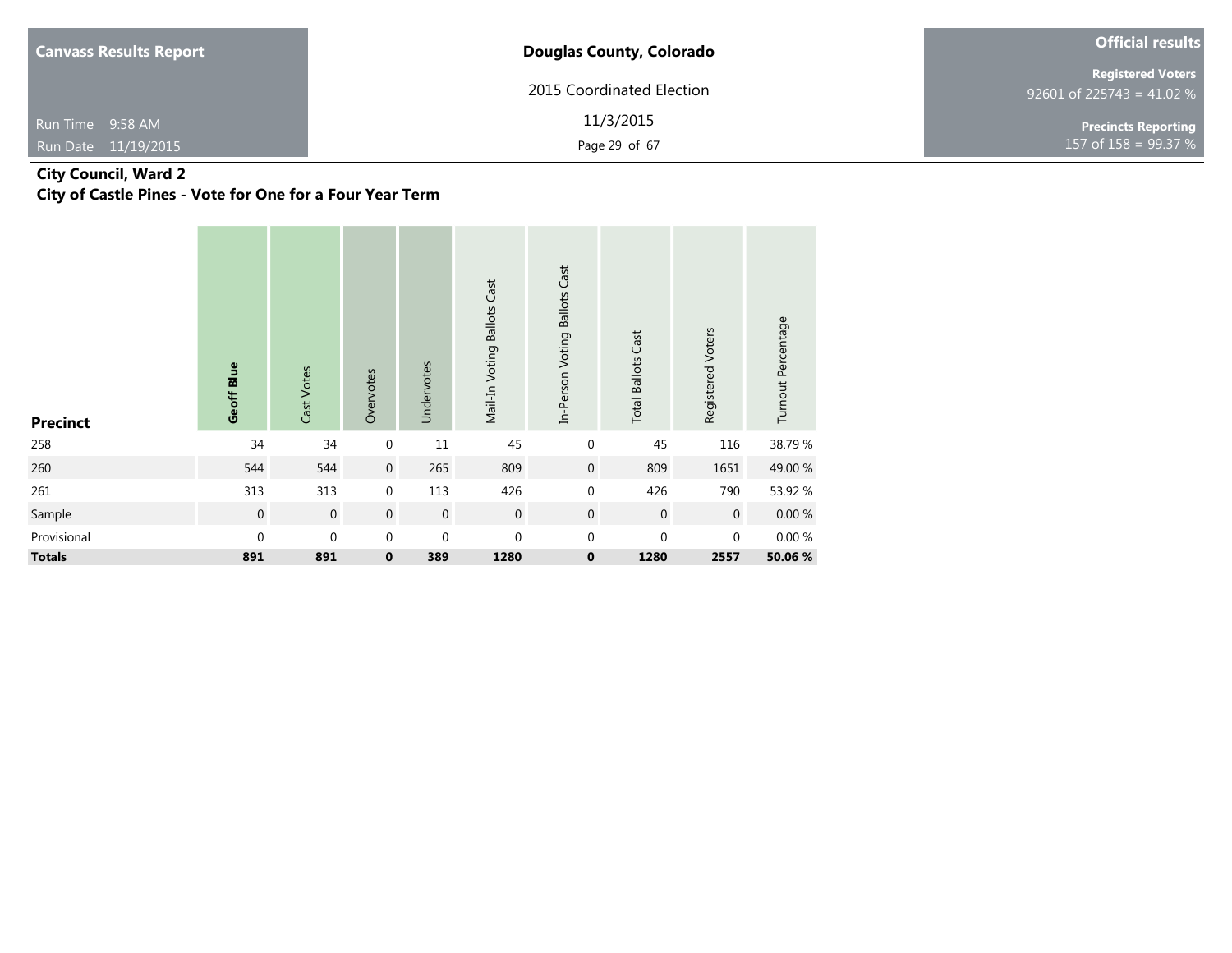| <b>Canvass Results Report</b>           | <b>Douglas County, Colorado</b> | <b>Official results</b>                               |  |  |
|-----------------------------------------|---------------------------------|-------------------------------------------------------|--|--|
|                                         | 2015 Coordinated Election       | <b>Registered Voters</b><br>92601 of 225743 = 41.02 % |  |  |
| Run Time 9:58 AM<br>Run Date 11/19/2015 | 11/3/2015<br>Page 30 of 67      | <b>Precincts Reporting</b><br>157 of $158 = 99.37 %$  |  |  |

### **City Council, Ward 3**

**City of Castle Pines - Vote for One for a Four Year Term**

| <b>Precinct</b> | <b>Ned Wilt</b> | Cast Votes     | Overvotes        | Undervotes  | Mail-In Voting Ballots Cast | In-Person Voting Ballots Cast | <b>Total Ballots Cast</b> | Registered Voters | Turnout Percentage |
|-----------------|-----------------|----------------|------------------|-------------|-----------------------------|-------------------------------|---------------------------|-------------------|--------------------|
| 259             | 87              | 87             | $\boldsymbol{0}$ | 40          | 127                         | 0                             | 127                       | 254               | 50.00 %            |
| 261             | 283             | 283            | $\mathbf 0$      | 112         | 395                         | $\mathbf 0$                   | 395                       | 852               | 46.36%             |
| 262             | 443             | 443            | $\boldsymbol{0}$ | 241         | 684                         | 0                             | 684                       | 1654              | 41.35 %            |
| Sample          | $\mathbf 0$     | $\overline{0}$ | $\boldsymbol{0}$ | $\mathbf 0$ | $\boldsymbol{0}$            | $\boldsymbol{0}$              | $\boldsymbol{0}$          | $\overline{0}$    | $0.00\ \%$         |
| Provisional     | $\mathbf{0}$    | $\mathbf 0$    | $\boldsymbol{0}$ | $\mathbf 0$ | $\boldsymbol{0}$            | $\mathbf 0$                   | $\mathbf 0$               | $\mathbf 0$       | 0.00%              |
| <b>Totals</b>   | 813             | 813            | $\pmb{0}$        | 393         | 1206                        | $\pmb{0}$                     | 1206                      | 2760              | 43.70%             |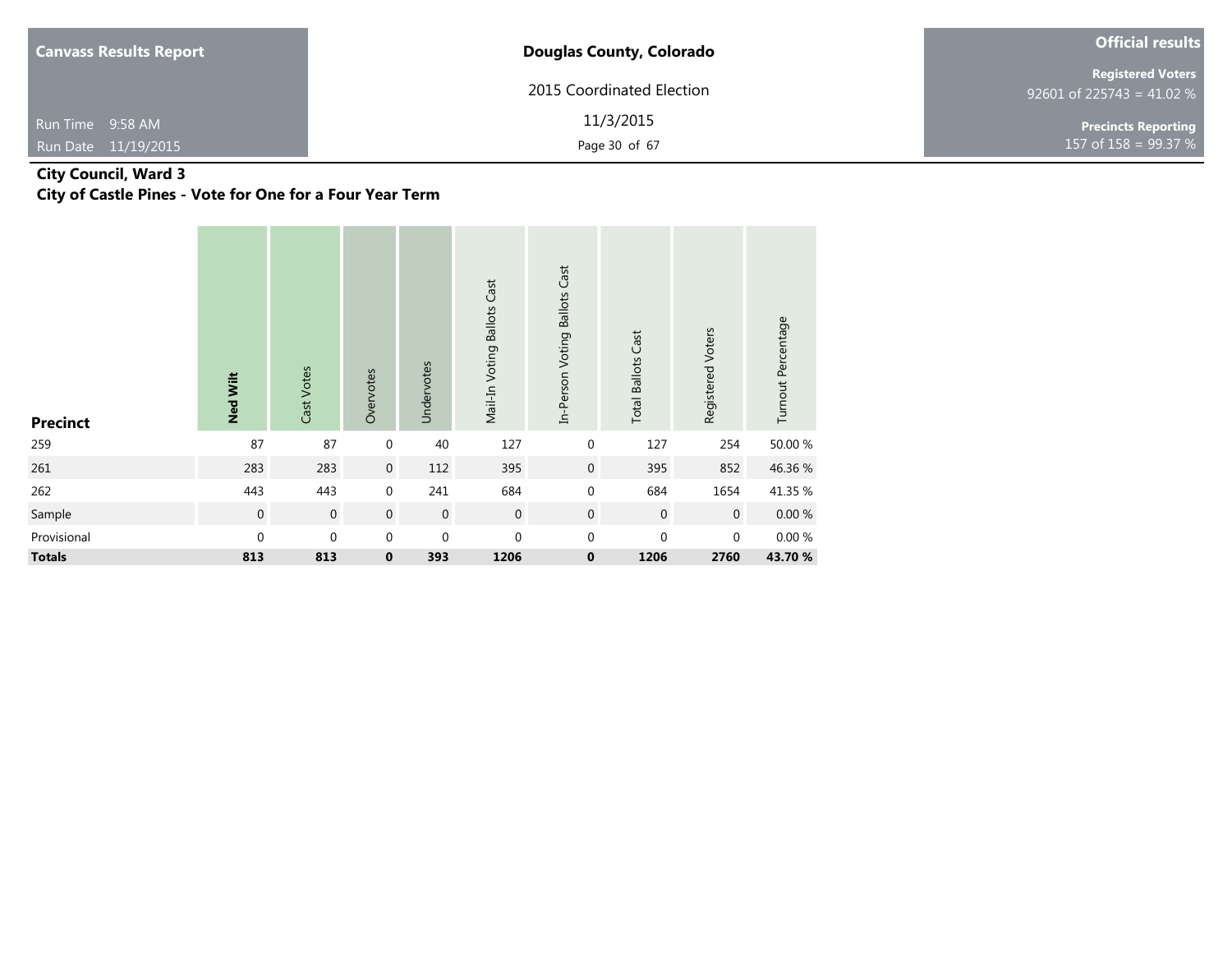| <b>Canvass Results Report</b> | <b>Douglas County, Colorado</b> | <b>Official results</b>                               |
|-------------------------------|---------------------------------|-------------------------------------------------------|
|                               | 2015 Coordinated Election       | <b>Registered Voters</b><br>92601 of 225743 = 41.02 % |
| Run Time 9:58 AM              | 11/3/2015                       | <b>Precincts Reporting</b>                            |
| Run Date 11/19/2015           | Page 31 of 67                   | 157 of $158 = 99.37 %$                                |

### **Council Member At Large**

**City of Littleton - Vote for Not More than Two**

| Precinct      | <b>Claire Brown</b><br><b>Andrea</b> | Doug Clark       | Cole<br>Peggy  | Cast Votes     | Overvotes      | Undervotes   | Mail-In Voting Ballots Cast | Voting Ballots Cast<br>In-Person | Cast<br><b>Total Ballots</b> | Registered Voters | Turnout Percentage |
|---------------|--------------------------------------|------------------|----------------|----------------|----------------|--------------|-----------------------------|----------------------------------|------------------------------|-------------------|--------------------|
| 201           | 13                                   | 14               | 22             | 49             | $\overline{0}$ | 27           | 38                          | $\mathbf 0$                      | 38                           | 82                | 46.34 %            |
| Sample        | $\overline{0}$                       | $\boldsymbol{0}$ | $\overline{0}$ | $\overline{0}$ | $\overline{0}$ | $\mathbf 0$  | $\mathbf 0$                 | $\mathbf 0$                      | $\overline{0}$               | $\mathbf 0$       | $0.00 \%$          |
| Provisional   | $\mathbf 0$                          | $\mathbf{0}$     | $\mathbf{0}$   | $\mathbf 0$    | $\mathbf 0$    | $\mathbf{0}$ | $\mathbf{0}$                | $\mathbf 0$                      | $\mathbf{0}$                 | $\mathbf 0$       | $0.00~\%$          |
| <b>Totals</b> | 13                                   | 14               | 22             | 49             | $\mathbf 0$    | 27           | 38                          | $\mathbf 0$                      | 38                           | 82                | 46.34 %            |
|               |                                      |                  |                |                |                |              |                             |                                  |                              |                   |                    |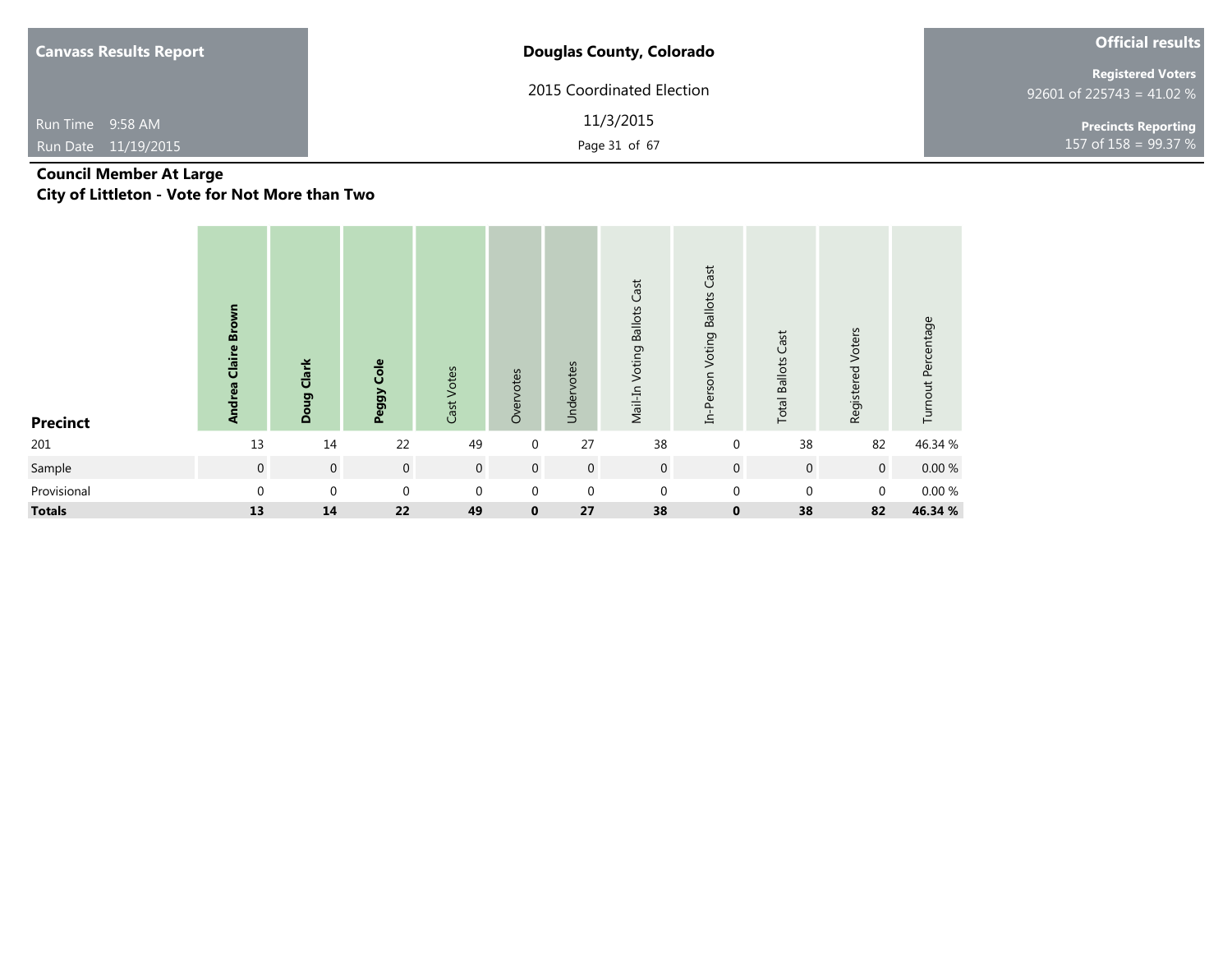| <b>Canvass Results Report</b> | <b>Douglas County, Colorado</b> | <b>Official results</b>                               |  |  |  |  |
|-------------------------------|---------------------------------|-------------------------------------------------------|--|--|--|--|
|                               | 2015 Coordinated Election       | <b>Registered Voters</b><br>92601 of 225743 = 41.02 % |  |  |  |  |
| Run Time 9:58 AM              | 11/3/2015                       | <b>Precincts Reporting</b>                            |  |  |  |  |
| Run Date 11/19/2015           | Page 32 of 67                   | 157 of $158 = 99.37 %$                                |  |  |  |  |

# **Council Member District IV**

**City of Littleton - Vote for One for a Four Year Term**

| <b>Precinct</b> | Debbie Brinkman | Carol Brzeczek   | Cast Votes     | Overvotes        | Undervotes  | Mail-In Voting Ballots Cast | In-Person Voting Ballots Cast | <b>Total Ballots Cast</b> | Registered Voters | Turnout Percentage |
|-----------------|-----------------|------------------|----------------|------------------|-------------|-----------------------------|-------------------------------|---------------------------|-------------------|--------------------|
| 201             | 22              | $11\,$           | 33             | $\mathbf 0$      | 5           | 38                          | $\mathbf 0$                   | 38                        | 82                | 46.34 %            |
| Sample          | $\mathbf 0$     | $\,0\,$          | $\overline{0}$ | $\boldsymbol{0}$ | $\mathbf 0$ | $\boldsymbol{0}$            | $\overline{0}$                | $\mathbf 0$               | $\mathbf 0$       | $0.00\ \%$         |
| Provisional     | $\mathbf{0}$    | $\boldsymbol{0}$ | $\mathbf{0}$   | $\boldsymbol{0}$ | $\mathbf 0$ | $\mathbf 0$                 | $\mathbf 0$                   | $\mathbf{0}$              | $\mathbf 0$       | $0.00~\%$          |
| <b>Totals</b>   | 22              | 11               | 33             | $\mathbf 0$      | 5           | 38                          | $\mathbf{0}$                  | 38                        | 82                | 46.34 %            |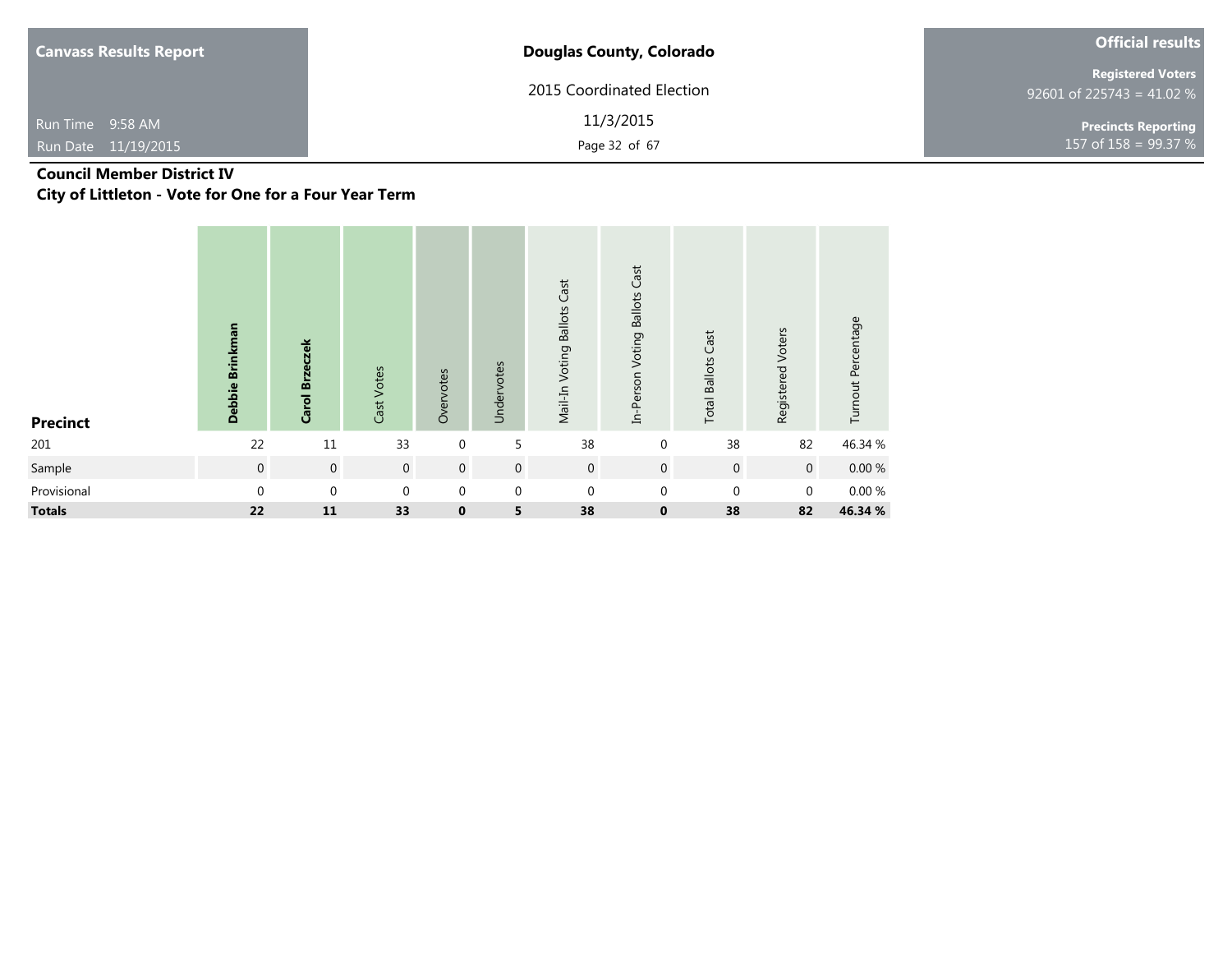| <b>Canvass Results Report</b> | <b>Douglas County, Colorado</b> | <b>Official results</b>                               |  |  |  |  |
|-------------------------------|---------------------------------|-------------------------------------------------------|--|--|--|--|
|                               | 2015 Coordinated Election       | <b>Registered Voters</b><br>92601 of 225743 = 41.02 % |  |  |  |  |
| Run Time 9:58 AM              | 11/3/2015                       | <b>Precincts Reporting</b><br>$157$ of 158 = 99.37 %  |  |  |  |  |
| Run Date 11/19/2015           | Page 33 of 67                   |                                                       |  |  |  |  |

| <b>Precinct</b> | Yes/For | No/Against | Cast Votes | Overvotes        | Undervotes                | Mail-In Voting Ballots Cast | In-Person Voting Ballots Cast | <b>Total Ballots Cast</b> | Registered Voters | Turnout Percentage |
|-----------------|---------|------------|------------|------------------|---------------------------|-----------------------------|-------------------------------|---------------------------|-------------------|--------------------|
| 101             | 279     | 199        | 478        | $\boldsymbol{0}$ | 14                        | 492                         | $\boldsymbol{0}$              | 492                       | 1099              | 44.77 %            |
| 102             | 369     | 161        | 530        | $\boldsymbol{0}$ | $\sqrt{ }$                | 537                         | $\boldsymbol{0}$              | 537                       | 1573              | 34.14 %            |
| 103             | 283     | 179        | 462        | $\boldsymbol{0}$ | $\overline{\mathcal{I}}$  | 469                         | $\boldsymbol{0}$              | 469                       | 1836              | 25.54 %            |
| 104             | 167     | 106        | 273        | $\pmb{0}$        | $\sqrt{2}$                | 275                         | $\boldsymbol{0}$              | 275                       | 592               | 46.45 %            |
| 105             | 658     | 317        | 975        | $\boldsymbol{0}$ | 13                        | 988                         | $\boldsymbol{0}$              | 988                       | 2025              | 48.79%             |
| 106             | $44$    | 62         | 106        | $\boldsymbol{0}$ | $\overline{3}$            | 109                         | $\boldsymbol{0}$              | 109                       | 303               | 35.97 %            |
| 107             | 210     | 152        | 362        | $\boldsymbol{0}$ | $\sqrt{4}$                | 366                         | $\boldsymbol{0}$              | 366                       | 798               | 45.86%             |
| 108             | 293     | 152        | 445        | $\boldsymbol{0}$ | $\mathsf 3$               | 448                         | $\boldsymbol{0}$              | 448                       | 1238              | 36.19%             |
| 109             | 470     | 175        | 645        | $\boldsymbol{0}$ | 38                        | 683                         | $\boldsymbol{0}$              | 683                       | 1720              | 39.71 %            |
| $110\,$         | 386     | 200        | 586        | $\boldsymbol{0}$ | 16                        | 602                         | $\boldsymbol{0}$              | 602                       | 1806              | 33.33 %            |
| $111\,$         | 324     | 147        | 471        | $\mathbf 1$      | 25                        | 497                         | $\boldsymbol{0}$              | 497                       | 1277              | 38.92 %            |
| 112             | 356     | 142        | 498        | $\overline{c}$   | $10\,$                    | 510                         | $\boldsymbol{0}$              | 510                       | 1481              | 34.44 %            |
| 113             | 482     | 134        | 616        | $\mathbf 1$      | 21                        | 638                         | 0                             | 638                       | 1625              | 39.26 %            |
| 114             | 470     | 145        | 615        | $\boldsymbol{0}$ | $20\,$                    | 635                         | $\boldsymbol{0}$              | 635                       | 1618              | 39.25 %            |
| 115             | 313     | 147        | 460        | $\boldsymbol{0}$ | $\ensuremath{\mathsf{3}}$ | 463                         | $\boldsymbol{0}$              | 463                       | 1331              | 34.79 %            |
| 116             | 520     | 205        | 725        | $\boldsymbol{0}$ | 24                        | 749                         | $\boldsymbol{0}$              | 749                       | 2328              | 32.17 %            |
| 117             | 401     | 160        | 561        | $\boldsymbol{0}$ | 26                        | 587                         | $\boldsymbol{0}$              | 587                       | 1567              | 37.46 %            |
| 201             | 698     | 164        | 862        | $\boldsymbol{0}$ | 21                        | 883                         | $\boldsymbol{0}$              | 883                       | 1619              | 54.54 %            |
| 202             | 495     | 175        | 670        | $\boldsymbol{0}$ | $10\,$                    | 680                         | $\boldsymbol{0}$              | 680                       | 1779              | 38.22 %            |
| 203             | 429     | 163        | 592        | $\boldsymbol{0}$ | $12$                      | 604                         | $\boldsymbol{0}$              | 604                       | 1424              | 42.42 %            |
| 204             | $177\,$ | 78         | 255        | $\mathbf 0$      | $\,$ 6 $\,$               | 261                         | $\boldsymbol{0}$              | 261                       | 1452              | 17.98 %            |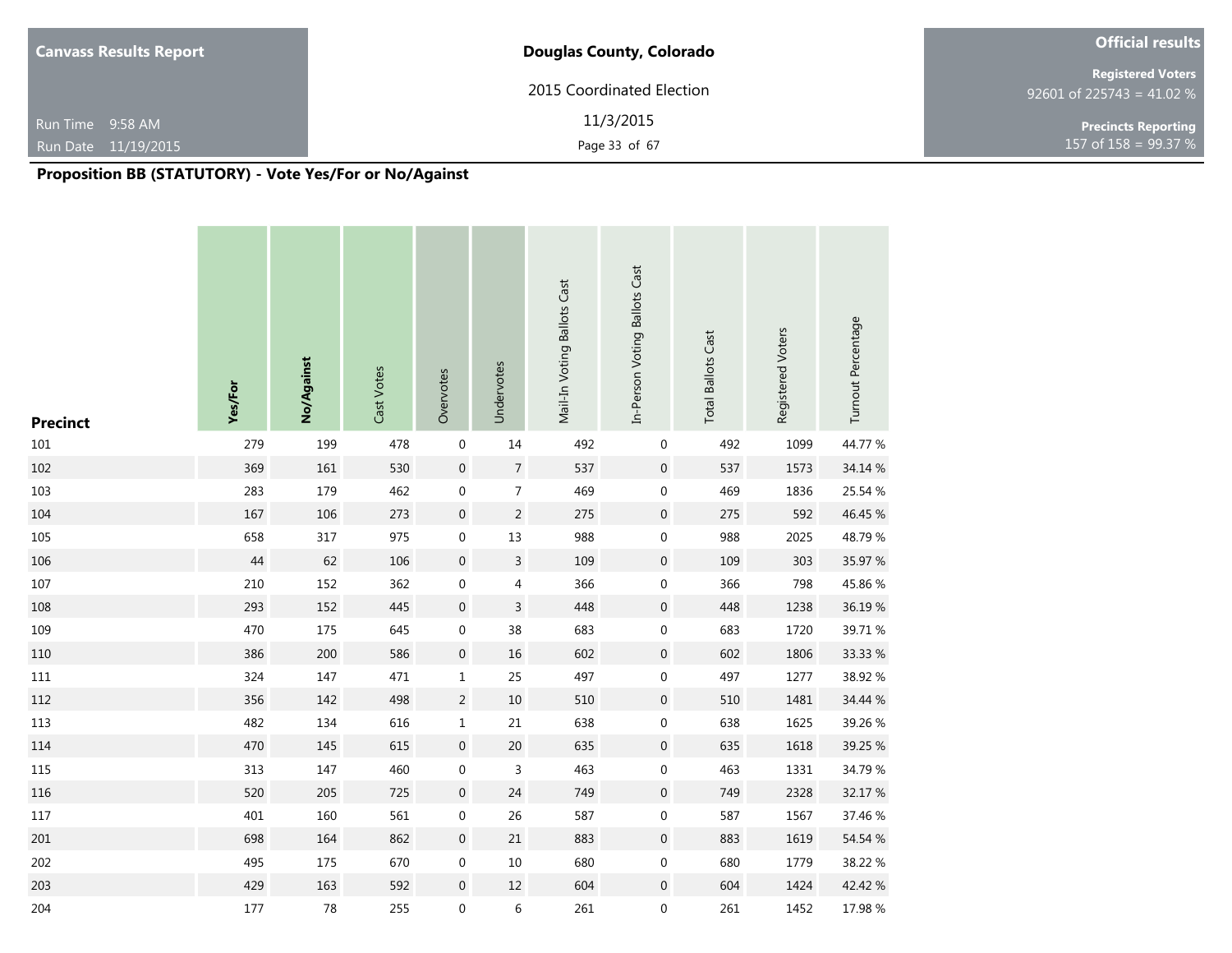| <b>Canvass Results Report</b> | <b>Douglas County, Colorado</b> | <b>Official results</b>                               |
|-------------------------------|---------------------------------|-------------------------------------------------------|
|                               | 2015 Coordinated Election       | <b>Registered Voters</b><br>92601 of 225743 = 41.02 % |
| Run Time 9:58 AM              | 11/3/2015                       | <b>Precincts Reporting</b>                            |
| Run Date 11/19/2015           | Page 34 of 67                   | 157 of $158 = 99.37 %$                                |

| <b>Precinct</b> | Yes/For | No/Against | Cast Votes | Overvotes        | Undervotes       | Mail-In Voting Ballots Cast | In-Person Voting Ballots Cast | <b>Total Ballots Cast</b> | Registered Voters | Turnout Percentage |
|-----------------|---------|------------|------------|------------------|------------------|-----------------------------|-------------------------------|---------------------------|-------------------|--------------------|
| 205             | 361     | 144        | 505        | $\boldsymbol{0}$ | $\,6\,$          | 511                         | $\boldsymbol{0}$              | 511                       | 2058              | 24.83 %            |
| 206             | 324     | 140        | 464        | $\mathbf 1$      | $\sf 5$          | 470                         | $\boldsymbol{0}$              | 470                       | 1113              | 42.23 %            |
| 207             | 268     | 168        | 436        | $\boldsymbol{0}$ | $\sqrt{4}$       | 440                         | $\boldsymbol{0}$              | 440                       | 1412              | 31.16 %            |
| 208             | 119     | 60         | 179        | $\boldsymbol{0}$ | $\mathbf 1$      | 180                         | $\boldsymbol{0}$              | 180                       | 1602              | 11.24 %            |
| 209             | 592     | 200        | 792        | $\boldsymbol{0}$ | $\sqrt{5}$       | 797                         | $\boldsymbol{0}$              | 797                       | 1563              | 50.99 %            |
| 210             | 465     | 178        | 643        | $\boldsymbol{0}$ | 16               | 659                         | $\boldsymbol{0}$              | 659                       | 2050              | 32.15 %            |
| 211             | 477     | 202        | 679        | $\boldsymbol{0}$ | $\sqrt{5}$       | 684                         | $\boldsymbol{0}$              | 684                       | 1604              | 42.64 %            |
| 212             | 481     | 192        | 673        | $\boldsymbol{0}$ | $\,8\,$          | 681                         | $\boldsymbol{0}$              | 681                       | 1432              | 47.56 %            |
| 213             | 529     | 144        | 673        | $\boldsymbol{0}$ | $12\,$           | 685                         | $\boldsymbol{0}$              | 685                       | 1195              | 57.32 %            |
| 214             | 280     | 94         | 374        | $\mathbf 2$      | $\sqrt{5}$       | 381                         | $\boldsymbol{0}$              | 381                       | 782               | 48.72%             |
| 215             | 331     | 139        | 470        | $\boldsymbol{0}$ | $\,$ 6 $\,$      | 476                         | $\boldsymbol{0}$              | 476                       | 1185              | 40.17%             |
| 216             | 317     | 125        | 442        | $\mathbf 1$      | $\,8\,$          | 451                         | $\boldsymbol{0}$              | 451                       | 939               | 48.03%             |
| 217             | 289     | 107        | 396        | $\boldsymbol{0}$ | $\sqrt{5}$       | 401                         | $\boldsymbol{0}$              | 401                       | 1226              | 32.71 %            |
| 218             | 468     | 173        | 641        | $\boldsymbol{0}$ | $11\,$           | 652                         | 0                             | 652                       | 1096              | 59.49 %            |
| 219             | 319     | 125        | 444        | $\boldsymbol{0}$ | 10               | 454                         | $\boldsymbol{0}$              | 454                       | 1081              | 42.00 %            |
| 220             | 341     | 127        | 468        | $\boldsymbol{0}$ | $\,8\,$          | 476                         | 0                             | 476                       | 1109              | 42.92 %            |
| 221             | 373     | 135        | 508        | $\boldsymbol{0}$ | $\,8\,$          | 516                         | $\mathbf 0$                   | 516                       | 982               | 52.55 %            |
| 222             | 444     | 137        | 581        | $\boldsymbol{0}$ | 10               | 591                         | $\boldsymbol{0}$              | 591                       | 1533              | 38.55 %            |
| 223             | 574     | 214        | 788        | $\mathbf 1$      | $14\,$           | 803                         | $\boldsymbol{0}$              | 803                       | 1866              | 43.03%             |
| 224             | 540     | 208        | 748        | $\boldsymbol{0}$ | $\boldsymbol{9}$ | 757                         | $\boldsymbol{0}$              | 757                       | 1650              | 45.88%             |
| 225             | 538     | 193        | 731        | $\boldsymbol{0}$ | 14               | 745                         | 0                             | 745                       | 2074              | 35.92 %            |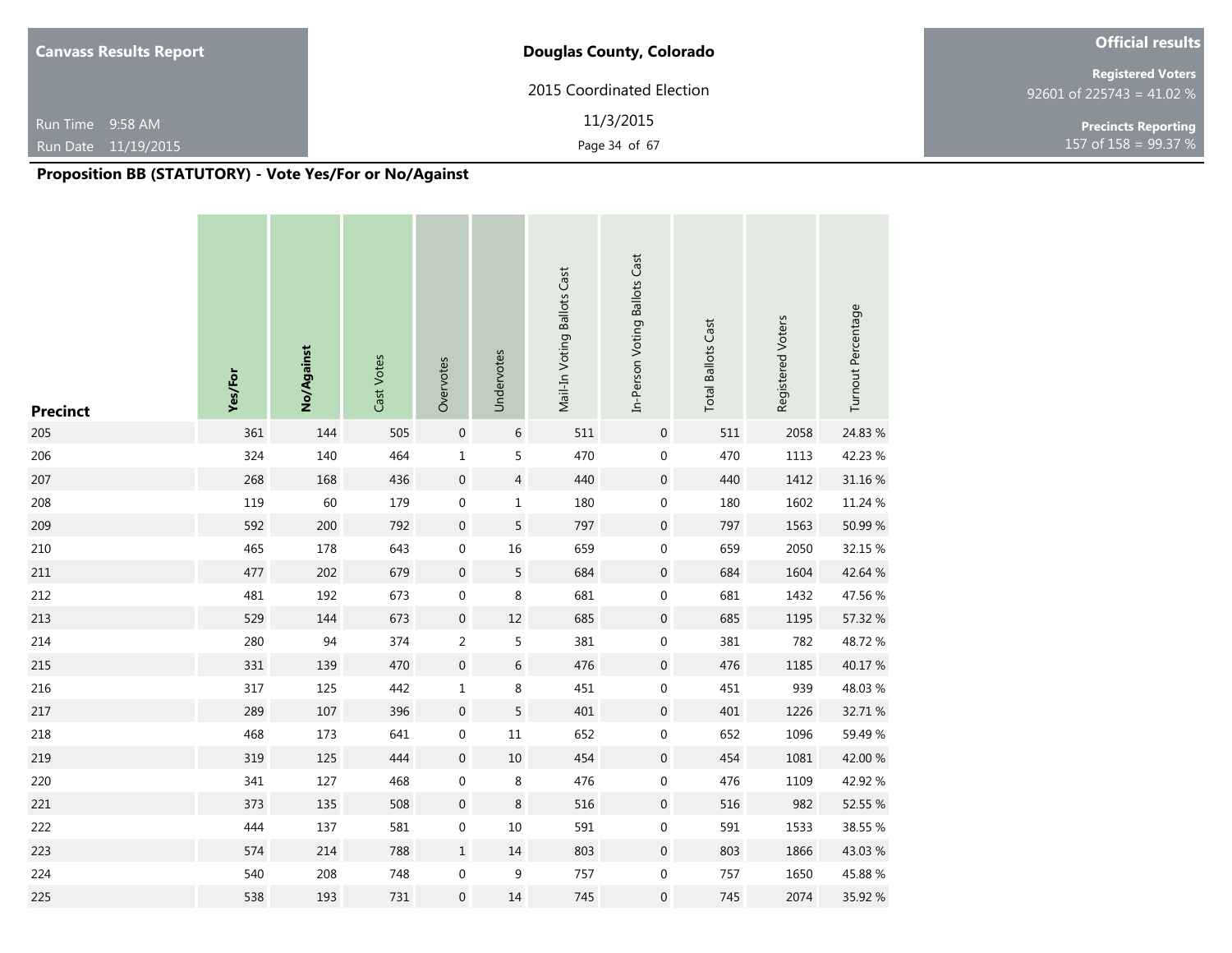| <b>Canvass Results Report</b> | <b>Douglas County, Colorado</b> | <b>Official results</b>                               |
|-------------------------------|---------------------------------|-------------------------------------------------------|
|                               | 2015 Coordinated Election       | <b>Registered Voters</b><br>92601 of 225743 = 41.02 % |
| Run Time 9:58 AM              | 11/3/2015                       | <b>Precincts Reporting</b>                            |
| Run Date 11/19/2015           | Page 35 of 67                   | 157 of $158 = 99.37 %$                                |

| <b>Precinct</b> | Yes/For | No/Against | Cast Votes | Overvotes        | Undervotes       | Mail-In Voting Ballots Cast | In-Person Voting Ballots Cast | <b>Total Ballots Cast</b> | Registered Voters | Turnout Percentage |
|-----------------|---------|------------|------------|------------------|------------------|-----------------------------|-------------------------------|---------------------------|-------------------|--------------------|
| 226             | 470     | 193        | 663        | $\boldsymbol{0}$ | $\mathsf 3$      | 666                         | 0                             | 666                       | 1326              | 50.23 %            |
| 227             | 679     | 255        | 934        | $\pmb{0}$        | $10\,$           | 944                         | $\boldsymbol{0}$              | 944                       | 1865              | 50.62 %            |
| 228             | 346     | 119        | 465        | $\boldsymbol{0}$ | $10\,$           | 475                         | 0                             | 475                       | 1052              | 45.15 %            |
| 229             | 398     | 148        | 546        | $\boldsymbol{0}$ | $10\,$           | 556                         | $\boldsymbol{0}$              | 556                       | 1259              | 44.16%             |
| 230             | 413     | 157        | 570        | $\boldsymbol{0}$ | $\overline{7}$   | 577                         | $\boldsymbol{0}$              | 577                       | 1158              | 49.83 %            |
| 231             | 454     | 141        | 595        | $\boldsymbol{0}$ | 19               | 614                         | $\boldsymbol{0}$              | 614                       | 1542              | 39.82 %            |
| 232             | 357     | 168        | 525        | $\mathbf 1$      | $\overline{7}$   | 533                         | 0                             | 533                       | 1139              | 46.80 %            |
| 233             | 511     | 164        | 675        | $\boldsymbol{0}$ | 14               | 689                         | $\boldsymbol{0}$              | 689                       | 1549              | 44.48 %            |
| 234             | 365     | 137        | 502        | $\mathbf 1$      | $10\,$           | 513                         | $\boldsymbol{0}$              | 513                       | 1050              | 48.86%             |
| 235             | 612     | 208        | 820        | $\boldsymbol{0}$ | $\mathbf{1}$     | 821                         | $\boldsymbol{0}$              | 821                       | 1763              | 46.57 %            |
| 236             | 728     | 218        | 946        | $\boldsymbol{0}$ | 22               | 968                         | 0                             | 968                       | 2034              | 47.59 %            |
| 237             | 448     | 178        | 626        | $\boldsymbol{0}$ | $\boldsymbol{9}$ | 635                         | $\pmb{0}$                     | 635                       | 1407              | 45.13 %            |
| 238             | 489     | 182        | 671        | $\boldsymbol{0}$ | $\boldsymbol{9}$ | 680                         | 0                             | 680                       | 1391              | 48.89%             |
| 239             | 639     | 232        | 871        | $\boldsymbol{0}$ | $12$             | 883                         | $\boldsymbol{0}$              | 883                       | 1912              | 46.18%             |
| 240             | 256     | 109        | 365        | $\boldsymbol{0}$ | $\,$ 6 $\,$      | 371                         | $\boldsymbol{0}$              | 371                       | 1431              | 25.93 %            |
| 241             | 405     | 167        | 572        | $\boldsymbol{0}$ | $\mathsf 3$      | 575                         | $\boldsymbol{0}$              | 575                       | 1414              | 40.66 %            |
| 242             | 285     | 96         | 381        | $\boldsymbol{0}$ | 3                | 384                         | 0                             | 384                       | 1094              | 35.10 %            |
| 243             | 614     | 206        | 820        | $\mathbf 1$      | 18               | 839                         | $\boldsymbol{0}$              | 839                       | 1760              | 47.67 %            |
| 244             | 492     | 152        | 644        | $\boldsymbol{0}$ | 8                | 652                         | $\boldsymbol{0}$              | 652                       | 1484              | 43.94 %            |
| 245             | 646     | 284        | 930        | $\mathbf 1$      | $\boldsymbol{9}$ | 940                         | $\boldsymbol{0}$              | 940                       | 2113              | 44.49 %            |
| 246             | 521     | 193        | 714        | $\mathbf 1$      | 14               | 729                         | 0                             | 729                       | 1663              | 43.84 %            |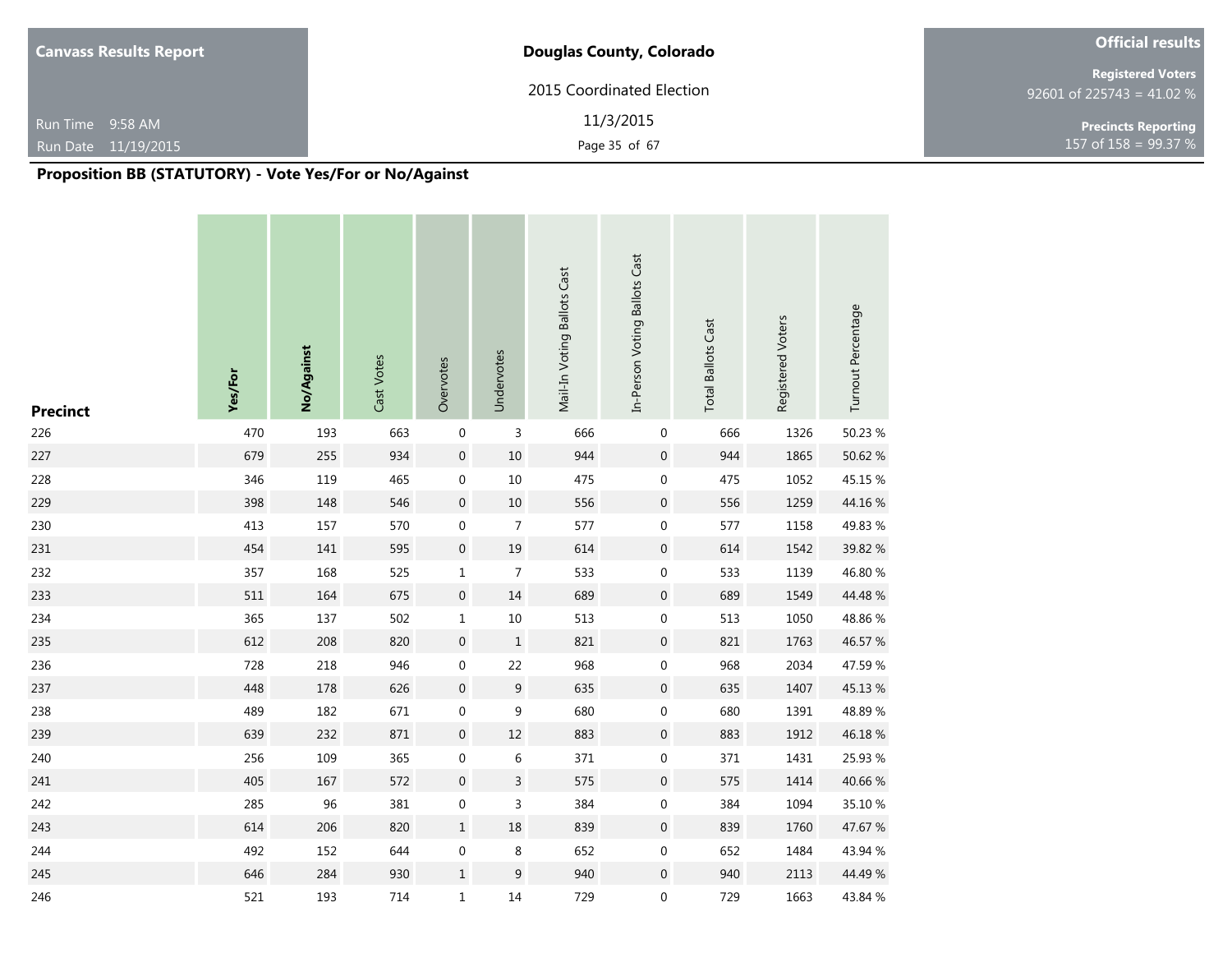| <b>Canvass Results Report</b> | <b>Douglas County, Colorado</b> | <b>Official results</b>                               |
|-------------------------------|---------------------------------|-------------------------------------------------------|
|                               | 2015 Coordinated Election       | <b>Registered Voters</b><br>92601 of 225743 = 41.02 % |
| Run Time 9:58 AM              | 11/3/2015                       | <b>Precincts Reporting</b>                            |
| Run Date 11/19/2015           | Page 36 of 67                   | 157 of $158 = 99.37 %$                                |

| <b>Precinct</b> | Yes/For | No/Against | Cast Votes | Overvotes        | Undervotes     | Mail-In Voting Ballots Cast | In-Person Voting Ballots Cast | <b>Total Ballots Cast</b> | Registered Voters | Turnout Percentage |
|-----------------|---------|------------|------------|------------------|----------------|-----------------------------|-------------------------------|---------------------------|-------------------|--------------------|
| 247             | 525     | 175        | 700        | $\boldsymbol{0}$ | $9\,$          | 709                         | 0                             | 709                       | 1426              | 49.72%             |
| 248             | 380     | 141        | 521        | $\mathbf 1$      | 9              | 531                         | 0                             | 531                       | 1132              | 46.91%             |
| 249             | 556     | 208        | 764        | $\boldsymbol{0}$ | 12             | 776                         | 0                             | 776                       | 1491              | 52.05 %            |
| 250             | 377     | 139        | 516        | $\boldsymbol{0}$ | 13             | 529                         | 0                             | 529                       | 1258              | 42.05 %            |
| 251             | 319     | 105        | 424        | $\boldsymbol{0}$ | $\sqrt{5}$     | 429                         | $\boldsymbol{0}$              | 429                       | 1123              | 38.20 %            |
| 252             | 408     | 139        | 547        | $\boldsymbol{0}$ | $\,$ 6 $\,$    | 553                         | 0                             | 553                       | 1639              | 33.74 %            |
| 253             | 311     | 67         | 378        | $\boldsymbol{0}$ | 5              | 383                         | $\boldsymbol{0}$              | 383                       | 918               | 41.72 %            |
| 254             | 672     | 156        | 828        | $\boldsymbol{0}$ | 23             | 851                         | 0                             | 851                       | 2108              | 40.37 %            |
| 255             | 364     | 99         | 463        | $\boldsymbol{0}$ | $\,8\,$        | 471                         | $\boldsymbol{0}$              | 471                       | 1185              | 39.75 %            |
| 256             | 317     | $101\,$    | 418        | $\boldsymbol{0}$ | $\overline{4}$ | 422                         | 0                             | 422                       | 925               | 45.62 %            |
| 257             | 352     | 123        | 475        | $\boldsymbol{0}$ | $\mathsf 9$    | 484                         | 0                             | 484                       | 1636              | 29.58 %            |
| 258             | 475     | 162        | 637        | $\mathsf 3$      | 19             | 659                         | 0                             | 659                       | 1709              | 38.56 %            |
| 259             | 506     | 252        | 758        | $\boldsymbol{0}$ | 13             | $771\,$                     | 0                             | $771\,$                   | 1657              | 46.53 %            |
| 260             | 700     | 292        | 992        | $\mathbf 1$      | 19             | 1012                        | 0                             | 1012                      | 2067              | 48.96 %            |
| 261             | 617     | 186        | 803        | $\boldsymbol{0}$ | 18             | 821                         | 0                             | 821                       | 1642              | 50.00 %            |
| 262             | 490     | 185        | 675        | $\boldsymbol{0}$ | 9              | 684                         | 0                             | 684                       | 1654              | 41.35 %            |
| 263             | 588     | 281        | 869        | $1\,$            | 19             | 889                         | $\mathbf 0$                   | 889                       | 2095              | 42.43 %            |
| 264             | 471     | 206        | 677        | $\boldsymbol{0}$ | 16             | 693                         | 0                             | 693                       | 2301              | 30.12 %            |
| 265             | 297     | 79         | 376        | $\boldsymbol{0}$ | $11\,$         | 387                         | 0                             | 387                       | 800               | 48.38%             |
| 266             | 500     | 184        | 684        | $\boldsymbol{0}$ | 10             | 694                         | 0                             | 694                       | 1709              | 40.61 %            |
| 301             | 296     | 176        | 472        | $\boldsymbol{0}$ | 5              | 477                         | 0                             | 477                       | 2075              | 22.99 %            |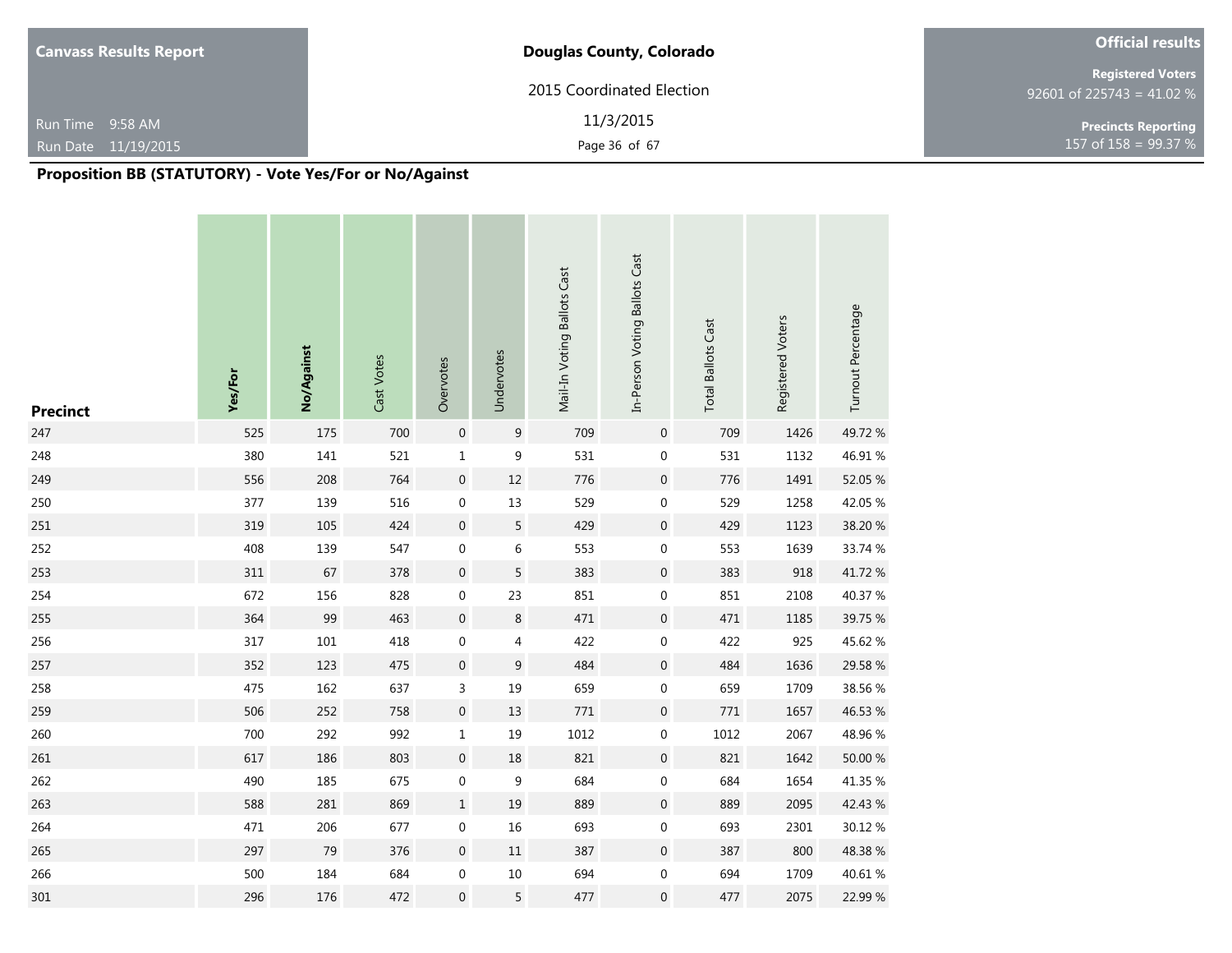| <b>Canvass Results Report</b> | <b>Douglas County, Colorado</b> | <b>Official results</b>                               |
|-------------------------------|---------------------------------|-------------------------------------------------------|
|                               | 2015 Coordinated Election       | <b>Registered Voters</b><br>92601 of 225743 = 41.02 % |
| Run Time 9:58 AM              | 11/3/2015                       | <b>Precincts Reporting</b>                            |
| Run Date 11/19/2015           | Page 37 of 67                   | 157 of $158 = 99.37 %$                                |

| <b>Precinct</b> | Yes/For | No/Against | Cast Votes | Overvotes        | Undervotes       | Mail-In Voting Ballots Cast | In-Person Voting Ballots Cast | <b>Total Ballots Cast</b> | Registered Voters | Turnout Percentage |
|-----------------|---------|------------|------------|------------------|------------------|-----------------------------|-------------------------------|---------------------------|-------------------|--------------------|
| 302             | 287     | 210        | 497        | $\mathbf{1}$     | 8                | 506                         | $\mathbf 0$                   | 506                       | 1693              | 29.89%             |
| 303             | 173     | 90         | 263        | $\boldsymbol{0}$ | $\mathbf 1$      | 264                         | $\boldsymbol{0}$              | 264                       | 1070              | 24.67 %            |
| 304             | 232     | 142        | 374        | $\boldsymbol{0}$ | 5                | 379                         | $\mathbf 0$                   | 379                       | 1602              | 23.66 %            |
| 305             | 305     | 162        | 467        | $\boldsymbol{0}$ | $\sqrt{4}$       | 471                         | $\boldsymbol{0}$              | 471                       | 949               | 49.63 %            |
| 306             | 306     | 193        | 499        | $\boldsymbol{0}$ | $\mathsf 3$      | 502                         | $\boldsymbol{0}$              | 502                       | 1089              | 46.10%             |
| 307             | 438     | 140        | 578        | $\mathbf 1$      | $\,$ 6 $\,$      | 585                         | $\boldsymbol{0}$              | 585                       | 1597              | 36.63 %            |
| 308             | 476     | 169        | 645        | $\boldsymbol{0}$ | 8                | 653                         | $\boldsymbol{0}$              | 653                       | 1537              | 42.49 %            |
| 309             | 376     | 168        | 544        | $\boldsymbol{0}$ | $\mathsf 3$      | 547                         | $\boldsymbol{0}$              | 547                       | 1817              | 30.10 %            |
| 310             | 246     | 149        | 395        | $\boldsymbol{0}$ | $\mathsf 3$      | 398                         | $\boldsymbol{0}$              | 398                       | 770               | 51.69%             |
| 311             | 220     | 87         | 307        | $\boldsymbol{0}$ | $\overline{4}$   | 311                         | $\boldsymbol{0}$              | 311                       | 1281              | 24.28 %            |
| 312             | 469     | 149        | 618        | $\boldsymbol{0}$ | 6                | 624                         | $\boldsymbol{0}$              | 624                       | 1220              | 51.15 %            |
| 313             | 402     | 148        | 550        | $\pmb{0}$        | $\overline{4}$   | 554                         | $\mathbf 0$                   | 554                       | 1104              | 50.18 %            |
| 314             | 413     | 141        | 554        | $\boldsymbol{0}$ | 5                | 559                         | $\boldsymbol{0}$              | 559                       | 1087              | 51.43 %            |
| 315             | 491     | 283        | 774        | $\boldsymbol{0}$ | 5                | 779                         | $\boldsymbol{0}$              | 779                       | 1820              | 42.80 %            |
| 316             | 495     | 248        | 743        | $\boldsymbol{0}$ | $\boldsymbol{6}$ | 749                         | $\boldsymbol{0}$              | 749                       | 2450              | 30.57 %            |
| 317             | 223     | 164        | 387        | $\boldsymbol{0}$ | $\sqrt{5}$       | 392                         | $\boldsymbol{0}$              | 392                       | 840               | 46.67 %            |
| 318             | 383     | 241        | 624        | $\boldsymbol{0}$ | $\mathsf 3$      | 627                         | $\pmb{0}$                     | 627                       | 1343              | 46.69%             |
| 319             | 310     | 133        | 443        | $\boldsymbol{0}$ | $\mathsf{3}$     | 446                         | $\boldsymbol{0}$              | 446                       | 1179              | 37.83 %            |
| 320             | 281     | 150        | 431        | $\boldsymbol{0}$ | 3                | 434                         | $\pmb{0}$                     | 434                       | 1190              | 36.47 %            |
| 321             | 217     | 88         | 305        | $\boldsymbol{0}$ | $\sqrt{2}$       | 307                         | $\boldsymbol{0}$              | 307                       | 796               | 38.57 %            |
| 322             | 426     | 208        | 634        | $\mathbf 1$      | $\boldsymbol{6}$ | 641                         | $\boldsymbol{0}$              | 641                       | 1700              | 37.71 %            |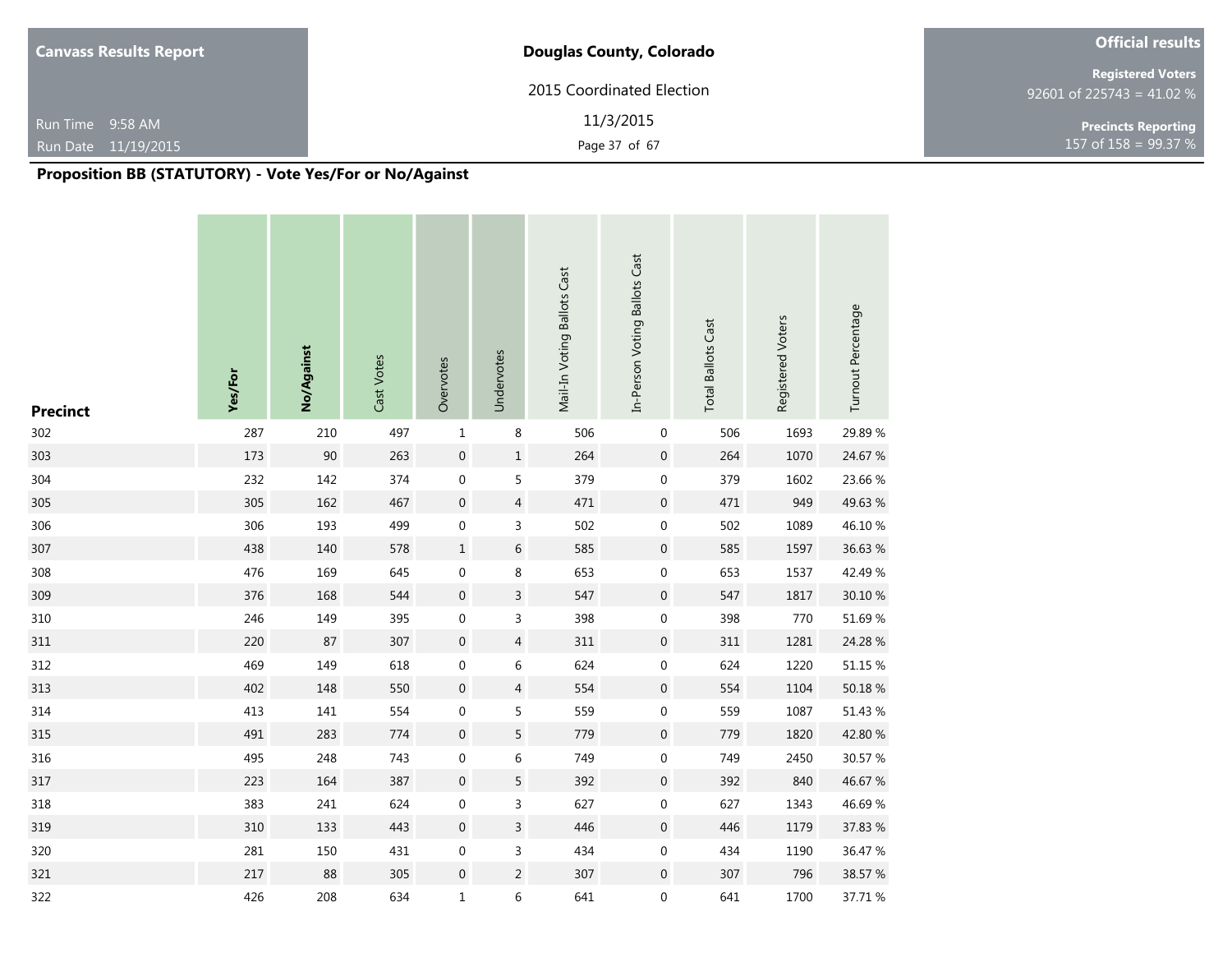| <b>Canvass Results Report</b>           | <b>Douglas County, Colorado</b> | <b>Official results</b>                               |
|-----------------------------------------|---------------------------------|-------------------------------------------------------|
|                                         | 2015 Coordinated Election       | <b>Registered Voters</b><br>92601 of 225743 = 41.02 % |
| Run Time 9:58 AM<br>Run Date 11/19/2015 | 11/3/2015<br>Page 38 of 67      | <b>Precincts Reporting</b><br>157 of $158 = 99.37 %$  |

| <b>Precinct</b> | Yes/For | No/Against | Cast Votes | Overvotes        | Undervotes     | Mail-In Voting Ballots Cast | In-Person Voting Ballots Cast | <b>Total Ballots Cast</b> | Registered Voters | Turnout Percentage |
|-----------------|---------|------------|------------|------------------|----------------|-----------------------------|-------------------------------|---------------------------|-------------------|--------------------|
| 323             | 322     | 204        | 526        | $\boldsymbol{0}$ | 5              | 531                         | $\boldsymbol{0}$              | 531                       | 1125              | 47.20 %            |
| 324             | 458     | 253        | $711\,$    | $\pmb{0}$        | $10\,$         | 721                         | $\boldsymbol{0}$              | 721                       | 1581              | 45.60 %            |
| 325             | 358     | 174        | 532        | $\boldsymbol{0}$ | $\mathsf{3}$   | 535                         | $\boldsymbol{0}$              | 535                       | 1165              | 45.92 %            |
| 326             | 639     | 289        | 928        | $\boldsymbol{0}$ | $11\,$         | 939                         | $\boldsymbol{0}$              | 939                       | 2156              | 43.55 %            |
| 327             | 573     | 308        | 881        | $\boldsymbol{0}$ | 13             | 894                         | $\boldsymbol{0}$              | 894                       | 1949              | 45.87 %            |
| 328             | 317     | 186        | 503        | $\boldsymbol{0}$ | $10\,$         | 513                         | $\boldsymbol{0}$              | 513                       | 1126              | 45.56 %            |
| 329             | 600     | 408        | 1008       | $\mathbf 0$      | $16\,$         | 1024                        | $\boldsymbol{0}$              | 1024                      | 2030              | 50.44 %            |
| 330             | 634     | 250        | 884        | $\boldsymbol{0}$ | $11\,$         | 895                         | $\boldsymbol{0}$              | 895                       | 1675              | 53.43 %            |
| 331             | 532     | 254        | 786        | $\boldsymbol{0}$ | $12\,$         | 798                         | $\boldsymbol{0}$              | 798                       | 1615              | 49.41 %            |
| 332             | 602     | 381        | 983        | $\mathbf 1$      | $\overline{4}$ | 988                         | $\boldsymbol{0}$              | 988                       | 1953              | 50.59 %            |
| 333             | 269     | 144        | 413        | $\boldsymbol{0}$ | $\sqrt{5}$     | 418                         | $\boldsymbol{0}$              | 418                       | 1071              | 39.03 %            |
| 334             | 527     | 264        | 791        | $\boldsymbol{0}$ | 13             | 804                         | $\boldsymbol{0}$              | 804                       | 1954              | 41.15 %            |
| 335             | 225     | 128        | 353        | $\boldsymbol{0}$ | $\mathbf{1}$   | 354                         | $\boldsymbol{0}$              | 354                       | 728               | 48.63%             |
| 336             | 435     | 226        | 661        | $\mathbf 1$      | $10\,$         | 672                         | 0                             | 672                       | 1418              | 47.39%             |
| 337             | 277     | 166        | 443        | $\boldsymbol{0}$ | 5              | 448                         | $\boldsymbol{0}$              | 448                       | 1364              | 32.84 %            |
| 338             | 507     | 234        | 741        | $\boldsymbol{0}$ | 23             | 764                         | 0                             | 764                       | 2012              | 37.97 %            |
| 339             | 524     | 216        | 740        | $\boldsymbol{0}$ | 16             | 756                         | $\mathbf 0$                   | 756                       | 2154              | 35.10 %            |
| 340             | 475     | 272        | 747        | $\boldsymbol{0}$ | 14             | 761                         | $\boldsymbol{0}$              | 761                       | 1583              | 48.07%             |
| 341             | 457     | 236        | 693        | $\boldsymbol{0}$ | $\overline{4}$ | 697                         | $\boldsymbol{0}$              | 697                       | 1428              | 48.81 %            |
| 342             | 507     | 275        | 782        | $\boldsymbol{0}$ | $\mathsf 3$    | 785                         | $\boldsymbol{0}$              | 785                       | 1551              | 50.61 %            |
| 343             | 394     | 155        | 549        | $\mathbf 1$      | 12             | 562                         | 0                             | 562                       | 1532              | 36.68%             |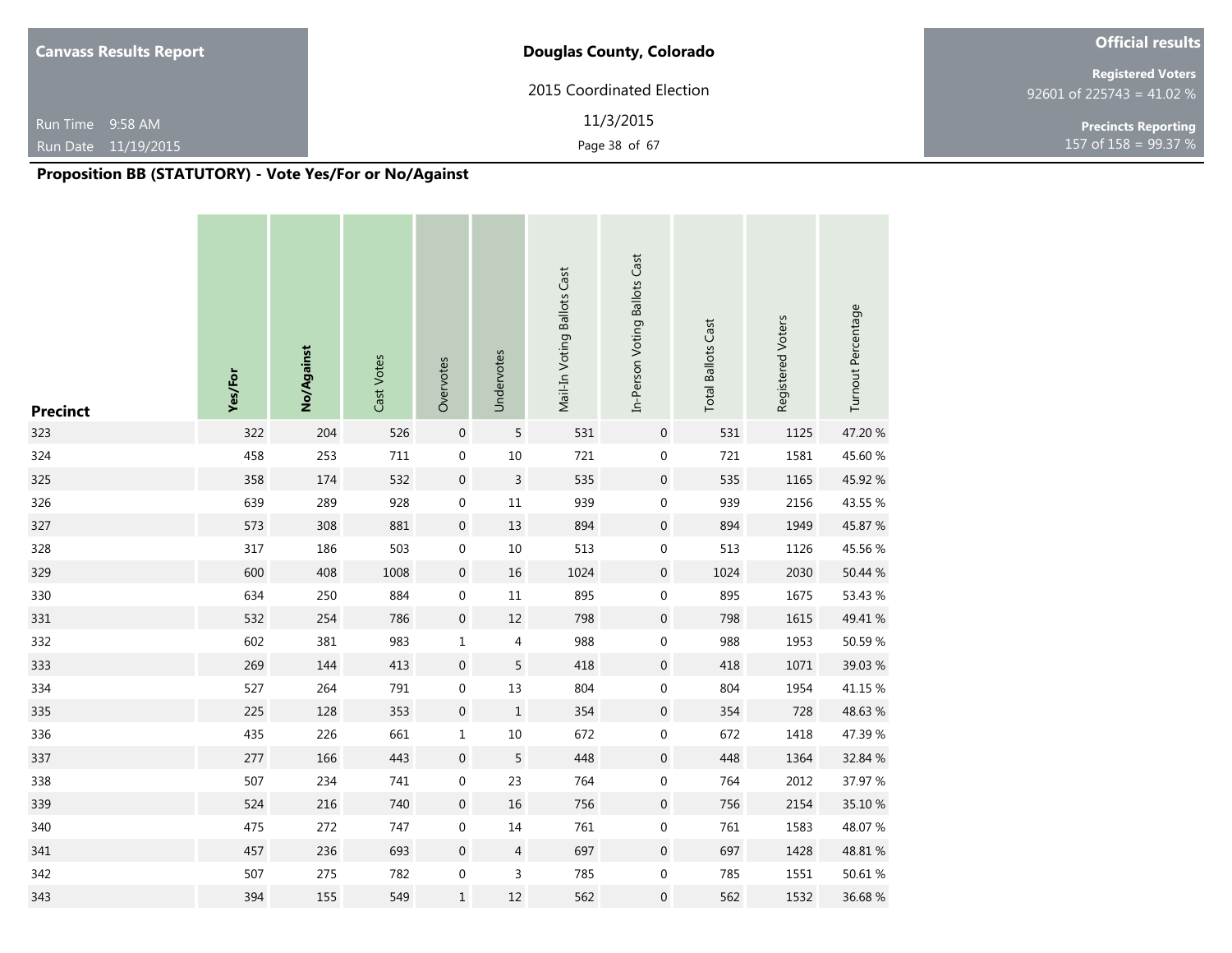| <b>Canvass Results Report</b> | Douglas County, Colorado  | <b>Official results</b>                               |
|-------------------------------|---------------------------|-------------------------------------------------------|
|                               | 2015 Coordinated Election | <b>Registered Voters</b><br>92601 of 225743 = 41.02 % |
| Run Time 9:58 AM              | 11/3/2015                 | <b>Precincts Reporting</b>                            |
| Run Date 11/19/2015           | Page 39 of 67             | 157 of $158 = 99.37 %$                                |

| <b>Precinct</b> | Yes/For | No/Against | Cast Votes | Overvotes        | Undervotes                | Mail-In Voting Ballots Cast | In-Person Voting Ballots Cast | <b>Total Ballots Cast</b> | Registered Voters | Turnout Percentage |
|-----------------|---------|------------|------------|------------------|---------------------------|-----------------------------|-------------------------------|---------------------------|-------------------|--------------------|
| 344             | 291     | 122        | 413        | $\boldsymbol{0}$ | 17                        | 430                         | $\mathbf 0$                   | 430                       | 1171              | 36.72 %            |
| 345             | 331     | 228        | 559        | $\pmb{0}$        | $\,$ 6 $\,$               | 565                         | $\boldsymbol{0}$              | 565                       | 1213              | 46.58 %            |
| 346             | 337     | 206        | 543        | $\mathbf 1$      | 9                         | 553                         | $\mathbf 0$                   | 553                       | 1032              | 53.59 %            |
| 347             | 188     | 111        | 299        | $\pmb{0}$        | $10$                      | 309                         | $\boldsymbol{0}$              | 309                       | 920               | 33.59 %            |
| 348             | 513     | 251        | 764        | $\boldsymbol{0}$ | 26                        | 790                         | $\boldsymbol{0}$              | 790                       | 1883              | 41.95 %            |
| 349             | 314     | 128        | 442        | $\boldsymbol{0}$ | $\mathsf{3}$              | 445                         | $\boldsymbol{0}$              | 445                       | 1002              | 44.41 %            |
| 350             | 303     | 183        | 486        | $\boldsymbol{0}$ | $\ensuremath{\mathsf{3}}$ | 489                         | $\boldsymbol{0}$              | 489                       | 1622              | 30.15 %            |
| 351             | 238     | $77\,$     | 315        | $\boldsymbol{0}$ | $\overline{3}$            | 318                         | $\boldsymbol{0}$              | 318                       | 789               | 40.30 %            |
| 352             | 462     | 197        | 659        | $\boldsymbol{0}$ | 9                         | 668                         | $\boldsymbol{0}$              | 668                       | 1353              | 49.37 %            |
| 353             | 318     | 157        | 475        | $\boldsymbol{0}$ | $\overline{4}$            | 479                         | $\boldsymbol{0}$              | 479                       | 1305              | 36.70 %            |
| 354             | 335     | 132        | 467        | $\mathbf 1$      | 19                        | 487                         | $\boldsymbol{0}$              | 487                       | 1243              | 39.18%             |
| 401             | 388     | 258        | 646        | $\boldsymbol{0}$ | $\mathsf S$               | 651                         | $\boldsymbol{0}$              | 651                       | 1383              | 47.07 %            |
| 402             | 158     | 109        | 267        | $\boldsymbol{0}$ | $\mathsf S$               | 272                         | $\boldsymbol{0}$              | 272                       | 581               | 46.82 %            |
| 403             | 65      | $37\,$     | 102        | $\boldsymbol{0}$ | $\boldsymbol{0}$          | 102                         | $\boldsymbol{0}$              | 102                       | 264               | 38.64 %            |
| 404             | 631     | 302        | 933        | $\mathbf 1$      | 21                        | 955                         | $\mathbf 0$                   | 955                       | 1657              | 57.63 %            |
| 405             | 523     | 326        | 849        | $\boldsymbol{0}$ | $\,8$                     | 857                         | $\boldsymbol{0}$              | 857                       | 1565              | 54.76 %            |
| 406             | 248     | 169        | 417        | $\boldsymbol{0}$ | 3                         | 420                         | $\pmb{0}$                     | 420                       | 894               | 46.98%             |
| 501             | 526     | 229        | 755        | $\sqrt{2}$       | 25                        | 782                         | $\boldsymbol{0}$              | 782                       | 2408              | 32.48 %            |
| 502             | 381     | 200        | 581        | $\boldsymbol{0}$ | 17                        | 598                         | 0                             | 598                       | 1468              | 40.74 %            |
| 503             | 328     | 196        | 524        | $\boldsymbol{0}$ | $\overline{7}$            | 531                         | $\boldsymbol{0}$              | 531                       | 1797              | 29.55 %            |
| 504             | 356     | 199        | 555        | $\mathbf 1$      | 10                        | 566                         | $\boldsymbol{0}$              | 566                       | 1780              | 31.80 %            |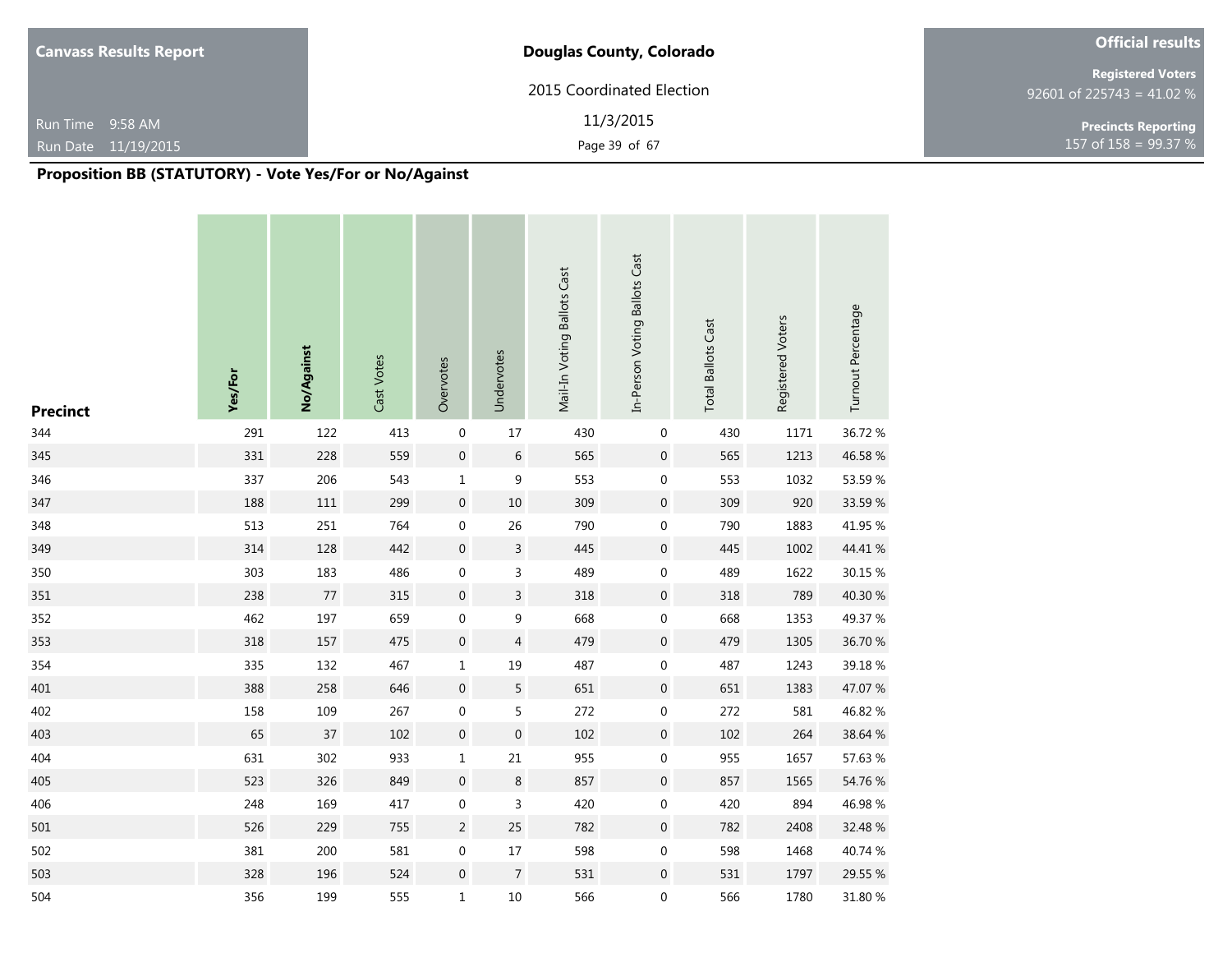| <b>Canvass Results Report</b>           | <b>Douglas County, Colorado</b> | <b>Official results</b>                               |
|-----------------------------------------|---------------------------------|-------------------------------------------------------|
|                                         | 2015 Coordinated Election       | <b>Registered Voters</b><br>92601 of 225743 = 41.02 % |
| Run Time 9:58 AM<br>Run Date 11/19/2015 | 11/3/2015<br>Page 40 of 67      | <b>Precincts Reporting</b><br>157 of 158 = 99.37 %    |

| <b>Precinct</b> | Yes/For     | No/Against  | Cast Votes  | Overvotes        | Undervotes       | Mail-In Voting Ballots Cast | In-Person Voting Ballots Cast | <b>Total Ballots Cast</b> | Registered Voters | Turnout Percentage |
|-----------------|-------------|-------------|-------------|------------------|------------------|-----------------------------|-------------------------------|---------------------------|-------------------|--------------------|
| 505             | 284         | 163         | 447         | $\boldsymbol{0}$ | $11\,$           | 458                         | $\mathbf 0$                   | 458                       | 1506              | 30.41 %            |
| 506             | 460         | 233         | 693         | $\mathbf 0$      | $14\,$           | 707                         | $\mathbf 0$                   | 707                       | 2328              | 30.37 %            |
| 507             | 473         | 204         | 677         | $\mathbf{1}$     | 18               | 696                         | $\mathbf 0$                   | 696                       | 1875              | 37.12 %            |
| 508             | 521         | 362         | 883         | $\boldsymbol{0}$ | $11\,$           | 894                         | $\mathbf 0$                   | 894                       | 1804              | 49.56 %            |
| 509             | 447         | 212         | 659         | $\mathbf{1}$     | 10               | 670                         | $\mathbf 0$                   | 670                       | 1447              | 46.30 %            |
| 510             | 404         | 198         | 602         | $\boldsymbol{0}$ | $10\,$           | 612                         | $\mathbf 0$                   | 612                       | 1608              | 38.06 %            |
| 511             | 291         | 206         | 497         | $\boldsymbol{0}$ | $\sqrt{ }$       | 504                         | $\boldsymbol{0}$              | 504                       | 1175              | 42.89%             |
| 512             | 307         | 229         | 536         | $\boldsymbol{0}$ | $\overline{7}$   | 543                         | 0                             | 543                       | 1367              | 39.72 %            |
| Sample          | $\mathbf 0$ | $\mathbf 0$ | $\mathbf 0$ | $\mathbf{0}$     | $\mathbf 0$      | $\mathbf 0$                 | $\mathbf 0$                   | $\mathbf 0$               | $\mathbf 0$       | $0.00\ \%$         |
| Provisional     | $\pmb{0}$   | $\pmb{0}$   | $\mathbf 0$ | $\mathbf 0$      | $\boldsymbol{0}$ | $\mathbf 0$                 | $\mathbf 0$                   | $\mathbf 0$               | $\pmb{0}$         | $0.00\ \%$         |
| <b>Totals</b>   | 63125       | 27841       | 90966       | 34               | 1493             | 92493                       | $\bf{0}$                      | 92493                     | 225743            | 40.97 %            |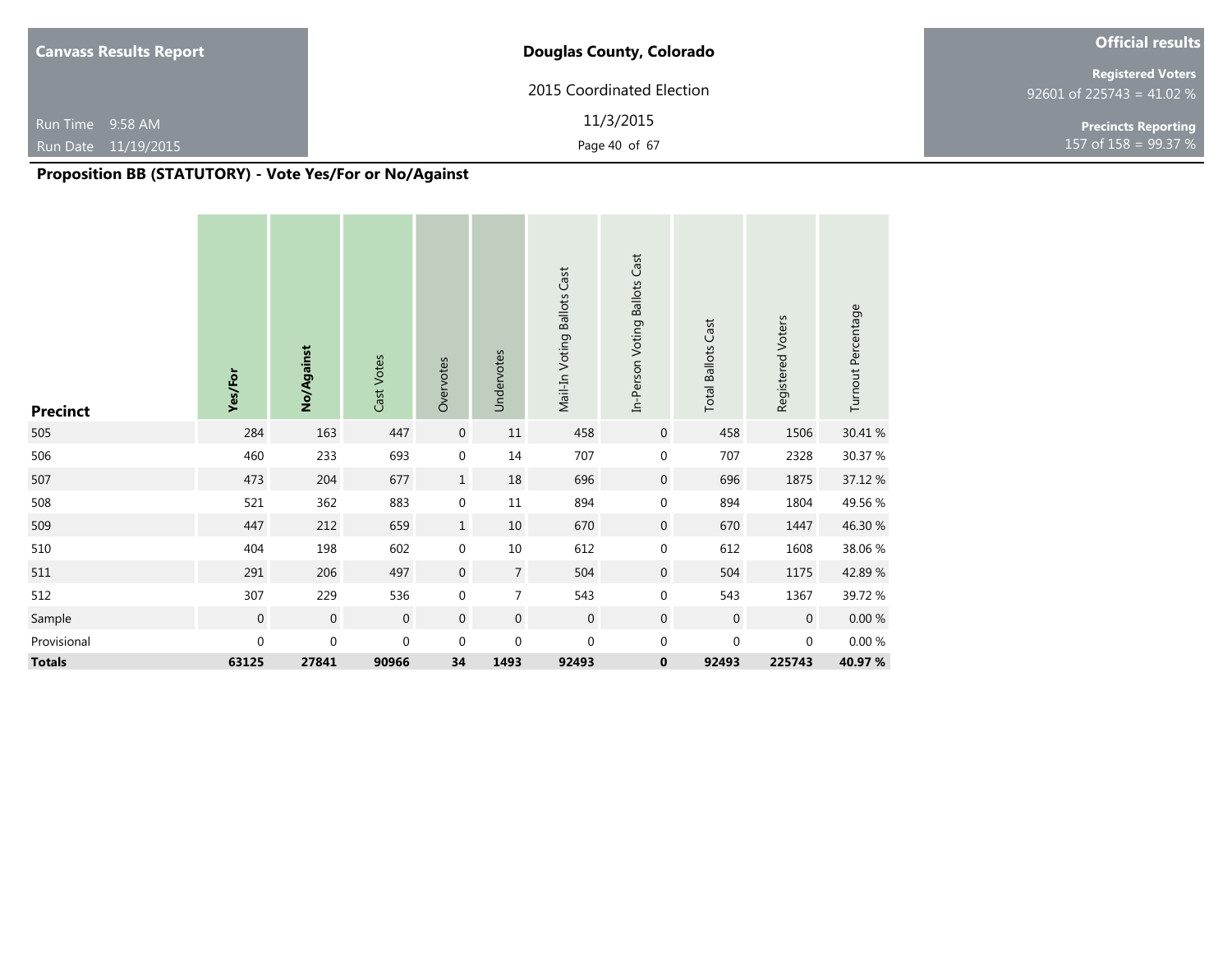| <b>Canvass Results Report</b> | <b>Douglas County, Colorado</b> | <b>Official results</b>                               |  |  |
|-------------------------------|---------------------------------|-------------------------------------------------------|--|--|
|                               | 2015 Coordinated Election       | <b>Registered Voters</b><br>92601 of 225743 = 41.02 % |  |  |
| Run Time 9:58 AM              | 11/3/2015                       | <b>Precincts Reporting</b>                            |  |  |
| Run Date 11/19/2015           | Page 41 of 67                   | 157 of $158 = 99.37 %$                                |  |  |

# **Town of Parker Ballot Question 2A - Vote Yes or No**

| <b>Precinct</b> | Yes    | $\tilde{z}$ | Cast Votes | Overvotes        | Undervotes       | Mail-In Voting Ballots Cast | In-Person Voting Ballots Cast | <b>Total Ballots Cast</b> | Registered Voters | Turnout Percentage |
|-----------------|--------|-------------|------------|------------------|------------------|-----------------------------|-------------------------------|---------------------------|-------------------|--------------------|
| 302             | 23     | 57          | $80\,$     | $\boldsymbol{0}$ | $\overline{2}$   | 82                          | $\boldsymbol{0}$              | 82                        | 270               | 30.37 %            |
| 303             | $11\,$ | 55          | 66         | $\mathbf 0$      | $\sqrt{2}$       | 68                          | $\boldsymbol{0}$              | 68                        | 265               | 25.66 %            |
| 304             | 24     | 93          | 117        | $\boldsymbol{0}$ | $\overline{2}$   | 119                         | $\boldsymbol{0}$              | 119                       | 848               | 14.03 %            |
| 309             | 157    | 380         | 537        | $\overline{c}$   | $\,$ 6 $\,$      | 545                         | $\boldsymbol{0}$              | 545                       | 1815              | 30.03 %            |
| 315             | 124    | 335         | 459        | $\boldsymbol{0}$ | $\sqrt{2}$       | 461                         | $\boldsymbol{0}$              | 461                       | 1147              | 40.19%             |
| 316             | 251    | 492         | 743        | $\mathbf 0$      | $\,$ 6 $\,$      | 749                         | $\boldsymbol{0}$              | 749                       | 2450              | 30.57 %            |
| 318             | 166    | 452         | 618        | $\boldsymbol{0}$ | $\overline{7}$   | 625                         | $\boldsymbol{0}$              | 625                       | 1335              | 46.82 %            |
| 319             | 144    | 298         | 442        | $\boldsymbol{0}$ | $\overline{4}$   | 446                         | $\boldsymbol{0}$              | 446                       | 1179              | 37.83 %            |
| 320             | 118    | 315         | 433        | $\boldsymbol{0}$ | $\mathbf 1$      | 434                         | $\boldsymbol{0}$              | 434                       | 1190              | 36.47 %            |
| 321             | 89     | 214         | 303        | $\boldsymbol{0}$ | $\sqrt{4}$       | 307                         | $\boldsymbol{0}$              | 307                       | 796               | 38.57 %            |
| 322             | 179    | 459         | 638        | $\boldsymbol{0}$ | $\overline{3}$   | 641                         | $\boldsymbol{0}$              | 641                       | 1700              | 37.71 %            |
| 323             | 129    | 399         | 528        | $\boldsymbol{0}$ | $\overline{3}$   | 531                         | $\boldsymbol{0}$              | 531                       | 1125              | 47.20 %            |
| 324             | 160    | 556         | 716        | $\boldsymbol{0}$ | $\sf 5$          | 721                         | $\boldsymbol{0}$              | 721                       | 1581              | 45.60 %            |
| 325             | 128    | 407         | 535        | $\boldsymbol{0}$ | $\mathbf 0$      | 535                         | $\boldsymbol{0}$              | 535                       | 1165              | 45.92 %            |
| 326             | 343    | 589         | 932        | $\boldsymbol{0}$ | $\overline{7}$   | 939                         | $\boldsymbol{0}$              | 939                       | 2156              | 43.55 %            |
| 327             | 283    | 560         | 843        | $\boldsymbol{0}$ | $10\,$           | 853                         | $\boldsymbol{0}$              | 853                       | 1847              | 46.18%             |
| 328             | 135    | 365         | 500        | $\boldsymbol{0}$ | $\mathsf 3$      | 503                         | 0                             | 503                       | 1107              | 45.44 %            |
| 329             | 235    | 780         | 1015       | $\mathbf 0$      | $\boldsymbol{9}$ | 1024                        | $\boldsymbol{0}$              | 1024                      | 2030              | 50.44 %            |
| 330             | 285    | 599         | 884        | $\boldsymbol{0}$ | $\boldsymbol{9}$ | 893                         | 0                             | 893                       | 1672              | 53.41 %            |
| 331             | 226    | 564         | 790        | $\boldsymbol{0}$ | $\,8\,$          | 798                         | $\boldsymbol{0}$              | 798                       | 1615              | 49.41 %            |
| 334             | 244    | 550         | 794        | $\boldsymbol{0}$ | 10               | 804                         | $\boldsymbol{0}$              | 804                       | 1954              | 41.15 %            |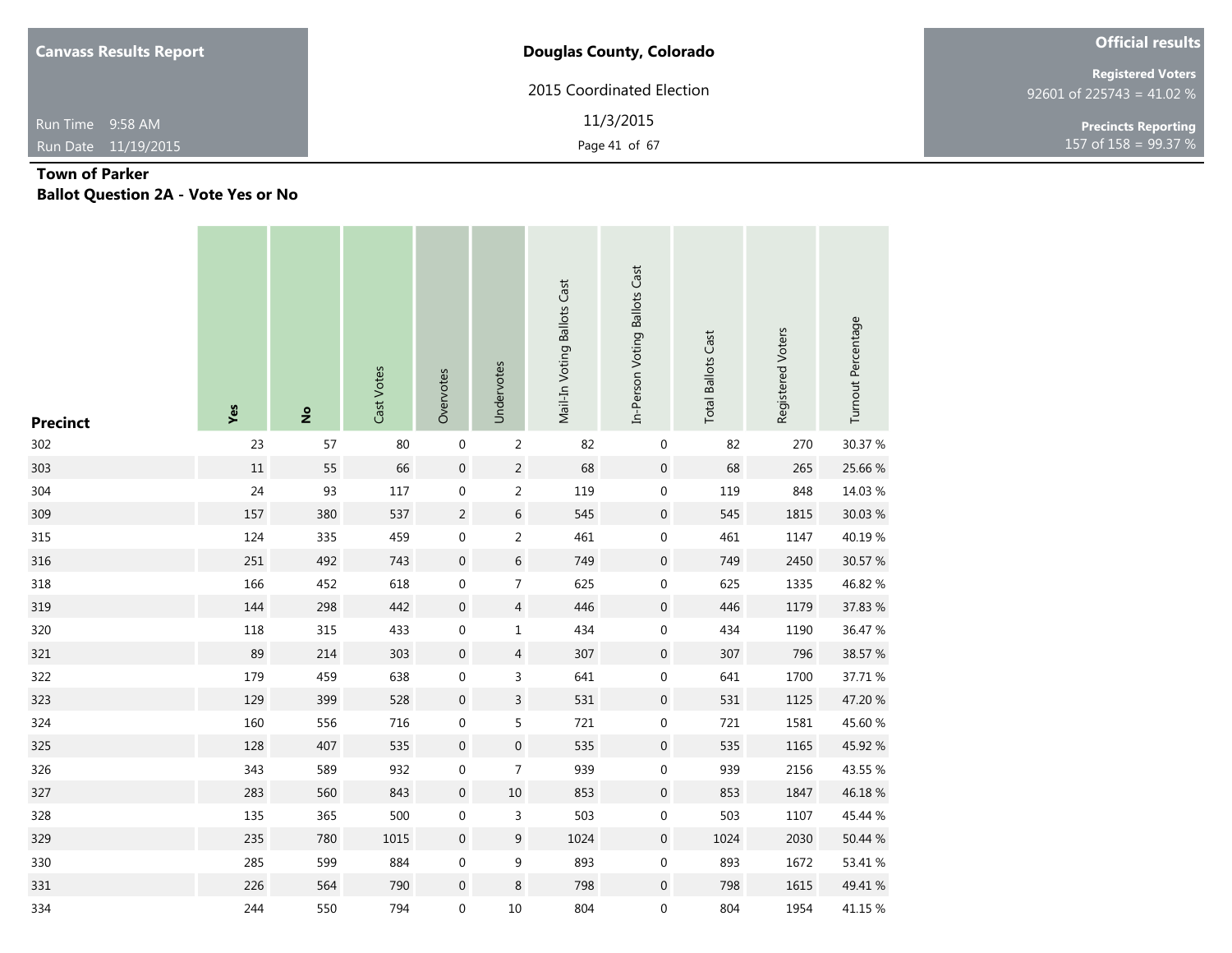| <b>Canvass Results Report</b> | <b>Douglas County, Colorado</b> | <b>Official results</b>                               |
|-------------------------------|---------------------------------|-------------------------------------------------------|
|                               | 2015 Coordinated Election       | <b>Registered Voters</b><br>92601 of 225743 = 41.02 % |
| Run Time 9:58 AM              | 11/3/2015                       | <b>Precincts Reporting</b>                            |
| Run Date 11/19/2015           | Page 42 of 67                   | 157 of $158 = 99.37 \%$                               |

# **Town of Parker Ballot Question 2A - Vote Yes or No**

| <b>Precinct</b> | Yes              | $\frac{1}{2}$    | Cast Votes  | Overvotes        | Undervotes       | Mail-In Voting Ballots Cast | In-Person Voting Ballots Cast | <b>Total Ballots Cast</b> | Registered Voters | Turnout Percentage |
|-----------------|------------------|------------------|-------------|------------------|------------------|-----------------------------|-------------------------------|---------------------------|-------------------|--------------------|
| 349             | 39               | 78               | 117         | $\mathbf 0$      | $\overline{2}$   | 119                         | $\overline{0}$                | 119                       | 204               | 58.33 %            |
| 350             | 104              | 320              | 424         | $\boldsymbol{0}$ | $\overline{4}$   | 428                         | $\mathbf 0$                   | 428                       | 1394              | 30.70 %            |
| 352             | 254              | 412              | 666         | $\boldsymbol{0}$ | $\overline{2}$   | 668                         | $\mathbf 0$                   | 668                       | 1353              | 49.37 %            |
| 353             | 133              | 341              | 474         | $\mathbf 0$      | 3                | 477                         | $\mathbf{0}$                  | 477                       | 1300              | 36.69%             |
| Sample          | $\boldsymbol{0}$ | $\mathbf 0$      | $\mathbf 0$ | $\mathbf 0$      | $\mathbf 0$      | $\overline{0}$              | $\overline{0}$                | $\mathbf 0$               | $\mathbf{0}$      | $0.00\ \%$         |
| Provisional     | $\pmb{0}$        | $\boldsymbol{0}$ | $\mathbf 0$ | $\boldsymbol{0}$ | $\boldsymbol{0}$ | $\boldsymbol{0}$            | $\mathbf 0$                   | 0                         | $\mathbf 0$       | $0.00\ \%$         |
| <b>Totals</b>   | 3984             | 9670             | 13654       | $\overline{2}$   | 114              | 13770                       | $\mathbf{0}$                  | 13770                     | 33498             | 41.11%             |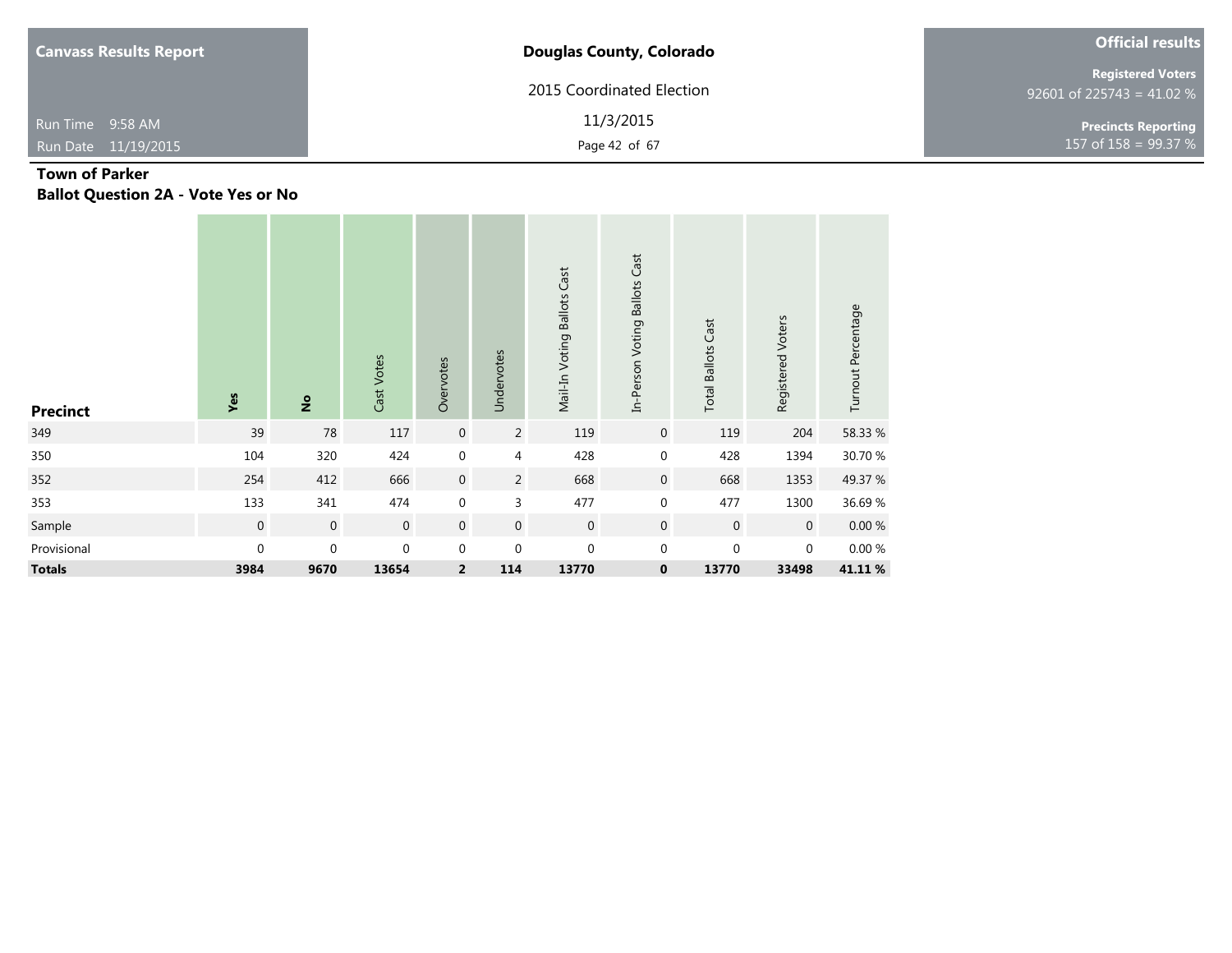# **Douglas County, Colorado**

2015 Coordinated Election

11/3/2015

| <b>Official results</b> |  |  |
|-------------------------|--|--|
|                         |  |  |
|                         |  |  |

92601 of 225743 = 41.02 % **Registered Voters**

Page 43 of 67 **158** = 99.37 % **Precincts Reporting**

| <b>Precinct</b> | Yes | $\overset{\mathtt{o}}{z}$ | Cast Votes | Overvotes        | Undervotes       | Mail-In Voting Ballots Cast | In-Person Voting Ballots Cast | <b>Total Ballots Cast</b> | Registered Voters | Turnout Percentage |
|-----------------|-----|---------------------------|------------|------------------|------------------|-----------------------------|-------------------------------|---------------------------|-------------------|--------------------|
| 108             | 128 | 47                        | 175        | $\boldsymbol{0}$ | 15               | 190                         | $\pmb{0}$                     | 190                       | 708               | 26.84 %            |
| 109             | 502 | 109                       | 611        | $\mathbf 0$      | 66               | 677                         | $\boldsymbol{0}$              | 677                       | 1683              | 40.23 %            |
| 110             | 435 | 126                       | 561        | $\boldsymbol{0}$ | 41               | 602                         | $\mathbf 0$                   | 602                       | 1806              | 33.33 %            |
| $111\,$         | 352 | 97                        | 449        | $\mathbf 1$      | $47\,$           | 497                         | $\boldsymbol{0}$              | 497                       | 1277              | 38.92 %            |
| 112             | 396 | $72\,$                    | 468        | $\mathbf 1$      | 41               | 510                         | $\boldsymbol{0}$              | 510                       | 1481              | 34.44 %            |
| 113             | 481 | 110                       | 591        | $\boldsymbol{0}$ | 47               | 638                         | $\boldsymbol{0}$              | 638                       | 1625              | 39.26 %            |
| 114             | 498 | 103                       | 601        | $\boldsymbol{0}$ | 32               | 633                         | $\boldsymbol{0}$              | 633                       | 1616              | 39.17 %            |
| 116             | 545 | 152                       | 697        | $\boldsymbol{0}$ | 52               | 749                         | $\boldsymbol{0}$              | 749                       | 2328              | 32.17 %            |
| $117\,$         | 451 | 95                        | 546        | $\boldsymbol{0}$ | 39               | 585                         | $\boldsymbol{0}$              | 585                       | 1561              | 37.48 %            |
| 264             | 79  | 22                        | $101\,$    | $\boldsymbol{0}$ | $\boldsymbol{9}$ | 110                         | $\boldsymbol{0}$              | 110                       | 966               | 11.39 %            |
| 333             | 26  | $\boldsymbol{9}$          | 35         | $\boldsymbol{0}$ | $\mathbf 1$      | 36                          | $\boldsymbol{0}$              | 36                        | 167               | 21.56 %            |
| 337             | 103 | 38                        | 141        | $\mathbf 1$      | $10\,$           | 152                         | $\boldsymbol{0}$              | 152                       | 716               | 21.23 %            |
| 338             | 595 | 124                       | 719        | $\boldsymbol{0}$ | 45               | 764                         | $\boldsymbol{0}$              | 764                       | 2010              | 38.01 %            |
| 343             | 408 | 115                       | 523        | $\boldsymbol{0}$ | 39               | 562                         | $\boldsymbol{0}$              | 562                       | 1532              | 36.68%             |
| 344             | 270 | 55                        | 325        | $\boldsymbol{0}$ | 29               | 354                         | $\boldsymbol{0}$              | 354                       | 1007              | 35.15 %            |
| 347             | 211 | 84                        | 295        | $\boldsymbol{0}$ | $14\,$           | 309                         | $\boldsymbol{0}$              | 309                       | 920               | 33.59 %            |
| 348             | 574 | 137                       | 711        | $\boldsymbol{0}$ | 43               | 754                         | $\boldsymbol{0}$              | 754                       | 1818              | 41.47 %            |
| 354             | 359 | 97                        | 456        | $\mathbf 1$      | $30\,$           | 487                         | $\boldsymbol{0}$              | 487                       | 1241              | 39.24 %            |
| 501             | 552 | 195                       | 747        | $\mathbf{1}$     | 33               | 781                         | $\boldsymbol{0}$              | 781                       | 2407              | 32.45 %            |
| 502             | 405 | 159                       | 564        | $\boldsymbol{0}$ | 32               | 596                         | $\boldsymbol{0}$              | 596                       | 1465              | 40.68 %            |
| 503             | 405 | 113                       | 518        | 0                | 12               | 530                         | $\boldsymbol{0}$              | 530                       | 1792              | 29.58 %            |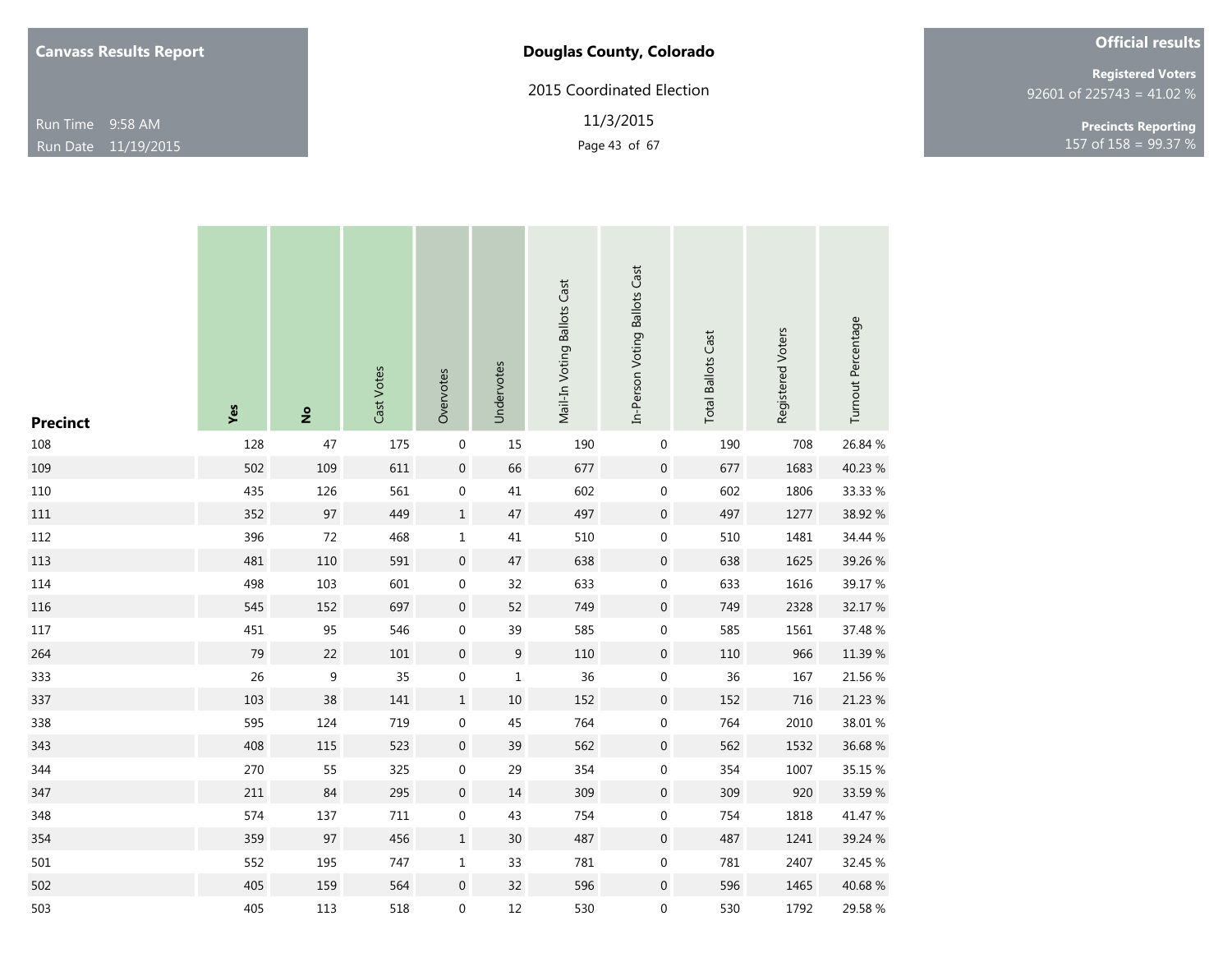| <b>Canvass Results Report</b> |  |  |
|-------------------------------|--|--|
|-------------------------------|--|--|

2015 Coordinated Election

11/3/2015

| <b>Official results</b> |  |
|-------------------------|--|
|                         |  |

92601 of 225743 = 41.02 % **Registered Voters**

Page 44 of 67  $\frac{99.37}{8}$ **Precincts Reporting**

| <b>Precinct</b> | Yes              | $\frac{1}{2}$    | Cast Votes  | Overvotes        | Undervotes     | Mail-In Voting Ballots Cast | In-Person Voting Ballots Cast | <b>Total Ballots Cast</b> | Registered Voters | Turnout Percentage |
|-----------------|------------------|------------------|-------------|------------------|----------------|-----------------------------|-------------------------------|---------------------------|-------------------|--------------------|
| 504             | 383              | 119              | 502         | $\boldsymbol{0}$ | 27             | 529                         | $\mathbf 0$                   | 529                       | 1707              | 30.99 %            |
| 505             | 357              | 77               | 434         | $\mathbf 0$      | 24             | 458                         | $\mathbf 0$                   | 458                       | 1506              | 30.41 %            |
| 506             | 481              | 181              | 662         | $\boldsymbol{0}$ | 45             | 707                         | $\mathbf 0$                   | 707                       | 2328              | 30.37 %            |
| 507             | 532              | 125              | 657         | $\mathbf 0$      | 39             | 696                         | $\mathbf 0$                   | 696                       | 1875              | 37.12 %            |
| 509             | 509              | 127              | 636         | $\boldsymbol{0}$ | 31             | 667                         | $\mathbf 0$                   | 667                       | 1442              | 46.26 %            |
| 510             | 449              | 134              | 583         | $\boldsymbol{0}$ | 29             | 612                         | $\mathbf 0$                   | 612                       | 1608              | 38.06 %            |
| Sample          | $\mathbf 0$      | $\boldsymbol{0}$ | $\mathbf 0$ | $\mathbf 0$      | $\overline{0}$ | $\mathbf 0$                 | $\mathbf 0$                   | $\mathbf 0$               | $\overline{0}$    | $0.00~\%$          |
| Provisional     | $\boldsymbol{0}$ | $\boldsymbol{0}$ | 0           | $\mathbf 0$      | $\mathbf 0$    | $\boldsymbol{0}$            | $\mathbf 0$                   | 0                         | $\mathbf 0$       | 0.00%              |
| <b>Totals</b>   | 10486            | 2822             | 13308       | 5                | 872            | 14185                       | $\bf{0}$                      | 14185                     | 40592             | 34.95 %            |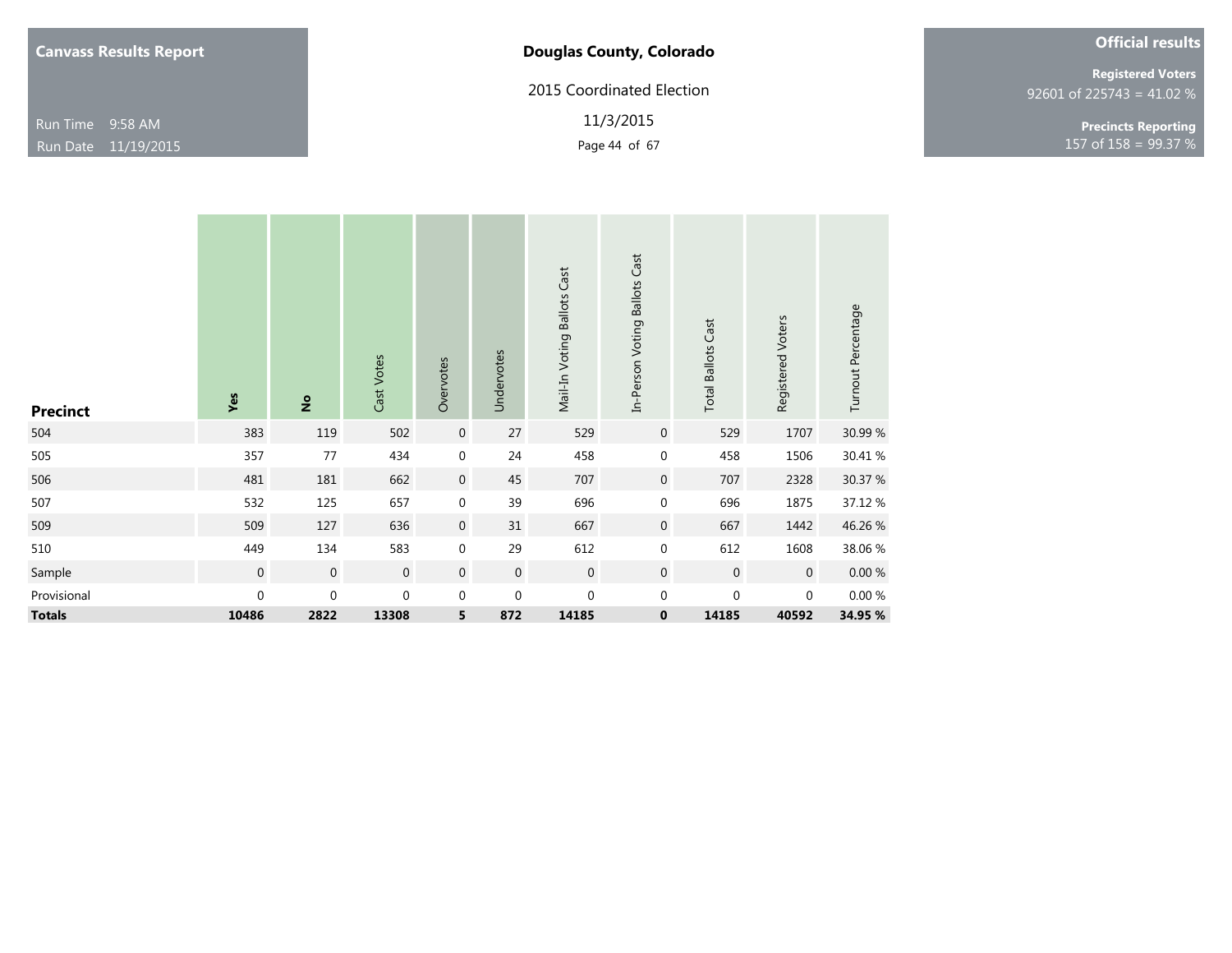| <b>Canvass Results Report</b> |  |  |
|-------------------------------|--|--|
|-------------------------------|--|--|

# **Douglas County, Colorado**

2015 Coordinated Election

11/3/2015

| <b>Official results</b> |  |
|-------------------------|--|
|                         |  |

92601 of 225743 = 41.02 % **Registered Voters**

Page 45 of 67 **158** = 99.37 % **Precincts Reporting**

|                 |        |                |            |                  |            | Mail-In Voting Ballots Cast | In-Person Voting Ballots Cast | <b>Total Ballots Cast</b> | Registered Voters | Turnout Percentage |
|-----------------|--------|----------------|------------|------------------|------------|-----------------------------|-------------------------------|---------------------------|-------------------|--------------------|
| <b>Precinct</b> | Yes    | $\mathsf{e}\,$ | Cast Votes | Overvotes        | Undervotes |                             |                               |                           |                   |                    |
| 108             | 117    | 61             | 178        | $\boldsymbol{0}$ | $12\,$     | 190                         | 0                             | 190                       | 708               | 26.84 %            |
| 109             | 438    | 192            | 630        | $\mathbf 0$      | $47\,$     | 677                         | $\boldsymbol{0}$              | 677                       | 1683              | 40.23 %            |
| $110\,$         | 357    | 212            | 569        | $\boldsymbol{0}$ | 33         | 602                         | $\boldsymbol{0}$              | 602                       | 1806              | 33.33 %            |
| $111\,$         | 283    | 179            | 462        | $\mathbf 1$      | $34\,$     | 497                         | $\boldsymbol{0}$              | 497                       | 1277              | 38.92 %            |
| 112             | 364    | 119            | 483        | $\boldsymbol{0}$ | 27         | 510                         | $\boldsymbol{0}$              | 510                       | 1481              | 34.44 %            |
| 113             | 436    | 169            | 605        | $\boldsymbol{0}$ | 33         | 638                         | $\boldsymbol{0}$              | 638                       | 1625              | 39.26 %            |
| 114             | 425    | $177\,$        | 602        | $\boldsymbol{0}$ | 31         | 633                         | $\boldsymbol{0}$              | 633                       | 1616              | 39.17 %            |
| 116             | 512    | 202            | 714        | $\mathbf 1$      | 34         | 749                         | $\boldsymbol{0}$              | 749                       | 2328              | 32.17 %            |
| $117\,$         | 342    | 200            | 542        | $\mathbf{1}$     | 42         | 585                         | $\boldsymbol{0}$              | 585                       | 1561              | 37.48 %            |
| 264             | $72\,$ | 30             | 102        | $\mathbf 0$      | $\,8\,$    | $110\,$                     | $\boldsymbol{0}$              | 110                       | 966               | 11.39 %            |
| 333             | $21\,$ | $15\,$         | 36         | $\boldsymbol{0}$ | $\pmb{0}$  | $36\,$                      | $\boldsymbol{0}$              | $36\,$                    | 167               | 21.56 %            |
| 337             | 88     | 56             | 144        | $\boldsymbol{0}$ | $\,8\,$    | 152                         | $\boldsymbol{0}$              | 152                       | 716               | 21.23 %            |
| 338             | 515    | 213            | 728        | $\mathbf 1$      | 35         | 764                         | $\boldsymbol{0}$              | 764                       | 2010              | 38.01 %            |
| 343             | 356    | $177\,$        | 533        | $\boldsymbol{0}$ | 29         | 562                         | $\boldsymbol{0}$              | 562                       | 1532              | 36.68%             |
| 344             | 277    | 53             | 330        | $\boldsymbol{0}$ | 24         | 354                         | $\boldsymbol{0}$              | 354                       | 1007              | 35.15 %            |
| 347             | 147    | 153            | 300        | $\boldsymbol{0}$ | $\,9$      | 309                         | $\boldsymbol{0}$              | 309                       | 920               | 33.59 %            |
| 348             | 436    | 289            | 725        | $\boldsymbol{0}$ | 29         | 754                         | $\boldsymbol{0}$              | 754                       | 1818              | 41.47 %            |
| 354             | 304    | 160            | 464        | $\boldsymbol{0}$ | $23\,$     | 487                         | $\boldsymbol{0}$              | 487                       | 1241              | 39.24 %            |
| 501             | 406    | 351            | 757        | 0                | 24         | 781                         | 0                             | 781                       | 2407              | 32.45 %            |
| 502             | 267    | 308            | 575        | $\boldsymbol{0}$ | $21\,$     | 596                         | $\boldsymbol{0}$              | 596                       | 1465              | 40.68 %            |
| 503             | 281    | 238            | 519        | 0                | 11         | 530                         | 0                             | 530                       | 1792              | 29.58 %            |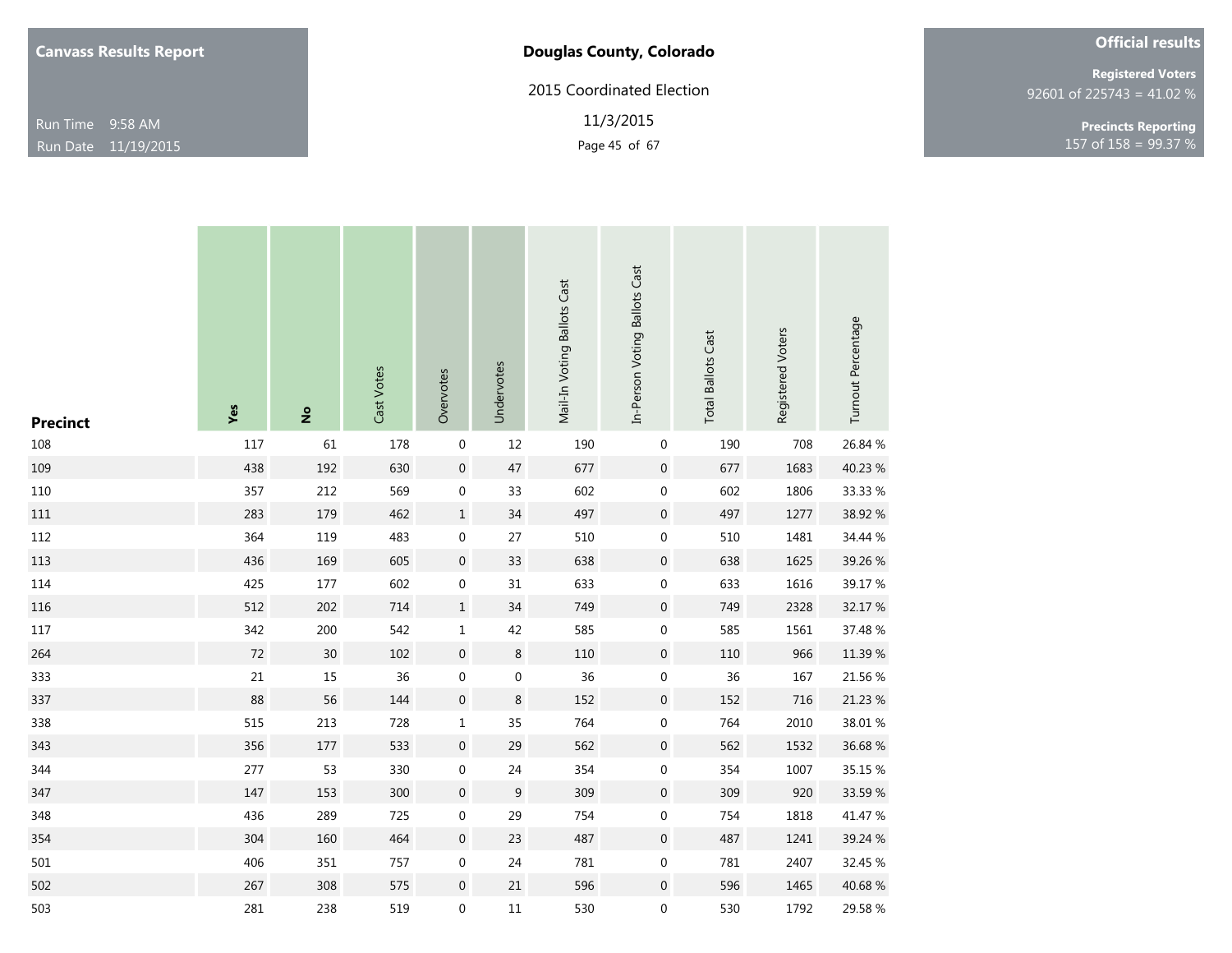| <b>Canvass Results Report</b> |  |  |
|-------------------------------|--|--|
|-------------------------------|--|--|

2015 Coordinated Election

11/3/2015

| <b>Official results</b> |  |  |
|-------------------------|--|--|
|-------------------------|--|--|

92601 of 225743 = 41.02 % **Registered Voters**

Page 46 of 67 **158** = 99.37 % **Precincts Reporting**

| <b>Precinct</b> | Yes              | $\frac{1}{2}$    | Cast Votes   | Overvotes        | Undervotes       | Mail-In Voting Ballots Cast | In-Person Voting Ballots Cast | <b>Total Ballots Cast</b> | Registered Voters | Turnout Percentage |
|-----------------|------------------|------------------|--------------|------------------|------------------|-----------------------------|-------------------------------|---------------------------|-------------------|--------------------|
| 504             | 330              | 177              | 507          | $\mathbf 0$      | 22               | 529                         | $\overline{0}$                | 529                       | 1707              | 30.99 %            |
| 505             | 297              | 144              | 441          | $\mathbf 0$      | 17               | 458                         | $\mathbf 0$                   | 458                       | 1506              | 30.41 %            |
| 506             | 482              | 196              | 678          | $\overline{0}$   | 29               | 707                         | $\overline{0}$                | 707                       | 2328              | 30.37 %            |
| 507             | 453              | 210              | 663          | $\pmb{0}$        | 33               | 696                         | $\boldsymbol{0}$              | 696                       | 1875              | 37.12 %            |
| 509             | 384              | 261              | 645          | $\boldsymbol{0}$ | 22               | 667                         | $\overline{0}$                | 667                       | 1442              | 46.26 %            |
| 510             | 377              | 213              | 590          | $\boldsymbol{0}$ | 22               | 612                         | $\mathbf 0$                   | 612                       | 1608              | 38.06 %            |
| Sample          | $\boldsymbol{0}$ | $\boldsymbol{0}$ | $\mathbf{0}$ | $\mathbf 0$      | $\boldsymbol{0}$ | $\,0\,$                     | $\mathbf 0$                   | $\mathbf 0$               | $\mathbf 0$       | $0.00 \%$          |
| Provisional     | $\boldsymbol{0}$ | $\boldsymbol{0}$ | $\mathbf 0$  | $\mathbf 0$      | $\mathbf 0$      | $\mathbf 0$                 | $\mathbf 0$                   | 0                         | $\mathbf 0$       | 0.00%              |
| <b>Totals</b>   | 8767             | 4755             | 13522        | 4                | 659              | 14185                       | $\mathbf 0$                   | 14185                     | 40592             | 34.95 %            |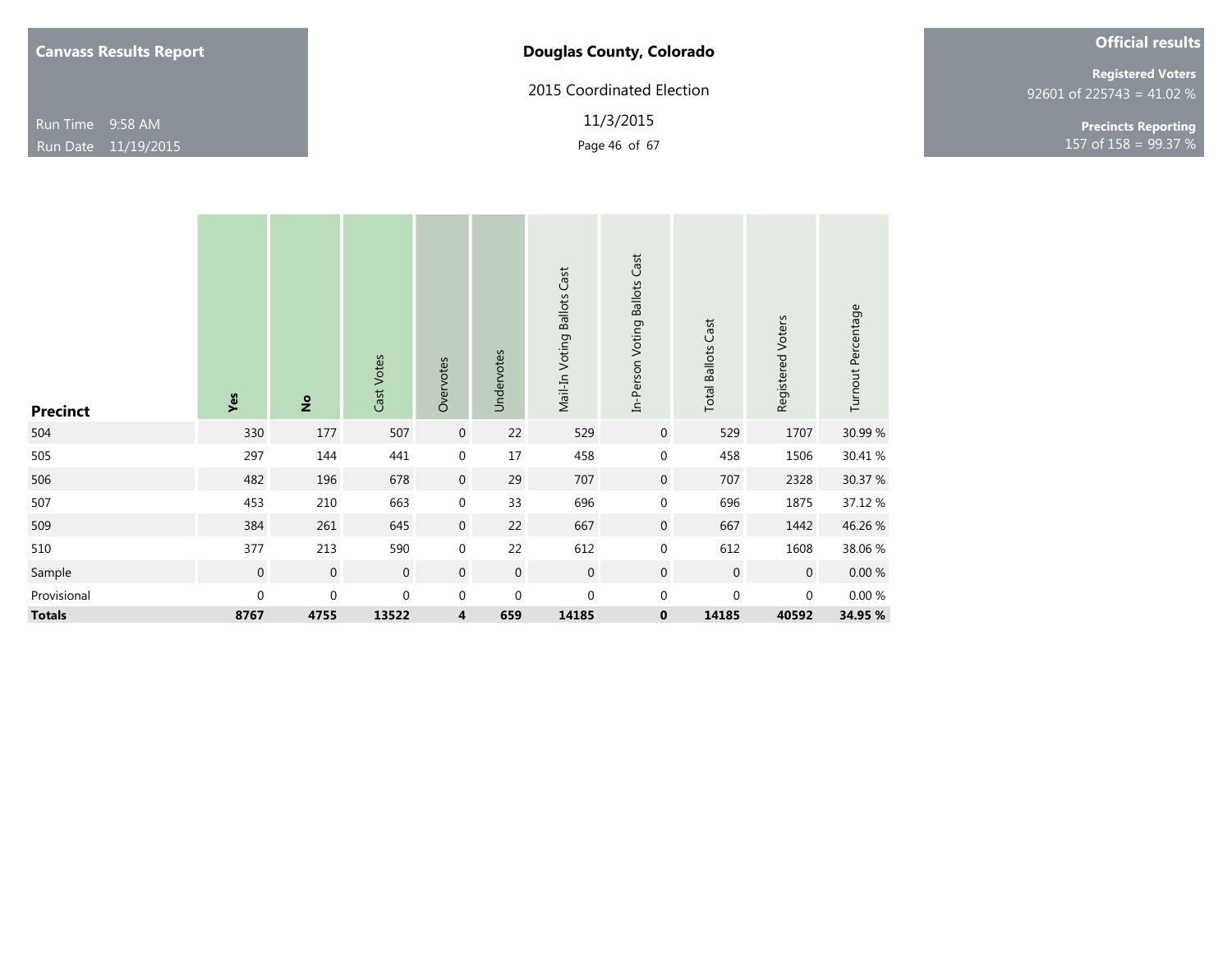| <b>Canvass Results Report</b> |  |  |
|-------------------------------|--|--|
|-------------------------------|--|--|

# **Douglas County, Colorado**

2015 Coordinated Election

11/3/2015

| <b>Official results</b> |  |
|-------------------------|--|
|                         |  |

92601 of 225743 = 41.02 % **Registered Voters**

Page 47 of 67 **158** = 99.37 % **Precincts Reporting**

| <b>Precinct</b> | Yes    | $\overset{\mathtt{o}}{\mathtt{z}}$ | Cast Votes | Overvotes        | Undervotes       | Mail-In Voting Ballots Cast | In-Person Voting Ballots Cast | <b>Total Ballots Cast</b> | Registered Voters | Turnout Percentage |
|-----------------|--------|------------------------------------|------------|------------------|------------------|-----------------------------|-------------------------------|---------------------------|-------------------|--------------------|
| 108             | 105    | 71                                 | 176        | $\boldsymbol{0}$ | 14               | 190                         | $\boldsymbol{0}$              | 190                       | 708               | 26.84 %            |
| 109             | 347    | 266                                | 613        | $\mathsf{3}$     | 61               | 677                         | $\boldsymbol{0}$              | 677                       | 1683              | 40.23 %            |
| 110             | 288    | 280                                | 568        | $\boldsymbol{0}$ | 34               | 602                         | $\boldsymbol{0}$              | 602                       | 1806              | 33.33 %            |
| 111             | 247    | 208                                | 455        | $\mathbf 1$      | $41\,$           | 497                         | $\boldsymbol{0}$              | 497                       | 1277              | 38.92 %            |
| 112             | 268    | 216                                | 484        | $\boldsymbol{0}$ | 26               | 510                         | $\boldsymbol{0}$              | 510                       | 1481              | 34.44 %            |
| 113             | 346    | 247                                | 593        | $\boldsymbol{0}$ | 45               | 638                         | $\boldsymbol{0}$              | 638                       | 1625              | 39.26 %            |
| 114             | 364    | 242                                | 606        | $\boldsymbol{0}$ | 27               | 633                         | $\boldsymbol{0}$              | 633                       | 1616              | 39.17 %            |
| 116             | 389    | 312                                | 701        | $\boldsymbol{0}$ | 48               | 749                         | $\boldsymbol{0}$              | 749                       | 2328              | 32.17 %            |
| 117             | 330    | $217\,$                            | 547        | $\boldsymbol{0}$ | $38\,$           | 585                         | $\boldsymbol{0}$              | 585                       | 1561              | 37.48 %            |
| 264             | 51     | 52                                 | 103        | $\boldsymbol{0}$ | $\overline{7}$   | 110                         | $\boldsymbol{0}$              | $110\,$                   | 966               | 11.39 %            |
| 333             | $18\,$ | $18\,$                             | 36         | $\boldsymbol{0}$ | $\boldsymbol{0}$ | 36                          | $\boldsymbol{0}$              | 36                        | 167               | 21.56 %            |
| 337             | $71\,$ | $71\,$                             | 142        | $\boldsymbol{0}$ | $10\,$           | 152                         | $\boldsymbol{0}$              | 152                       | 716               | 21.23 %            |
| 338             | 403    | 313                                | 716        | $\boldsymbol{0}$ | 48               | 764                         | $\boldsymbol{0}$              | 764                       | 2010              | 38.01 %            |
| 343             | 274    | 255                                | 529        | $\boldsymbol{0}$ | 33               | 562                         | $\boldsymbol{0}$              | 562                       | 1532              | 36.68%             |
| 344             | 196    | 127                                | 323        | $\boldsymbol{0}$ | 31               | 354                         | $\boldsymbol{0}$              | 354                       | 1007              | 35.15 %            |
| 347             | 142    | 155                                | 297        | $\boldsymbol{0}$ | $12\,$           | 309                         | $\boldsymbol{0}$              | 309                       | 920               | 33.59 %            |
| 348             | 386    | 334                                | 720        | $\boldsymbol{0}$ | 34               | 754                         | $\boldsymbol{0}$              | 754                       | 1818              | 41.47 %            |
| 354             | 270    | 186                                | 456        | $\mathbf 1$      | $30\,$           | 487                         | $\boldsymbol{0}$              | 487                       | 1241              | 39.24 %            |
| 501             | 412    | 340                                | 752        | $\overline{a}$   | 27               | 781                         | $\boldsymbol{0}$              | 781                       | 2407              | 32.45 %            |
| 502             | 275    | 293                                | 568        | $\boldsymbol{0}$ | $28\,$           | 596                         | $\boldsymbol{0}$              | 596                       | 1465              | 40.68 %            |
| 503             | 283    | 235                                | 518        | 1                | $11\,$           | 530                         | 0                             | 530                       | 1792              | 29.58 %            |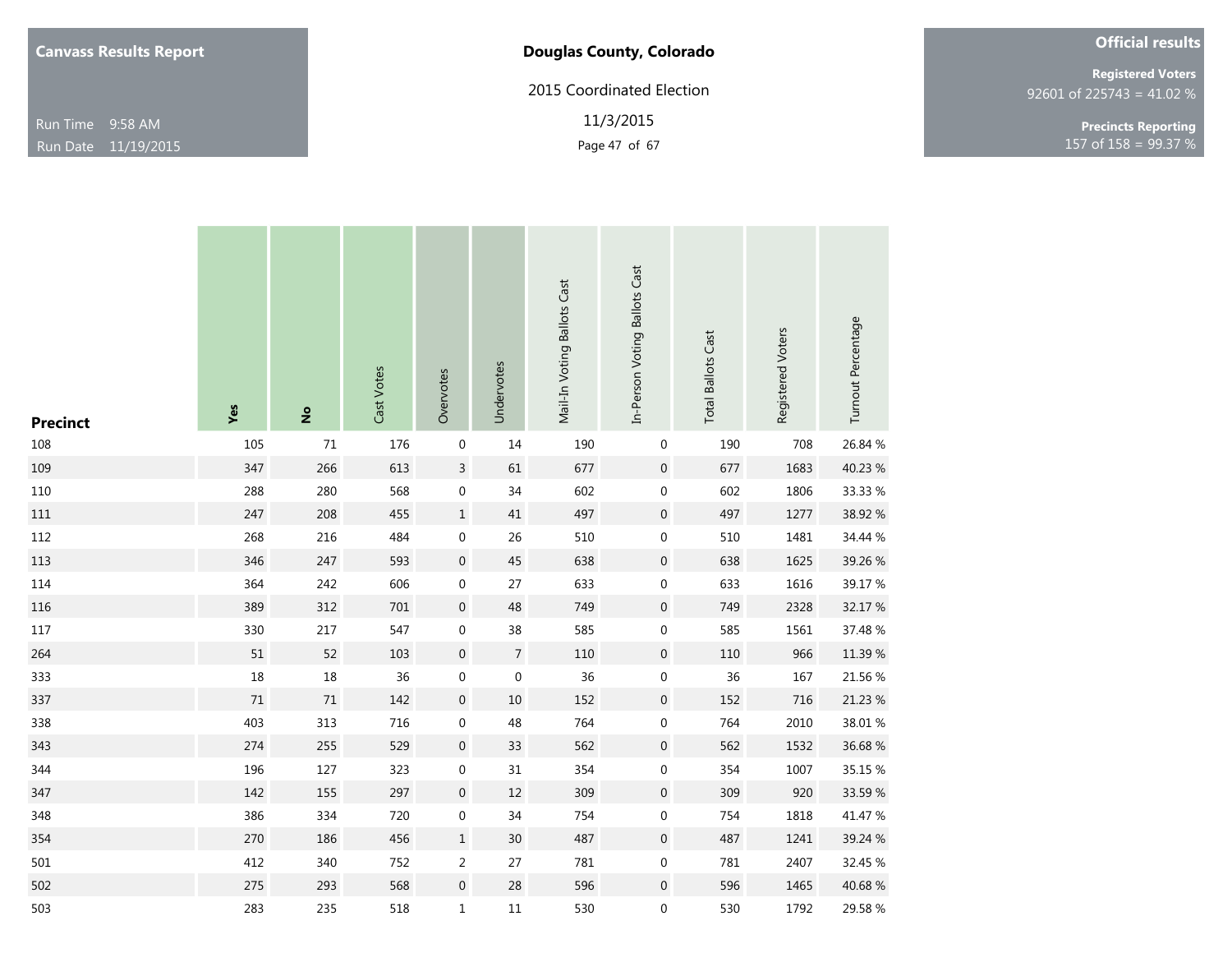| <b>Canvass Results Report</b> |  |  |
|-------------------------------|--|--|
|-------------------------------|--|--|

2015 Coordinated Election

11/3/2015

| <b>Official results</b> |  |
|-------------------------|--|
|                         |  |

92601 of 225743 = 41.02 % **Registered Voters**

Page 48 of 67 157 of 158 = 99.37 % **Precincts Reporting**

| <b>Precinct</b> | Yes              | $\frac{1}{2}$    | Cast Votes       | Overvotes        | Undervotes       | Mail-In Voting Ballots Cast | In-Person Voting Ballots Cast | <b>Total Ballots Cast</b> | Registered Voters | Turnout Percentage |
|-----------------|------------------|------------------|------------------|------------------|------------------|-----------------------------|-------------------------------|---------------------------|-------------------|--------------------|
| 504             | 283              | 222              | 505              | $\boldsymbol{0}$ | 24               | 529                         | $\overline{0}$                | 529                       | 1707              | 30.99 %            |
| 505             | 231              | 204              | 435              | $\boldsymbol{0}$ | 23               | 458                         | $\mathbf 0$                   | 458                       | 1506              | 30.41 %            |
| 506             | 364              | 302              | 666              | $\overline{2}$   | 39               | 707                         | $\overline{0}$                | 707                       | 2328              | 30.37 %            |
| 507             | 364              | 297              | 661              | $\boldsymbol{0}$ | 35               | 696                         | $\mathbf 0$                   | 696                       | 1875              | 37.12 %            |
| 509             | 417              | 225              | 642              | $\boldsymbol{0}$ | 25               | 667                         | $\overline{0}$                | 667                       | 1442              | 46.26 %            |
| 510             | 331              | 257              | 588              | $\boldsymbol{0}$ | 24               | 612                         | $\mathbf 0$                   | 612                       | 1608              | 38.06 %            |
| Sample          | $\boldsymbol{0}$ | $\boldsymbol{0}$ | $\boldsymbol{0}$ | $\mathbf 0$      | $\overline{0}$   | $\mathbf 0$                 | $\mathbf 0$                   | $\mathbf 0$               | $\mathbf 0$       | $0.00\ \%$         |
| Provisional     | $\boldsymbol{0}$ | $\boldsymbol{0}$ | $\mathbf 0$      | $\mathbf 0$      | $\boldsymbol{0}$ | $\mathbf 0$                 | $\mathbf{0}$                  | $\mathbf{0}$              | $\mathbf{0}$      | $0.00\ \%$         |
| <b>Totals</b>   | 7455             | 5945             | 13400            | 10               | 775              | 14185                       | $\mathbf 0$                   | 14185                     | 40592             | 34.95 %            |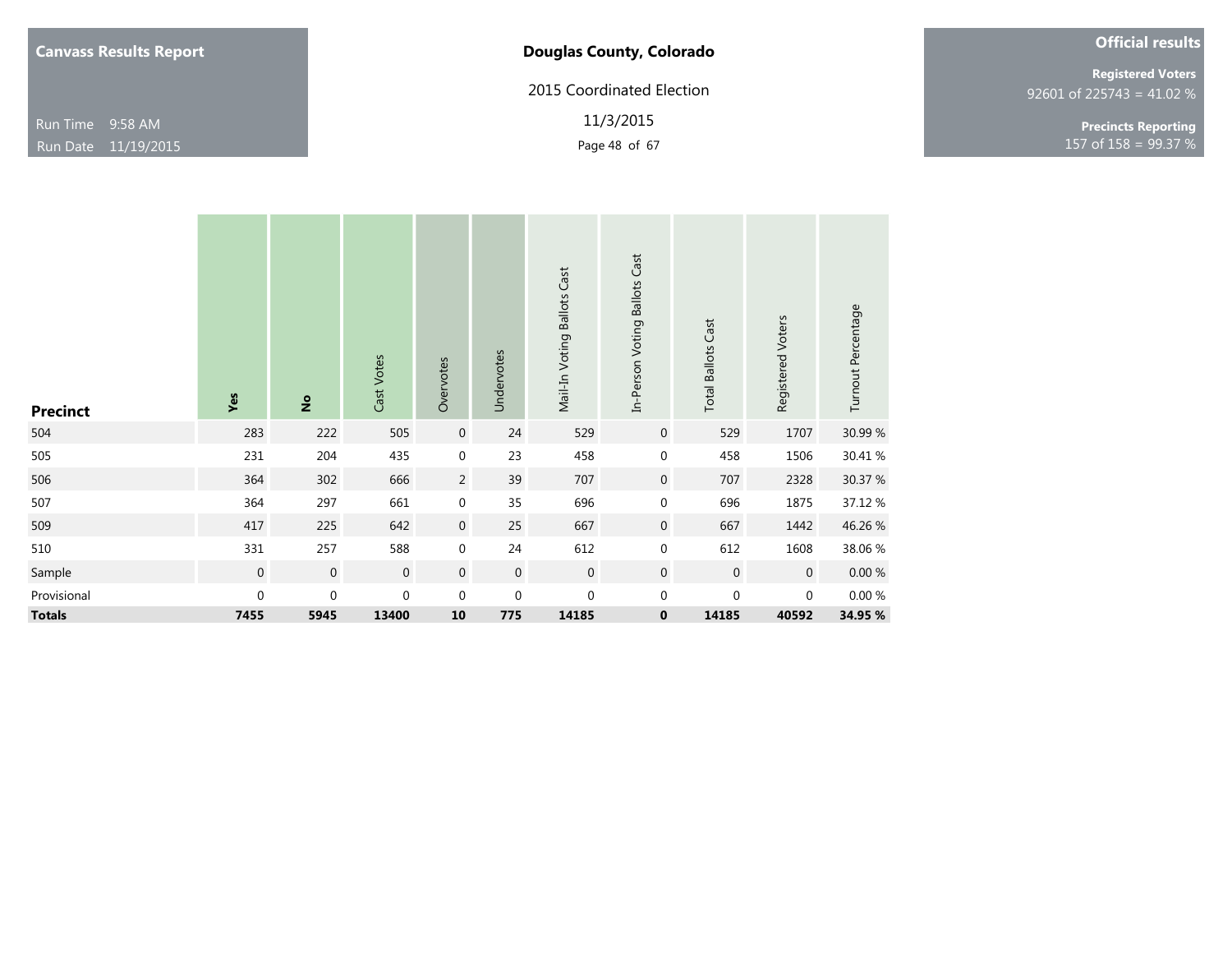| <b>Canvass Results Report</b> |  |  |
|-------------------------------|--|--|
|-------------------------------|--|--|

# **Douglas County, Colorado**

2015 Coordinated Election

11/3/2015

|  | <b>Official results</b> |  |
|--|-------------------------|--|
|  |                         |  |

92601 of 225743 = 41.02 % **Registered Voters**

Page 49 of 67 **158** = 99.37 % **Precincts Reporting**

| <b>Precinct</b> | Yes    | $\overset{\mathtt{o}}{z}$ | Cast Votes | Overvotes        | Undervotes  | Mail-In Voting Ballots Cast | In-Person Voting Ballots Cast | <b>Total Ballots Cast</b> | Registered Voters | Turnout Percentage |
|-----------------|--------|---------------------------|------------|------------------|-------------|-----------------------------|-------------------------------|---------------------------|-------------------|--------------------|
| 108             | 73     | 102                       | 175        | $\boldsymbol{0}$ | $15\,$      | 190                         | $\pmb{0}$                     | 190                       | 708               | 26.84 %            |
| 109             | 272    | 339                       | 611        | $\overline{c}$   | 64          | 677                         | $\mathbf 0$                   | 677                       | 1683              | 40.23 %            |
| 110             | 232    | 335                       | 567        | $\boldsymbol{0}$ | 35          | 602                         | $\boldsymbol{0}$              | 602                       | 1806              | 33.33 %            |
| $111\,$         | 197    | 258                       | 455        | $\mathbf 1$      | 41          | 497                         | $\boldsymbol{0}$              | 497                       | 1277              | 38.92 %            |
| 112             | 206    | 274                       | 480        | $\boldsymbol{0}$ | 30          | 510                         | $\boldsymbol{0}$              | 510                       | 1481              | 34.44 %            |
| 113             | 280    | 312                       | 592        | $\boldsymbol{0}$ | 46          | 638                         | $\boldsymbol{0}$              | 638                       | 1625              | 39.26 %            |
| 114             | 284    | 316                       | 600        | $\boldsymbol{0}$ | 33          | 633                         | $\pmb{0}$                     | 633                       | 1616              | 39.17 %            |
| 116             | 295    | 405                       | 700        | $\boldsymbol{0}$ | 49          | 749                         | $\boldsymbol{0}$              | 749                       | 2328              | 32.17 %            |
| $117\,$         | 268    | 280                       | 548        | $\boldsymbol{0}$ | 37          | 585                         | $\boldsymbol{0}$              | 585                       | 1561              | 37.48 %            |
| 264             | $40\,$ | 62                        | $102\,$    | $\boldsymbol{0}$ | $\,8\,$     | 110                         | $\boldsymbol{0}$              | 110                       | 966               | 11.39 %            |
| 333             | 15     | $21\,$                    | 36         | $\boldsymbol{0}$ | $\pmb{0}$   | 36                          | $\pmb{0}$                     | 36                        | 167               | 21.56 %            |
| 337             | 56     | 87                        | 143        | $\boldsymbol{0}$ | $\mathsf 9$ | 152                         | $\boldsymbol{0}$              | 152                       | 716               | 21.23 %            |
| 338             | 305    | 410                       | 715        | $\boldsymbol{0}$ | 49          | 764                         | $\boldsymbol{0}$              | 764                       | 2010              | 38.01 %            |
| 343             | 226    | 301                       | 527        | $\boldsymbol{0}$ | 35          | 562                         | $\boldsymbol{0}$              | 562                       | 1532              | 36.68%             |
| 344             | 157    | 168                       | 325        | $\boldsymbol{0}$ | 29          | 354                         | $\boldsymbol{0}$              | 354                       | 1007              | 35.15 %            |
| 347             | 104    | 190                       | 294        | $\boldsymbol{0}$ | $15\,$      | 309                         | $\boldsymbol{0}$              | 309                       | 920               | 33.59 %            |
| 348             | 302    | 419                       | 721        | $\boldsymbol{0}$ | 33          | 754                         | $\boldsymbol{0}$              | 754                       | 1818              | 41.47 %            |
| 354             | 207    | 250                       | 457        | $\boldsymbol{0}$ | $30\,$      | 487                         | $\boldsymbol{0}$              | 487                       | 1241              | 39.24 %            |
| 501             | 333    | 414                       | 747        | $\overline{a}$   | 32          | 781                         | $\boldsymbol{0}$              | 781                       | 2407              | 32.45 %            |
| 502             | 211    | 359                       | 570        | $\boldsymbol{0}$ | 26          | 596                         | $\boldsymbol{0}$              | 596                       | 1465              | 40.68%             |
| 503             | 215    | 304                       | 519        | 0                | $11\,$      | 530                         | $\boldsymbol{0}$              | 530                       | 1792              | 29.58 %            |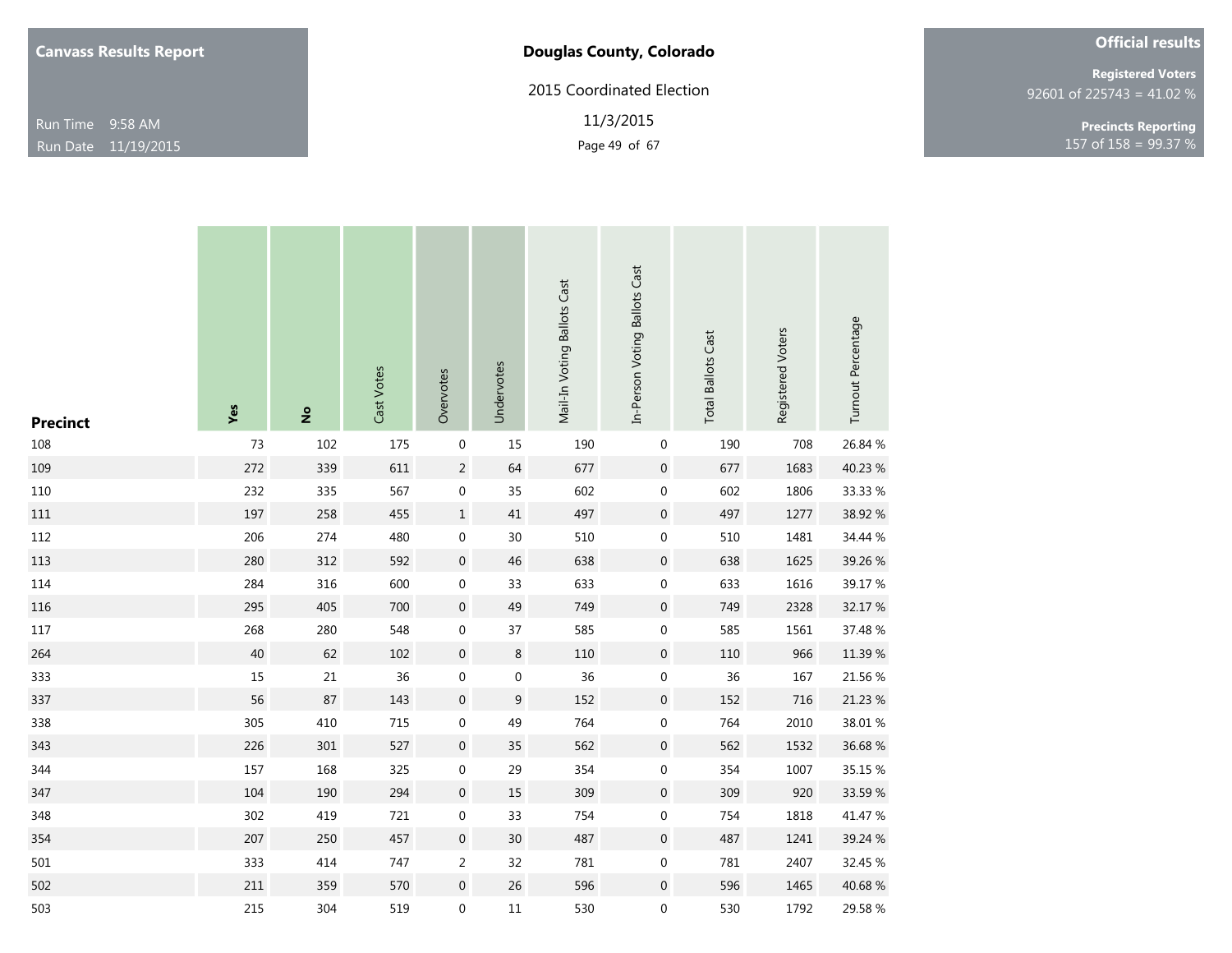2015 Coordinated Election

11/3/2015

|  |  | <b>Official results</b> |  |
|--|--|-------------------------|--|
|  |  |                         |  |

92601 of 225743 = 41.02 % **Registered Voters**

Page 50 of 67 157 of 158 = 99.37 % **Precincts Reporting**

| <b>Precinct</b> | Yes         | $\frac{1}{2}$    | Cast Votes     | Overvotes        | Undervotes       | Mail-In Voting Ballots Cast | In-Person Voting Ballots Cast | <b>Total Ballots Cast</b> | Registered Voters | Turnout Percentage |
|-----------------|-------------|------------------|----------------|------------------|------------------|-----------------------------|-------------------------------|---------------------------|-------------------|--------------------|
| 504             | 206         | 297              | 503            | $\boldsymbol{0}$ | 26               | 529                         | $\overline{0}$                | 529                       | 1707              | 30.99 %            |
| 505             | $171\,$     | 267              | 438            | $\mathbf 0$      | $20\,$           | 458                         | $\mathbf 0$                   | 458                       | 1506              | 30.41 %            |
| 506             | 281         | 384              | 665            | $\boldsymbol{0}$ | 42               | 707                         | $\mathbf 0$                   | 707                       | 2328              | 30.37 %            |
| 507             | 281         | 378              | 659            | $\mathbf{1}$     | 36               | 696                         | $\mathbf 0$                   | 696                       | 1875              | 37.12 %            |
| 509             | 332         | 307              | 639            | $\boldsymbol{0}$ | 28               | 667                         | $\overline{0}$                | 667                       | 1442              | 46.26 %            |
| 510             | 252         | 337              | 589            | $\boldsymbol{0}$ | 23               | 612                         | $\mathbf 0$                   | 612                       | 1608              | 38.06 %            |
| Sample          | $\mathbf 0$ | $\boldsymbol{0}$ | $\overline{0}$ | $\overline{0}$   | $\boldsymbol{0}$ | $\mathbf 0$                 | $\mathbf 0$                   | $\mathbf 0$               | $\overline{0}$    | $0.00\ \%$         |
| Provisional     | $\mathbf 0$ | $\boldsymbol{0}$ | $\mathbf 0$    | $\mathbf 0$      | $\mathbf 0$      | $\mathbf 0$                 | $\mathbf 0$                   | 0                         | $\mathbf 0$       | 0.00%              |
| <b>Totals</b>   | 5801        | 7576             | 13377          | 6                | 802              | 14185                       | $\bf{0}$                      | 14185                     | 40592             | 34.95 %            |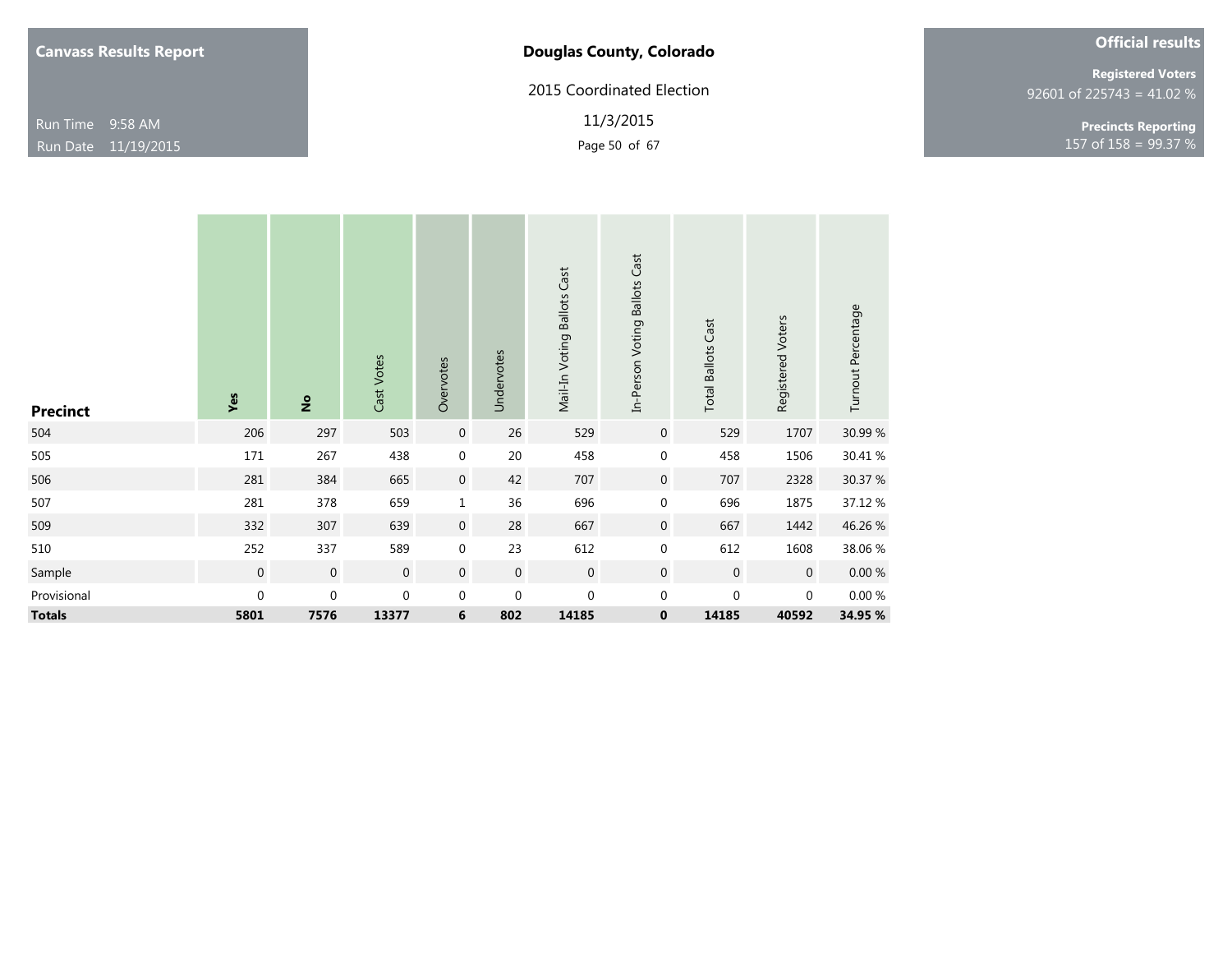| <b>Canvass Results Report</b> |  |  |
|-------------------------------|--|--|
|-------------------------------|--|--|

# **Douglas County, Colorado**

2015 Coordinated Election

11/3/2015

|  | <b>Official results</b> |  |
|--|-------------------------|--|
|  |                         |  |

92601 of 225743 = 41.02 % **Registered Voters**

Page 51 of 67 2012 157 of 158 = 99.37 % **Precincts Reporting**

| <b>Precinct</b> | Yes | $\overset{\mathtt{o}}{z}$ | Cast Votes | Overvotes        | Undervotes  | Mail-In Voting Ballots Cast | In-Person Voting Ballots Cast | <b>Total Ballots Cast</b> | Registered Voters | Turnout Percentage |
|-----------------|-----|---------------------------|------------|------------------|-------------|-----------------------------|-------------------------------|---------------------------|-------------------|--------------------|
| $108\,$         | 94  | 74                        | 168        | $\boldsymbol{0}$ | 22          | 190                         | 0                             | 190                       | 708               | 26.84 %            |
| 109             | 353 | 238                       | 591        | $\boldsymbol{0}$ | 86          | 677                         | $\boldsymbol{0}$              | 677                       | 1683              | 40.23 %            |
| 110             | 331 | 220                       | 551        | $\boldsymbol{0}$ | 51          | 602                         | 0                             | 602                       | 1806              | 33.33 %            |
| $111\,$         | 259 | 183                       | 442        | $\boldsymbol{0}$ | 55          | 497                         | $\boldsymbol{0}$              | 497                       | 1277              | 38.92 %            |
| 112             | 285 | 183                       | 468        | $\boldsymbol{0}$ | 42          | 510                         | 0                             | 510                       | 1481              | 34.44 %            |
| 113             | 389 | 198                       | 587        | $\boldsymbol{0}$ | 51          | 638                         | $\boldsymbol{0}$              | 638                       | 1625              | 39.26 %            |
| 114             | 362 | 225                       | 587        | $\boldsymbol{0}$ | $46\,$      | 633                         | $\bf{0}$                      | 633                       | 1616              | 39.17 %            |
| 116             | 432 | 250                       | 682        | $\boldsymbol{0}$ | 67          | 749                         | 0                             | 749                       | 2328              | 32.17 %            |
| $117\,$         | 327 | 206                       | 533        | $\boldsymbol{0}$ | 52          | 585                         | 0                             | 585                       | 1561              | 37.48 %            |
| 264             | 52  | $47\,$                    | 99         | $\boldsymbol{0}$ | $11\,$      | 110                         | $\pmb{0}$                     | 110                       | 966               | 11.39 %            |
| 333             | 22  | 13                        | 35         | $\boldsymbol{0}$ | $\mathbf 1$ | 36                          | 0                             | $36\,$                    | 167               | 21.56 %            |
| 337             | 79  | 60                        | 139        | $\boldsymbol{0}$ | $13\,$      | 152                         | 0                             | 152                       | 716               | 21.23 %            |
| 338             | 432 | 267                       | 699        | $\boldsymbol{0}$ | 65          | 764                         | 0                             | 764                       | 2010              | 38.01 %            |
| 343             | 312 | 205                       | 517        | $\boldsymbol{0}$ | $45\,$      | 562                         | $\pmb{0}$                     | 562                       | 1532              | 36.68%             |
| 344             | 208 | 112                       | 320        | $\boldsymbol{0}$ | 34          | 354                         | 0                             | 354                       | 1007              | 35.15 %            |
| 347             | 142 | 142                       | 284        | $\boldsymbol{0}$ | 25          | 309                         | $\pmb{0}$                     | 309                       | 920               | 33.59 %            |
| 348             | 396 | 299                       | 695        | $\boldsymbol{0}$ | 59          | 754                         | 0                             | 754                       | 1818              | 41.47 %            |
| 354             | 266 | 179                       | 445        | $\boldsymbol{0}$ | 42          | 487                         | $\boldsymbol{0}$              | 487                       | 1241              | 39.24 %            |
| 501             | 431 | $301\,$                   | 732        | $\mathbf{1}$     | 48          | 781                         | 0                             | 781                       | 2407              | 32.45 %            |
| 502             | 272 | 276                       | 548        | $\boldsymbol{0}$ | 48          | 596                         | $\boldsymbol{0}$              | 596                       | 1465              | 40.68 %            |
| 503             | 298 | 213                       | 511        | 0                | 19          | 530                         | 0                             | 530                       | 1792              | 29.58 %            |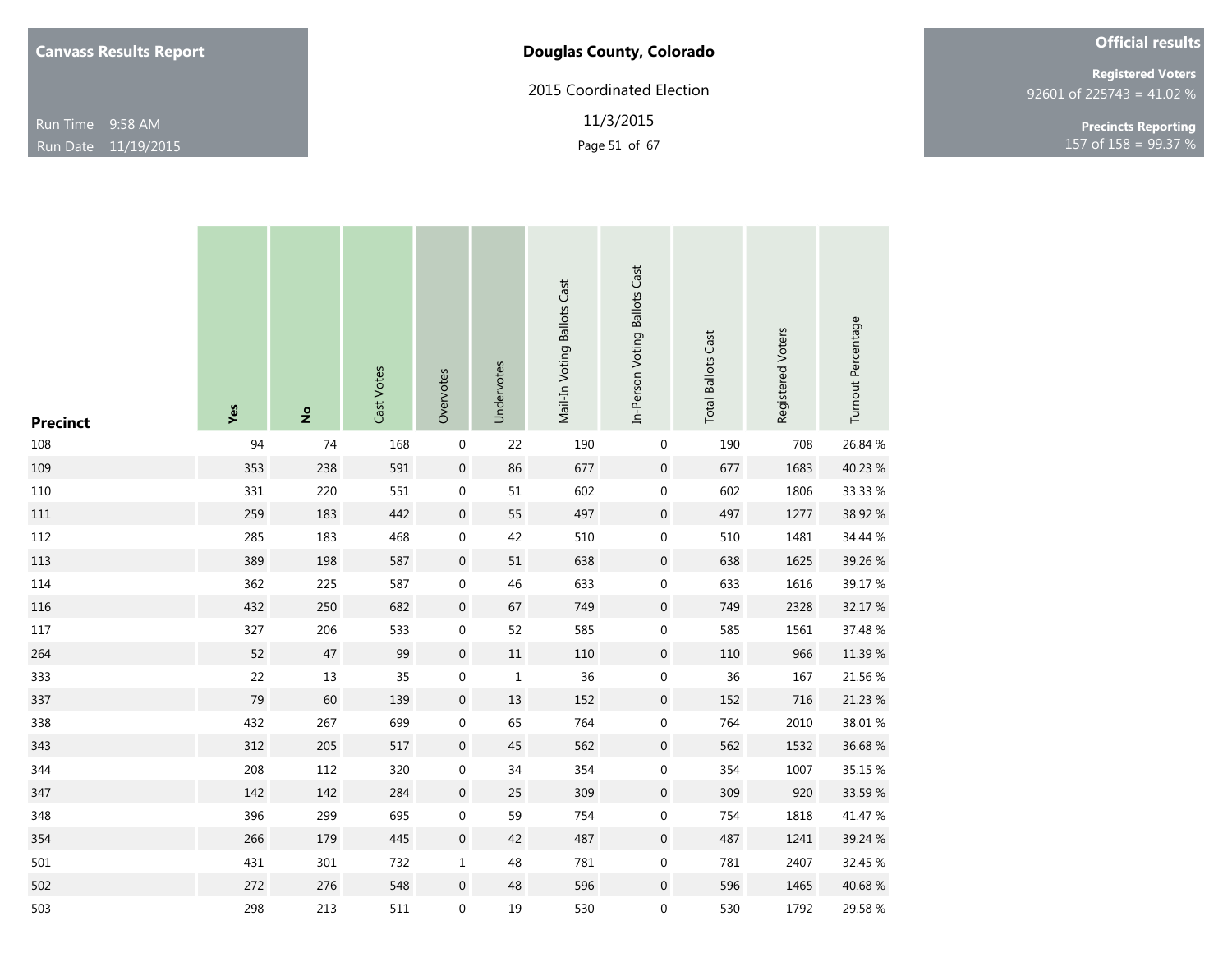| <b>Canvass Results Report</b> |  |  |
|-------------------------------|--|--|
|-------------------------------|--|--|

**Douglas County, Colorado**

2015 Coordinated Election

11/3/2015

|  | <b>Registered Voters</b>    |
|--|-----------------------------|
|  | $92601$ of 225743 = 41.02 % |

Page 52 of 67  $\frac{99.37}{8}$ **Precincts Reporting**

**Official results**

| <b>Precinct</b> | Yes         | $\frac{1}{2}$    | Cast Votes       | Overvotes        | Undervotes  | Mail-In Voting Ballots Cast | In-Person Voting Ballots Cast | <b>Total Ballots Cast</b> | Registered Voters | Turnout Percentage |
|-----------------|-------------|------------------|------------------|------------------|-------------|-----------------------------|-------------------------------|---------------------------|-------------------|--------------------|
| 504             | 275         | 208              | 483              | $\boldsymbol{0}$ | 46          | 529                         | $\mathbf 0$                   | 529                       | 1707              | 30.99 %            |
| 505             | 246         | 179              | 425              | $\mathbf 0$      | 33          | 458                         | $\mathbf 0$                   | 458                       | 1506              | 30.41 %            |
| 506             | 397         | 245              | 642              | $\mathbf 0$      | 65          | 707                         | $\mathbf{0}$                  | 707                       | 2328              | 30.37 %            |
| 507             | 380         | 261              | 641              | $\mathbf 0$      | 55          | 696                         | $\boldsymbol{0}$              | 696                       | 1875              | 37.12 %            |
| 509             | 414         | 215              | 629              | $\mathbf 0$      | 38          | 667                         | $\mathbf 0$                   | 667                       | 1442              | 46.26 %            |
| 510             | 350         | 225              | 575              | $\mathbf 0$      | 37          | 612                         | $\boldsymbol{0}$              | 612                       | 1608              | 38.06 %            |
| Sample          | $\mathbf 0$ | $\boldsymbol{0}$ | $\boldsymbol{0}$ | $\mathbf 0$      | $\mathbf 0$ | $\boldsymbol{0}$            | $\mathbf{0}$                  | $\mathbf 0$               | $\mathbf 0$       | 0.00%              |
| Provisional     | 0           | $\pmb{0}$        | $\boldsymbol{0}$ | $\mathbf 0$      | 0           | $\boldsymbol{0}$            | $\mathbf 0$                   | $\mathbf 0$               | $\mathbf 0$       | 0.00%              |
| <b>Totals</b>   | 7804        | 5224             | 13028            | $\mathbf 1$      | 1156        | 14185                       | $\pmb{0}$                     | 14185                     | 40592             | 34.95 %            |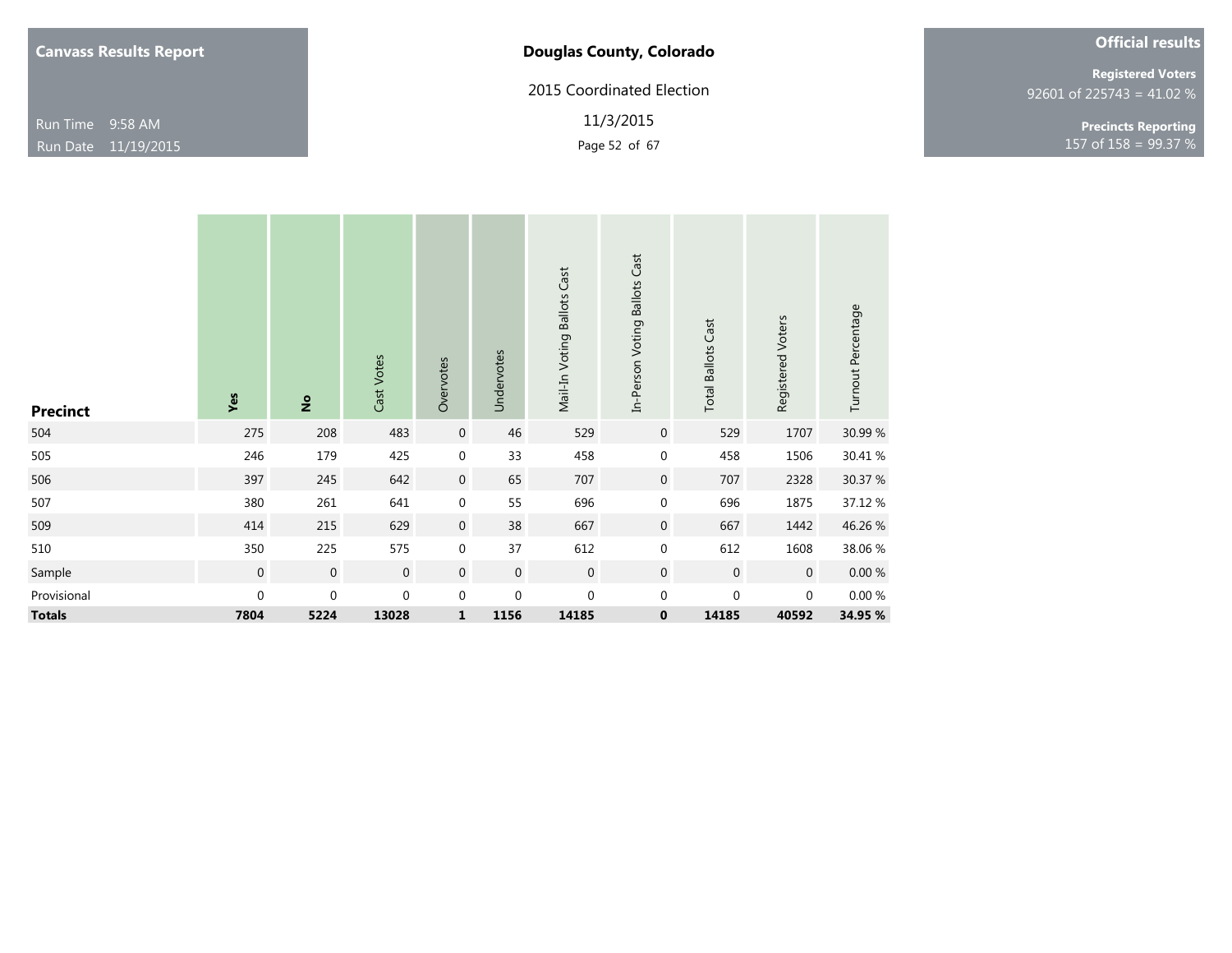| <b>Canvass Results Report</b> |  |  |
|-------------------------------|--|--|
|-------------------------------|--|--|

# **Douglas County, Colorado**

2015 Coordinated Election

11/3/2015

92601 of 225743 = 41.02 % **Registered Voters**

Page 53 of 67  $\frac{99.37}{8}$ **Precincts Reporting**

**Official results**

| <b>Precinct</b> | Yes    | $\overset{\mathtt{o}}{z}$ | Cast Votes | Overvotes        | Undervotes | Mail-In Voting Ballots Cast | In-Person Voting Ballots Cast | <b>Total Ballots Cast</b> | Registered Voters | Turnout Percentage |
|-----------------|--------|---------------------------|------------|------------------|------------|-----------------------------|-------------------------------|---------------------------|-------------------|--------------------|
| 108             | 109    | 63                        | 172        | $\boldsymbol{0}$ | 18         | 190                         | $\boldsymbol{0}$              | 190                       | 708               | 26.84 %            |
| 109             | 336    | 257                       | 593        | $\boldsymbol{0}$ | 84         | 677                         | $\boldsymbol{0}$              | 677                       | 1683              | 40.23 %            |
| 110             | 349    | 200                       | 549        | $\boldsymbol{0}$ | 53         | 602                         | $\boldsymbol{0}$              | 602                       | 1806              | 33.33 %            |
| $111\,$         | 246    | 193                       | 439        | $\boldsymbol{0}$ | 58         | 497                         | $\boldsymbol{0}$              | 497                       | 1277              | 38.92 %            |
| 112             | 287    | 181                       | 468        | $\boldsymbol{0}$ | 42         | 510                         | $\boldsymbol{0}$              | 510                       | 1481              | 34.44 %            |
| 113             | 368    | $217\,$                   | 585        | $\boldsymbol{0}$ | 53         | 638                         | $\boldsymbol{0}$              | 638                       | 1625              | 39.26 %            |
| 114             | 371    | 210                       | 581        | $\boldsymbol{0}$ | 52         | 633                         | $\boldsymbol{0}$              | 633                       | 1616              | 39.17 %            |
| 116             | 392    | 282                       | 674        | $\boldsymbol{0}$ | $75\,$     | 749                         | $\boldsymbol{0}$              | 749                       | 2328              | 32.17 %            |
| $117\,$         | 328    | 206                       | 534        | $\boldsymbol{0}$ | 51         | 585                         | $\boldsymbol{0}$              | 585                       | 1561              | 37.48 %            |
| 264             | 44     | 56                        | 100        | $\boldsymbol{0}$ | $10\,$     | 110                         | $\boldsymbol{0}$              | 110                       | 966               | 11.39 %            |
| 333             | $16\,$ | $18\,$                    | 34         | $\boldsymbol{0}$ | $\sqrt{2}$ | 36                          | $\boldsymbol{0}$              | 36                        | 167               | 21.56 %            |
| 337             | $72\,$ | 62                        | 134        | $\boldsymbol{0}$ | $18\,$     | 152                         | $\boldsymbol{0}$              | 152                       | 716               | 21.23 %            |
| 338             | 431    | 268                       | 699        | $\boldsymbol{0}$ | 65         | 764                         | $\boldsymbol{0}$              | 764                       | 2010              | 38.01 %            |
| 343             | 296    | 227                       | 523        | $\boldsymbol{0}$ | 39         | 562                         | $\boldsymbol{0}$              | 562                       | 1532              | 36.68%             |
| 344             | 192    | 130                       | 322        | $\boldsymbol{0}$ | 32         | 354                         | $\pmb{0}$                     | 354                       | 1007              | 35.15 %            |
| 347             | 131    | 153                       | 284        | $\boldsymbol{0}$ | 25         | 309                         | $\boldsymbol{0}$              | 309                       | 920               | 33.59 %            |
| 348             | 400    | 297                       | 697        | $\boldsymbol{0}$ | 57         | 754                         | $\boldsymbol{0}$              | 754                       | 1818              | 41.47 %            |
| 354             | 275    | 174                       | 449        | $\boldsymbol{0}$ | 38         | 487                         | $\boldsymbol{0}$              | 487                       | 1241              | 39.24 %            |
| 501             | 433    | 297                       | 730        | $\boldsymbol{0}$ | 51         | 781                         | $\boldsymbol{0}$              | 781                       | 2407              | 32.45 %            |
| 502             | 270    | 286                       | 556        | $\boldsymbol{0}$ | $40\,$     | 596                         | $\boldsymbol{0}$              | 596                       | 1465              | 40.68%             |
| 503             | 278    | 237                       | 515        | 0                | 15         | 530                         | $\boldsymbol{0}$              | 530                       | 1792              | 29.58 %            |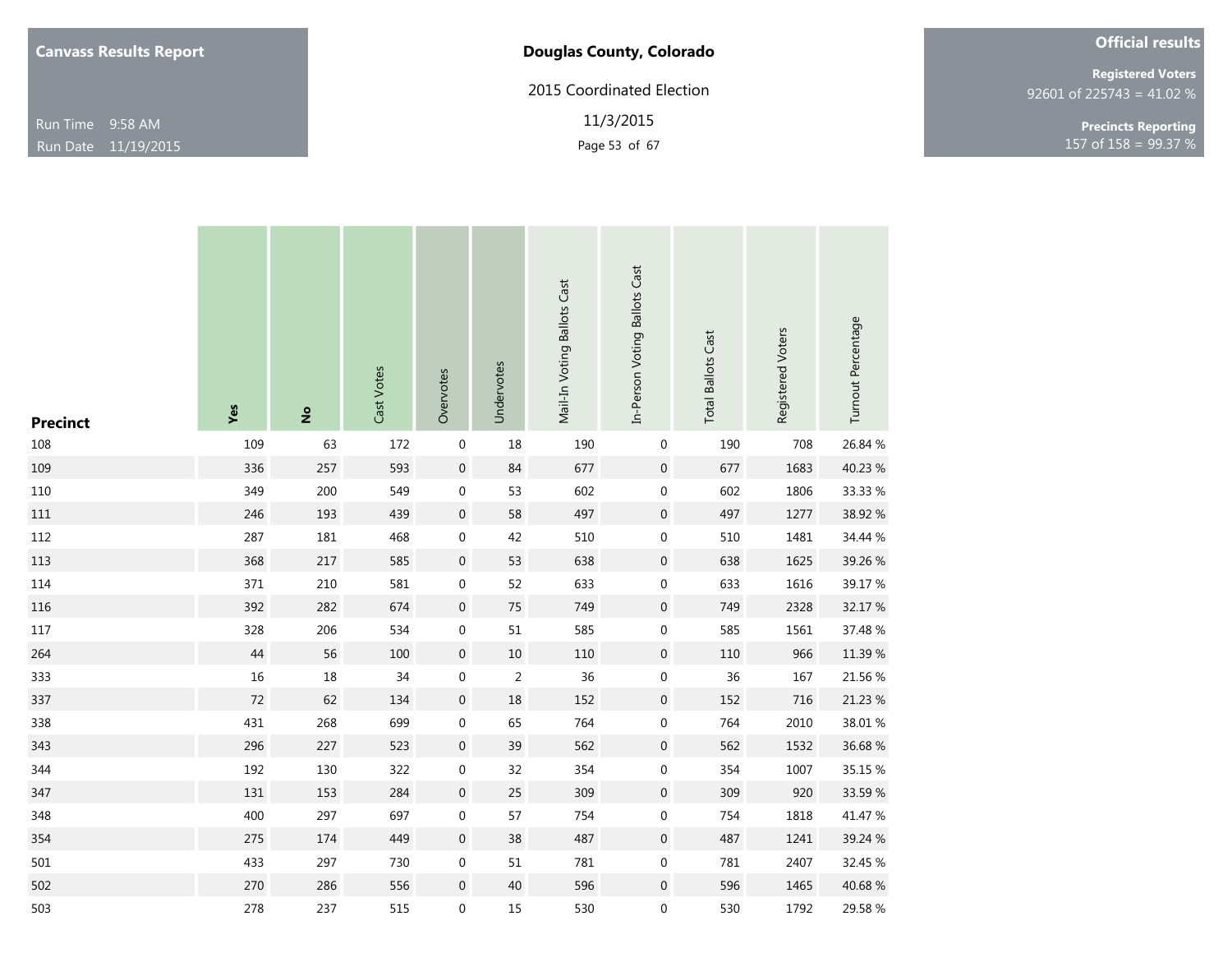2015 Coordinated Election

11/3/2015

| <b>Official results</b> |
|-------------------------|
|-------------------------|

92601 of 225743 = 41.02 % **Registered Voters**

Page 54 of 67 157 of 158 = 99.37 % **Precincts Reporting**

| <b>Precinct</b> | Yes              | $\frac{1}{2}$    | Cast Votes       | Overvotes        | Undervotes       | Mail-In Voting Ballots Cast | In-Person Voting Ballots Cast | <b>Total Ballots Cast</b> | Registered Voters | Turnout Percentage |
|-----------------|------------------|------------------|------------------|------------------|------------------|-----------------------------|-------------------------------|---------------------------|-------------------|--------------------|
| 504             | 269              | 215              | 484              | $\boldsymbol{0}$ | 45               | 529                         | $\mathbf 0$                   | 529                       | 1707              | 30.99 %            |
| 505             | 243              | 181              | 424              | $\mathbf 0$      | 34               | 458                         | $\mathbf 0$                   | 458                       | 1506              | 30.41%             |
| 506             | 369              | 272              | 641              | $\overline{2}$   | 64               | 707                         | $\overline{0}$                | 707                       | 2328              | 30.37 %            |
| 507             | 378              | 265              | 643              | $\mathbf 0$      | 53               | 696                         | $\mathbf 0$                   | 696                       | 1875              | 37.12 %            |
| 509             | 384              | 240              | 624              | $\mathbf 1$      | 42               | 667                         | $\mathbf 0$                   | 667                       | 1442              | 46.26 %            |
| 510             | 343              | 231              | 574              | $\boldsymbol{0}$ | 38               | 612                         | $\mathbf 0$                   | 612                       | 1608              | 38.06 %            |
| Sample          | $\boldsymbol{0}$ | $\boldsymbol{0}$ | $\boldsymbol{0}$ | $\mathbf 0$      | $\boldsymbol{0}$ | $\mathbf 0$                 | $\mathbf 0$                   | $\mathbf 0$               | $\mathbf 0$       | $0.00 \%$          |
| Provisional     | $\boldsymbol{0}$ | $\boldsymbol{0}$ | $\boldsymbol{0}$ | $\mathbf 0$      | $\boldsymbol{0}$ | $\boldsymbol{0}$            | 0                             | 0                         | $\mathbf 0$       | 0.00%              |
| <b>Totals</b>   | 7610             | 5418             | 13028            | 3                | 1154             | 14185                       | $\mathbf 0$                   | 14185                     | 40592             | 34.95 %            |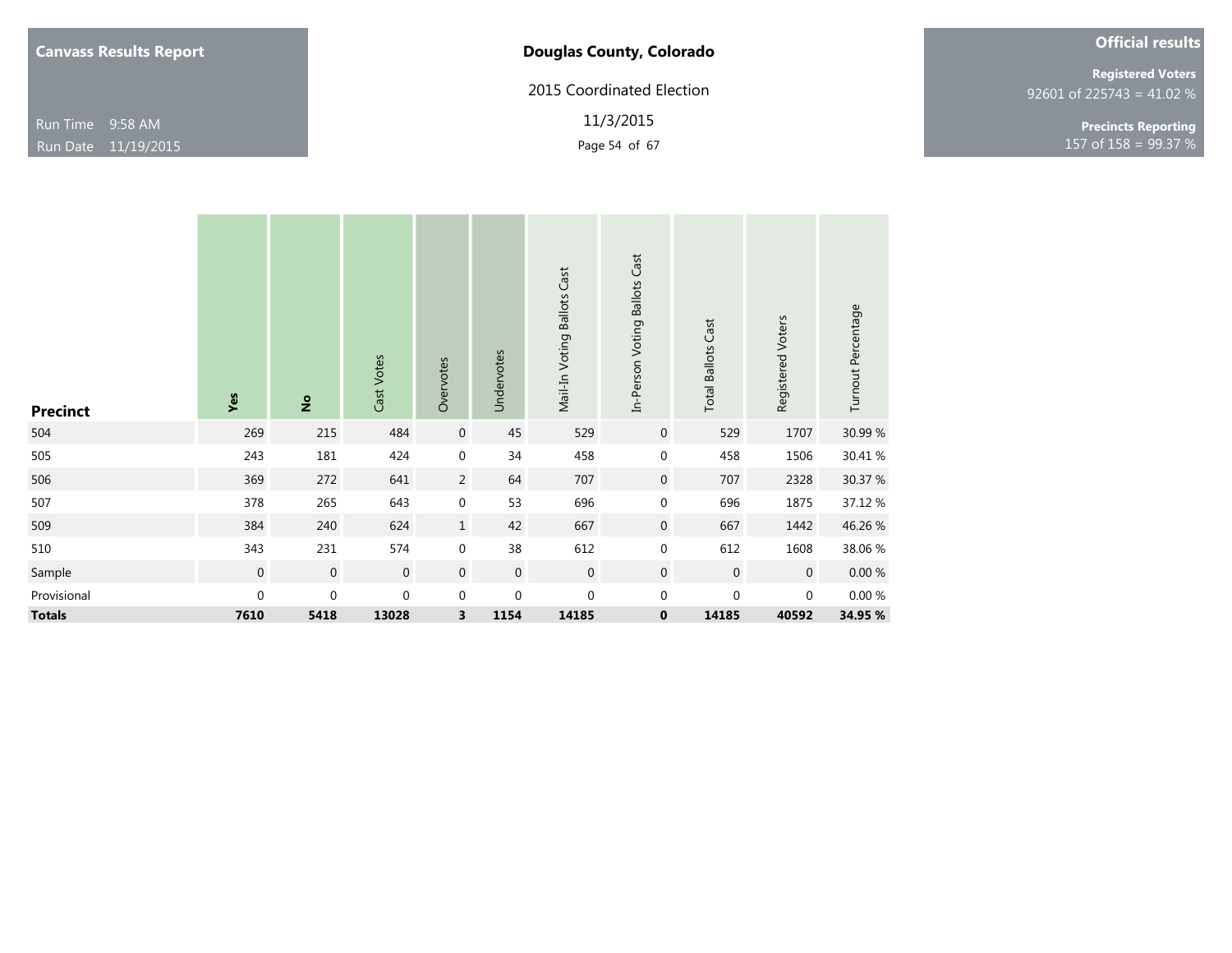| <b>Canvass Results Report</b> | <b>Douglas County, Colorado</b> | <b>Official results</b>                               |
|-------------------------------|---------------------------------|-------------------------------------------------------|
|                               | 2015 Coordinated Election       | <b>Registered Voters</b><br>92601 of 225743 = 41.02 % |
| Run Time 9:58 AM              | 11/3/2015                       | <b>Precincts Reporting</b>                            |
| Run Date 11/19/2015           | Page 55 of 67                   | 157 of $158 = 99.37 %$                                |

# **City of Aurora Ballot Question 2J**

**Repeal of Aurora City Charter Section 11-18.5 - Vote Yes or No**

| <b>Precinct</b> | Yes         | $\frac{1}{2}$    | Cast Votes     | Overvotes      | Undervotes       | Mail-In Voting Ballots Cast | In-Person Voting Ballots Cast | Cast<br><b>Total Ballots</b> | Registered Voters | Turnout Percentage |
|-----------------|-------------|------------------|----------------|----------------|------------------|-----------------------------|-------------------------------|------------------------------|-------------------|--------------------|
| 305             | 70          | 111              | 181            | 1              | 12               | 194                         | $\mathbf 0$                   | 194                          | 422               | 45.97 %            |
| Sample          | $\mathbf 0$ | $\boldsymbol{0}$ | $\overline{0}$ | $\overline{0}$ | $\overline{0}$   | $\boldsymbol{0}$            | $\mathbf 0$                   | $\mathbf 0$                  | $\boldsymbol{0}$  | $0.00 \%$          |
| Provisional     | 0           | $\boldsymbol{0}$ | $\mathbf 0$    | $\mathbf 0$    | $\boldsymbol{0}$ | $\mathbf 0$                 | 0                             | $\pmb{0}$                    | $\mathbf 0$       | 0.00%              |
| <b>Totals</b>   | 70          | 111              | 181            | $\mathbf{1}$   | 12               | 194                         | $\mathbf 0$                   | 194                          | 422               | 45.97%             |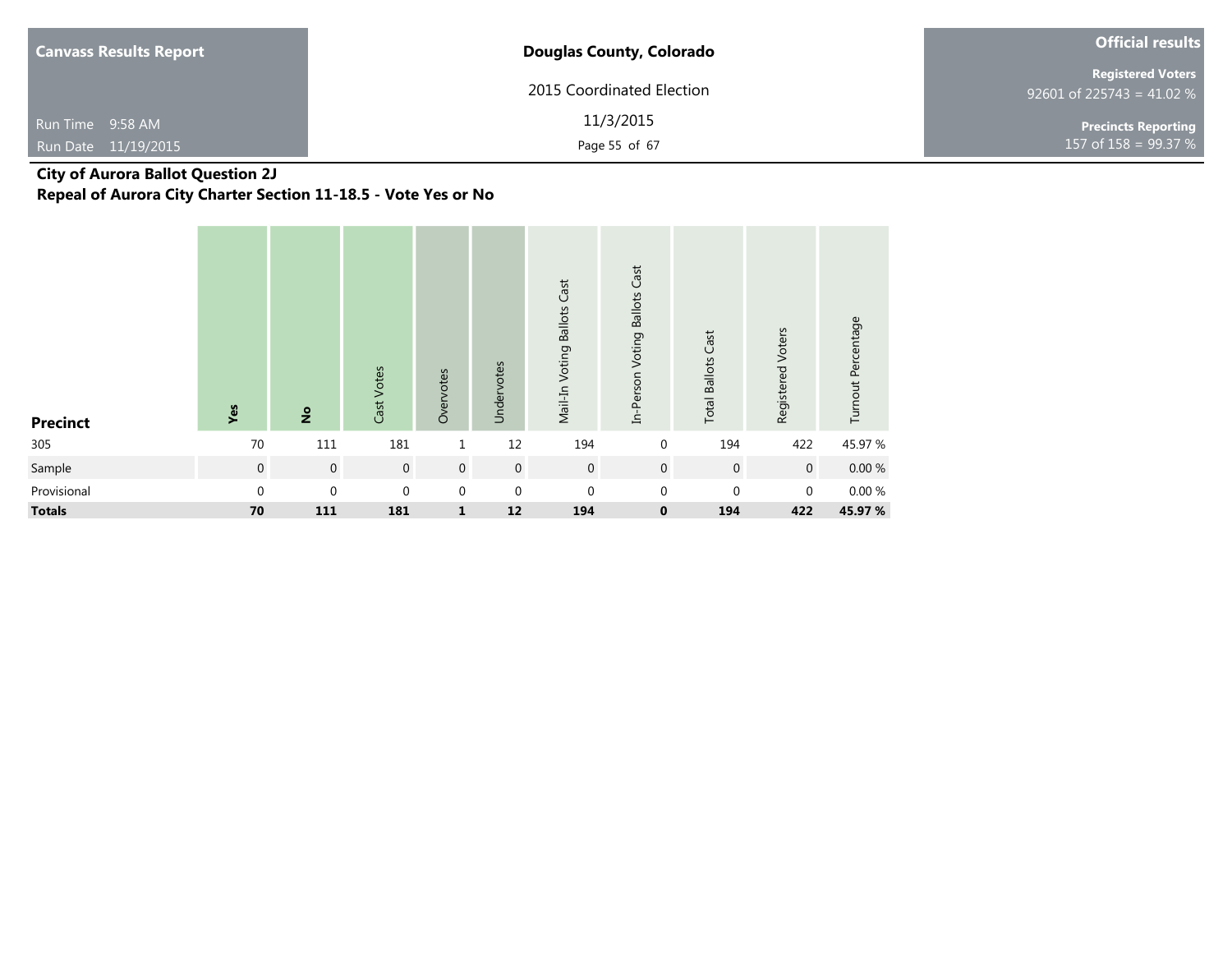| <b>Canvass Results Report</b> | <b>Douglas County, Colorado</b> | <b>Official results</b>                               |
|-------------------------------|---------------------------------|-------------------------------------------------------|
|                               | 2015 Coordinated Election       | <b>Registered Voters</b><br>92601 of 225743 = 41.02 % |
| Run Time 9:58 AM              | 11/3/2015                       | <b>Precincts Reporting</b>                            |
| Run Date 11/19/2015           | Page 56 of 67                   | 157 of $158 = 99.37 %$                                |

### **City of Littleton Ballot Question 2M - Vote Yes or No**

| <b>Precinct</b> | Yes         | $\frac{1}{2}$ | Cast Votes  | Overvotes        | Undervotes              | Mail-In Voting Ballots Cast | In-Person Voting Ballots Cast | <b>Total Ballots Cast</b> | Registered Voters | Turnout Percentage |
|-----------------|-------------|---------------|-------------|------------------|-------------------------|-----------------------------|-------------------------------|---------------------------|-------------------|--------------------|
| 201             | 23          | 8             | 31          | $\mathbf 0$      | 7                       | 38                          | $\mathbf 0$                   | 38                        | 82                | 46.34 %            |
| Sample          | $\mathbf 0$ | $\,0\,$       | $\mathbf 0$ | $\boldsymbol{0}$ | $\mathbf 0$             | $\boldsymbol{0}$            | $\overline{0}$                | $\mathbf 0$               | $\overline{0}$    | $0.00 \%$          |
| Provisional     | 0           | $\mathbf 0$   | $\mathbf 0$ | $\mathbf 0$      | $\mathbf 0$             | $\mathbf 0$                 | $\mathbf 0$                   | $\mathbf{0}$              | $\mathbf 0$       | $0.00\ \%$         |
| <b>Totals</b>   | 23          | 8             | 31          | $\mathbf 0$      | $\overline{\mathbf{z}}$ | 38                          | $\mathbf 0$                   | 38                        | 82                | 46.34 %            |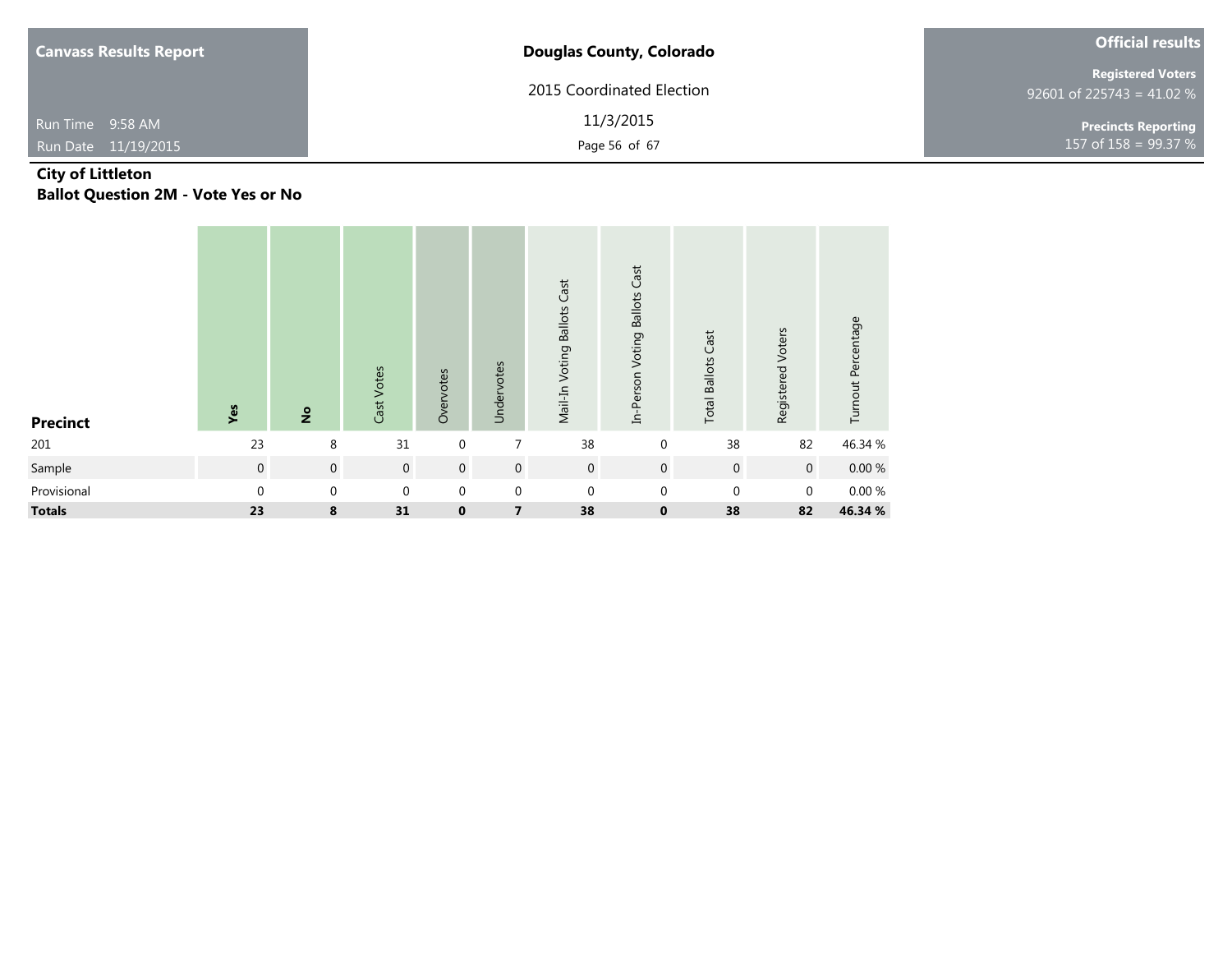| <b>Canvass Results Report</b> | <b>Douglas County, Colorado</b> | <b>Official results</b>                               |
|-------------------------------|---------------------------------|-------------------------------------------------------|
|                               | 2015 Coordinated Election       | <b>Registered Voters</b><br>92601 of 225743 = 41.02 % |
| Run Time 9:58 AM              | 11/3/2015                       | <b>Precincts Reporting</b>                            |
| Run Date 11/19/2015           | Page 57 of 67                   | 157 of $158 = 99.37 %$                                |

### **City of Littleton Ballot Question 2N - Vote Yes or No**

| <b>Precinct</b> | Yes          | $rac{6}{5}$    | Cast Votes       | Overvotes      | Undervotes       | Mail-In Voting Ballots Cast | In-Person Voting Ballots Cast | <b>Total Ballots Cast</b> | Registered Voters | Turnout Percentage |
|-----------------|--------------|----------------|------------------|----------------|------------------|-----------------------------|-------------------------------|---------------------------|-------------------|--------------------|
| 201             | 24           | 5              | 29               | $\mathbf 0$    | 9                | 38                          | $\mathbf 0$                   | 38                        | 82                | 46.34 %            |
| Sample          | $\mathbf 0$  | $\overline{0}$ | $\boldsymbol{0}$ | $\overline{0}$ | $\mathbf 0$      | $\mathbf 0$                 | $\mathbf 0$                   | $\mathbf 0$               | $\mathbf 0$       | $0.00 \%$          |
| Provisional     | $\mathbf{0}$ | $\mathbf 0$    | $\boldsymbol{0}$ | $\mathbf 0$    | $\boldsymbol{0}$ | $\boldsymbol{0}$            | $\mathbf 0$                   | $\mathbf{0}$              | $\pmb{0}$         | $0.00 \%$          |
| <b>Totals</b>   | 24           | 5              | 29               | $\mathbf 0$    | 9                | 38                          | $\mathbf 0$                   | 38                        | 82                | 46.34 %            |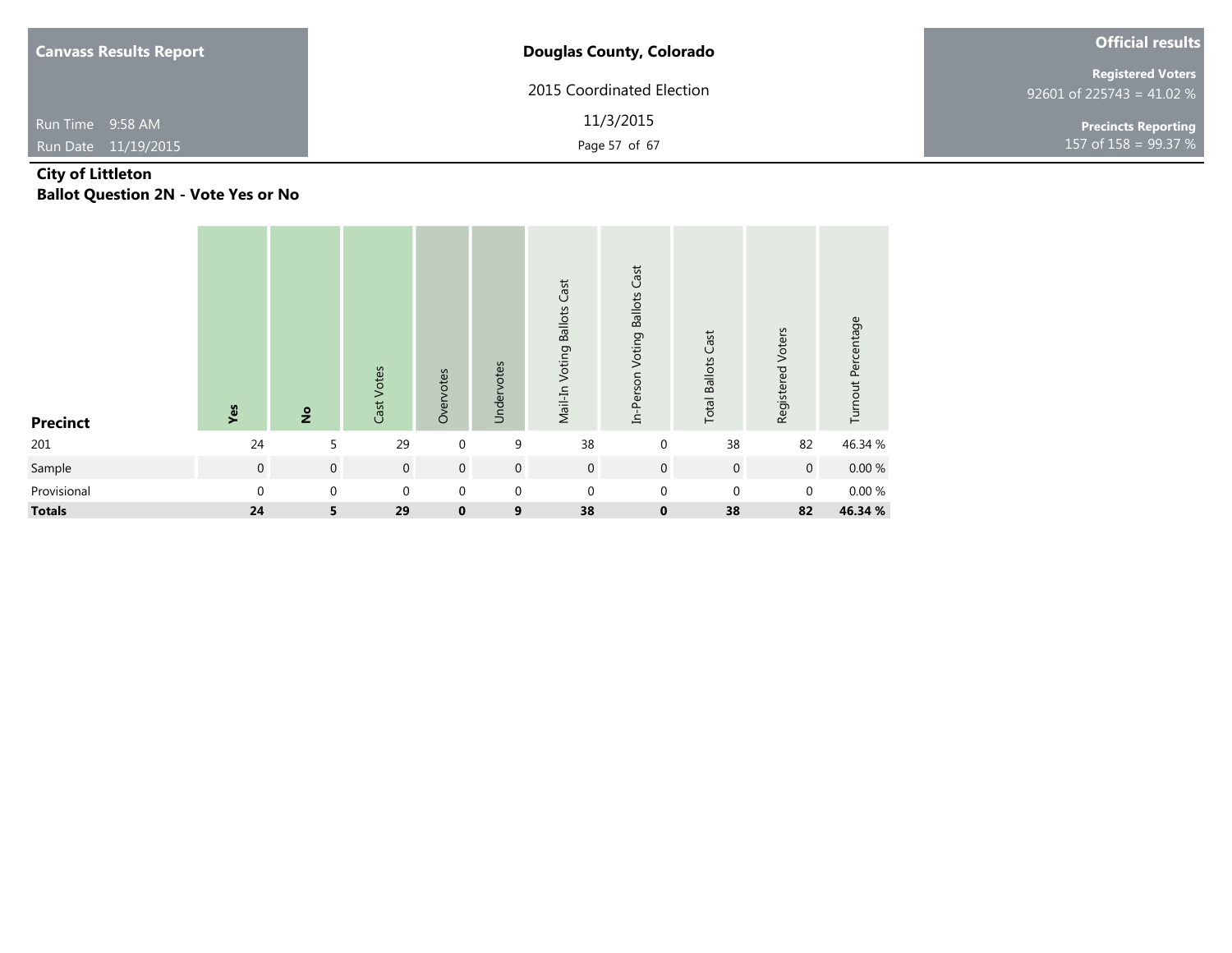| <b>Canvass Results Report</b> | <b>Douglas County, Colorado</b> | <b>Official results</b>                               |
|-------------------------------|---------------------------------|-------------------------------------------------------|
|                               | 2015 Coordinated Election       | <b>Registered Voters</b><br>92601 of 225743 = 41.02 % |
| Run Time 9:58 AM              | 11/3/2015                       | <b>Precincts Reporting</b>                            |
| Run Date 11/19/2015           | Page 58 of 67                   | 157 of 158 = 99.37 $%$ 1                              |

### **City of Littleton Ballot Question 2O - Vote Yes or No**

| <b>Precinct</b> | Yes          | $rac{6}{5}$      | Cast Votes     | Overvotes   | Undervotes       | Mail-In Voting Ballots Cast | In-Person Voting Ballots Cast | <b>Total Ballots Cast</b> | Registered Voters | Turnout Percentage |
|-----------------|--------------|------------------|----------------|-------------|------------------|-----------------------------|-------------------------------|---------------------------|-------------------|--------------------|
| 201             | 25           | 9                | 34             | $\mathbf 0$ | 4                | 38                          | $\mathbf 0$                   | 38                        | 82                | 46.34 %            |
| Sample          | $\mathbf 0$  | $\mathbf 0$      | $\overline{0}$ | $\mathbf 0$ | $\boldsymbol{0}$ | $\mathbf 0$                 | $\mathbf 0$                   | $\mathbf 0$               | $\overline{0}$    | $0.00 \%$          |
| Provisional     | $\mathbf{0}$ | $\boldsymbol{0}$ | $\mathbf 0$    | $\mathbf 0$ | $\mathbf 0$      | $\mathbf 0$                 | $\mathbf 0$                   | $\mathbf 0$               | $\mathbf 0$       | 0.00 %             |
| <b>Totals</b>   | 25           | 9                | 34             | $\mathbf 0$ | 4                | 38                          | $\bf{0}$                      | 38                        | 82                | 46.34 %            |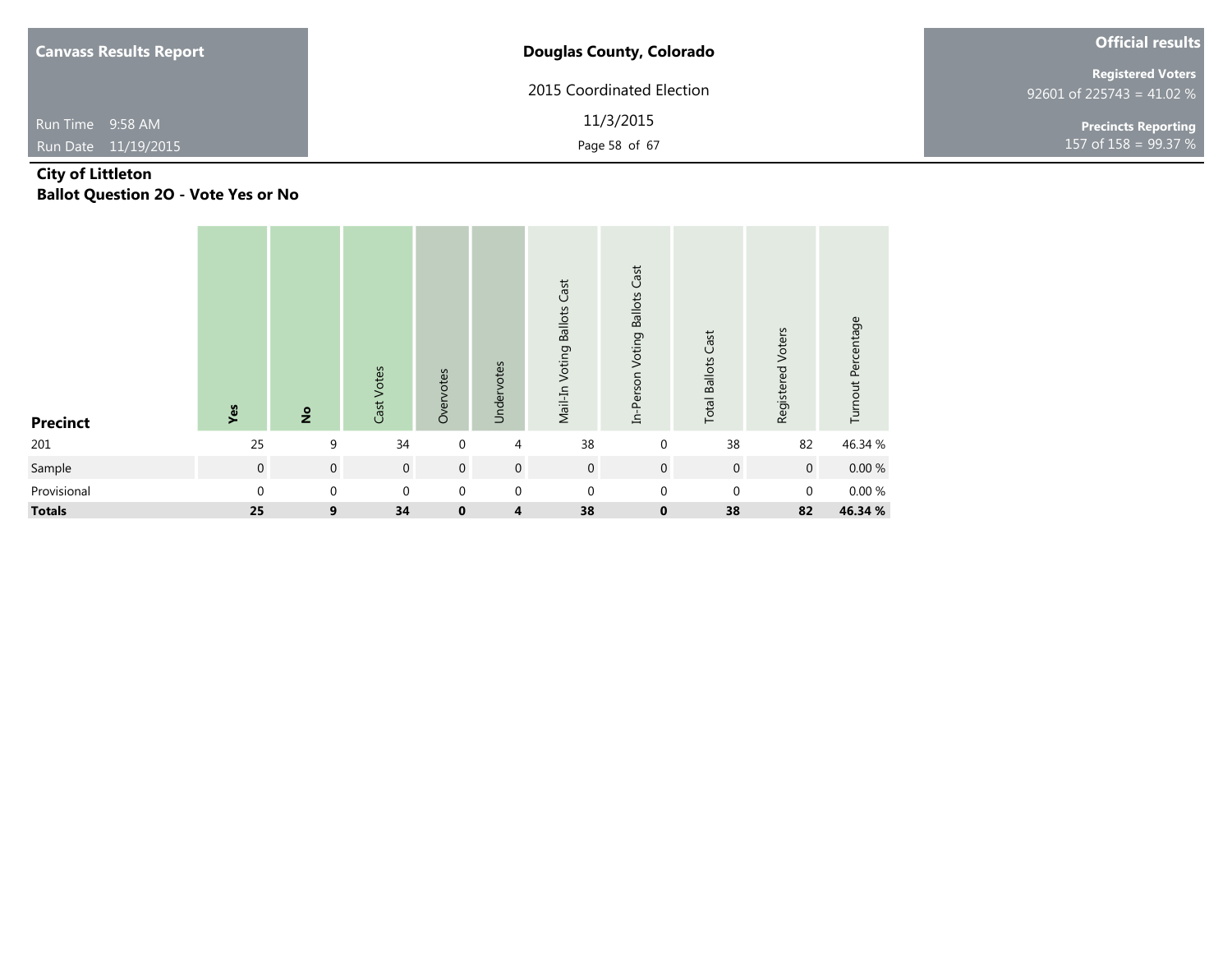| <b>Canvass Results Report</b> | <b>Douglas County, Colorado</b> | <b>Official results</b>                               |  |  |
|-------------------------------|---------------------------------|-------------------------------------------------------|--|--|
|                               | 2015 Coordinated Election       | <b>Registered Voters</b><br>92601 of 225743 = 41.02 % |  |  |
| Run Time 9:58 AM              | 11/3/2015                       | <b>Precincts Reporting</b>                            |  |  |
| Run Date 11/19/2015           | Page 59 of 67                   | 157 of $158 = 99.37 %$                                |  |  |

### **City of Littleton Ballot Question 2P - Vote Yes or No**

| <b>Precinct</b> | Yes              | $rac{6}{5}$      | Cast Votes     | Overvotes   | Undervotes       | Mail-In Voting Ballots Cast | In-Person Voting Ballots Cast | <b>Total Ballots Cast</b> | Registered Voters | Turnout Percentage |
|-----------------|------------------|------------------|----------------|-------------|------------------|-----------------------------|-------------------------------|---------------------------|-------------------|--------------------|
| 201             | 20               | 13               | 33             | $\mathbf 0$ | 5                | 38                          | $\mathbf 0$                   | 38                        | 82                | 46.34 %            |
| Sample          | $\boldsymbol{0}$ | $\mathbf 0$      | $\overline{0}$ | $\mathbf 0$ | $\mathbf 0$      | $\overline{0}$              | $\overline{0}$                | $\overline{0}$            | $\overline{0}$    | $0.00 \%$          |
| Provisional     | $\mathbf 0$      | $\boldsymbol{0}$ | $\mathbf 0$    | $\mathbf 0$ | $\boldsymbol{0}$ | $\mathbf 0$                 | $\mathbf 0$                   | $\boldsymbol{0}$          | $\mathbf 0$       | 0.00 %             |
| <b>Totals</b>   | 20               | 13               | 33             | $\mathbf 0$ | 5                | 38                          | $\mathbf 0$                   | 38                        | 82                | 46.34 %            |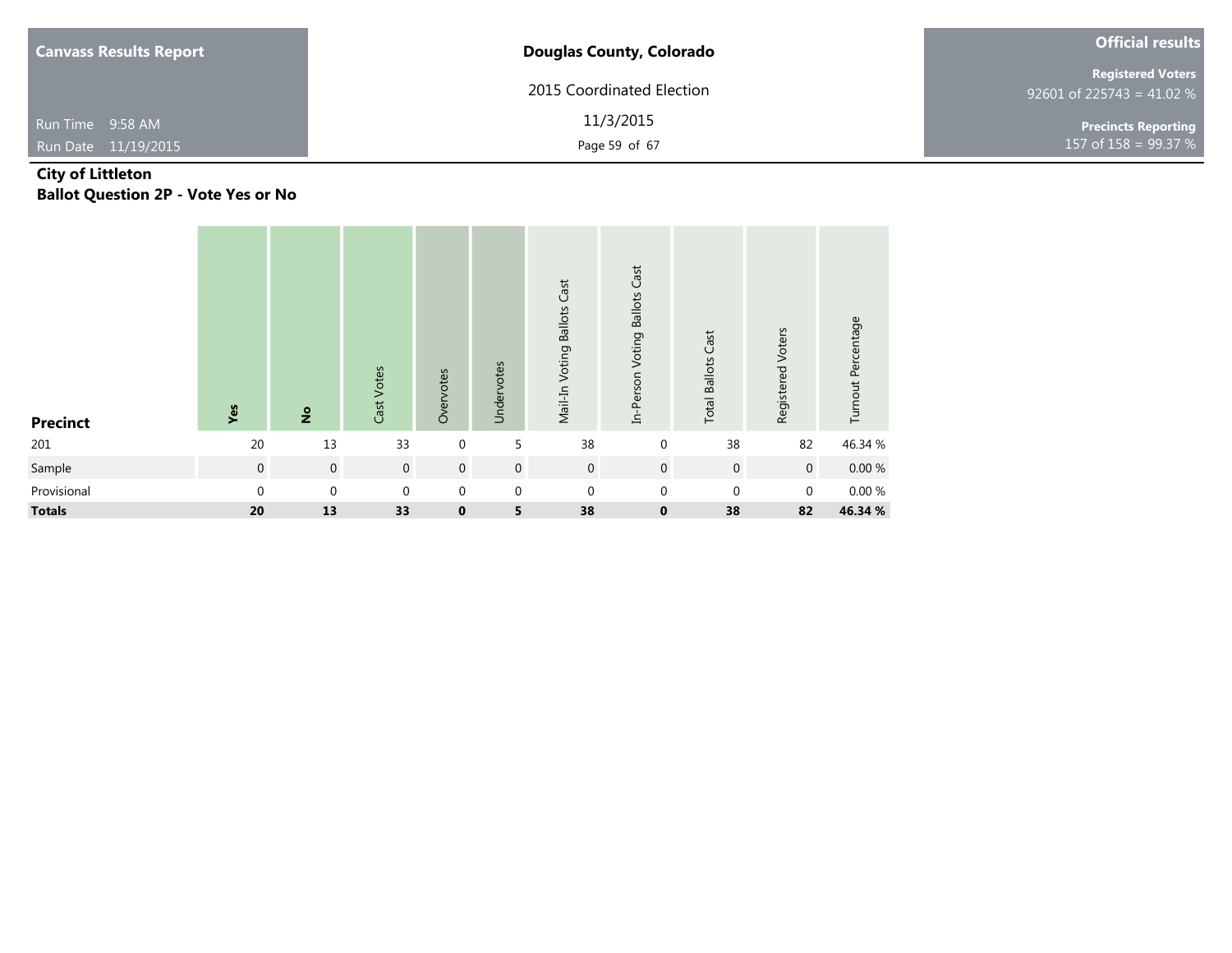| <b>Canvass Results Report</b> | <b>Douglas County, Colorado</b> | <b>Official results</b>                               |
|-------------------------------|---------------------------------|-------------------------------------------------------|
|                               | 2015 Coordinated Election       | <b>Registered Voters</b><br>92601 of 225743 = 41.02 % |
| Run Time 9:58 AM              | 11/3/2015                       | <b>Precincts Reporting</b>                            |
| Run Date 11/19/2015           | Page 60 of 67                   | 157 of $158 = 99.37 %$                                |

### **City of Littleton Ballot Question 2Q - Vote Yes or No**

| <b>Precinct</b> | Yes            | $\frac{1}{2}$ | Cast Votes     | Overvotes      | Undervotes       | Mail-In Voting Ballots Cast | In-Person Voting Ballots Cast | <b>Total Ballots Cast</b> | Registered Voters | Turnout Percentage |
|-----------------|----------------|---------------|----------------|----------------|------------------|-----------------------------|-------------------------------|---------------------------|-------------------|--------------------|
| 201             | 15             | 15            | 30             | $\mathbf 0$    | 8                | 38                          | $\mathbf 0$                   | 38                        | 82                | 46.34 %            |
| Sample          | $\overline{0}$ | $\mathbf 0$   | $\overline{0}$ | $\overline{0}$ | $\boldsymbol{0}$ | $\boldsymbol{0}$            | $\mathbf{0}$                  | $\mathbf 0$               | $\overline{0}$    | 0.00%              |
| Provisional     | $\mathbf{0}$   | $\mathbf 0$   | $\mathbf 0$    | $\mathbf 0$    | $\boldsymbol{0}$ | $\mathbf 0$                 | $\mathbf 0$                   | $\mathbf{0}$              | $\mathbf 0$       | 0.00 %             |
| <b>Totals</b>   | 15             | 15            | 30             | $\mathbf 0$    | 8                | 38                          | $\mathbf 0$                   | 38                        | 82                | 46.34 %            |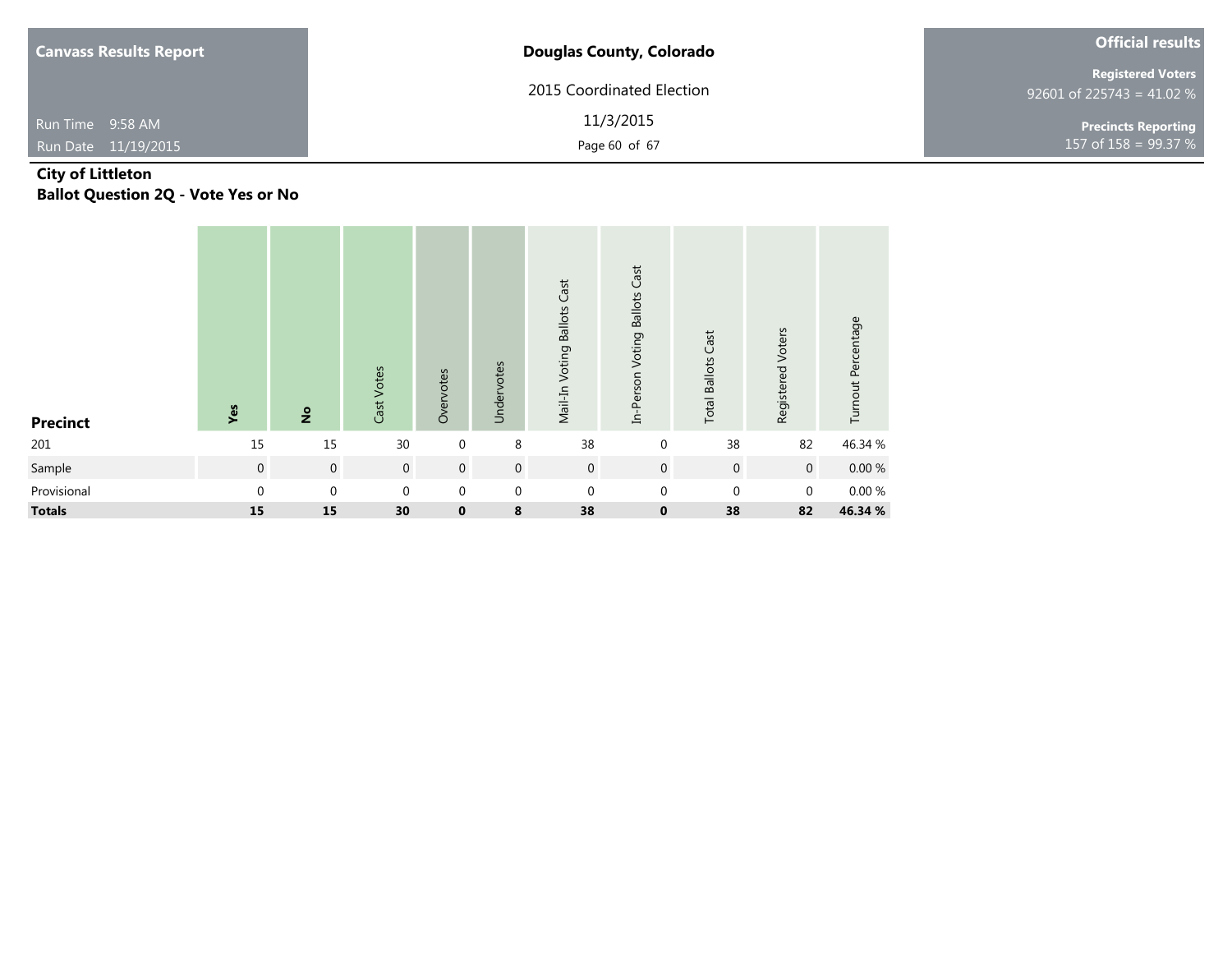| <b>Canvass Results Report</b> | <b>Douglas County, Colorado</b> | <b>Official results</b>                               |  |  |
|-------------------------------|---------------------------------|-------------------------------------------------------|--|--|
|                               | 2015 Coordinated Election       | <b>Registered Voters</b><br>92601 of 225743 = 41.02 % |  |  |
| Run Time 9:58 AM              | 11/3/2015                       | <b>Precincts Reporting</b>                            |  |  |
| Run Date 11/19/2015           | Page 61 of 67                   | 157 of $158 = 99.37 \%$                               |  |  |

### **City of Littleton Ballot Question 2R - Vote Yes or No**

| <b>Precinct</b> | Yes         | $rac{6}{5}$    | Cast Votes     | Overvotes   | Undervotes     | Mail-In Voting Ballots Cast | In-Person Voting Ballots Cast | <b>Total Ballots Cast</b> | Registered Voters | Turnout Percentage |
|-----------------|-------------|----------------|----------------|-------------|----------------|-----------------------------|-------------------------------|---------------------------|-------------------|--------------------|
| 201             | 15          | 16             | 31             | $\mathbf 0$ | $\overline{7}$ | 38                          | $\mathbf 0$                   | 38                        | 82                | 46.34 %            |
| Sample          | $\mathbf 0$ | $\overline{0}$ | $\overline{0}$ | $\mathbf 0$ | $\mathbf 0$    | $\boldsymbol{0}$            | $\mathbf 0$                   | $\overline{0}$            | $\overline{0}$    | $0.00\ \%$         |
| Provisional     | $\mathbf 0$ | $\mathbf 0$    | $\mathbf 0$    | $\mathbf 0$ | $\mathbf 0$    | $\mathbf 0$                 | $\mathbf 0$                   | $\mathbf{0}$              | $\boldsymbol{0}$  | 0.00%              |
| <b>Totals</b>   | 15          | 16             | 31             | $\mathbf 0$ | 7              | 38                          | $\bf{0}$                      | 38                        | 82                | 46.34 %            |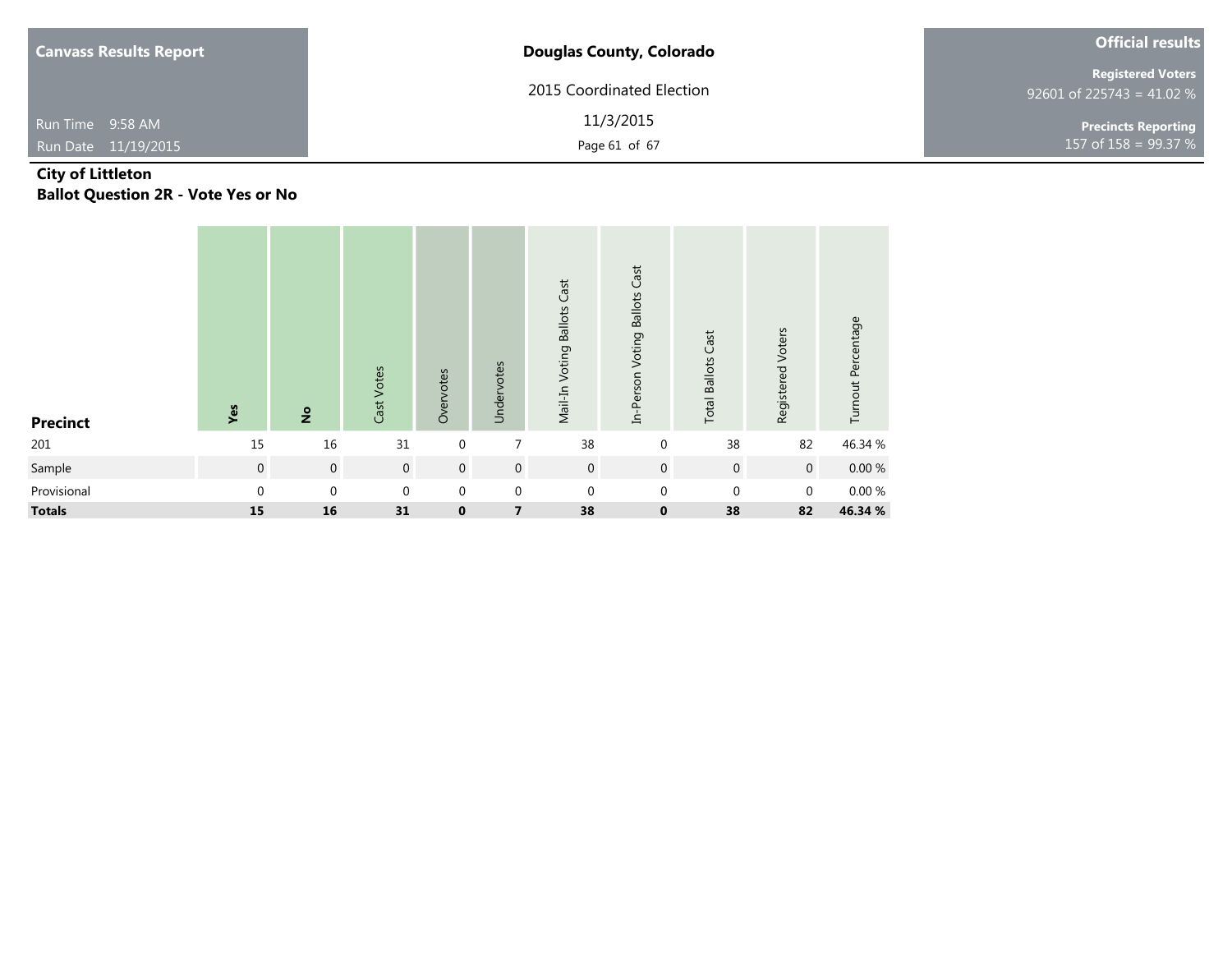| <b>Canvass Results Report</b> | <b>Douglas County, Colorado</b> | <b>Official results</b>                               |
|-------------------------------|---------------------------------|-------------------------------------------------------|
|                               | 2015 Coordinated Election       | <b>Registered Voters</b><br>92601 of 225743 = 41.02 % |
| Run Time 9:58 AM              | 11/3/2015                       | Precincts Reporting                                   |
| Run Date 11/19/2015           | Page 62 of 67                   | 157 of $158 = 99.37 %$                                |

### **City of Littleton Ballot Question 2S - Vote Yes or No**

| <b>Precinct</b> | Yes              | $rac{6}{5}$      | Cast Votes  | Overvotes        | Undervotes       | Mail-In Voting Ballots Cast | In-Person Voting Ballots Cast | <b>Total Ballots Cast</b> | Registered Voters | Turnout Percentage |
|-----------------|------------------|------------------|-------------|------------------|------------------|-----------------------------|-------------------------------|---------------------------|-------------------|--------------------|
| 201             | 20               | 12               | 32          | $\mathbf 0$      | 6                | 38                          | $\mathbf 0$                   | 38                        | 82                | 46.34 %            |
| Sample          | $\boldsymbol{0}$ | $\mathbf 0$      | $\mathbf 0$ | $\boldsymbol{0}$ | $\mathbf 0$      | $\overline{0}$              | $\mathbf 0$                   | $\overline{0}$            | $\overline{0}$    | $0.00\ \%$         |
| Provisional     | $\mathbf 0$      | $\boldsymbol{0}$ | $\mathbf 0$ | $\boldsymbol{0}$ | $\boldsymbol{0}$ | $\mathbf 0$                 | $\mathbf 0$                   | $\mathbf{0}$              | $\mathbf 0$       | 0.00 %             |
| <b>Totals</b>   | 20               | 12               | 32          | $\mathbf 0$      | 6                | 38                          | $\mathbf 0$                   | 38                        | 82                | 46.34 %            |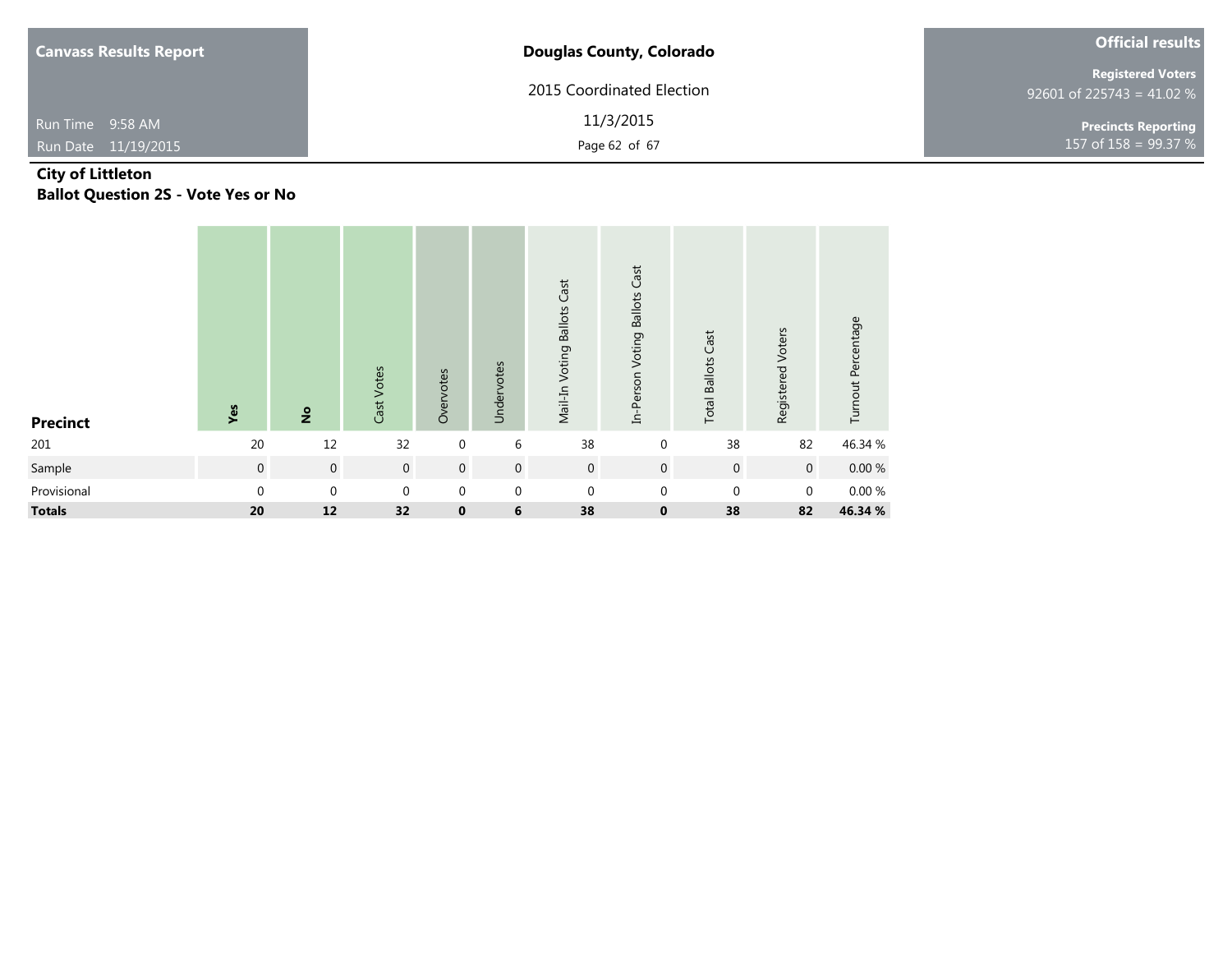| <b>Canvass Results Report</b> | <b>Douglas County, Colorado</b> | <b>Official results</b>                               |
|-------------------------------|---------------------------------|-------------------------------------------------------|
|                               | 2015 Coordinated Election       | <b>Registered Voters</b><br>92601 of 225743 = 41.02 % |
| Run Time 9:58 AM              | 11/3/2015                       | <b>Precincts Reporting</b>                            |
| Run Date 11/19/2015           | Page 63 of 67                   | 157 of 158 = $99.37 \%$                               |

### **City of Littleton Ballot Question 2T - Vote Yes or No**

| <b>Precinct</b> | Yes            | $\frac{1}{2}$    | Cast Votes       | Overvotes      | Undervotes       | Mail-In Voting Ballots Cast | In-Person Voting Ballots Cast | <b>Total Ballots Cast</b> | Registered Voters | Turnout Percentage |
|-----------------|----------------|------------------|------------------|----------------|------------------|-----------------------------|-------------------------------|---------------------------|-------------------|--------------------|
| 201             | 10             | 21               | 31               | $\mathbf 0$    | 7                | 38                          | $\mathbf 0$                   | 38                        | 82                | 46.34 %            |
| Sample          | $\overline{0}$ | $\mathbf 0$      | $\mathbf 0$      | $\overline{0}$ | $\mathbf 0$      | $\mathbf 0$                 | $\mathbf 0$                   | $\mathbf 0$               | $\mathbf 0$       | $0.00 \%$          |
| Provisional     | $\mathbf{0}$   | $\boldsymbol{0}$ | $\boldsymbol{0}$ | $\mathbf 0$    | $\boldsymbol{0}$ | $\mathbf 0$                 | $\mathbf 0$                   | $\mathbf{0}$              | $\pmb{0}$         | $0.00~\%$          |
| <b>Totals</b>   | 10             | 21               | 31               | $\mathbf 0$    | 7                | 38                          | $\mathbf 0$                   | 38                        | 82                | 46.34 %            |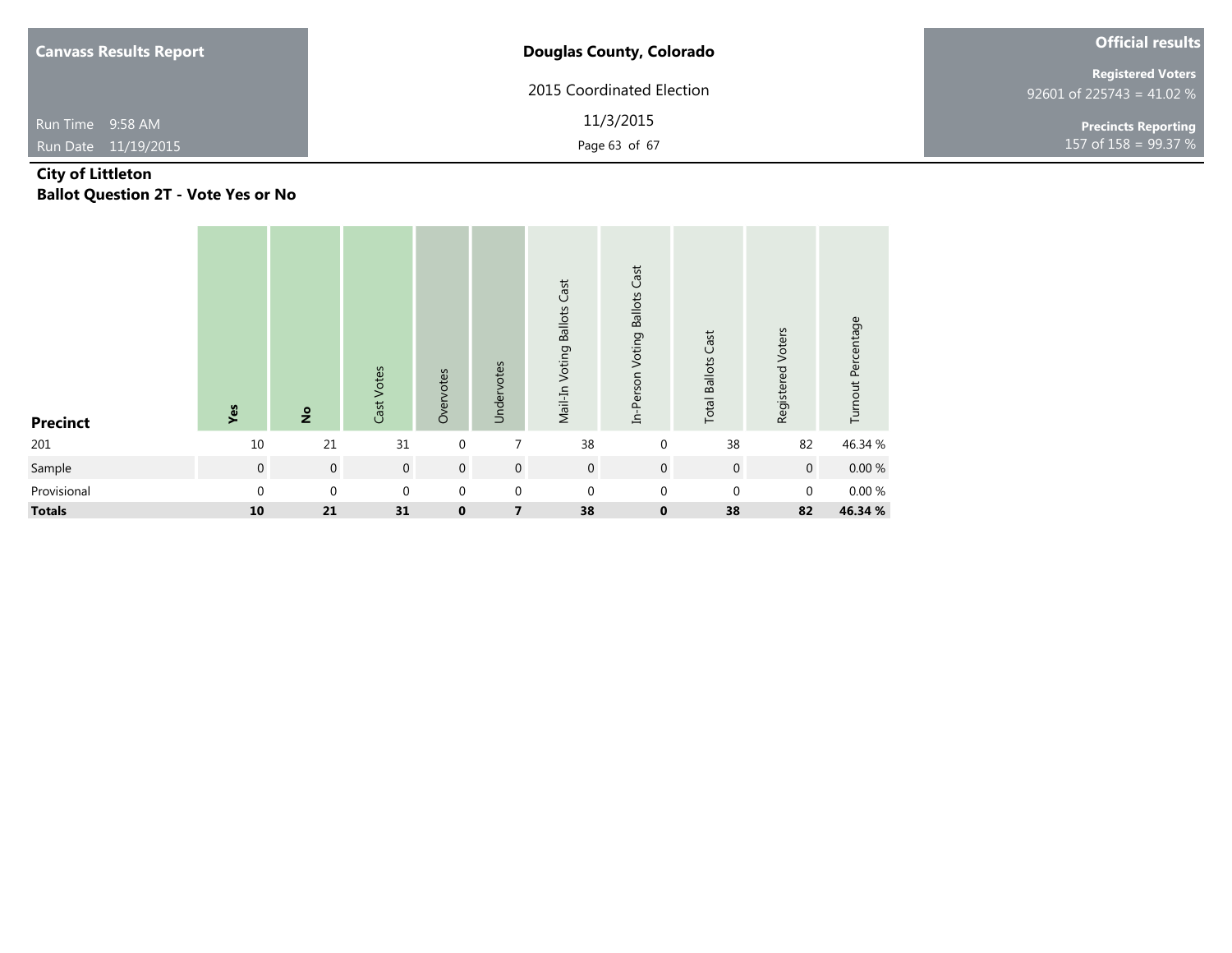| <b>Canvass Results Report</b> | <b>Douglas County, Colorado</b> | <b>Official results</b>                               |
|-------------------------------|---------------------------------|-------------------------------------------------------|
|                               | 2015 Coordinated Election       | <b>Registered Voters</b><br>92601 of 225743 = 41.02 % |
| Run Time 9:58 AM              | 11/3/2015                       | <b>Precincts Reporting</b>                            |
| Run Date 11/19/2015           | Page 64 of 67                   | 157 of $158 = 99.37 %$                                |

### **City of Littleton Ballot Question 2U - Vote Yes or No**

| <b>Precinct</b> | Yes         | $rac{6}{5}$      | Cast Votes  | Overvotes        | Undervotes       | Mail-In Voting Ballots Cast | In-Person Voting Ballots Cast | <b>Total Ballots Cast</b> | Registered Voters | Turnout Percentage |
|-----------------|-------------|------------------|-------------|------------------|------------------|-----------------------------|-------------------------------|---------------------------|-------------------|--------------------|
| 201             | 20          | 12               | 32          | $\mathbf 0$      | 6                | 38                          | $\mathbf 0$                   | 38                        | 82                | 46.34 %            |
| Sample          | $\mathbf 0$ | $\mathbf 0$      | $\mathbf 0$ | $\boldsymbol{0}$ | $\overline{0}$   | $\boldsymbol{0}$            | $\overline{0}$                | $\mathbf 0$               | $\mathbf 0$       | $0.00 \%$          |
| Provisional     | 0           | $\boldsymbol{0}$ | $\mathbf 0$ | $\boldsymbol{0}$ | $\boldsymbol{0}$ | $\mathbf 0$                 | $\mathbf{0}$                  | $\mathbf 0$               | $\boldsymbol{0}$  | $0.00~\%$          |
| <b>Totals</b>   | 20          | 12               | 32          | $\mathbf 0$      | $\bf 6$          | 38                          | $\mathbf 0$                   | 38                        | 82                | 46.34 %            |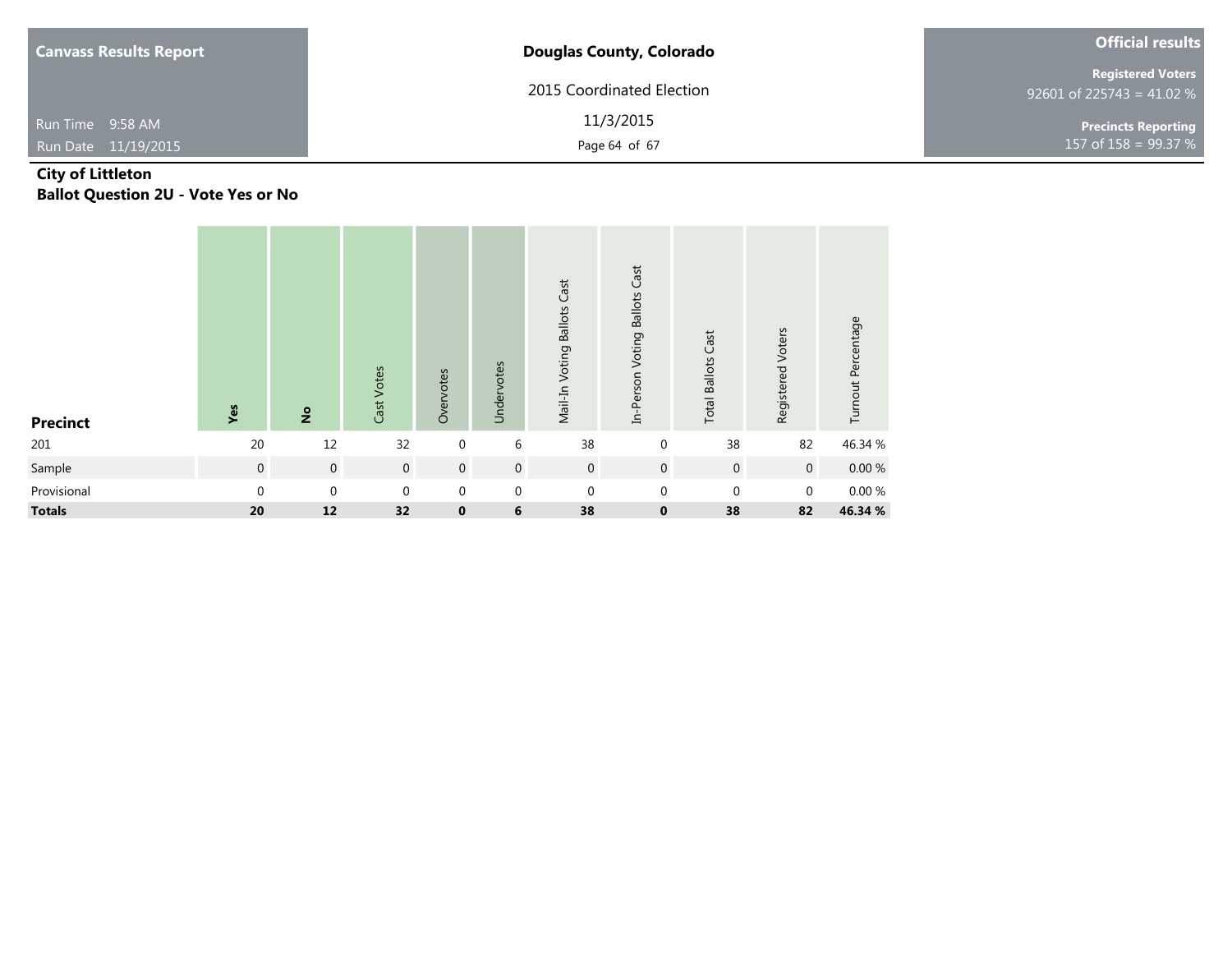| <b>Canvass Results Report</b> | <b>Douglas County, Colorado</b> | <b>Official results</b>                               |
|-------------------------------|---------------------------------|-------------------------------------------------------|
|                               | 2015 Coordinated Election       | <b>Registered Voters</b><br>92601 of 225743 = 41.02 % |
| Run Time 9:58 AM              | 11/3/2015                       | <b>Precincts Reporting</b>                            |
| Run Date 11/19/2015           | Page 65 of 67                   | 157 of $158 = 99.37 %$                                |

### **City of Littleton Ballot Question 2V - Vote Yes or No**

| <b>Precinct</b> | Yes              | $rac{6}{5}$      | Cast Votes  | Overvotes        | Undervotes              | Mail-In Voting Ballots Cast | In-Person Voting Ballots Cast | Cast<br><b>Total Ballots</b> | Registered Voters | Turnout Percentage |
|-----------------|------------------|------------------|-------------|------------------|-------------------------|-----------------------------|-------------------------------|------------------------------|-------------------|--------------------|
| 201             | 18               | 13               | 31          | $\mathbf 0$      | 7                       | 38                          | $\mathbf 0$                   | 38                           | 82                | 46.34 %            |
| Sample          | $\boldsymbol{0}$ | $\mathbf 0$      | $\mathbf 0$ | $\boldsymbol{0}$ | $\mathbf 0$             | $\boldsymbol{0}$            | $\overline{0}$                | $\mathbf 0$                  | $\mathbf 0$       | $0.00 \%$          |
| Provisional     | 0                | $\boldsymbol{0}$ | $\mathbf 0$ | $\boldsymbol{0}$ | $\mathbf 0$             | $\boldsymbol{0}$            | $\mathbf 0$                   | $\mathbf 0$                  | $\mathbf 0$       | 0.00 %             |
| <b>Totals</b>   | 18               | 13               | 31          | $\mathbf 0$      | $\overline{\mathbf{z}}$ | 38                          | $\mathbf 0$                   | 38                           | 82                | 46.34 %            |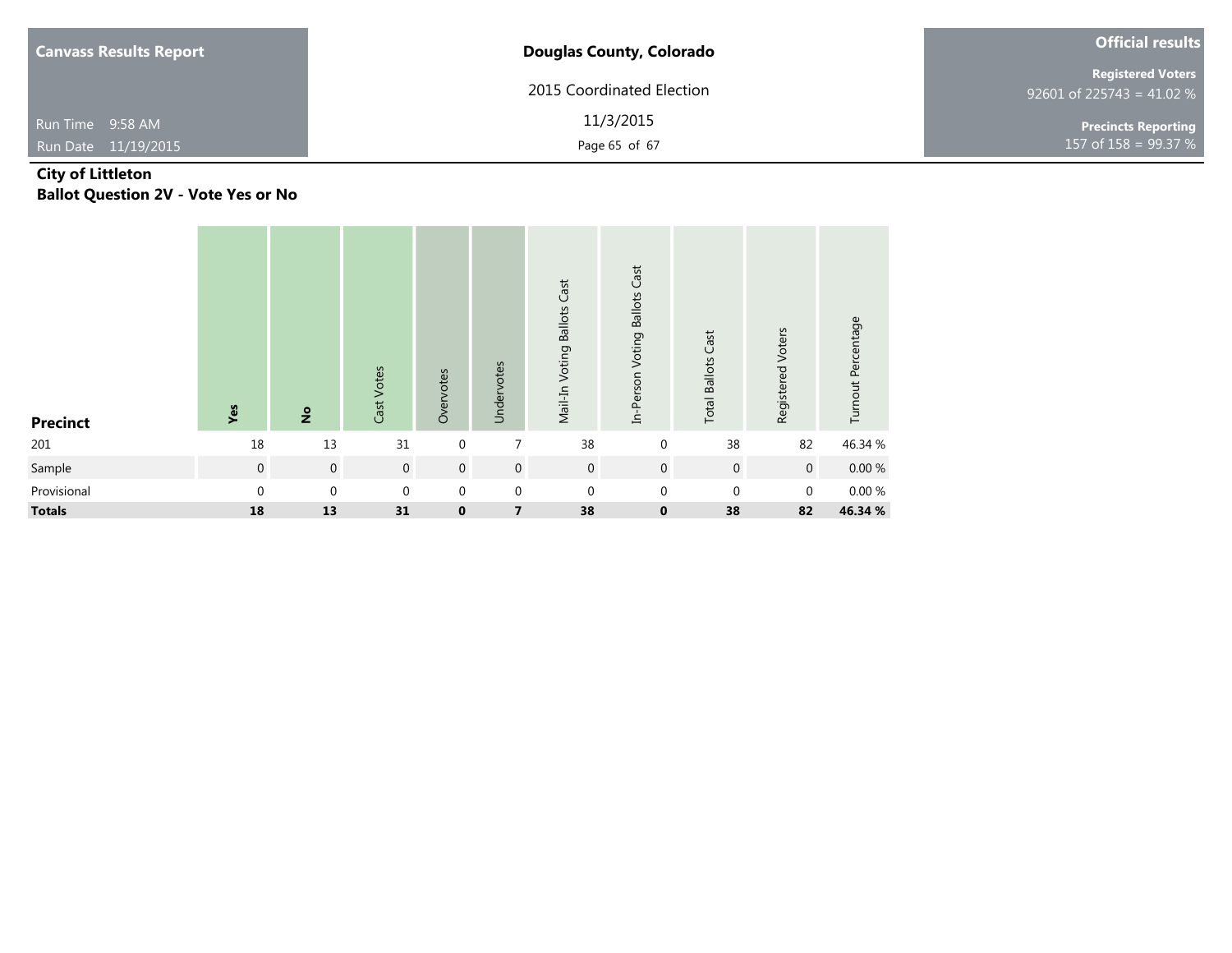# **Douglas County, Colorado**

2015 Coordinated Election

11/3/2015

| <b>Official results</b> |  |
|-------------------------|--|
|-------------------------|--|

92601 of 225743 = 41.02 % **Registered Voters**

Page 66 of 67 **158** = 99.37 % **Precincts Reporting**

| <b>Precinct</b> | Yes              | $\frac{1}{2}$  | Cast Votes       | Overvotes   | Undervotes     | Mail-In Voting Ballots Cast | Cast<br><b>Ballots</b><br>In-Person Voting | <b>Total Ballots Cast</b> | Registered Voters | Turnout Percentage |
|-----------------|------------------|----------------|------------------|-------------|----------------|-----------------------------|--------------------------------------------|---------------------------|-------------------|--------------------|
| 403             | $30$             | 42             | 72               | $\mathbf 0$ | $\mathbf{1}$   | 73                          | $\mathbf 0$                                | 73                        | 200               | 36.50 %            |
| Sample          | $\boldsymbol{0}$ | $\overline{0}$ | $\boldsymbol{0}$ | $\mathbf 0$ | $\mathbf 0$    | $\mathbf 0$                 | $\mathsf{O}\xspace$                        | $\mathbf 0$               | $\overline{0}$    | $0.00 \%$          |
| Provisional     | $\boldsymbol{0}$ | $\mathbf 0$    | $\mathbf 0$      | $\mathbf 0$ | $\mathbf 0$    | $\mathbf{0}$                | $\boldsymbol{0}$                           | $\mathbf 0$               | $\mathbf 0$       | $0.00\ \%$         |
| Land Owner      | $\boldsymbol{0}$ | $\overline{0}$ | $\mathbf 0$      | $\mathbf 0$ | $\overline{0}$ | $\overline{0}$              | $\mathbf 0$                                | $\mathbf 0$               | $\overline{0}$    | $0.00 \%$          |
| <b>Totals</b>   | 30               | 42             | 72               | $\mathbf 0$ | $\mathbf{1}$   | 73                          | $\mathbf 0$                                | 73                        | 200               | 36.50 %            |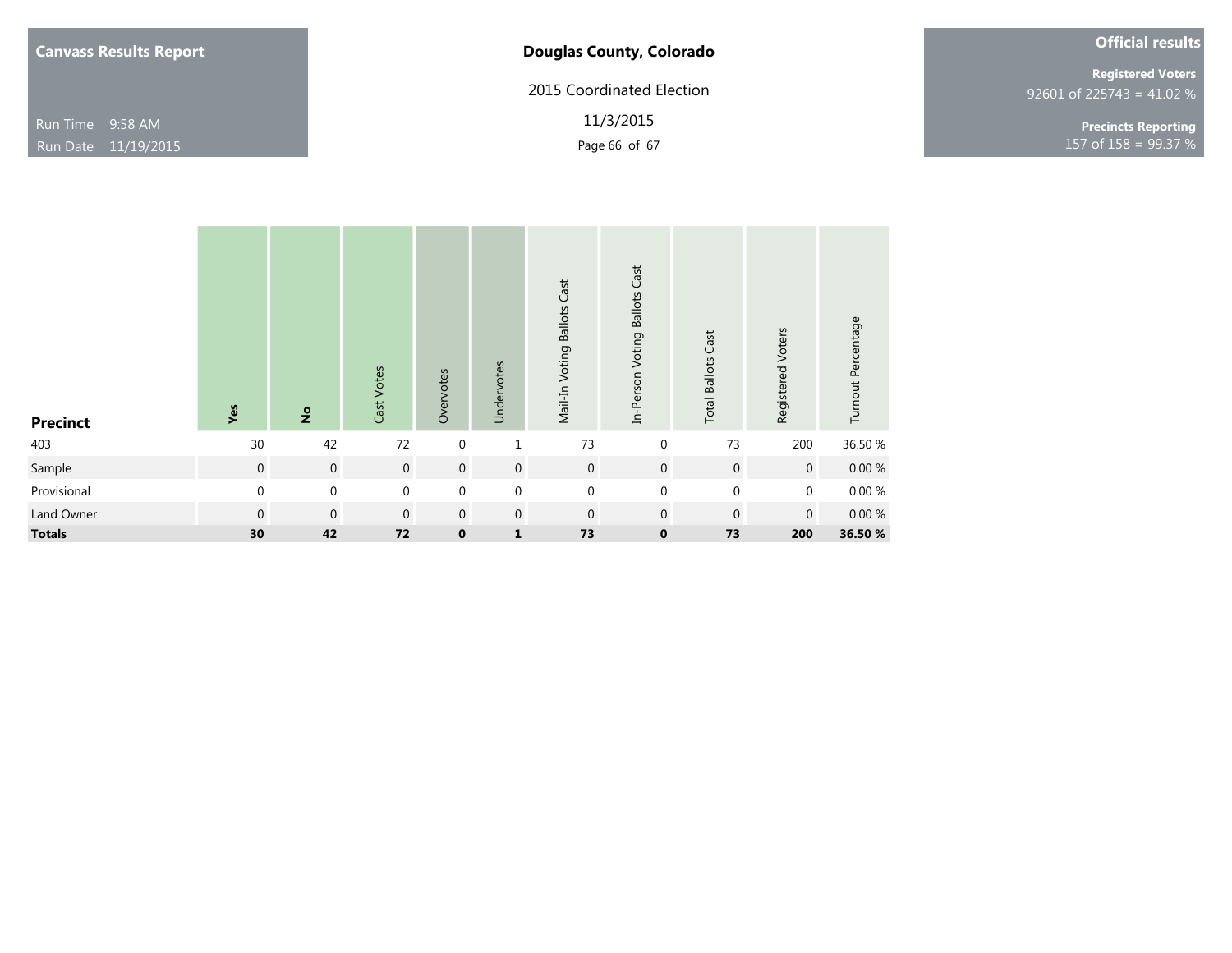| <b>Canvass Results Report</b> | <b>Douglas County, Colorado</b> | <b>Official results</b>                               |  |  |
|-------------------------------|---------------------------------|-------------------------------------------------------|--|--|
|                               | 2015 Coordinated Election       | <b>Registered Voters</b><br>92601 of 225743 = 41.02 % |  |  |
| Run Time 9:58 AM              | 11/3/2015                       | <b>Precincts Reporting</b>                            |  |  |
| Run Date 11/19/2015           | Page 67 of 67                   | 157 of $158 = 99.37 %$                                |  |  |

### **Larkspur Fire Protection District Ballot Issue 5A - Vote Yes or No**

| <b>Precinct</b> | Yes              | $\frac{1}{2}$    | Cast Votes       | Overvotes        | Undervotes       | Mail-In Voting Ballots Cast | In-Person Voting Ballots Cast | <b>Total Ballots Cast</b> | Registered Voters | Turnout Percentage |
|-----------------|------------------|------------------|------------------|------------------|------------------|-----------------------------|-------------------------------|---------------------------|-------------------|--------------------|
| 401             | 30               | 25               | 55               | $\boldsymbol{0}$ | $\mathbf 0$      | 55                          | 0                             | 55                        | 108               | 50.93 %            |
| 402             | $16\,$           | $\overline{3}$   | 19               | $\boldsymbol{0}$ | $\mathbf 0$      | 19                          | $\boldsymbol{0}$              | 19                        | 46                | 41.30 %            |
| 404             | 809              | 143              | 952              | $\mathbf 1$      | $\overline{a}$   | 955                         | 0                             | 955                       | 1657              | 57.63 %            |
| 405             | 611              | 239              | 850              | $\boldsymbol{0}$ | $\overline{7}$   | 857                         | $\mathbf 0$                   | 857                       | 1565              | 54.76 %            |
| 406             | 258              | 157              | 415              | $\boldsymbol{0}$ | 5                | 420                         | 0                             | 420                       | 893               | 47.03 %            |
| 510             | $\mathbf 0$      | $\mathbf 0$      | $\boldsymbol{0}$ | $\boldsymbol{0}$ | $\boldsymbol{0}$ | $\boldsymbol{0}$            | $\boldsymbol{0}$              | $\boldsymbol{0}$          | $\boldsymbol{0}$  | $0.00\ \%$         |
| 511             | 98               | 72               | 170              | $\boldsymbol{0}$ | 3                | 173                         | $\boldsymbol{0}$              | 173                       | 418               | 41.39 %            |
| 512             | 122              | 107              | 229              | $\overline{0}$   | $\mathbf 1$      | 230                         | $\boldsymbol{0}$              | 230                       | 538               | 42.75 %            |
| Sample          | $\boldsymbol{0}$ | $\boldsymbol{0}$ | $\boldsymbol{0}$ | $\pmb{0}$        | $\boldsymbol{0}$ | $\boldsymbol{0}$            | $\mathbf 0$                   | $\boldsymbol{0}$          | $\mathbf 0$       | $0.00~\%$          |
| Provisional     | $\boldsymbol{0}$ | $\boldsymbol{0}$ | $\mathbf 0$      | $\boldsymbol{0}$ | $\boldsymbol{0}$ | $\mathbf 0$                 | $\mathbf 0$                   | $\boldsymbol{0}$          | $\boldsymbol{0}$  | $0.00\ \%$         |
| Land Owner      | 58               | $50\,$           | 108              | $\boldsymbol{0}$ | $\boldsymbol{0}$ | 108                         | $\mathbf 0$                   | 108                       | $\mathbf 0$       | $0.00\ \%$         |
| <b>Totals</b>   | 2002             | 796              | 2798             | $\mathbf{1}$     | 18               | 2817                        | 0                             | 2817                      | 5225              | 53.91 %            |